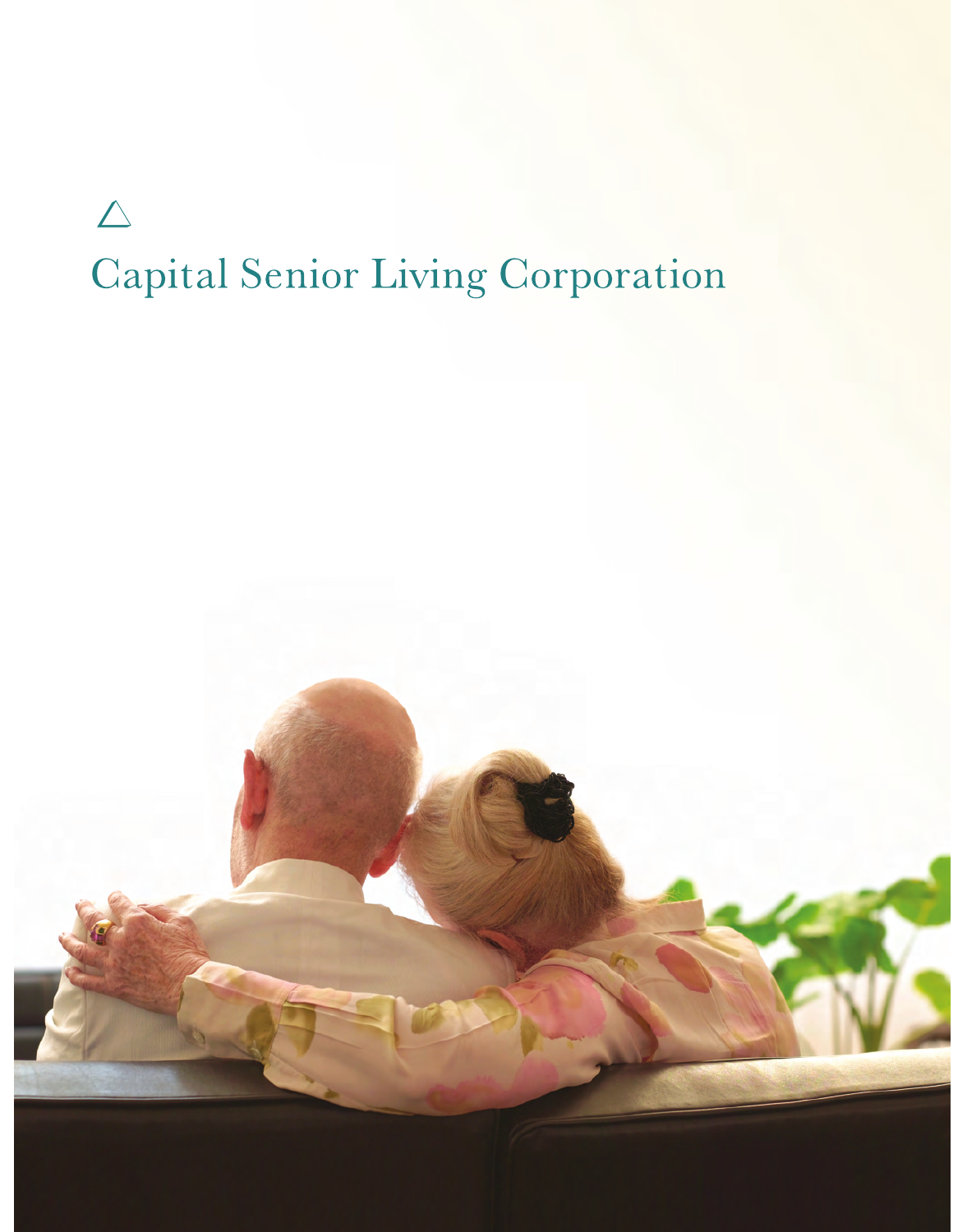## We made progress on a number of fronts in 2008, despite a challenging economic environment, validating our focus on providing quality housing and care while enriching the lives of our residents.

Our communities offer seniors the opportunity to live in well-appointed buildings with supportive services at affordable rates. We differentiate our communities as an affordable option to seniors who are increasingly seeking value. Our communities enjoy stable, well-established reputations in their markets. Our experienced marketing and sales staffs are building relationships and implementing innovative marketing plans to increase our outreach and contacts with referral sources. Our disciplined approach to managing expenses and increasing rates is producing positive results for our shareholders.

Revenues in 2008 were \$193.3 million, an increase of \$4.2 million or 2 percent from the prior year. Adjusted EBITDAR of \$56.6 million also grew 2 percent from the prior year and our adjusted EBITDAR margin of 29.3 percent matched the level achieved in 2007.

At communities under management, excluding four communities with units being converted to higher levels of care, same-store revenues increased 2.6 percent from the prior year with a 4.2 percent increase in average monthly rent. Our expense management and group purchasing program limited expense increases to 2.3 percent, resulting in samestore net income growth of 3.0 percent.

At the end of 2008, we operated 64 senior living communities in 23 states with an aggregate capacity of approximately 9,500 residents, including 38 senior living communities which we own or in which we

have an ownership interest, 25 leased communities and one community we manage for a third party. In the communities operated in 2008, 69 percent of residents lived independently, 24 percent of residents required assistance with activities of daily living and 7 percent of residents lived in continuing care retirement communities.

We are prudently increasing capacity using joint venture structures. We recently opened 101 independent living units and 45 assisted living units in our Dayton, Ohio development. Two additional developments will open in the first half of 2009, with 287 units of incremental capacity. These communities have been enthusiastically received due to the attractiveness of the buildings, their amenities and services. We have suspended further development until general business conditions improve.

We are also continuing our program of converting 207 independent living units in 7 communities to assisted living or dementia care. Of these conversions, 80 units were completed in 2007, 42 units were completed in 2008, 20 units are expected to be licensed this year and the remaining 65 units should be completed in 2010.

We believe that the Company is well positioned to capitalize on opportunities as they arise. The senior housing market is highly fragmented with a number of operators being financially challenged and lacking access to capital. New supply is severely constrained and demand will continue to

> Same-Store Comparison 2007-2008 (percentage change)

grow as seniors age and their needs increase. We believe that we are in position to take advantage of the current economic downturn to expand our base of operations and profit from an economic recovery. We have an established operating platform with geographic clustering and we provide multiple levels of care to seniors. We have a proven track record with same-store average annual rent growth of 6.1 percent and same-store annual net operating income growth of 13.7 percent since 2003.

We also have a solid balance sheet with available cash and no significant loan maturities until 2015. The strength of our financial position led us to recently announce a stock repurchase plan of up to \$10 million of common stock. We believe this stock repurchase program is a prudent use of our capital and demonstrates our confidence in the long-term value of Capital Senior Living.

In conclusion, we plan to leverage our existing base of operations, strong institutional relationships, proven track record and strong financial position to maximize shareholder value through growth and profitability.

We thank you for your support.

James B. Stroud

James A. Stroud Chairman of the Board



Lawrence A. Cohen Chief Executive Officer





06 07 08

40.5

60 55.4 56.6

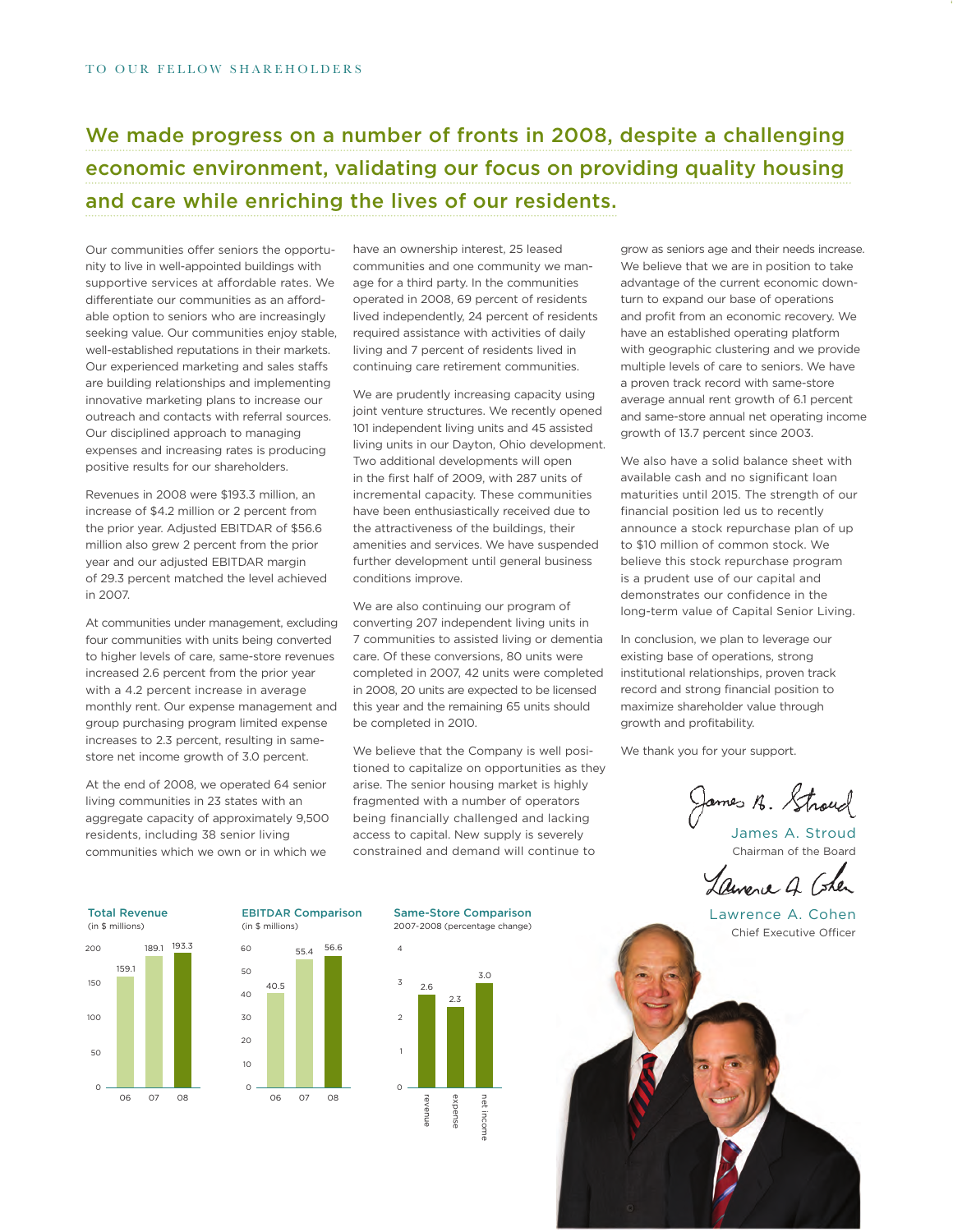### **UNITED STATES SECURITIES AND EXCHANGE COMMISSION Washington, D.C. 20549**

**Form 10-K**

(Mark One)

#### ¥ **ANNUAL REPORT PURSUANT TO SECTION 13 OR 15(d) OF THE SECURITIES EXCHANGE ACT OF 1934**

**For the Fiscal Year Ended December 31, 2008**

**Or**

n **TRANSITION REPORT PURSUANT TO SECTION 13 OR 15(d) OF THE SECURITIES EXCHANGE ACT OF 1934**

**For the transition period from to**

**Commission file number: 1-13445**

## **Capital Senior Living Corporation**

*(Exact name of registrant as specified in its charter)*

*(State or other jurisdiction of incorporation or organization)*

**14160 Dallas Parkway, Suite 300 Dallas, Texas**

*(Address of principal executive offices)*

**Registrant's telephone number, including area code: (972) 770-5600**

**Securities registered pursuant to Section 12(b) of the Act:**

**Title of Each Class**

**on which Registered** Common Stock, \$.01 par value New York Stock Exchange

**Name of Each Exchange**

**Securities registered pursuant to Section 12(g) of the Act:**

**None**

Indicate by a check mark if the registrant is a well-known seasoned issuer, as defined by Rule 405 of the Securities Act. Yes  $\Box$  No  $\Box$ 

Indicate by a check mark if the registrant is not required to file reports pursuant to Section 13 or Section 15(d) of the Act. Yes  $\Box$  No  $\Box$ 

Indicate by check mark whether the registrant (1) has filed all reports required to be filed by Section 13 or 15(d) of the Securities Exchange Act of 1934 during the preceding 12 months (or for such shorter period that the registrant was required to file such reports), and (2) has been subject to such filing requirements for the past 90 days. Yes  $\boxtimes$  No  $\Box$ 

Indicate by check mark if disclosure of delinquent filers pursuant to Item 405 of Regulation S-K is not contained herein, and will not be contained, to the best of registrant's knowledge, in definitive proxy statements incorporated by reference in Part III of this Form 10-K or any amendment to this Form 10-K.  $\Box$ 

Indicate by check mark whether the registrant is a large accelerated filer, an accelerated filer, a non-accelerated filer, or a smaller reporting company. See the definitions of "large accelerated filer," "accelerated filer" and "smaller reporting company" in Rule 12b-2 of the Exchange Act. (Check One):

Large accelerated filer  $\Box$  Accelerated filer  $\Box$  Non-accelerated filer  $\Box$ (Do not check if a smaller reporting company) Smaller reporting company  $\Box$ 

Indicate by a check mark whether the registrant is a shell company (as defined in Rule 12b-2 of the Exchange Act). Yes  $\Box$  No  $\Box$ 

The aggregate market value of the 24,384,608 shares of the Registrant's common stock, par value \$0.01 per share ('Common Stock'), held by nonaffiliates (defined to exclude all executive officers and directors) on December 31, 2008, based upon the closing price of the Registrant's Common Stock as reported by the New York Stock Exchange on June 30, 2008, was approximately \$183.9 million. As of March 6, 2009, the Registrant had 26,929,094 shares of Common Stock outstanding.

#### **DOCUMENTS INCORPORATED BY REFERENCE**

The Registrant's definitive proxy statement pertaining to the 2009 Annual Meeting of Stockholders (the "Proxy Statement") and filed or to be filed not later than 120 days after the end of the fiscal year pursuant to Regulation 14A is incorporated herein by reference into Part III.

**Delaware 75-2678809** *(I.R.S. Employer Identification No.)*

**75254**

*(Zip Code)*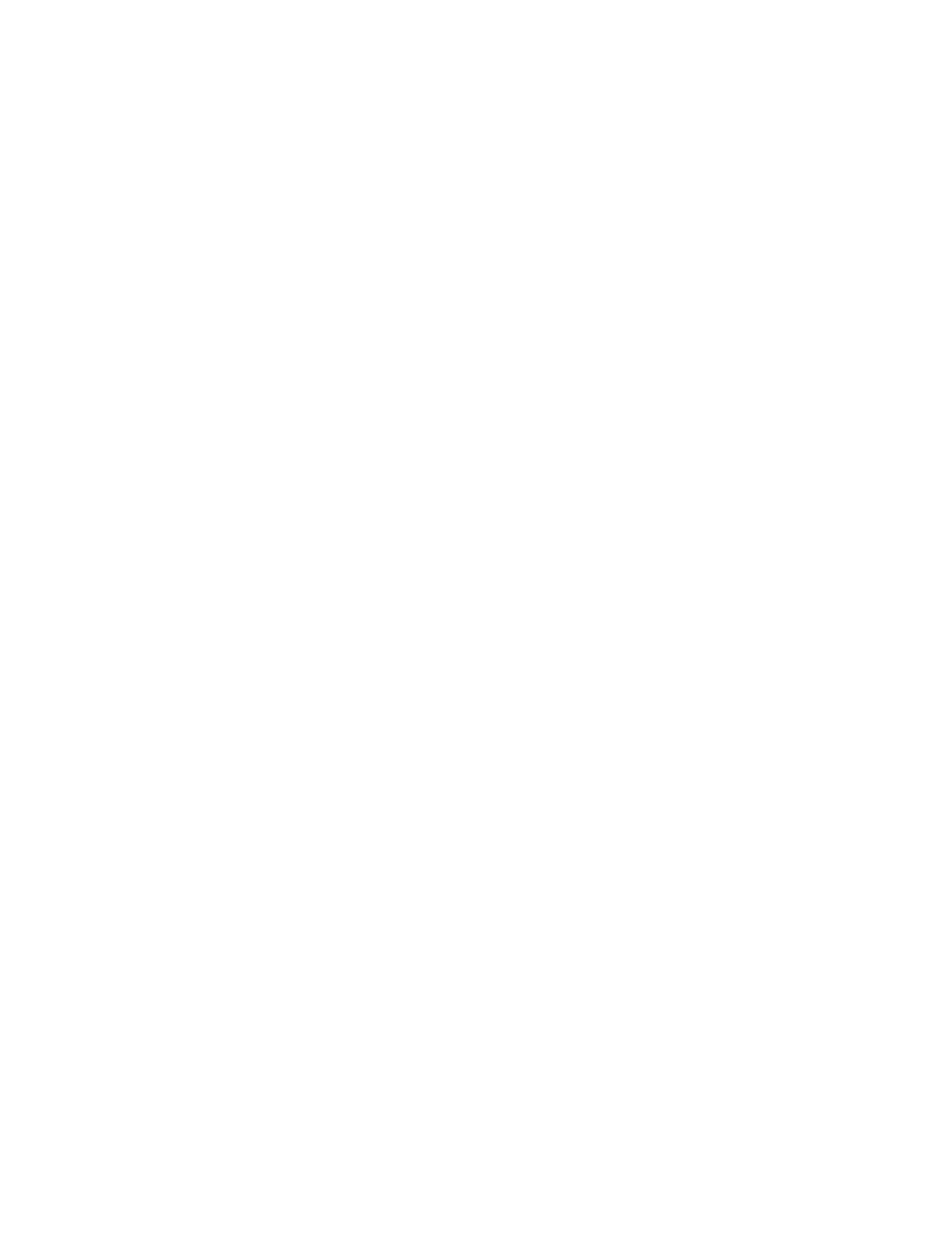## **CAPITAL SENIOR LIVING CORPORATION**

#### **TABLE OF CONTENTS**

|             |                                                                               | Page<br><b>Number</b> |
|-------------|-------------------------------------------------------------------------------|-----------------------|
|             | <b>PART I</b>                                                                 |                       |
| Item 1.     |                                                                               | $\overline{2}$        |
| Item 1A.    |                                                                               | 18                    |
| Item 1B.    |                                                                               | 24                    |
| Item 2.     |                                                                               | 24                    |
| Item 3.     |                                                                               | 25                    |
| Item 4.     | Submission of Matters to a Vote of Security Holders                           | 25                    |
|             | <b>PART II</b>                                                                |                       |
| Item 5.     | Market for Registrant's Common Equity, Related Stockholder Matters and Issuer |                       |
|             |                                                                               | 25                    |
| Item 6.     |                                                                               | 28                    |
| Item 7.     | Management's Discussion and Analysis of Financial Condition and Results of    |                       |
|             |                                                                               | 29                    |
| Item 7A.    |                                                                               | 49                    |
| Item 8.     |                                                                               | 49                    |
| Item 9.     | Changes in and Disagreements with Accountants on Accounting and Financial     | 50                    |
| Item 9A.    |                                                                               | 50                    |
| Item 9B.    |                                                                               | 50                    |
|             | <b>PART III</b>                                                               |                       |
| Item 10.    | Directors, Executive Officers and Corporate Governance                        | 51                    |
| Item 11.    |                                                                               | 51                    |
| Item 12.    | Security Ownership of Certain Beneficial Owners and Management and Related    | 51                    |
| Item $13$ . | Certain Relationships and Related Transactions, and Director Independence     | 51                    |
| Item 14.    |                                                                               | 51                    |
|             | <b>PART IV</b>                                                                |                       |
| Item $151$  |                                                                               | 51                    |
|             |                                                                               | 52                    |
|             |                                                                               | $F-1$                 |

Index to Exhibits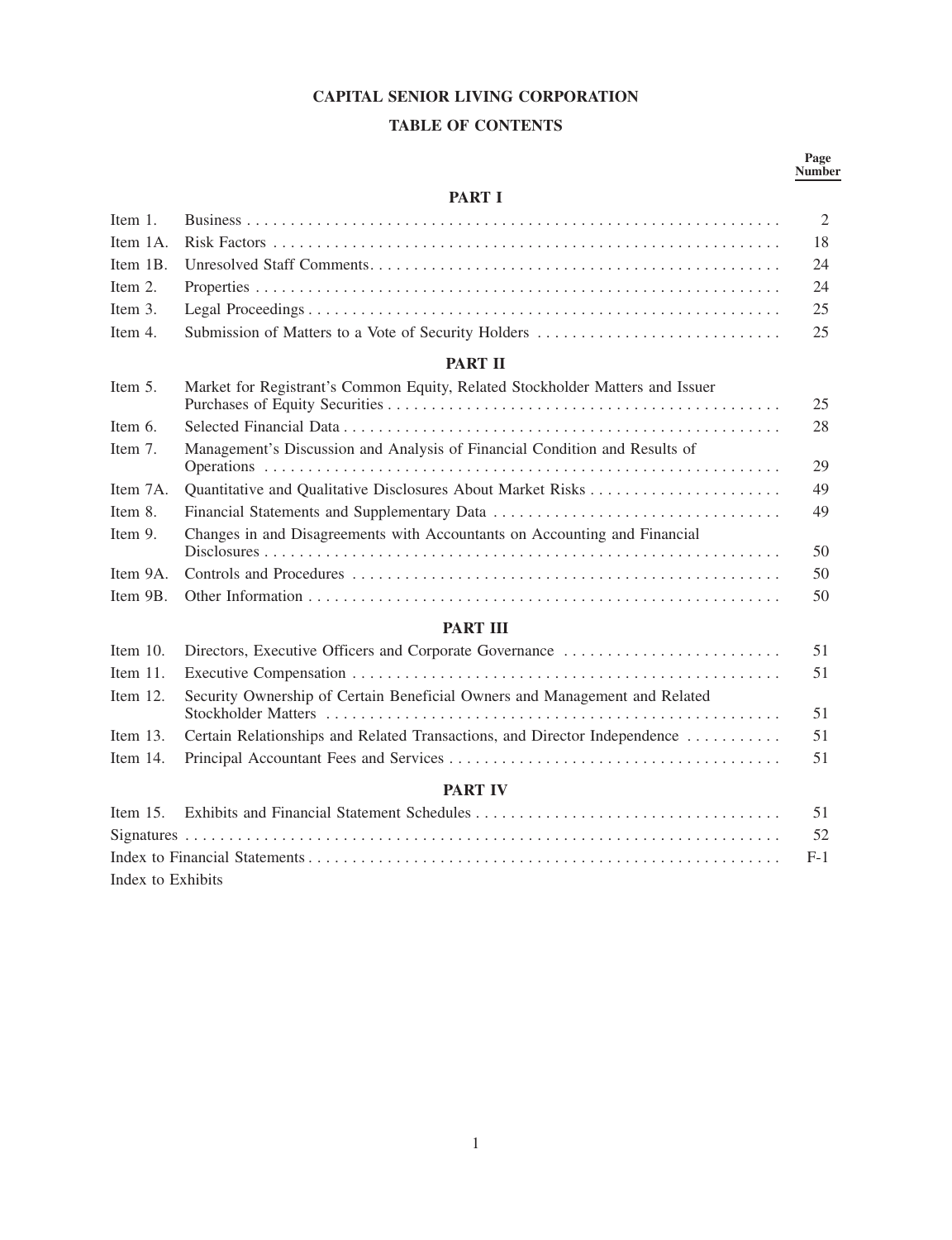#### **PART I**

#### **ITEM 1.** *BUSINESS.*

#### **Overview**

Capital Senior Living Corporation, a Delaware corporation (together with its subsidiaries, the "Company"), is one of the largest operators of senior living communities in the United States in terms of resident capacity. The Company and its predecessors have provided senior living services since 1990. As of December 31, 2008, the Company operated 64 senior living communities in 23 states with an aggregate capacity of approximately 9,500 residents, including 38 senior living communities which the Company either owned or in which the Company had an ownership interest, 25 senior living communities that the Company leased and one senior living community it managed for a third party. As of December 31, 2008, the Company also operated one home care agency. During 2008, approximately 94% of total revenues for the senior living communities operated by the Company were derived from private pay sources.

The Company's operating strategy is to provide quality senior living communities and services to its residents, while achieving and sustaining a strong, competitive position within its chosen markets, as well as to continue to enhance the performance of its operations. The Company provides senior living services to the elderly, including independent living, assisted living, skilled nursing and home care services. Many of the Company's communities offer a continuum of care to meet its residents' needs as they change over time. This continuum of care, which integrates independent living and assisted living and is bridged by home care through independent home care agencies or the Company's home care agency, sustains residents' autonomy and independence based on their physical and mental abilities.

#### **Website**

The Company's internet website www.capitalsenior.com contains an Investor Relations section, which provides links to the Company's annual reports on Form 10-K, quarterly reports on Form 10-Q, current reports on Form 8-K, proxy statements, Section 16 filings and amendments to those reports, which reports and filings are available through the Company's internet website free of charge as soon as reasonably practicable after such material is electronically filed with or furnished to the Securities and Exchange Commission ("SEC").

#### **Industry Background**

The senior living industry encompasses a broad and diverse range of living accommodations and supportive services that are provided primarily to persons 75 years of age or older.

For the elderly who require limited services, independent living residences supplemented at times by home health care, offers a viable option. Most independent living communities typically offer community living packaged with basic services consisting of meals, housekeeping, laundry, 24-hour staffing, transportation, social and recreational activities and health care monitoring. Independent living residents typically are not reliant on assistance with activities of daily living ("ADL's") although some residents may contract out for those services.

As a senior's need for assistance increases, care in an assisted living residence is often preferable and more cost-effective than home-based care or nursing home care. Typically, assisted living represents a combination of housing and support services designed to aid elderly residents with ADL's such as ambulation, bathing, dressing, eating, grooming, personal hygiene and monitoring or assistance with medications. Certain assisted living residences may also provide assistance to residents with low acuity medical needs, or may offer higher levels of personal assistance for incontinent residents or residents with Alzheimer's disease or other cognitive or physical frailties. Generally, assisted living residents require higher levels of care than residents of independent living residences and retirement living centers, but require lower levels of care than patients in skilled nursing facilities. For seniors who need the constant attention of a skilled nurse or medical practitioner, a skilled nursing facility may be required.

According to the American Senior Housing Association Senior Housing Construction Trends Report for 2008, 12% of the senior housing supply in the 100 largest metro areas of the United States (excluding Honolulu, HI) are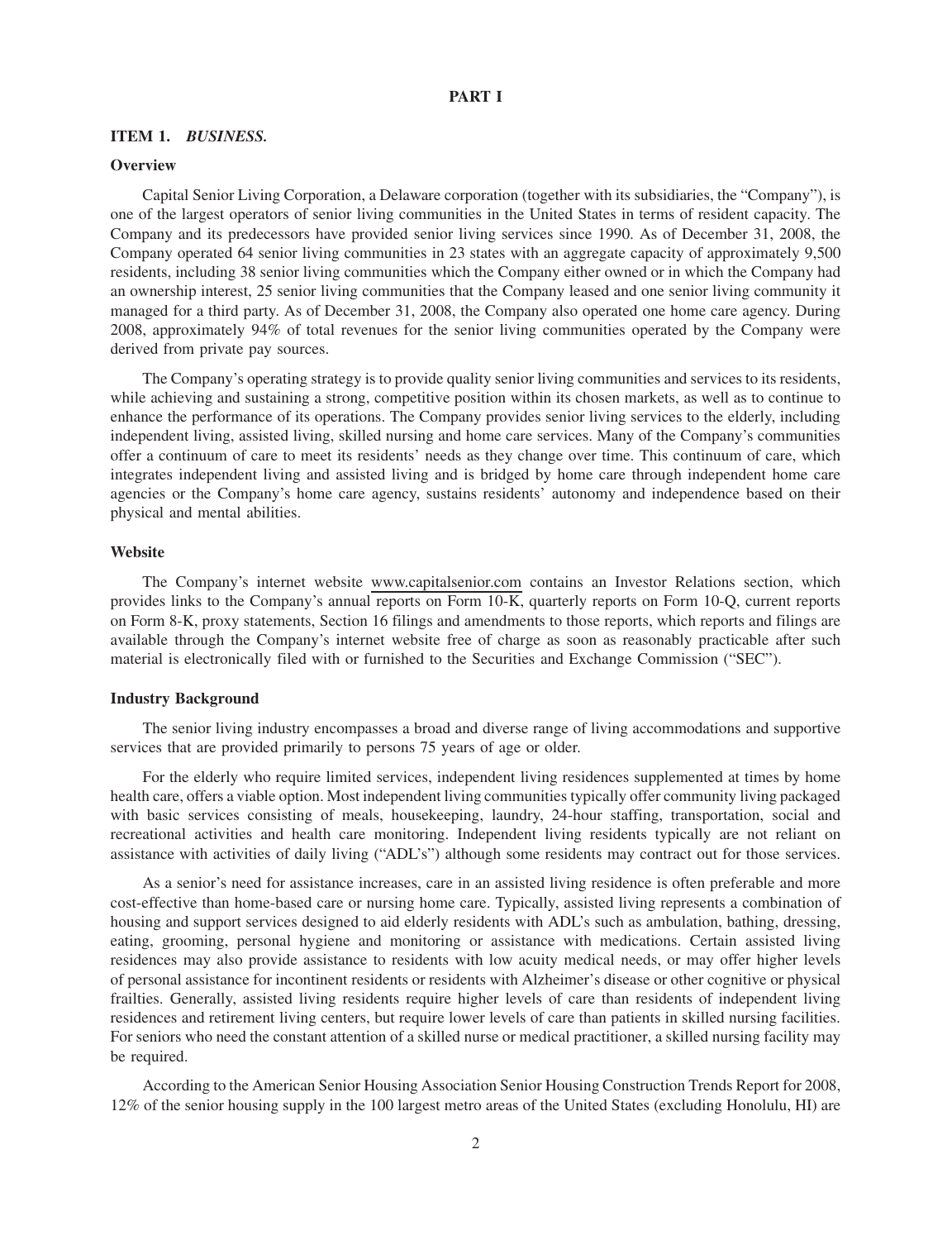assisted living units, 9% are independent living units, 39% are skilled nursing units, 17% are continuing care retirement units ("CCRC"), 3% are memory care units and 20% relate to age restricted senior apartments. The largest 100 metro areas contain approximately 65% of the total United States population, 62% of the age 65+ population, and 61% of the age 75+ population, according to the most recent population projections from the United States Census Bureau.

The senior living industry is highly fragmented and characterized by numerous small operators. Moreover, the scope of senior living services varies substantially from one operator to another. Many smaller senior living providers do not operate purpose-built residences, do not have extensive professional training for staff and provide only limited assistance with ADLs. The Company believes that many senior living operators do not provide the required comprehensive range of senior living services designed to permit residents to "age in place" within the community as residents develop further physical or cognitive frailties.

The Company believes that a number of demographic, regulatory and other trends will contribute to the continued growth in the senior living market, including the following:

#### *Consumer Preference*

The Company believes that senior living communities are increasingly becoming the setting preferred by prospective residents and their families for the care of the elderly. Senior living offers residents greater independence and allows them to "age in place" in a residential setting, which the Company believes results in a higher quality of life than that experienced in more institutional or clinical settings.

The likelihood of living alone increases with age. Most of this increase is due to an aging population in which women outlive men. Societal changes, such as high divorce rates and the growing numbers of persons choosing not to marry, have further increased the number of Americans living alone. This growth in the number of elderly living alone has resulted in an increased demand for services that historically have been provided by a spouse, other family members or live-in caregivers.

#### *Demographics*

The primary market for the Company's senior living services is comprised of persons aged 75 and older. This age group is one of the fastest growing segments of the United States population and is expected to grow from 18.3 million in 2006 to approximately 32.6 million in 2030. The population of seniors aged 85 and over is expected to grow from approximately 5.0 million in 2006 to approximately 8.9 million by 2030 representing an increase of approximately 78%. As the number of persons aged 75 and over continues to grow, the Company believes that there will be corresponding increases in the number of persons who need assistance with ADLs.

#### *Senior Affluence*

The average net worth of senior citizens is higher than non-senior citizens, partially as a result of accumulated equity through home ownership. The Company believes that a substantial portion of the senior population has historically accumulated significant resources available for their retirement and long-term care needs. The Company's target population is comprised of moderate to upper income seniors who have, either directly or indirectly through familial support, the financial resources to pay for senior living communities, including an assisted living alternative to traditional long-term care. However, recent volatility and downturns in the housing, financial, and credit markets could negatively affect the timing and ability of senior citizens to relocate into our communities which could have a significant impact on our business, financial condition, cash flows, and results of operations.

#### *Reduced Reliance on Family Care*

Historically, the family has been the primary provider of care for seniors. The Company believes that the increase in the percentage of women in the work force, the reduction of average family size, and overall increased mobility in society is reducing the role of the family as the traditional caregiver for aging parents. The Company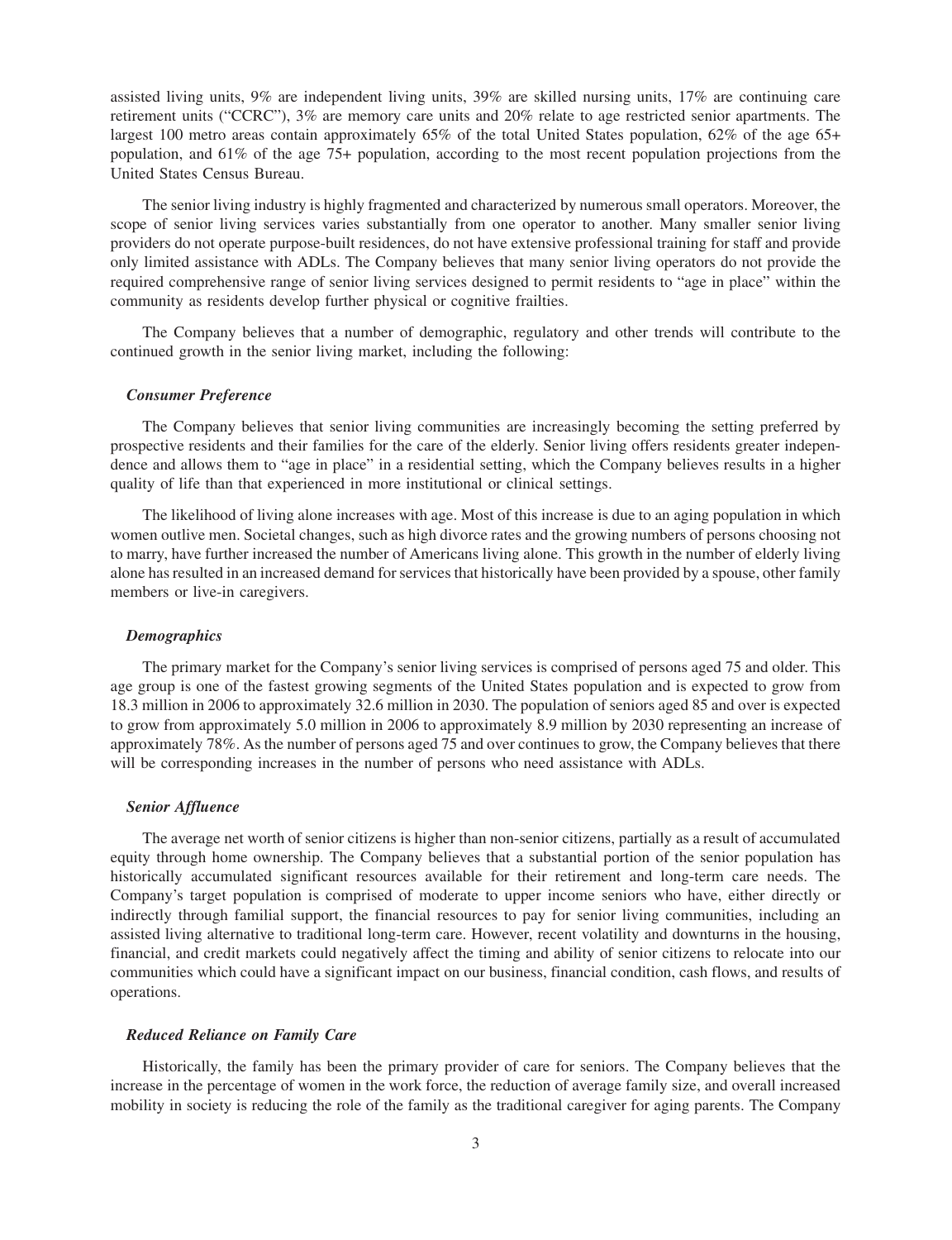believes that these factors will make it necessary for many seniors to look outside the family for assistance as they age.

#### *Restricted Supply of Nursing Beds*

Several states in the United States have adopted Certificate of Need ("CON") or similar statutes generally requiring that, prior to the addition of new skilled nursing beds, the addition of new services, or the making of certain capital expenditures, a state agency must determine that a need exists for the new beds or the proposed activities. The Company believes that this CON process tends to restrict the supply and availability of licensed nursing facility beds. High construction costs, limitations on government reimbursement for the full costs of construction, and start-up expenses also act to constrain growth in the supply of such facilities. At the same time, nursing facility operators are continuing to focus on improving occupancy and expanding services to subacute patients generally of a younger age and requiring significantly higher levels of nursing care. As a result, the Company believes that there has been a decrease in the number of skilled nursing beds available to patients with lower acuity levels and that this trend should increase the demand for the Company's senior living communities, including, particularly, the Company's assisted living communities.

#### *Cost-Containment Pressures*

In response to rapidly rising health care costs, governmental and private pay sources have adopted cost containment measures that have reduced admissions and encouraged reduced lengths of stays in hospitals and other acute care settings. The federal government had previously acted to curtail increases in health care costs under Medicare by limiting acute care hospital reimbursement for specific services to pre-established fixed amounts. Private insurers have begun to limit reimbursement for medical services in general to predetermined charges, and managed care organizations (such as health maintenance organizations) are attempting to limit hospitalization costs by negotiating for discounted rates for hospital and acute care services and by monitoring and reducing hospital use. In response, hospitals are discharging patients earlier and referring elderly patients, who may be too sick or frail to manage their lives without assistance, to nursing homes and assisted living residences where the cost of providing care is typically lower than hospital care. In addition, third-party payors are increasingly becoming involved in determining the appropriate health care settings for their insureds or clients, based primarily on cost and quality of care. Based on industry data, the typical day-rate in an assisted living facility is two-thirds of the cost for comparable care in a nursing home.

#### **Operating Strategy**

The Company's operating strategy is to provide quality senior living services to its residents while achieving and sustaining a strong, competitive position within its chosen markets, as well as continuing to enhance the performance of its operations. The Company is implementing its operating strategy principally through the following methods.

#### *Provide a Broad Range of Quality Personalized Care*

Central to the Company's operating strategy is its focus on providing quality care and services that are personalized and tailored to meet the individual needs of each community resident. The Company's residences and services are designed to provide a broad range of care that permits residents to "age in place" as their needs change and as they develop further physical or cognitive frailties. By creating an environment that maximizes resident autonomy and provides individualized service programs, the Company seeks to attract seniors at an earlier stage, before they need the higher level of care provided in a skilled nursing facility. The Company also maintains a comprehensive quality assurance program designed to ensure the satisfaction of its residents and their family members. The Company conducts annual resident satisfaction surveys that allow residents at each community to express whether they are "very satisfied," "satisfied" or "dissatisfied" with all major areas of a community, including, housekeeping, maintenance, activities and transportation, food service, security and management. In 2008 and 2007, the Company achieved 95% and 94% overall approval ratings, respectively, from the residents' satisfaction surveys.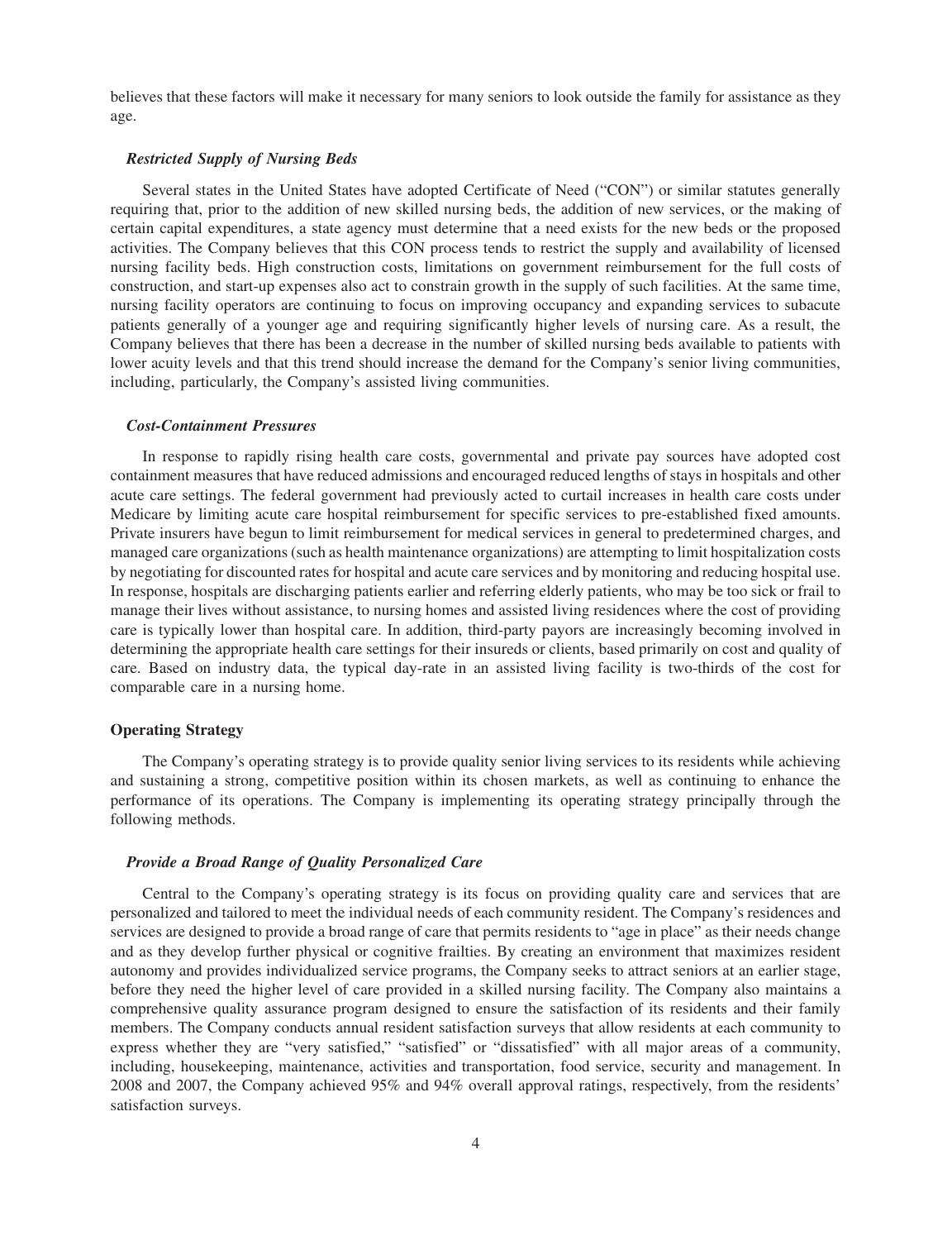#### *Offer Services Across a Range of Pricing Options*

The Company's range of products and services is continually expanding to meet the evolving needs of its residents. The Company has developed a menu of products and service programs that may be further customized to serve both the moderate and upper income markets of a particular targeted geographic area. By offering a range of pricing options that are customized for each target market, the Company believes that it can develop synergies, economies of scale and operating efficiencies in its efforts to serve a larger percentage of the elderly population within a particular geographic market.

#### *Improve Occupancy Rates*

The Company continually seeks to maintain and improve occupancy rates by: (i) retaining residents as they "age in place" by extending optional care and service programs; (ii) attracting new residents through the on-site marketing programs focused on residents and family members; (iii) selecting sites in underserved markets; (iv) aggressively seeking referrals from professional community outreach sources, including area religious organizations, senior social service programs, civic and business networks, as well as the medical community; and (v) continually refurbishing and renovating its communities.

#### *Improve Operating Efficiencies*

The Company seeks to improve operating efficiencies at its communities by actively monitoring and managing operating costs. By having an established national portfolio of communities with regional management in place, the Company believes it has established a platform to achieve operating efficiencies through economies of scale in the purchase of bulk items, such as food and supplies and in the spreading of fixed costs, such as corporate overhead, over a larger revenue base, and to provide more effective management supervision and financial controls. The Company's growth strategy includes regional clustering of new communities to achieve further efficiencies.

#### *Emphasize Employee Training and Retention*

The Company devotes special attention to the hiring, screening, training, supervising and retention of its employees and caregivers to ensure that quality standards are achieved. In addition to normal on-site training, the Company conducts national management meetings and encourages sharing of expertise among managers. The Company's commitment to the total quality management concept is emphasized throughout its training program. This commitment to the total quality management concept means identification of the "best practices" in the senior living market and communication of those "best practices" to the Company's executive directors and their staff. The identification of best practices is realized by a number of means, including: emphasis on regional and executive directors keeping up with professional trade journals; interaction with other professionals and consultants in the senior living industry through seminars, conferences and consultations; visits to other properties; leadership and participation at national and local trade organization events; and information derived from marketing studies and resident satisfaction surveys. This information is continually processed by regional managers and the executive directors and communicated to the Company's employees as part of their training. The Company hires an executive director for each of its communities and provides them with autonomy, responsibility and accountability. The Company's staffing of each community with an executive director allows it to hire more professional employees at these positions, while the Company's developed career path helps it to retain the professionals it hires. The Company believes its commitment to and emphasis on employee training and retention differentiates the Company from many of its competitors.

#### **Senior Living Services**

The Company provides senior living services to the elderly, including independent living, assisted living, skilled nursing and home care services. By offering a variety of services and encouraging the active participation of the resident and the resident's family and medical consultants, the Company is able to customize its service plan to meet the specific needs and desires of each resident. As a result, the Company believes that it is able to maximize customer satisfaction and avoid the high cost of delivering unnecessary services to residents.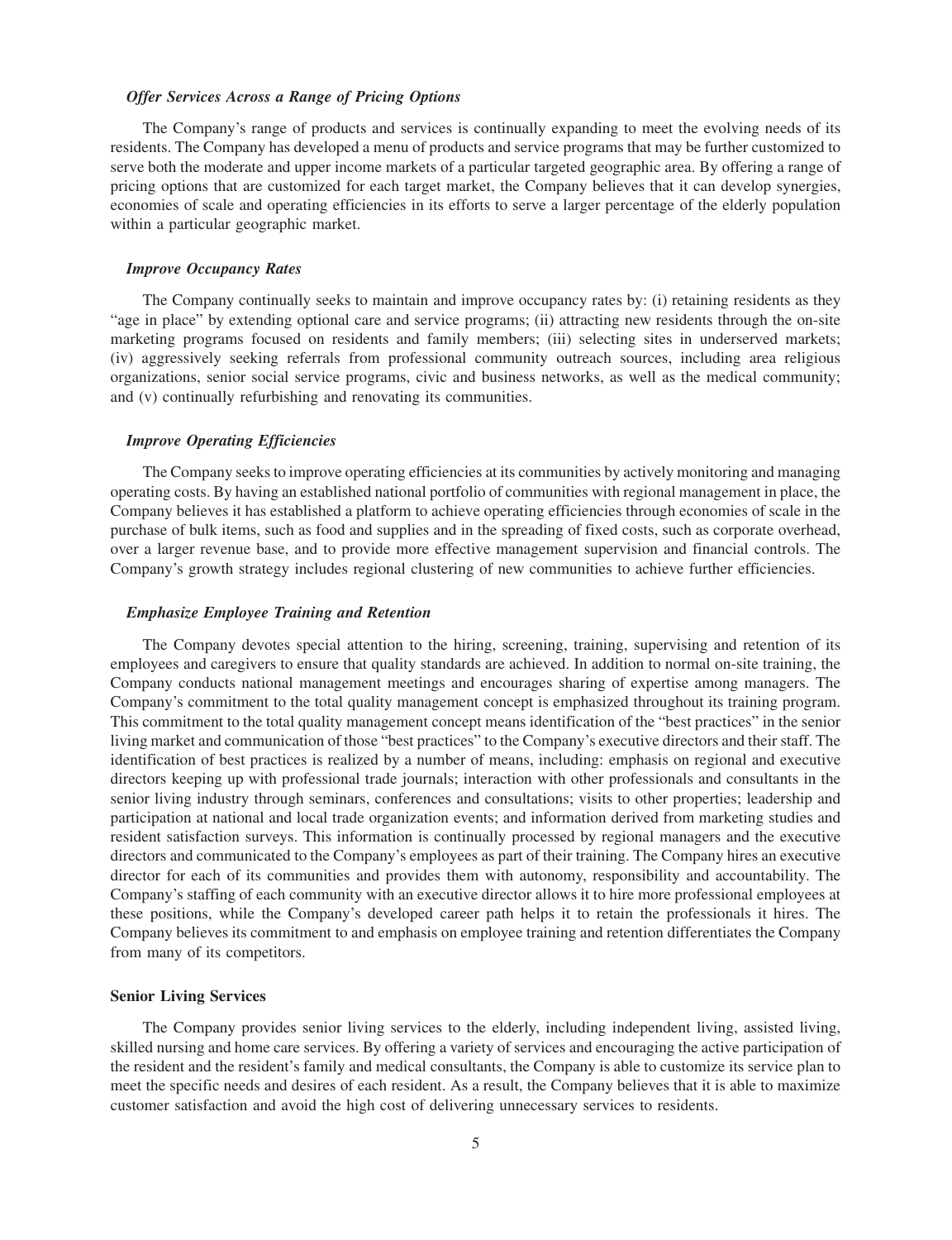The Company's operating philosophy is to provide quality living communities and services to senior citizens and deliver a continuum of care for its residents as their needs change over time. This continuum of care, which integrates independent living and assisted living and is bridged by home care, sustains residents' autonomy and independence based on their physical and mental abilities. As residents age, in many of the Company's communities, they are able to obtain the additional needed services within the same community, avoiding the disruptive and often traumatic move to a different facility.

#### *Independent Living Services*

The Company provides independent living services to seniors who typically do not yet need assistance or support with ADLs, but who prefer the physical and psychological comfort of a residential community that offers health care and other services. As of December 31, 2008, the Company had ownership interests in 28 communities, leased 14 communities and managed one community that provide independent living services, with an aggregate capacity for approximately 6,500 residents.

Independent living services provided by the Company include daily meals, transportation, social and recreational activities, laundry, housekeeping and 24-hour staffing. The Company also fosters the wellness of its residents by offering access to health screenings (such as blood pressure checks), periodic special services (such as influenza inoculations), dietary and similar programs, as well as ongoing exercise and fitness classes. Classes are given by health care professionals to keep residents informed about health and disease management. Subject to applicable government regulation, personal care and medical services are available to independent living residents through either the community staff or through the Company's agency or other independent home care agencies. The Company's independent living residents pay a fee ranging from \$1,155 to \$5,545 per month, in general, depending on the specific community, program of services, size of the unit and amenities offered. The Company's contracts with its independent living residents are generally for a term of one year and are typically terminable by either party, under certain circumstances, upon 30 days notice.

#### *Assisted Living Services*

The Company offers a wide range of assisted living care and services, including personal care services, 24 hour staffing, support services, and supplemental services. As of December 31, 2008, the Company had ownership interests in 17 communities and leased 15 communities that provide assisted living services, which include communities that have independent living and other services, with an aggregate capacity for approximately 2,300 residents. The residents of the Company's assisted living residences generally need help with some or all ADLs, but do not require the more acute medical care traditionally given in nursing homes. Upon admission to the Company's assisted living communities, and in consultation with the resident, the resident's family and medical consultants, each resident is assessed to determine his or her health status, including functional abilities and need for personal care services. The resident also completes a lifestyles assessment to determine the resident's preferences. From these assessments, a care plan is developed for each resident to ensure that all staff members who render care meet the specific needs and preferences of each resident where possible. Each resident's care plan is reviewed periodically to determine when a change in care is needed.

The Company has adopted a philosophy of assisted living care that allows a resident to maintain a dignified independent lifestyle. Residents and their families are encouraged to be partners in the residents' care and to take as much responsibility for their well being as possible. The basic types of assisted living services offered by the Company include the following:

*Personal Care Services.* These services include assistance with ADLs such as ambulation, bathing, dressing, eating, grooming, personal hygiene, and monitoring or assistance with medications.

*Support Services.* These services include meals, assistance with social and recreational activities, laundry services, general housekeeping, maintenance services and transportation services.

*Supplemental Services.* These services include extra transportation services, personal maintenance, extra laundry services, and special care services, such as services for residents with certain forms of dementia. Certain of these services require extra charges.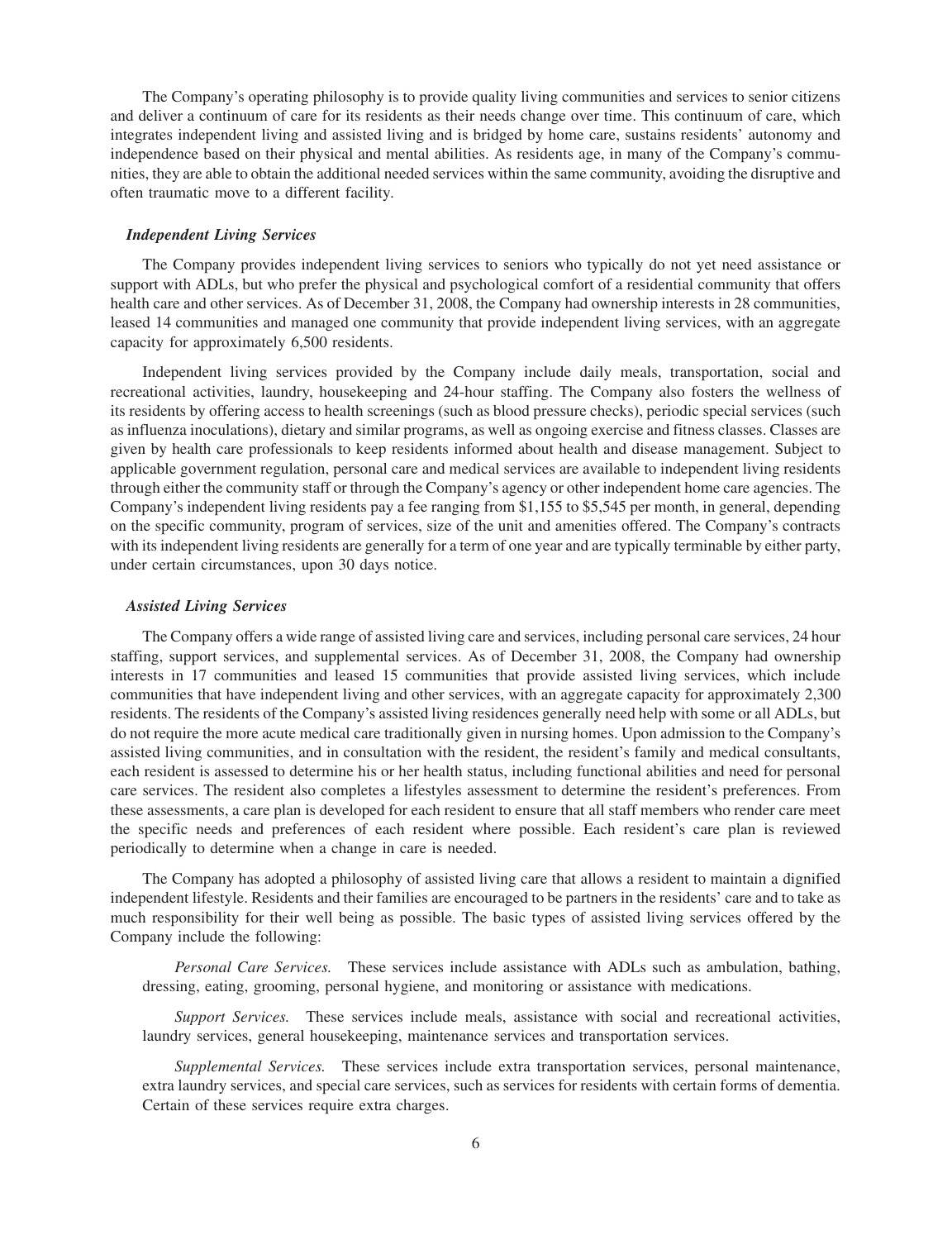The Company's assisted living residents pay a fee ranging from \$1,900 to \$7,100 per month, in general, depending on the specific community, the level of personal care services, support service and supplemental services provided to the resident, size of the unit and amenities offered.

The Company maintains programs and special units at some of its assisted living communities for residents with certain forms of dementia, which provide the attention, care and services needed to help those residents maintain a higher quality of life. Specialized services include assistance with ADLs, behavior management and life skills based activities programs, the goal of which is to provide a normalized environment that supports residents' remaining functional abilities. Whenever possible, residents assist with meals, laundry and housekeeping. Special units for residents with certain forms of dementia are located in a separate area of the community and have their own dining facilities, resident lounge areas, and specially trained staff. The special care areas are designed to allow residents the freedom to ambulate as they wish, while keeping them safely contained within a secure area with a minimum of disruption to other residents. Resident fees for these special units are dependent on the size of the unit, the design type and the level of services provided.

#### *Continuing Care Retirement Community Services*

In its continuing care retirement communities, the Company provides traditional long-term care through 24-hour-per-day skilled nursing care by registered nurses, licensed practical nurses and certified nursing assistants as well as assisted living and independent living care. The Company also offers a comprehensive range of restorative nursing and rehabilitation services in its communities including, but not limited to, physical, occupational, speech and medical social services. The Company's residents receiving skilled nursing services pay fees ranging from \$4,560 to \$10,790 per month, in general, depending on the specific community and the level of care provided. As of December 31, 2008, the Company had ownership interests in one community and leased one community providing a continuum of care that includes skilled nursing services with an aggregate capacity for approximately 700 residents at all levels of care at those two communities.

#### *Home Care Services*

As of December 31, 2008, the Company provided home care services to clients at one senior living community through the Company's home care agency and made home care services available to clients at a majority of its senior living communities through third-party providers. The Company believes that the provision of private pay, home care services is an attractive adjunct to its independent living services because it allows the Company to provide more services to its residents as they age in place and increases the length of stay in the Company's communities. In addition, the Company makes available to residents certain customized physician, dentistry, podiatry and other health-related services that may be offered by third-party providers.

#### **Operating Communities**

The table below sets forth certain information with respect to senior living communities operated by the Company as of December 31, 2008.

| Community                              |             |     | <b>Resident Capacity(1)</b> |                 |                                 |              |              | Commencement     |  |
|----------------------------------------|-------------|-----|-----------------------------|-----------------|---------------------------------|--------------|--------------|------------------|--|
|                                        |             |     | П.                          | AL              | <b>CCRC</b>                     | <b>Total</b> | Ownership(2) | of Operations(3) |  |
| <b>Owned:</b>                          |             |     |                             |                 |                                 |              |              |                  |  |
| Canton Regency Canton, OH              |             | 291 |                             | $\qquad \qquad$ | 310                             | 310          | 100%         | 03/91            |  |
| Gramercy Hill Lincoln, NE              |             | 148 | 83                          | 77              | $\hspace{0.1mm}-\hspace{0.1mm}$ | 160          | 100%         | 10/98            |  |
|                                        | Detroit, MI | 158 | 188                         |                 |                                 | 188          | 100%         | 01/92            |  |
| Independence Village  East Lansing, MI |             | 151 | 162                         |                 |                                 | 162          | 100%         | 08/00            |  |
| Independence Village $\dots\dots\dots$ | Peoria. IL  | 158 | 173                         |                 |                                 | 173          | 100%         | 08/00            |  |
| Independence Village  Raleigh, NC      |             | 165 | 177                         |                 |                                 | 177          | 100%         | 08/00            |  |
| Independence Village Winston-Salem, NC |             | 156 | 161                         |                 |                                 | 161          | 100%         | 08/00            |  |
| Sedgwick Plaza Wichita, KS             |             | 144 | 134                         | 35              | $\overline{\phantom{m}}$        | 169          | 100%         | 08/00            |  |
| Waterford at Columbia  Columbia, SC    |             | 120 | 136                         |                 |                                 | 136          | 100%         | 11/00            |  |
| Waterford at Deer Park Deer Park, TX   |             | 120 | 136                         |                 |                                 | 136          | 100%         | 11/00            |  |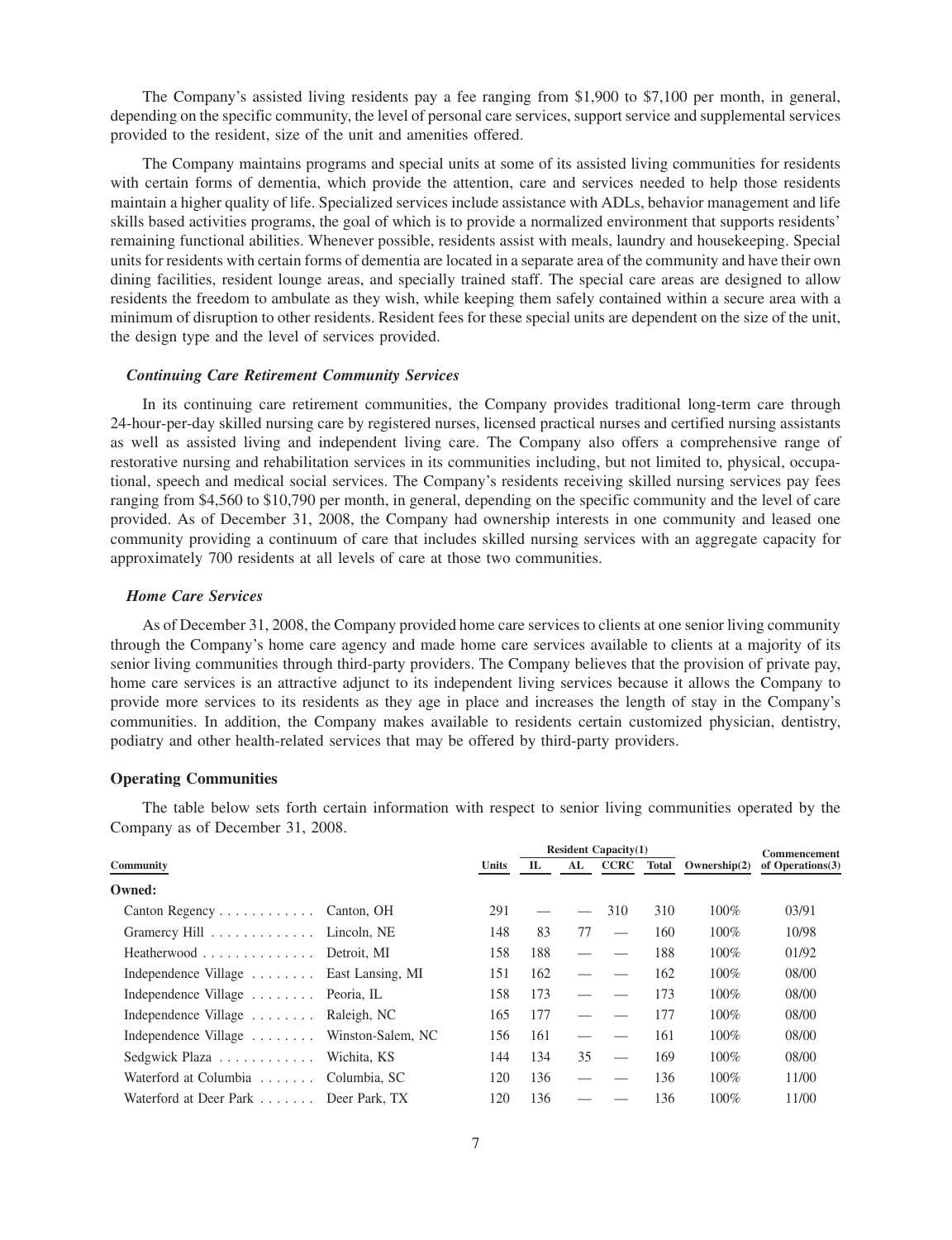|                                         |                          |       | <b>Resident Capacity(1)</b> |                          |                          |              |                 | Commencement     |  |
|-----------------------------------------|--------------------------|-------|-----------------------------|--------------------------|--------------------------|--------------|-----------------|------------------|--|
| Community                               |                          | Units | П.                          | AL                       | <b>CCRC</b>              | <b>Total</b> | Ownership $(2)$ | of Operations(3) |  |
| Waterford at Edison Lakes               | South Bend, IN           | 120   | 136                         |                          |                          | 136          | 100%            | 12/00            |  |
| Waterford at Fairfield                  | Fairfield, OH            | 120   | 136                         |                          | $\qquad \qquad$          | 136          | 100%            | 11/00            |  |
| Waterford at Fort Worth                 | Fort Worth, TX           | 151   | 174                         | $\overline{\phantom{0}}$ |                          | 174          | 100%            | 06/00            |  |
| Waterford at Highland Colony            | Jackson, MS              | 120   | 136                         |                          |                          | 136          | 100%            | 11/00            |  |
| Waterford at Huebner                    | San Antonio, TX          | 120   | 136                         | $\overline{\phantom{0}}$ | $\overline{\phantom{0}}$ | 136          | 100%            | 04/99            |  |
| Waterford at Ironbridge                 | Springfield, MO          | 119   | 136                         | $\overline{\phantom{0}}$ |                          | 136          | 100%            | 06/01            |  |
| Waterford at Mansfield                  | Mansfield, OH            | 119   | 136                         |                          |                          | 136          | 100%            | 10/00            |  |
| Waterford at Mesquite                   | Mesquite, TX             | 154   | 174                         |                          |                          | 174          | 100%            | 09/99            |  |
| Waterford at Pantego                    | Pantego, TX              | 120   | 136                         |                          |                          | 136          | 100%            | 12/00            |  |
| Waterford at Plano                      | Plano, TX                | 136   | 111                         | 45                       |                          | 156          | 100%            | 12/00            |  |
| Waterford at Shreveport                 | Shreveport, LA           | 117   | 136                         |                          |                          | 136          | 100%            | 03/99            |  |
| Waterford at Thousand Oaks              | San Antonio, TX          | 120   | 136                         |                          |                          | 136          | 100%            | 05/00            |  |
| Wellington at Arapaho.                  | Richardson, TX           | 137   | 109                         | 45                       | $\qquad \qquad$          | 154          | 100%            | 05/02            |  |
| Wellington at North Richland            |                          |       |                             |                          |                          |              |                 |                  |  |
| Hills, $TX \ldots \ldots \ldots \ldots$ | North Richland Hills, TX | 119   | 136                         |                          |                          | 136          | 100%            | 01/02            |  |
| Wellington at Oklahoma City             | Oklahoma City, OK        | 120   | 136                         |                          |                          | 136          | 100%            | 11/00            |  |
|                                         |                          |       | 3,503 3,414                 | 202                      | 310                      | 3,926        |                 |                  |  |
| Leased:                                 |                          |       |                             |                          |                          |              |                 |                  |  |
| Ventas:                                 |                          |       |                             |                          |                          |              |                 |                  |  |
| Amberleigh                              | Buffalo, NY              | 267   | 394                         |                          |                          | 394          | N/A             | 01/92            |  |
| Cottonwood Village                      | Cottonwood, AZ           | 163   | 135                         | 47                       | $\qquad \qquad$          | 182          | N/A             | 03/91            |  |
| Crown Pointe                            | Omaha, NE                | 132   | 163                         |                          | $\overline{\phantom{0}}$ | 163          | N/A             | 08/00            |  |
| Georgetowne Place                       | Fort Wayne, IN           | 162   | 247                         | $\overline{\phantom{0}}$ | $\overline{\phantom{0}}$ | 247          | N/A             | 10/05            |  |
| Harrison at Eagle Valley $(4)$          | Indianapolis, IN         | 124   | 138                         | $\overline{\phantom{0}}$ |                          | 138          | N/A             | 03/91            |  |
| Rose Arbor                              | Maple Grove, MN          | 137   | 107                         | 72                       |                          | 179          | N/A             | 06/06            |  |
| Towne Centre                            | Merrillville, IN         | 327   | $\qquad \qquad -$           |                          | 345                      | 345          | N/A             | 03/91            |  |
| Villa Santa Barbara                     | Santa Barbara, CA        | 125   | 87                          | 38                       |                          | 125          | N/A             | 08/00            |  |
| West Shores                             | Hot Springs, AR          | 137   | 135                         | 32                       |                          | 167          | N/A             | 08/00            |  |
| Whitley Place                           | Keller, TX               | 47    | $\overbrace{\hspace{15em}}$ | 65                       | $\overline{\phantom{m}}$ | 65           | N/A             | 02/08            |  |
| HCP:                                    |                          |       |                             |                          |                          |              |                 |                  |  |
| Atrium of Carmichael                    | Sacramento, CA           | 152   | 156                         |                          |                          | 156          | N/A             | 01/92            |  |
| Covenant Place of Abilene               |                          | 50    |                             | 55                       |                          |              | N/A             | 08/04            |  |
| Covenant Place of Burleson              | Abilene, TX              | 74    |                             |                          |                          | 55           |                 |                  |  |
|                                         | Burleson, TX             |       |                             | 80                       |                          | 80           | N/A             | 08/04            |  |
| Covenant Place of<br>Waxahachie         | Waxahachie, TX           | 50    |                             | 55                       |                          | 55           | N/A             | 08/04            |  |
| Crescent Place                          | Cedar Hill, TX           | 80    | $\overline{\phantom{m}}$    | 85                       |                          | 85           | N/A             | 11/05            |  |
| Crescent Point                          | Cedar Hill, TX           | 112   | 134                         |                          | $\overline{\phantom{0}}$ | 134          | N/A             | 08/04            |  |
| Crosswood Oaks                          | Sacramento, CA           | 121   | 127                         |                          |                          | 127          | N/A             | 01/92            |  |
| Good Place                              | North Richland Hills, TX | 72    | $\overline{\phantom{m}}$    | 80                       | $\qquad \qquad$          | 80           | N/A             | 08/04            |  |
| Meadow Lakes                            | North Richland Hills, TX | 120   | 145                         | $\overline{\phantom{0}}$ |                          | 145          | N/A             | 08/04            |  |
| Tesson Heights                          | St. Louis, MO            | 184   | 140                         | 58                       |                          | 198          | N/A             | 10/98            |  |
| Veranda Club                            | Boca Raton, FL           | 189   | 235                         | $\overline{\phantom{m}}$ |                          | 235          | N/A             | 01/92            |  |
| Charlotte Square                        | Charlotte, NC            | 73    |                             | 109                      | $\qquad \qquad$          | 109          | N/A             | 12/06            |  |
| Chesapeake Place                        | Chesapeake, VA           | 87    | $\overline{\phantom{m}}$    | 106                      | $\overline{\phantom{0}}$ | 106          | N/A             | 12/06            |  |
| Greenville Place                        | Greenville, SC           | 87    | $\overline{\phantom{m}}$    | 107                      |                          | 107          | N/A             | 12/06            |  |
| Myrtle Beach Estates                    | Myrtle Beach, SC         | 80    |                             | 98                       |                          | 98           | N/A             | 12/06            |  |
|                                         |                          |       |                             |                          |                          |              |                 |                  |  |
|                                         |                          |       | 3,152 2,343 1,087           |                          | 345                      | 3,775        |                 |                  |  |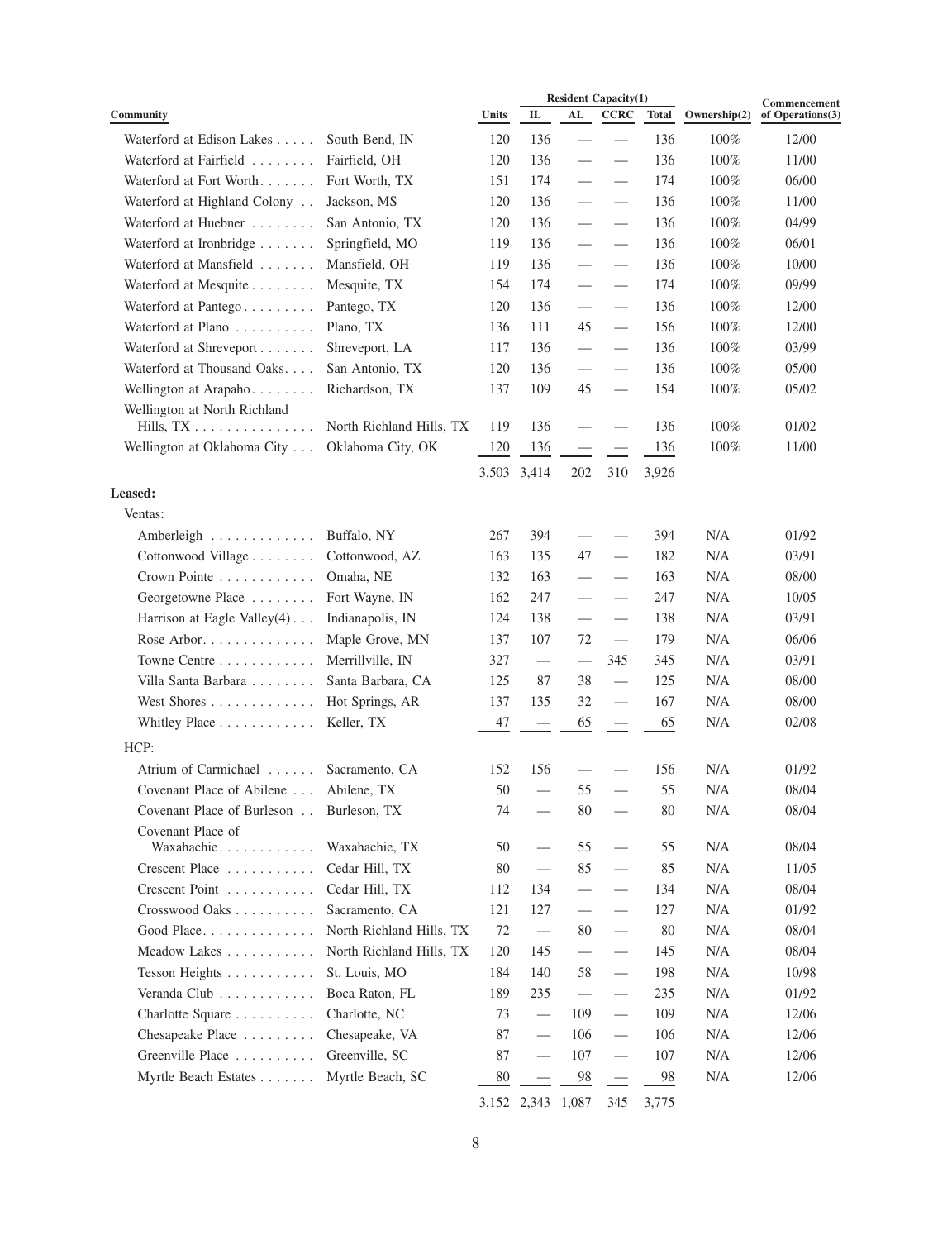|                                                |                  | <b>Resident Capacity(1)</b> |                                 |     |                                 |       | Commencement    |                  |
|------------------------------------------------|------------------|-----------------------------|---------------------------------|-----|---------------------------------|-------|-----------------|------------------|
| Community                                      |                  | <b>Units</b>                | $\mathbf{L}$                    | AL  | <b>CCRC</b>                     | Total | Ownership $(2)$ | of Operations(3) |
| <b>Affiliates:</b>                             |                  |                             |                                 |     |                                 |       |                 |                  |
| SHPIII/CSL Miami Miamisburg, OH                |                  | 146                         | 151                             | 45  |                                 | 196   | 10%             | 08/08            |
| SHPII/CSL:                                     |                  |                             |                                 |     |                                 |       |                 |                  |
| Libertyville $\ldots \ldots \ldots$            | Libertyville, IL | 197                         | 171                             | 50  | $\hspace{0.05cm}$               | 221   | $5\%$           | 03/01            |
| Naperville $\ldots \ldots \ldots \ldots$       | Naperville, IL   | 193                         | 166                             | 48  | $\qquad \qquad$                 | 214   | $5\%$           | 01/01            |
| Summit                                         | Summit, NJ       | 88                          | $\overline{\phantom{m}}$        | 98  | $\qquad \qquad \qquad$          | 98    | $5\%$           | 11/00            |
|                                                | Trumbull, CT     | 150                         | 117                             | 48  | $\qquad \qquad \longleftarrow$  | 165   | $5\%$           | 09/00            |
| Midwest I                                      |                  |                             |                                 |     |                                 |       |                 |                  |
| The Waterford at Ames Ames, IA                 |                  | 59                          |                                 | 116 | $\overline{\phantom{m}}$        | 116   | 11%             | 02/06            |
| The Waterford at<br>Miracle Hills Omaha, NE    |                  | 64                          |                                 | 74  |                                 | 74    | 11%             | 03/06            |
| The Waterford at<br>Roxbury Park Omaha, NE     |                  | 62                          |                                 | 70  |                                 | 70    | 11%             | 02/06            |
| The Waterford at Van Dorn                      | Lincoln, NE      | 68                          |                                 | 84  |                                 | 84    | 11%             | 02/06            |
| The Waterford at<br>Woodbridge Plattsmouth, NE |                  | 40                          |                                 | 45  |                                 | 45    | 11%             | 02/06            |
| Midwest II                                     |                  |                             |                                 |     |                                 |       |                 |                  |
| Keepsake Village of                            |                  | 42                          |                                 | 42  |                                 | 42    | 15%             | 08/06            |
| The Hearth at Prestwick                        | Avon. IN         | 132                         |                                 | 144 | $\qquad \qquad \qquad$          | 144   | 15%             | 08/06            |
| The Hearth at Windermere Fishers, IN           |                  | 126                         | $\hspace{0.1mm}-\hspace{0.1mm}$ | 133 | $\hspace{0.1mm}-\hspace{0.1mm}$ | 133   | 15%             | 08/06            |
|                                                |                  | 1367                        | 605                             | 997 | $\qquad \qquad$                 | 1,602 |                 |                  |
| <b>Managed:</b>                                |                  |                             |                                 |     |                                 |       |                 |                  |
| Harding Place Searcy, AR                       |                  | 115                         | 148                             |     |                                 | 148   | N/A             | 08/04            |
|                                                |                  |                             | 8,137 6,510 2,286               |     | 655                             | 9,451 |                 |                  |

(1) Independent living (IL) residences, assisted living (AL) residences and continuing care retirement community (CCRC) beds.

- (2) Those communities shown as 5% owned consist of the Company's ownership of 5% of the member interests in SHPII/CSL (as defined below). The community shown as 10% owned consist of the Company's ownership of 10% of the member interest in SHPIII/CSL Miami. Those communities shown as 11% owned consist of the Company's ownership of approximately 11% of the member interests in Midwest I. Those communities shown as 15% owned consist of the Company's ownership of 15% of the member interests in Midwest II.
- (3) Indicates the date on which the Company acquired or commenced operating the community. The Company operated certain of its communities pursuant to management agreements prior to acquiring interests in or leasing the communities.
- (4) The Company's home care agency is on-site at The Harrison at Eagle Valley community.

#### *Management Contracts*

The Company is party to a series of property management agreements (the "Midwest I Agreements") to manage five communities acquired by Midwest Portfolio Holdings, L.P. ("Midwest I"), a joint venture owned approximately 89% by GE Healthcare Financial Services ("GE Healthcare") and approximately 11% by the Company. The Midwest I Agreements are for an initial term of five years and the agreements contain automatic one year renewals thereafter. The Midwest I Agreements generally provide for a management fee of 5% of gross revenues.

The Company is party to a series of property management agreements (the "Midwest II Agreements") to manage three communities acquired by Midwest Portfolio Holdings II, L.P. ("Midwest II"), a joint venture owned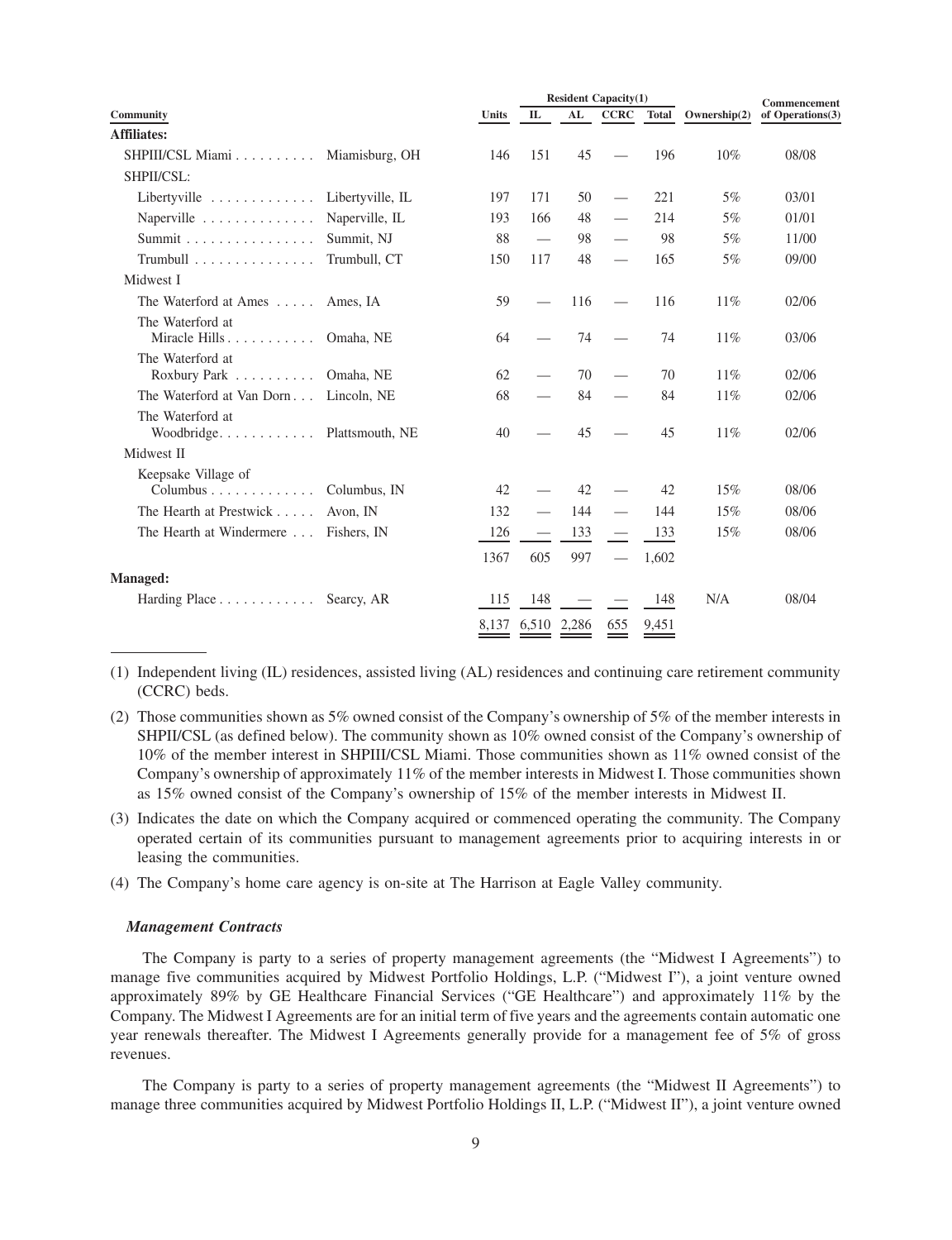approximately 85% by GE Healthcare and approximately 15% by the Company. The Midwest II Agreements are for an initial term of five years and the agreements contain automatic one year renewals thereafter. The Midwest II Agreements generally provide for a management fee of 5% of gross revenues.

The Company is party to a series of property management agreements with CGI Management, Inc. (the "CGIM Agreements). During fiscal 2008, the Company managed two communities under the CGIM Agreements. The CGIM Agreements generally provide for management fees of 5% to 6% of gross revenues, subject to certain base management fees.

The Company is party to a series of property management agreements (the "SHPII/CSL Management Agreements") with four joint ventures (collectively "SHPII/CSL") owned 95% by Senior Housing Partners II, L.P. ("SHPII"), a fund managed by Prudential Real Estate Investors ("Prudential") and 5% by the Company, which collectively own and operate four senior living communities (collectively the "Spring Meadows Communities"). The SHPII/CSL Management Agreements extend until various dates through November 2014. The SHPII/CSL Management Agreements generally provide for management fees of 5% of gross revenue plus reimbursement for costs and expenses related to the communities.

The Company is party to a series of property management agreements (the "SHPIII/CSL Management Agreements") with three joint ventures (collectively "SHPIII/CSL") owned 90% by Senior Housing Partners III, L.P. ("SHPIII"), a fund managed by Prudential Investment Management, Inc. ("Prudential Investment") and 10% by the Company, which will collectively develop, own and operate three senior living communities. During fiscal 2008, the Company managed one community for which development was complete under the SHPIII/CSL Management Agreements. The SHPIII/CSL Management Agreements are for an initial term of ten years from the date the certificate of occupancy is issued and generally provide for management fees of 5% of gross revenue plus reimbursement for costs and expenses related to the communities.

#### *Development Agreements*

In May 2007, the Company and SHPIII entered into a joint venture agreement ("SHPIII/CSL Miami") to develop a senior housing community in Miamisburg, Ohio. Under the joint venture and related agreements, the Company earns development and management fees and may receive incentive distributions. The senior housing community consists of 101 independent living units and 45 assisted living units and opened in August 2008. As of December 31, 2008, the Company had made capital contributions of \$0.8 million to the joint venture. The Company accounts for its investment in SHPIII/CSL Miami under the equity method of accounting and the Company recognized a loss in the equity of SHPIII/CSL Miami of \$0.1 million in fiscal 2008. The Company earned \$0.3 million and \$0.7 million in development fees from SHPIII/CSL Miami in fiscal 2008 and 2007, respectively. In addition, the Company earned \$0.1 million in pre-marketing fees and \$0.1 million in management fees on the community in fiscal 2008.

In November 2007, the Company and SHPIII entered into a joint venture agreement ("SHPIII/CSL Richmond Heights") to develop a senior housing community in Richmond Heights, Ohio. Under the joint venture and related agreements, the Company will earn development and management fees and may receive incentive distributions. The senior housing community will consist of 97 independent living units and 45 assisted living units and is expected to open in the first half of fiscal 2009. As of December 31, 2008, the Company had made capital contributions of \$0.8 million to SHPIII/CSL Richmond Heights. The Company earned \$1.0 million and \$0.1 million in development fees from SHPIII/CSL Richmond Heights in fiscal 2008 and 2007, respectively. In addition, the Company earned \$0.1 million in pre-marketing fees on the community in fiscal 2008.

In December 2007, the Company and SHPIII entered into a joint venture agreement ("SHPIII/CSL Levis Commons") to develop a senior housing community near Toledo, Ohio. Under the joint venture and related agreements, the Company will earn development and management fees and may receive incentive distributions. The senior housing community will consist of 101 independent living units and 45 assisted living units and is expected to open in the first half of fiscal 2009. As of December 31, 2008, the Company had made capital contributions of \$0.8 million to SHPIII/CSL Levis Commons. The Company earned \$1.1 million and \$22,000 in development fees from SHPIII/CSL Levis Commons in fiscal 2008 and 2007, respectively. In addition, the Company earned \$0.1 million in pre-marketing fees on the community in fiscal 2008.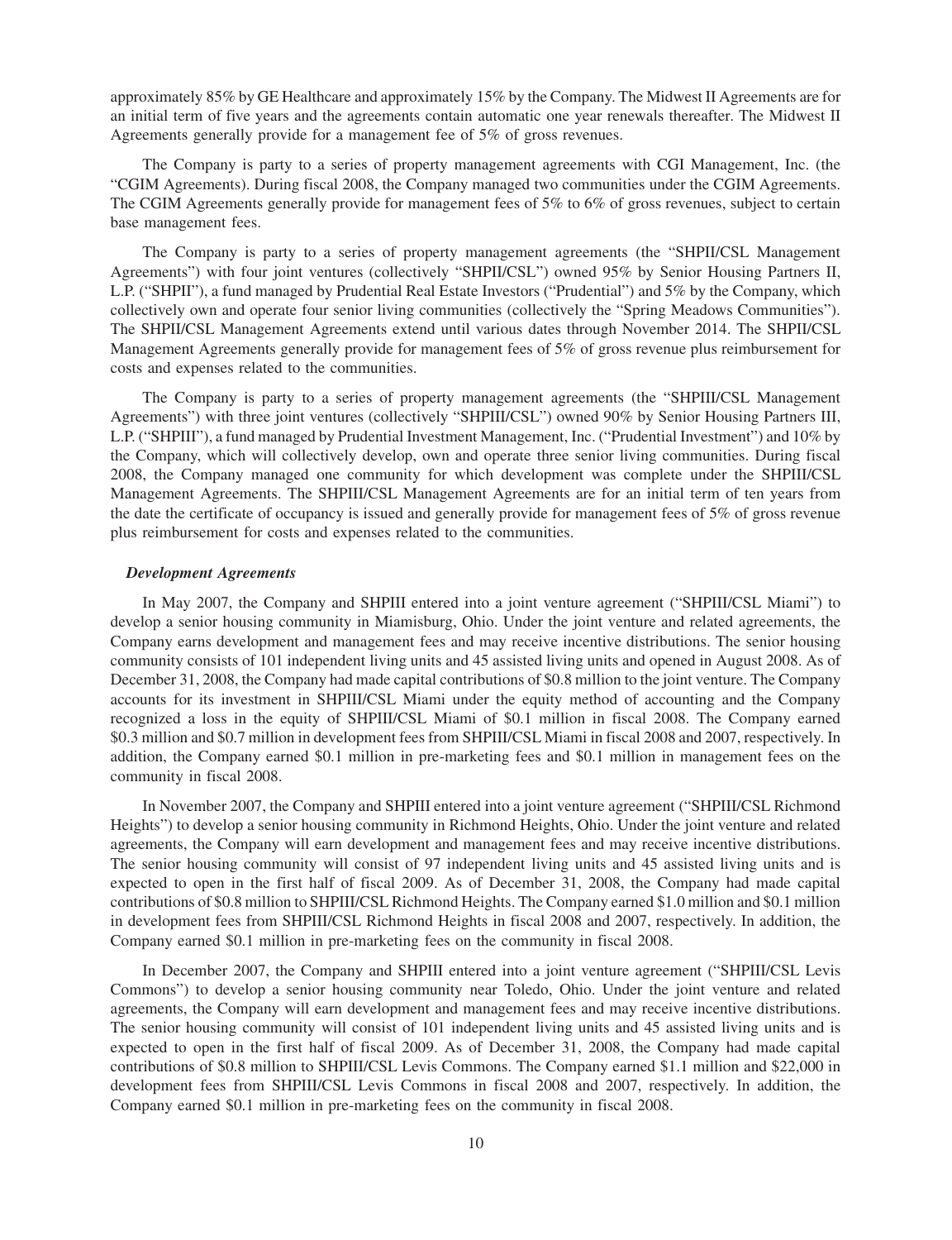#### **Growth Strategies**

The Company believes that the fragmented nature of the senior living industry and the limited capital resources available to many small, private operators provide an attractive opportunity for the Company to expand its existing base of senior living operations. The Company believes that its current operations throughout the United States serve as the foundation on which the Company can build senior living networks in targeted geographic markets and thereby provide a broad range of high quality care in a cost-efficient manner.

The following are the principal elements of the Company's growth strategy:

#### *Organic Growth*

The Company intends to continue to focus on the lease-up of its non-stabilized communities and to increase its occupancy, rents and operating margins of its stabilized communities. The Company continually seeks to maintain and improve occupancy rates by: (i) retaining residents as they "age in place" by extending optional care and service programs; (ii) attracting new residents through the on-site marketing programs focused on residents and family members; (iii) aggressively seeking referrals from professional community outreach sources, including area religious organizations, senior social service programs, civic and business networks, as well as the medical community; and (iv) continually refurbishing and renovating its communities. Since 2004, our same community revenue has grown at an average rate of 5.3% per annum and our same community net operating income has grown at an average rate of 8.7% per annum.

#### *Expansion and Conversion of Existing Communities*

The Company intends to increase levels of care and capacity at certain of its existing communities through expansion and/or conversion of certain units. Increasing our levels of care and capacity is expected to increase revenue and operating income while meeting the needs of our residents who have an average age of 85 years old.

#### *Pursue Strategic Acquisitions*

The Company intends to continue to pursue single or portfolio acquisitions of senior living communities. Through strategic acquisitions, joint venture investments, or facility leases, the Company seeks to enter new markets or acquire communities in existing markets as a means to increase market share, augment existing clusters, strengthen its ability to provide a broad range of care, and create operating efficiencies. As the industry continues to consolidate, the Company believes that opportunities will arise to acquire other senior living companies. The Company believes that the current fragmented nature of the senior living industry, combined with the Company's financial resources, national presence, and extensive contacts within the industry, can be expected to provide it with the opportunity to evaluate a number of potential acquisition opportunities in the future. In reviewing acquisition opportunities, the Company will consider, among other things, geographic location, competitive climate, reputation and quality of management and communities, and the need for renovation or improvement of the communities.

#### *Pursue Management Agreements*

The Company intends to pursue single or portfolio management opportunities for senior living communities. The Company believes that its management infrastructure and proven operating track record will allow the Company to take advantage of increased opportunities in the senior living market for new management contracts and other transactions.

#### *Expand Referral Networks*

The Company intends to continue to develop relationships with local and regional hospital systems, managed care organizations and other referral sources to attract new residents to the Company's communities. In certain circumstances these relationships may involve strategic alliances or joint ventures. The Company believes that such arrangements or alliances, which could range from joint marketing arrangements to priority transfer agreements, will enable it to be strategically positioned within the Company's markets if, as the Company believes, senior living programs become an integral part of the evolving health care delivery system.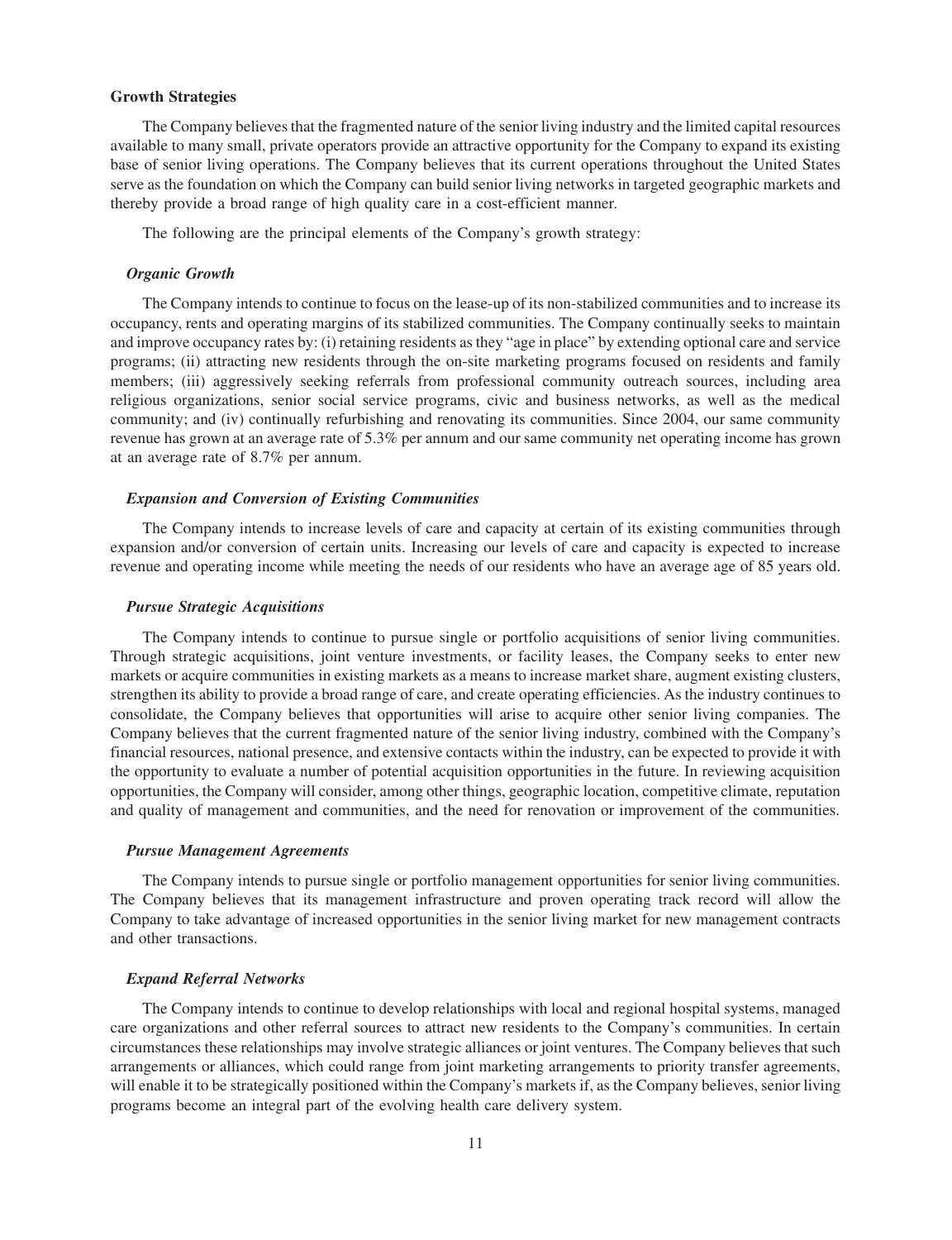#### **Operations**

#### *Centralized Management*

The Company centralizes its corporate and other administrative functions so that the community-based management and staff can focus their efforts on resident care. The Company maintains centralized accounting, finance, human resources, training and other operational functions at its national corporate office in Dallas, Texas. The Company also has a corporate office in New York, New York. The Company's corporate offices are generally responsible for: (i) establishing Company-wide policies and procedures relating to, among other things, resident care and operations; (ii) performing accounting functions; (iii) developing employee training programs and materials; (iv) coordinating human resources; (v) coordinating marketing functions; and (vi) providing strategic direction. In addition, financing, development, construction and acquisition activities, including feasibility and market studies, and community design, development, and construction management are conducted at the Company's corporate offices.

The Company seeks to control operational expenses for each of its communities through standardized management reporting and centralized controls of capital expenditures, asset replacement tracking, and purchasing for larger and more frequently used supplies. Community expenditures are monitored by regional and district managers who are accountable for the resident satisfaction and financial performance of the communities in their region.

#### *Regional Management*

The Company provides oversight and support to each of its senior living communities through experienced regional and district managers. A district manager will oversee the marketing and operations of three to six communities clustered in a small geographic area. A regional manager will cover a larger geographic area consisting of seven to twelve communities. In most cases, the district and regional managers will office out of the Company's senior living communities. Currently, there are regional managers based in the Northeast, Central Plains, Midwest, Southwest and West regions.

The executive director at each community reports to a regional or district manager. The regional and district managers report directly to senior management at the Company's corporate office. The district and regional managers make regular site visits to each of their communities. The site visits involve a physical plant inspection, quality assurance review, staff training, financial and systems audits, regulatory compliance, and team building.

#### *Community-Based Management*

An executive director manages the day-to-day operations at each senior living community, including oversight of the quality of care, delivery of resident services, and monitoring of financial performance. The executive director is also responsible for all personnel, including food service, maintenance, activities, security, assisted living, housekeeping, and, where applicable, nursing. In most cases, each community also has department managers who direct the environmental services, nursing or care services, business management functions, dining services, activities, transportation, housekeeping, and marketing functions.

The assisted living and skilled nursing components of the senior living communities are managed by licensed professionals, such as a nurse and/or a licensed administrator. These licensed professionals have many of the same operational responsibilities as the Company's executive directors, but their primary responsibility is to oversee resident care. Many of the Company's senior living communities and all of its skilled nursing facilities are part of a campus setting, which include independent living. This campus arrangement allows for cross-utilization of certain support personnel and services, including administrative functions that result in greater operational efficiencies and lower costs than freestanding facilities.

The Company actively recruits personnel to maintain adequate staffing levels at its existing communities and hires new staff for new or acquired communities prior to opening. The Company has adopted comprehensive recruiting and screening programs for management positions that utilize corporate office team interviews and thorough background and reference checks. The Company offers system-wide training and orientation for all of its employees at the community level through a combination of Company-sponsored seminars and conferences.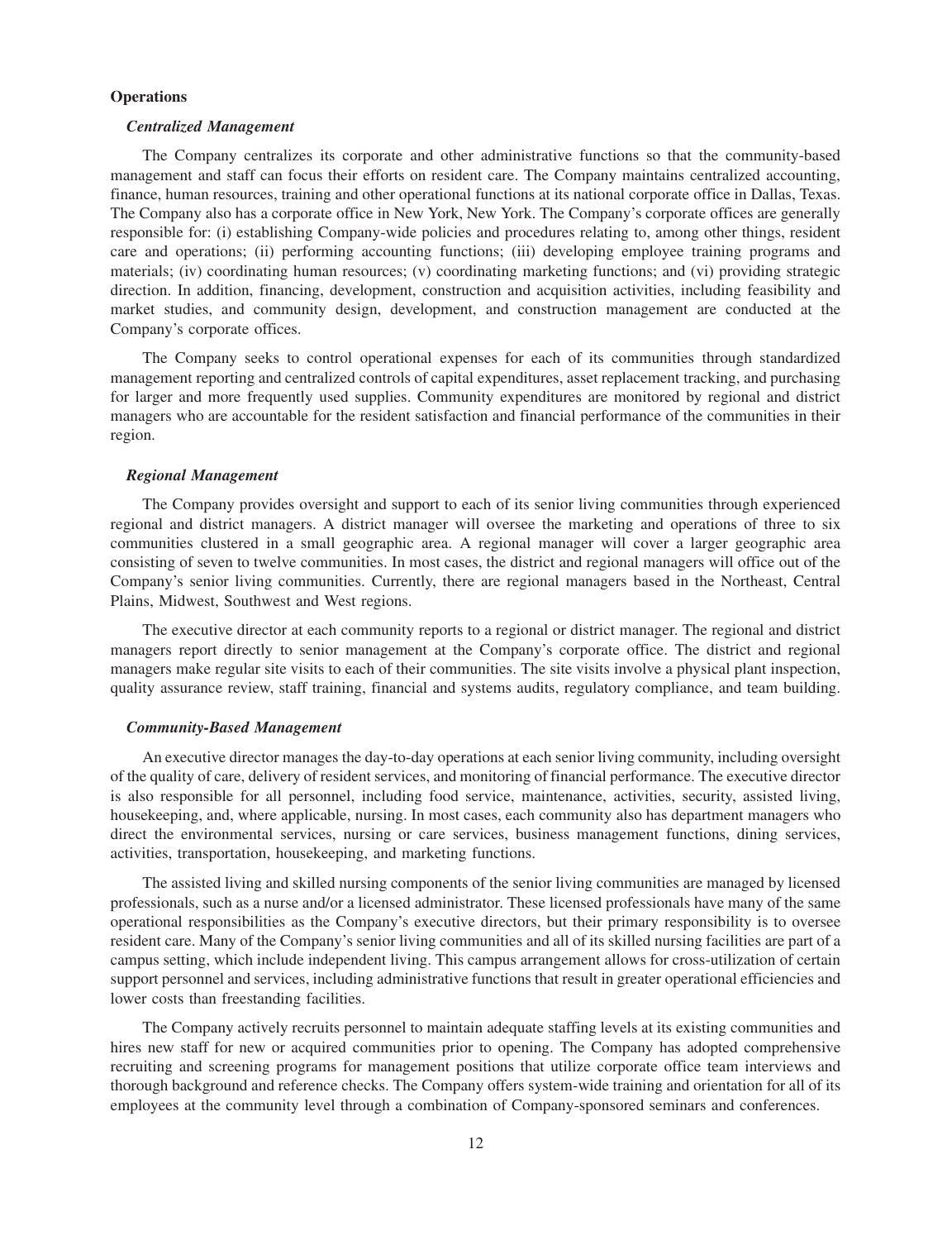#### *Quality Assurance*

Quality assurance programs are coordinated and implemented by the Company's corporate and regional staff. The Company's quality assurance is targeted to achieve maximum resident and resident family member satisfaction with the care and services delivered by the Company. The Company's primary focus in quality control monitoring includes routine in-service training and performance evaluations of caregivers and other support employees. Additional quality assurance measures include:

*Resident and Resident's Family Input.* On a routine basis, the Company provides residents and their family members the opportunity to provide valuable input regarding the day-to-day delivery of services. On-site management at each community has fostered and encouraged active resident councils and resident committees who meet independently. These resident bodies meet with on-site management on a monthly basis to offer input and suggestions as to the quality and delivery of services. Additionally, at each community the Company conducts annual resident satisfaction surveys to further monitor the satisfaction levels of both residents and their family members. These surveys are sent directly to a third party firm for tabulation then to the Company's corporate headquarters for distribution to onsite staff. For 2008 and 2007, the Company achieved a 95% and a 94% approval ratings, respectively, from its residents. For any departmental area of service scoring below a 90%, a plan of correction is developed jointly by on-site, regional and corporate staff for immediate implementation.

*Regular Community Inspections.* Each community is inspected, on at least a quarterly basis, by regional and/or corporate staff. Included, as part of this inspection is the monitoring of the overall appearance and maintenance of the community interiors and grounds. The inspection also includes monitoring staff professionalism and departmental reviews of maintenance, housekeeping, activities, transportation, marketing, administration and food and health care services, if applicable. The inspections also include observing residents in their daily activities and the community's compliance with government regulations.

*Independent Service Evaluations.* The Company engages the services of outside professional independent consulting firms to evaluate various components of the community operations. These services include mystery shops, competing community analysis, pricing recommendations and product positioning. This provides management with valuable unbiased product and service information. A plan of action regarding any areas requiring improvement or change is implemented based on information received. At communities where health care is delivered, these consulting service reviews include the on-site handling of medications, record keeping and general compliance with all governmental regulations.

#### *Marketing*

Most communities are staffed by on-site sales directors and additional marketing/sales staff depending on the community size and occupancy status. The primary focus of the on-site marketing staff is to create awareness of the Company and its services among prospective residents and family members, professional referral sources and other key decision makers. These efforts incorporate an aggressive marketing plan to include monthly, quarterly and annual goals for leasing, new lead generation, prospect follow up, community outreach and resident and family referrals. Additionally, the marketing plan includes a calendar of promotional events and a comprehensive media program. On-site marketing departments perform a competing community assessment quarterly. Corporate and regional marketing directors monitor the on-site marketing departments' effectiveness and productivity on a monthly basis. Routine detailed marketing department audits are performed on an annual basis or more frequently if deemed necessary. Corporate and regional personnel assist in the development of marketing strategies for each community and produce creative media, assist in direct mail programs and necessary marketing collateral. Ongoing sales training of on-site marketing/sales staff is implemented by corporate and regional marketing directors.

In the case of new development, the corporate and regional staff develops a comprehensive community outreach program that is implemented at the start of construction. A marketing pre-lease program is developed and on-site marketing staff are hired and trained to begin the program implementation six to nine months prior to the community opening. Extensive use of media, including radio, television, print, direct mail and telemarketing, is implemented during this pre-lease phase.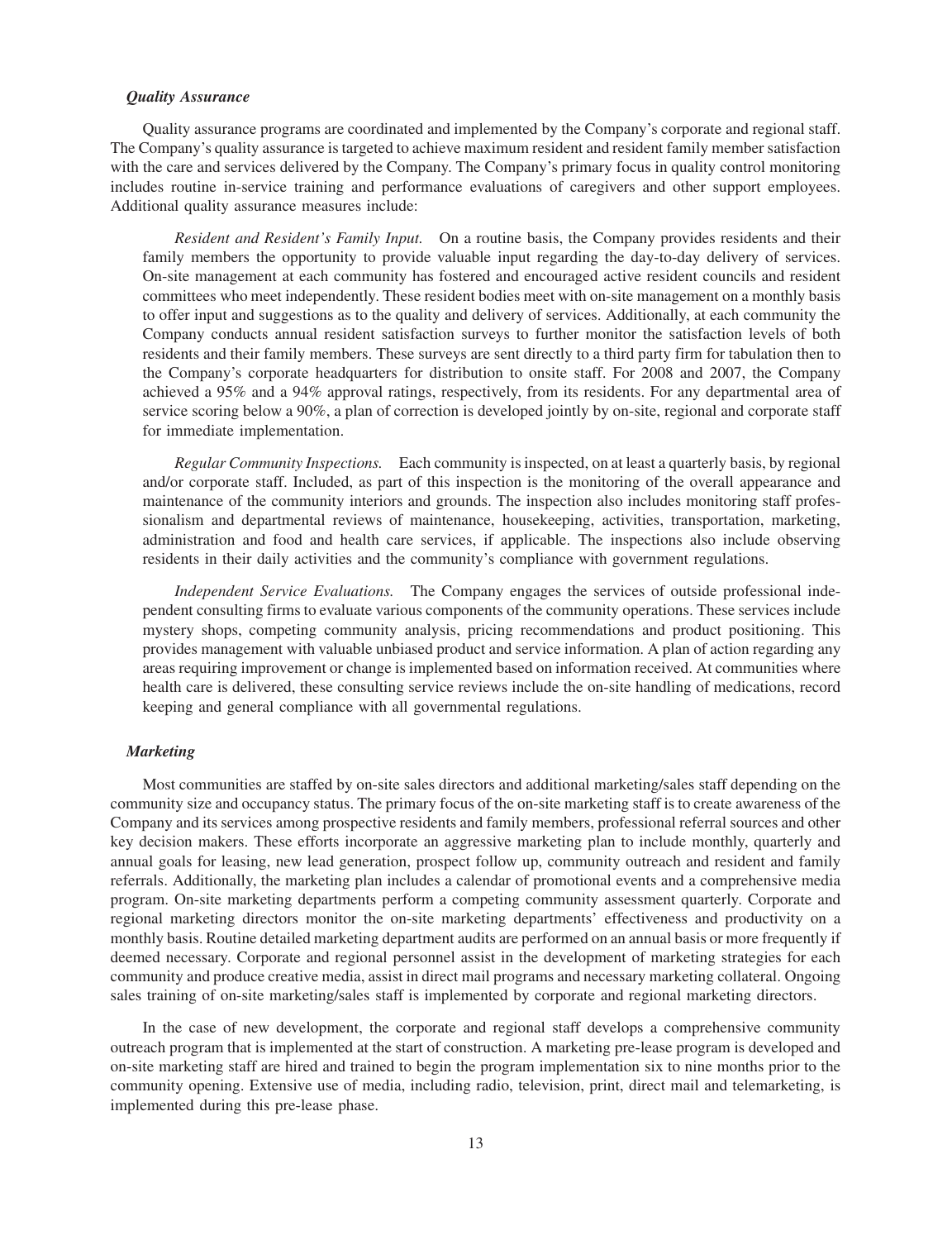After the community is opened and sustaining occupancy levels are attained, the on-site marketing staff is more heavily focused on resident and resident family referrals, as well as professional referrals. A maintenance program for continued lead generation is then implemented.

#### **Government Regulation**

Changes in existing laws and regulations, adoption of new laws and regulations and new interpretations of existing laws and regulations could have a material effect on the Company's operations. Failure by the Company to comply with applicable regulatory requirements could have a material adverse effect on the Company's business, financial condition, cash flows, and results of operations. Accordingly, the Company monitors legal and regulatory developments on local and national levels.

The health care industry is subject to extensive regulation and frequent regulatory change. At this time, no federal laws or regulations specifically regulate assisted or independent living residences. While a number of states have not yet enacted specific assisted living regulations, certain of the Company's assisted living communities are subject to regulation, licensing, CON and permitting by state and local health care and social service agencies and other regulatory authorities. While such requirements vary from state to state, they typically relate to staffing, physical design, required services and resident characteristics. The Company believes that such regulation will increase in the future. In addition, health care providers are receiving increased scrutiny under anti-trust laws as integration and consolidation of health care delivery increases and affects competition. The Company's communities are also subject to various zoning restrictions, local building codes, and other ordinances, such as fire safety codes. Failure by the Company to comply with applicable regulatory requirements could have a material adverse effect on the Company's business, financial condition, and results of operations. Regulation of the assisted living industry is evolving. The Company is unable to predict the content of new regulations and their effect on its business. There can be no assurance that the Company's operations will not be adversely affected by regulatory developments.

The Company believes that its communities are in substantial compliance with applicable regulatory requirements. However, in the ordinary course of business, one or more of the Company's communities could be cited for deficiencies. In such cases, the appropriate corrective action would be taken. To the Company's knowledge, no material regulatory actions are currently pending with respect to any of the Company's communities.

Under the Americans with Disabilities Act of 1990 ("ADA"), all places of public accommodation are required to meet certain federal requirements related to access and use by disabled persons. A number of additional federal, state and local laws exist that also may require modifications to existing and planned properties to permit access to the properties by disabled persons. While the Company believes that its communities are substantially in compliance with present requirements or are exempt therefrom, if required changes involve a greater expenditure than anticipated or must be made on a more accelerated basis than anticipated, additional costs would be incurred by the Company. Further legislation may impose additional burdens or restrictions with respect to access by disabled persons, the costs of compliance with which could be substantial.

The Health Insurance Portability and Accountability Act of 1996 ("HIPAA"), in conjunction with the federal regulations promulgated thereunder by the Department of Health and Human Services, has established, among other requirements, standards governing the privacy of certain protected and individually identifiable health information ("PHI") that is created, received or maintained by a range of covered entities. HIPAA has also established standards governing uniform health care transactions, the codes and identifiers to be used by the covered entities and standards governing the security of certain electronic transactions conducted by covered entities. Penalties for violations can range from civil money penalties for errors and negligent acts to criminal fines and imprisonment for knowing and intentional misconduct. HIPAA is a complex set of regulations and many unanswered questions remain with respect to the manner in which HIPAA applies to businesses such as those operated by the Company.

In addition, the Company is subject to various federal, state and local environmental laws and regulations. Such laws and regulations often impose liability whether or not the owner or operator knew of, or was responsible for, the presence of hazardous or toxic substances. The costs of any required remediation or removal of these substances could be substantial and the liability of an owner or operator as to any property is generally not limited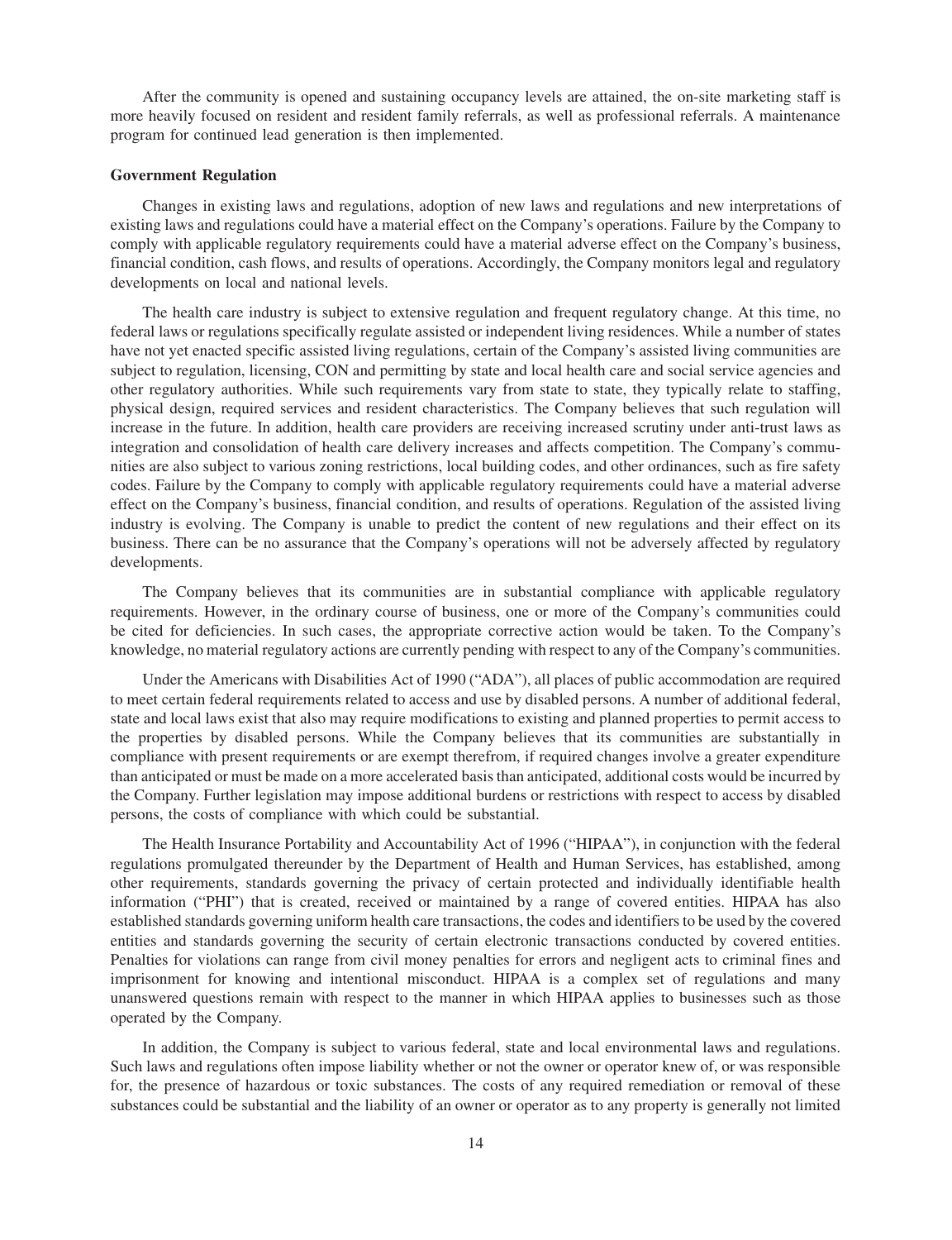under such laws and regulations and could exceed the property's value and the aggregate assets of the owner or operator. The presence of these substances or failure to remediate such contamination properly may also adversely affect the owner's ability to sell or rent the property, or to borrow using the property as collateral. Under these laws and regulations, an owner, operator or an entity that arranges for the disposal of hazardous or toxic substances, such as asbestos-containing materials, at a disposal site may also be liable for the costs of any required remediation or removal of the hazardous or toxic substances at the disposal site. In connection with the ownership or operation of its properties, the Company could be liable for these costs, as well as certain other costs, including governmental fines and injuries to persons or properties. The Company has completed Phase I environmental audits of substantially all of the communities in which the Company owns interests, typically at the time of acquisition, and such audits have not revealed any material environmental liabilities that exist with respect to these communities.

Under various federal, state and local environmental laws, ordinances and regulations, a current or previous owner or operator of real estate may be required to investigate and clean up hazardous or toxic substances or petroleum product releases at such property, and may be held liable to a governmental entity or to third parties for property damage and for investigation and clean up costs. The Company is not aware of any environmental liability with respect to any of its owned, leased or managed communities that the Company believes would have a material adverse effect on its business, financial condition, or results of operations. The Company believes that its communities are in compliance in all material respects with all federal, state and local laws, ordinances and regulations regarding hazardous or toxic substances or petroleum products. The Company has not been notified by any governmental authority, and is not otherwise aware of any material non-compliance, liability or claim relating to hazardous or toxic substances or petroleum products in connection with any of the communities the Company currently operates.

The Company believes that the structure and composition of government and, specifically, health care regulations will continue to change and, as a result, regularly monitors developments in the law. The Company expects to modify its agreements and operations from time to time as the business and regulatory environments change. While the Company believes it will be able to structure all its agreements and operations in accordance with applicable law, there can be no assurance that its arrangements will not be successfully challenged.

#### **Competition**

The senior living industry is highly competitive, and the Company expects that all segments of the industry will become increasingly competitive in the future. Although there are a number of substantial companies active in the senior living industry and in the markets in which the Company operates, the industry continues to be very fragmented and characterized by numerous small operators. The Company primarily competes with Assisted Living Concepts, Brookdale Senior Living Inc., Emeritus Corporation, Five Star Quality Care, Inc., Holiday Retirement Corporation and Sunrise Senior Living, Inc. The Company believes that the primary competitive factors in the senior living industry are: (i) location; (ii) reputation for and commitment to a high quality of service; (iii) quality of support services offered (such as food services); (iv) price of services; and (v) physical appearance and amenities associated with the communities. The Company competes with other companies providing independent living, assisted living, skilled nursing, home health care, and other similar service and care alternatives, some of whom may have greater financial resources than the Company. Because seniors tend to choose senior living communities near their homes, the Company's principal competitors are other senior living and long-term care communities in the same geographic areas as the Company's communities. The Company also competes with other health care businesses with respect to attracting and retaining nurses, technicians, aides and other high quality professional and non-professional employees and managers.

#### **Employees**

As of December 31, 2008, the Company employed 3,871 persons, of which 2,013 were full-time employees (62 of whom are located at the Company's corporate offices) and 1,858 were part-time employees. None of the Company's employees are currently represented by a labor union and the Company is not aware of any union organizing activity among its employees. The Company believes that its relationship with its employees is good.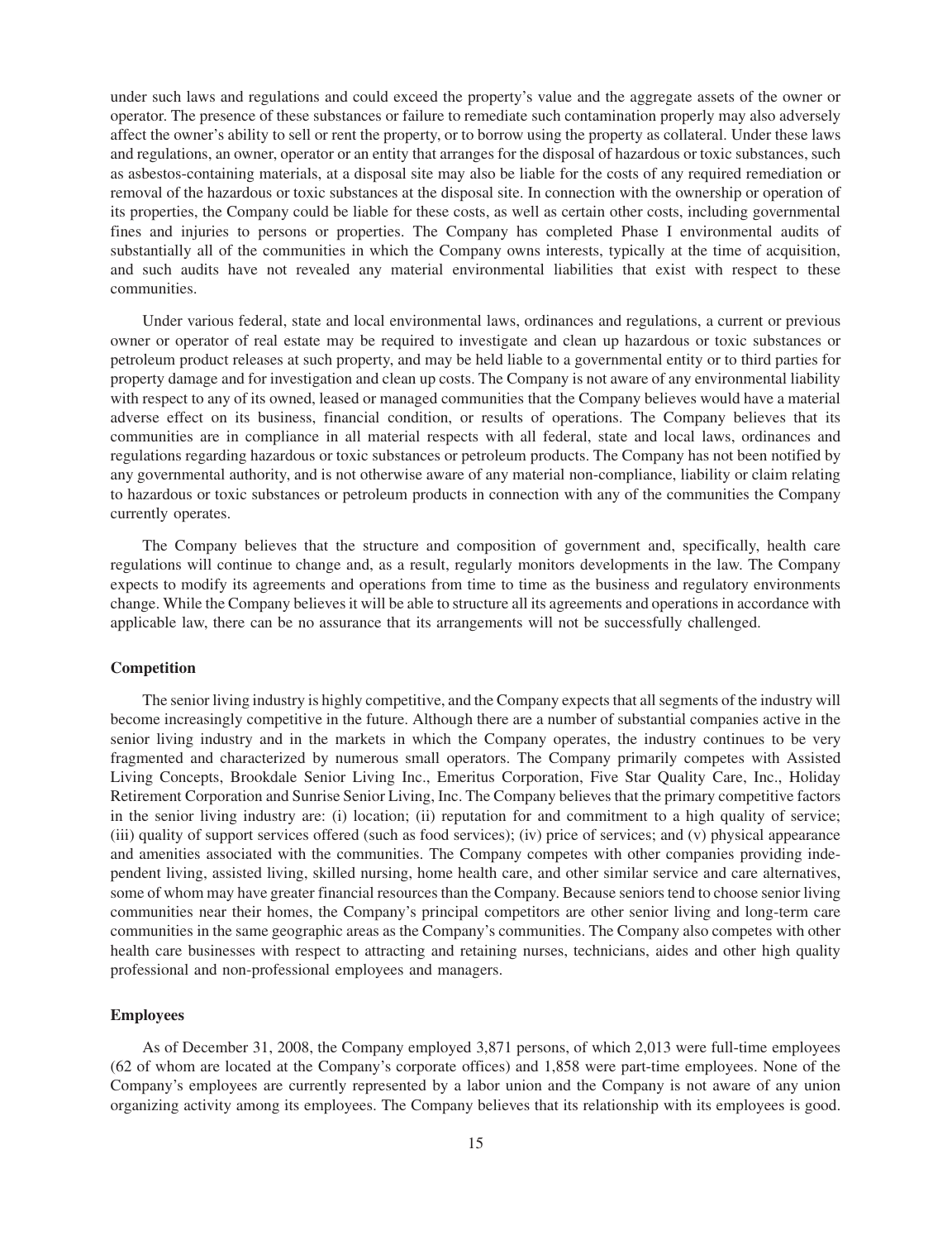#### **Executive Officers and Key Employees**

The following table sets forth certain information concerning each of the Company's executive officers and key employees as of December 31, 2008:

| Name                                                        | Age | Position(s) with the Company                              |
|-------------------------------------------------------------|-----|-----------------------------------------------------------|
| Lawrence A. Cohen $\dots \dots \dots \dots$                 | 55  | Chief Executive Officer and Vice Chairman of the<br>Board |
|                                                             | 58  | Chairman of the Board                                     |
|                                                             |     | 52 President and Chief Operating Officer                  |
| Ralph A. Beattie $\ldots \ldots \ldots \ldots$              | 59  | Executive Vice President and Chief Financial Officer      |
|                                                             |     |                                                           |
| David W. Beathard, Sr. 61 Vice President — Operations       |     |                                                           |
| David R. Brickman                                           |     | 50 Vice President Secretary and General Counsel           |
|                                                             |     |                                                           |
|                                                             |     |                                                           |
| Jerry D. Lee $\dots \dots \dots \dots \dots \dots \dots$ 48 |     | Corporate Controller                                      |
|                                                             |     | <b>Property Controller</b>                                |

*Lawrence A. Cohen* has served as one of our directors and as Vice Chairman of the Board since November 1996. He has served as our Chief Executive Officer since May 1999 and was our Chief Financial Officer from November 1996 to May 1999. From 1991 to 1996, Mr. Cohen served as President and Chief Executive Officer of Paine Webber Properties Incorporated, which controlled a real estate portfolio having a cost basis of approximately \$3.0 billion, including senior living facilities of approximately \$110.0 million. Mr. Cohen serves on the boards of various charitable organizations and was a founding member and is on the executive committee of the Board of Directors of the American Seniors Housing Association. Mr. Cohen has earned a Masters in Law, is a licensed attorney and is also a Certified Public Accountant. Mr. Cohen has had positions with businesses involved in senior living for 24 years.

*James A. Stroud* has served as one of our directors and officers since January 1986. Effective as of December 31, 2008, Mr. Stroud resigned as Chairman of the Company, however he currently continues to serve as the Chairman of the Board. Mr. Stroud also serves on the board of directors of various educational and charitable organizations and in varying capacities with several trade organizations, including as an Owner/Operator Advisory Group member to the National Investment Conference. Mr. Stroud has served as a member of the Founder's Council and Leadership Counsel of the Assisted Living Federation of America and as a Founding Sponsor of The Johns Hopkins University Senior Housing and Care Program. Mr. Stroud was the past President and a member of the Board of Directors of the National Association for Senior Living Industry Executives. He was also a Founder of the Texas Assisted Living Association and served as a member of its Board of Directors. Mr. Stroud has earned a Masters in Law, is a licensed attorney and is also a Certified Public Accountant. Mr. Stroud has had positions with businesses involved in senior living for 24 years.

*Keith N. Johannessen* has served as President of the Company and its predecessors since March 1994, and previously served as Executive Vice President from May 1993 until February 1994. Mr. Johannessen has served as a director and Chief Operating Officer since May 1999. From 1992 to 1993, Mr. Johannessen served as Senior Manager in the health care practice of Ernst & Young LLP. From 1987 to 1992, Mr. Johannessen was Executive Vice President of Oxford Retirement Services, Inc. Mr. Johannessen has served on the State of the Industry and Model Assisted Living Regulations Committees of the American Seniors Housing Association. Mr. Johannessen has been active in operational aspects of senior housing for 30 years.

*Ralph A. Beattie* joined the Company as Executive Vice President and Chief Financial Officer in May 1999. From 1997 to 1999, he served as Executive Vice President and the Chief Financial Officer of Universal Sports America, Inc., which was honored as the number one growth company in Dallas for 1998. For the eight years prior to that he was Executive Vice President and Chief Financial Officer for Haggar Clothing Company, during which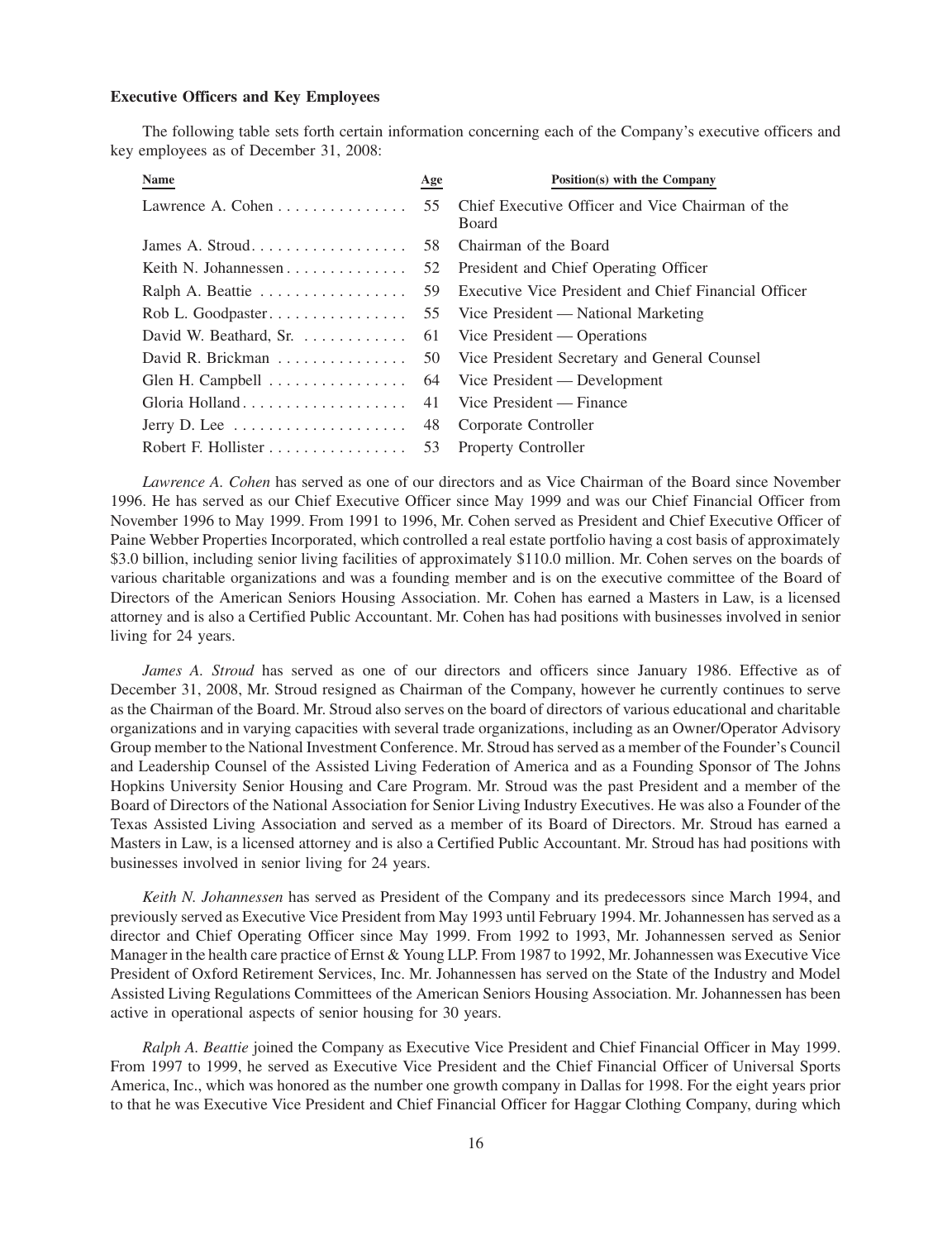time Haggar successfully completed its initial public offering. Mr. Beattie has earned his Masters of Business Administration and is both a Certified Management Accountant and a Certified Financial Planner.

*Rob L. Goodpaster* has served as Vice President — National Marketing of the Company and its predecessors since December 1992. From 1990 to 1992, Mr. Goodpaster was National Director for Marketing for Autumn America, an owner and operator of senior housing facilities. Mr. Goodpaster has been active in professional industry associations and formerly served on the Board of Directors for the National Association for Senior Living Industries. Mr. Goodpaster has been active in the operational, development and marketing aspects of senior housing for 32 years.

*David W. Beathard, Sr.* has served as Vice President — Operations of the Company and its predecessors since August 1996. From 1992 to 1996, Mr. Beathard owned and operated a consulting firm, which provided operational, marketing, and feasibility consulting regarding senior housing facilities. Mr. Beathard has been active in the operational, sales and marketing, and construction oversight aspects of senior housing for 35 years.

*David R. Brickman* has served as Vice President and General Counsel of the Company and its predecessors since July 1992 and has served as Secretary of the Company since May 2007. From 1989 to 1992, Mr. Brickman served as in-house counsel with LifeCo Travel Management Company, a corporation that provided travel services to U.S. corporations. Mr. Brickman has also earned a Masters of Business Administration and a Masters in Health Administration and currently serves on the Board of Advisors for the Southern Methodist University Corporate Counsel Symposium. Mr. Brickman has either practiced law or performed in-house counsel functions for 22 years.

*Glen H. Campbell* has served as Vice President — Development of the Company since September 1997. From 1990 to 1997 Mr. Campbell served as Vice President of Development for Greenbrier Corporation, an assisted living development and management company. From 1985 to 1990 Mr. Campbell served as Director of Facility Management for Retirement Corporation of America. Mr. Campbell has been active in the design and development of retirement communities for 34 years.

*Gloria M. Holland* has served as Vice President — Finance since June 2004. From 2001 to 2004, Ms. Holland served as Assistant Treasurer and a corporate officer for Aurum Technology, Inc., a privately held company that provided technology and outsourcing to community banks. From 1996 to 2001, Ms. Holland held positions in Corporate Finance and Treasury at Brinker International, an owner and operator of casual dining restaurants. From 1989 to 1996, Ms. Holland was a Vice President in the Corporate Banking division of NationsBank and predecessor banks. Ms. Holland received a BBA in Finance from the University of Mississippi in 1989.

*Jerry D. Lee,* a Certified Public Accountant, who had served as Corporate Controller since April 1999, resigned from the Company effective January 2, 2009. Prior to joining the Company, Mr. Lee served as the Senior Vice President of Finance, from 1997 to 1999, for Universal Sports America, Inc., a company that produced sporting events and provided sports marketing services for collegiate conferences and universities. From 1984 to 1997, Mr. Lee held various accounting management positions with Haggar Clothing Company. Mr. Lee is a member of the Financial Executives International, the American Institute of Certified Public Accountants and is also a member of the Texas Society of Certified Public Accountants.

*Robert F. Hollister,* a Certified Public Accountant, has served as Property Controller for the Company and its predecessors since April 1992. From 1985 to 1992, Mr. Hollister was Chief Financial Officer and Controller of Kavanaugh Securities, Inc., a National Association of Securities Dealers broker dealer. Mr. Hollister is a member of the American Institute of Certified Public Accountants.

#### **Subsidiaries**

Capital Senior Living Corporation is the parent company of several direct and indirect subsidiaries. Although Capital Senior Living Corporation and its subsidiaries are referred to for ease of reference in this Form 10-K as the Company, these subsidiaries are separately incorporated and maintain their legal existence separate and apart from the parent, Capital Senior Living Corporation.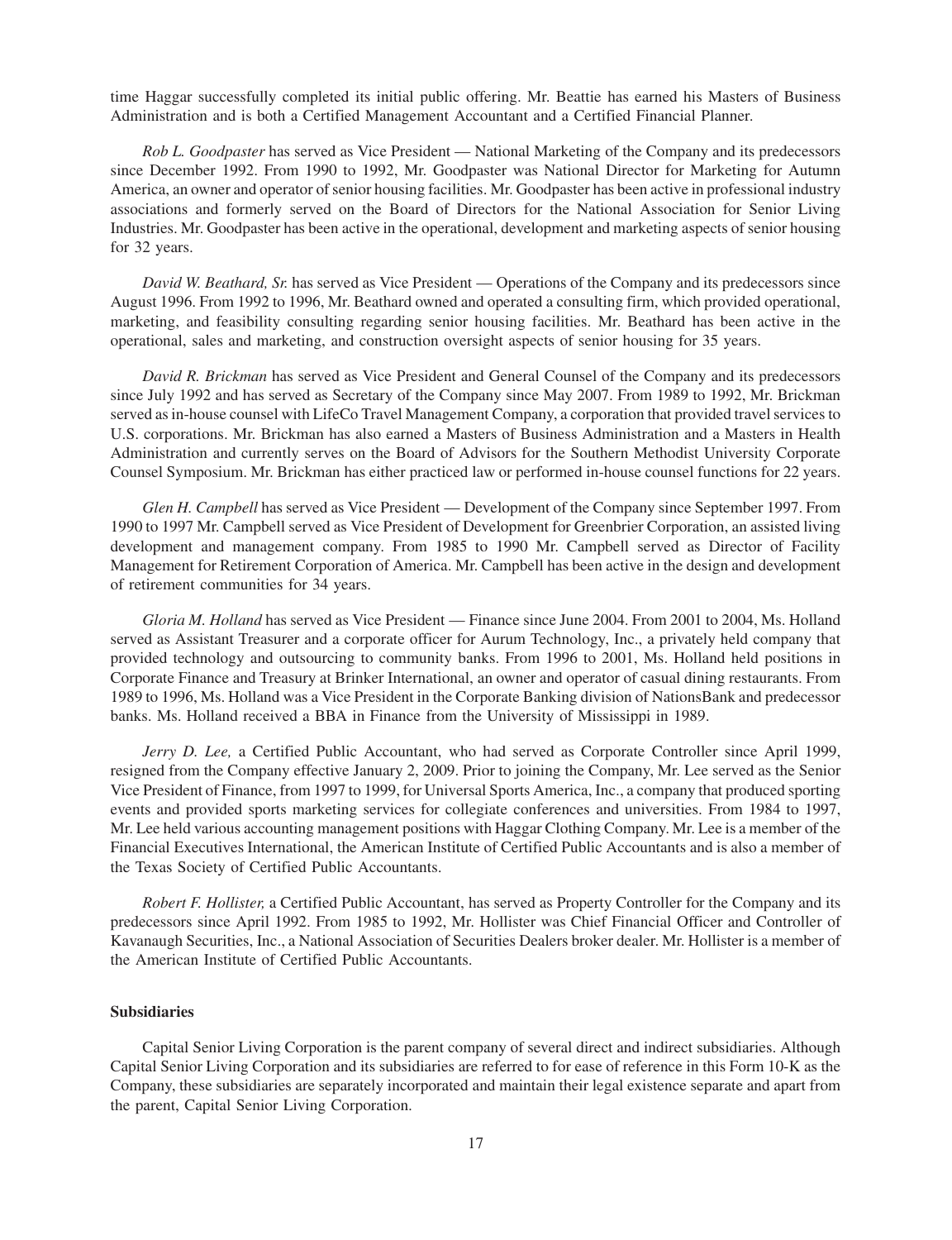#### **New York Stock Exchange Certification and SEC Certifications**

In May 2008, as required in Section 303A.12(a) of the New York Stock Exchange Listed Company Manual, the Chief Executive Officer of the Company certified to the New York Stock Exchange that he was not aware of any violations by the Company of New York Stock Exchange corporate governance listing standards. The certifications of the Chief Executive Officer and Chief Financial Officer required under Section 302 of the Sarbanes-Oxley Act have been filed as Exhibits 31.1 and 31.2 of this Form 10-K annual report.

#### **ITEM 1A.** *RISK FACTORS*

Our business involves various risks. When evaluating our business the following information should be carefully considered in conjunction with the other information contained in our periodic filings with the SEC. Additional risks and uncertainties not known to us currently or that currently we deem to be immaterial also may impair our business operations. If we are unable to prevent events that have a negative effect from occurring, then our business may suffer. Negative events are likely to decrease our revenue, increase our costs, make our financial results poorer and/or decrease our financial strength, and may cause our stock price to decline.

#### *We have significant debt and our failure to generate cash flow sufficient to cover required interest and principal payments could result in defaults of the related debt.*

As of December 31, 2008, we had mortgage and other indebtedness totaling approximately \$189.6 million. We cannot assure you that we will generate cash flow from operations or receive proceeds from refinancings, other financings or the sales of assets sufficient to cover required interest and principal payments. Any payment or other default could cause the applicable lender to foreclose upon the communities securing the indebtedness with a consequent loss of income and asset value to us. Further, because some of our mortgages contain cross-default and cross-collateralization provisions, a payment or other default by us with respect to one community could affect a significant number of our other communities.

#### *We have significant operating lease obligations and our failure to generate cash flows sufficient to cover these lease obligations could result in defaults under the lease agreements.*

As of December 31, 2008, we leased 25 communities with future lease obligations totaling approximately \$206.2 million, with minimum lease obligations of \$28.6 million in fiscal 2009. We cannot assure you that we will generate cash flow from operations or receive proceeds from refinancings, other financings or the sales of assets sufficient to cover these required operating lease obligations. Any payment or other default under any such lease could result in the termination of the lease, with a consequent loss of income and asset value to us. Further, because our leases contain cross-default provisions, a payment or other default by us with respect to one leased community could affect all of our other leased communities with related lessors. Certain of our leases contain various financial and other restrictive covenants, which could limit our flexibility in operating our business. Failure to maintain compliance with the lease obligations as set forth in our lease agreements could have a material adverse impact on us.

#### *Our failure to comply with financial covenants and other restrictions contained in debt instruments and lease agreements could result in the acceleration of the related debt or lease or in the exercise of other remedies.*

Our outstanding indebtedness and leases are secured by our communities, and, in certain cases, a guaranty by one or more of our subsidiaries. Therefore, an event of default under the outstanding indebtedness or leases, subject to cure provisions in certain instances, would give the respective lenders or lessors, as applicable, the right to declare all amounts outstanding to be immediately due and payable, terminate the lease, or foreclose on collateral securing the outstanding indebtedness and leases.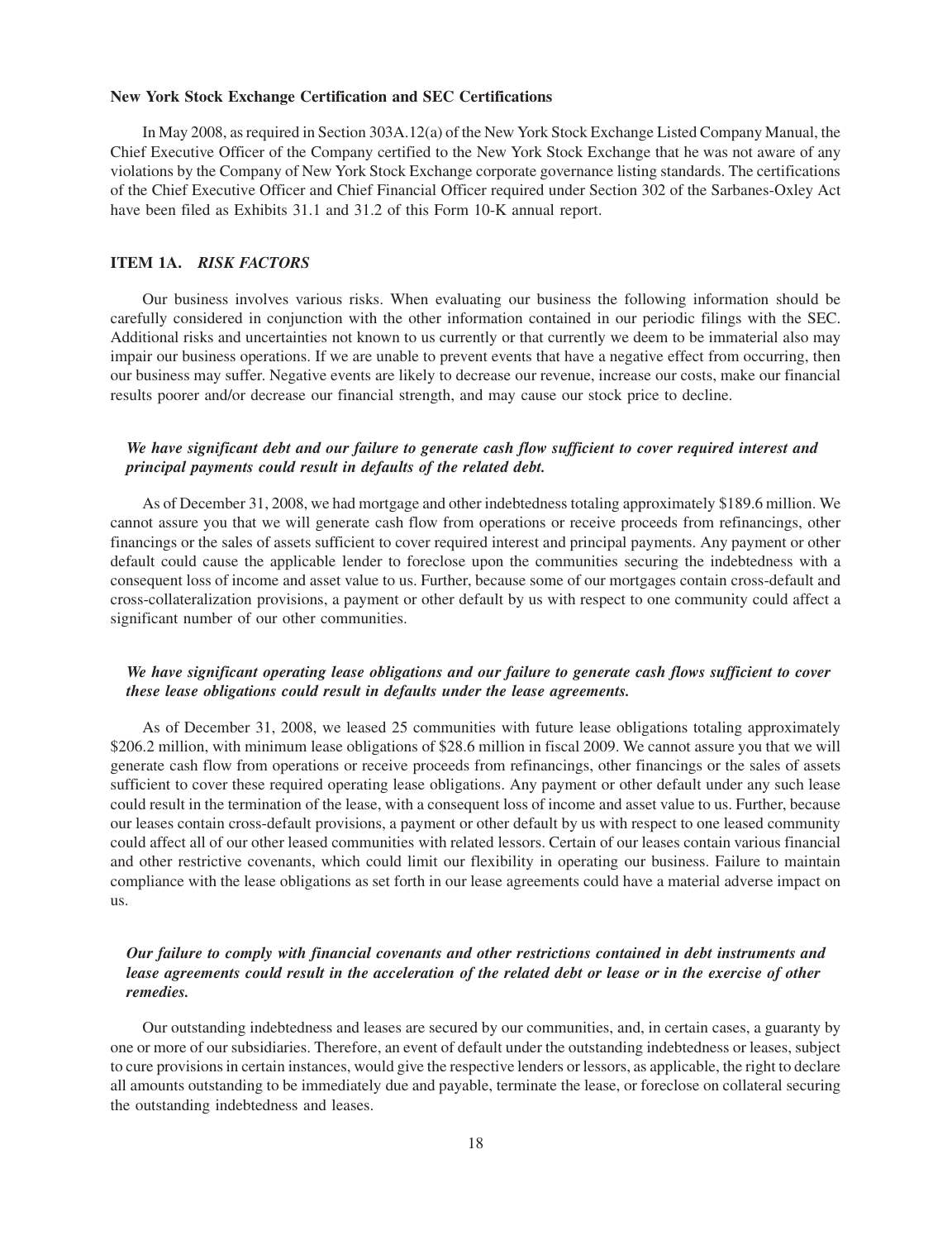There are various financial covenants and other restrictions in certain of our debt instruments and lease agreements, including provisions which:

- require us to meet specified financial tests at the subsidiary company level, which include, but are not limited to, tangible net worth requirements;
- require us to meet specified financial tests at the community level, which include, but are not limited to, occupancy requirements and lease coverage tests; and
- require consent for changes in control of us.

If we fail to comply with any of these requirements, then the related indebtedness or lease obligations could become due and payable prior to their stated dates. We cannot assure that we could pay these debt or lease obligations if they became due.

#### *We will require additional financing and/or refinancings in the future and may issue equity securities.*

Our ability to obtain such financing or refinancing on terms acceptable to us could have a material adverse effect on our business, financial condition, cash flows, and results of operations. Our ability to meet our long-term capital requirements, including the repayment of certain long-term debt obligations, will depend, in part, on our ability to obtain additional financing or refinancings on acceptable terms from available financing sources, including through the use of mortgage financing, joint venture arrangements, by accessing the debt and/or equity markets and possibly through operating leases or other types of financing, such as lines of credit. Recent turmoil in the financial markets has severely restricted the availability of funds for borrowing and may make it more difficult or costly for us to raise capital. There can be no assurance that financing or refinancings will be available or that, if available, will be on terms acceptable to us. Moreover, raising additional funds through the issuance of equity securities could cause existing stockholders to experience dilution and could adversely affect the market price of our common stock. The disruptions in the financial markets have had and may continue to have a significant adverse effect on the market value of our common stock and other adverse effects on us and our business. Our inability to obtain additional financing or refinancings on terms acceptable to us could delay or eliminate some or all of our growth plans, necessitate the sales of assets at unfavorable prices or both, and would have a material adverse effect on our business, financial condition, cash flows, and results of operations.

#### *Any future floating rate debt and lease obligations could expose us to rising interest rates.*

Future indebtedness and lease obligations, if applicable, may be based on floating interest rates prevailing from time to time. Therefore, increases in prevailing interest rates could increase in the future our interest or lease payment obligations and could in the future have a material adverse effect on our business, financial condition, cash flows, and results of operations.

#### *We cannot assure that we will be able to effectively manage our growth.*

We intend to expand our operations, directly or indirectly, through the acquisition of existing senior living communities, the expansion of some of our existing senior living communities, the development of new senior living communities and/or through an increase in the number of communities which we manage under management agreements. The success of our growth strategy will depend, in large part, on our ability to implement these plans and to effectively operate these communities. If we are unable to manage our growth effectively, our business, financial condition, cash flows, and results of operations may be adversely affected.

#### *We cannot assure that we will attempt to, or be able to, acquire additional senior living communities, develop new senior living communities or expand existing senior living communities.*

The acquisition of existing communities or other businesses involves a number of risks. Existing communities available for acquisition frequently serve or target different markets than those presently served by us. We may also determine that renovations of acquired communities and changes in staff and operating management personnel are necessary to successfully integrate those communities or businesses into our existing operations. The costs incurred to reposition or renovate newly acquired communities may not be recovered by us. In undertaking acquisitions, we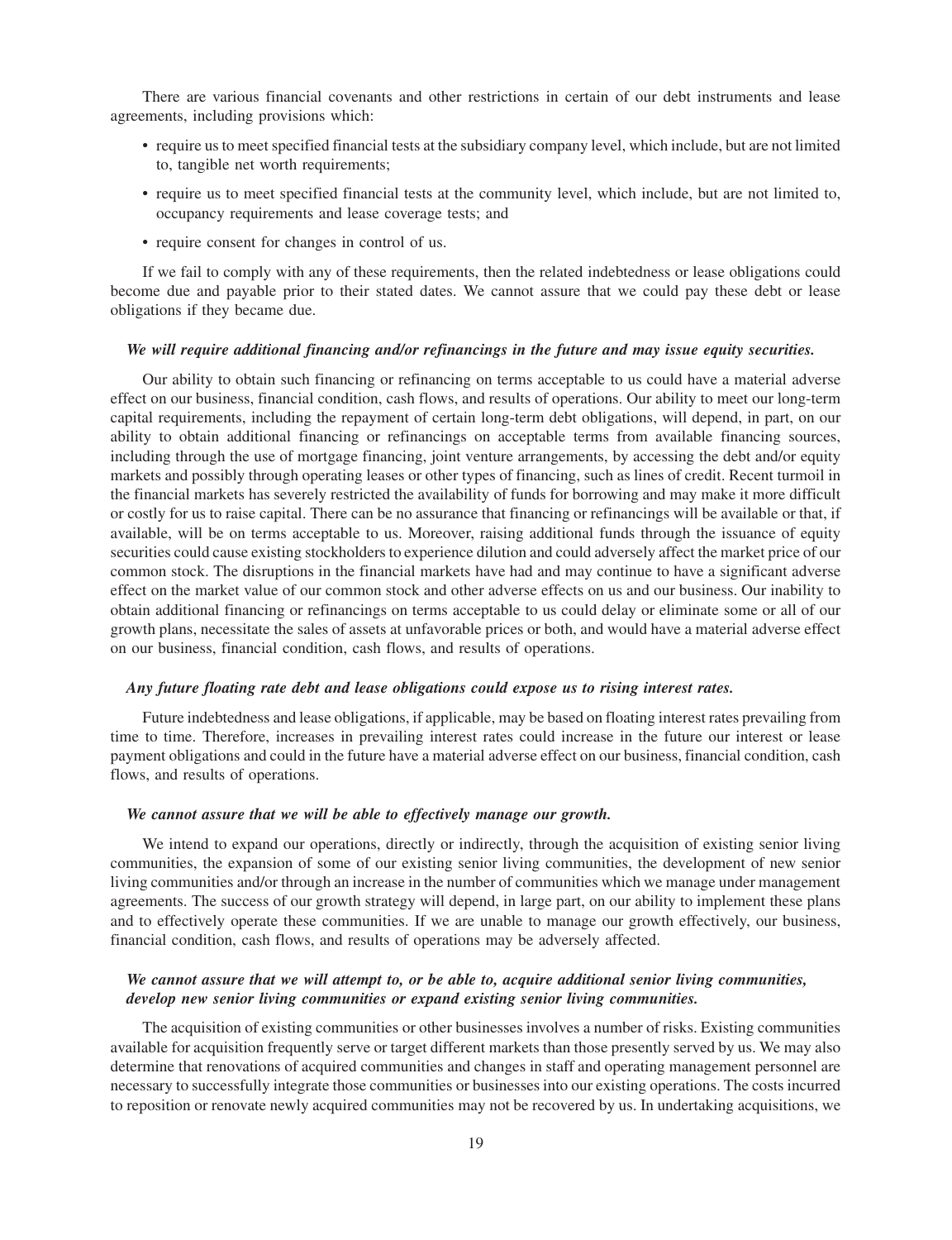also may be adversely impacted by unforeseen liabilities attributable to the prior operators of those communities or businesses, against whom we may have little or no recourse. The success of our acquisition strategy will be determined by numerous factors, including our ability to identify suitable acquisition candidates; the competition for those acquisitions; the purchase price; the requirement to make operational or structural changes and improvements; the financial performance of the communities or businesses after acquisition; our ability to finance the acquisitions; and our ability to integrate effectively any acquired communities or businesses into our management, information, and operating systems. We cannot assure that our acquisition of senior living communities or other businesses will be completed at the rate currently expected, if at all, or if completed, that any acquired communities or businesses will be successfully integrated into our operations.

Our ability to successfully develop new senior living communities or expand existing senior living communities will depend on a number of factors, including, but not limited to, our ability to acquire suitable sites at reasonable prices; our success in obtaining necessary zoning, licensing, and other required governmental permits and authorizations; and our ability to control construction costs and accurately project completion schedules. Additionally, we anticipate that the development of new senior living communities or the expansion of existing senior living communities may involve a substantial commitment of capital for a period of time of two years or more until the new senior living communities or expansions are operating and producing revenue, the consequence of which could be an adverse impact on our liquidity. We cannot assure that our developments or expansion of existing senior living communities will be completed at the rate currently expected, if at all, or if completed, that such developments or expansions will be profitable.

#### *Termination of resident agreements and resident attrition could affect adversely our revenues and earnings.*

State regulations governing assisted living facilities require written resident agreements with each resident. Most of these regulations also require that each resident have the right to terminate the resident agreement for any reason on reasonable notice. Consistent with these regulations, the resident agreements signed by us allow residents to terminate their agreement on 30 days' notice. Thus, we cannot contract with residents to stay for longer periods of time, unlike typical apartment leasing arrangements that involve lease agreements with specified leasing periods of up to a year or longer. If a large number of residents elected to terminate their resident agreements at or around the same time, then our revenues and earnings could be adversely affected. In addition, the advanced age of our average resident means that the resident turnover rate in our senior living facilities may be difficult to predict.

#### *We largely rely on private pay residents and circumstances that adversely affect the ability of the elderly to pay for our services could have a material adverse effect on us.*

Approximately 94% of our total revenues from communities that we operated were attributable to private pay sources and approximately 6% of our revenues from these communities were attributable to reimbursements from Medicare and Medicaid during fiscal 2008. We expect to continue to rely primarily on the ability of residents to pay for our services from their own or family financial resources. The current unfavorable economic conditions in the housing, financial, and credit markets, inflation, or other circumstances that adversely affect the ability of the elderly to pay for our services could have a material adverse effect on our business, financial condition, cash flows, and results of operations.

#### *We are subject to risks related to third-party management agreements.*

At December 31, 2008, we managed one senior living community for a third party and 13 senior living communities for joint ventures in which we have a minority interest pursuant to multi-year management agreements. The management agreements generally have initial terms of five years, subject to certain renewal rights. Under these agreements we provide management services to third party and joint venture owners to operate senior living communities and have provided, and may in the future provide, management and consulting services to third parties on market and site selection, pre-opening sales and marketing, start-up training and management services for facilities under development and construction. In most cases, either party to the agreements may terminate them upon the occurrence of an event of default caused by the other party. In addition, subject to our rights to cure deficiencies, community owners may terminate us as manager if any licenses or certificates necessary for operation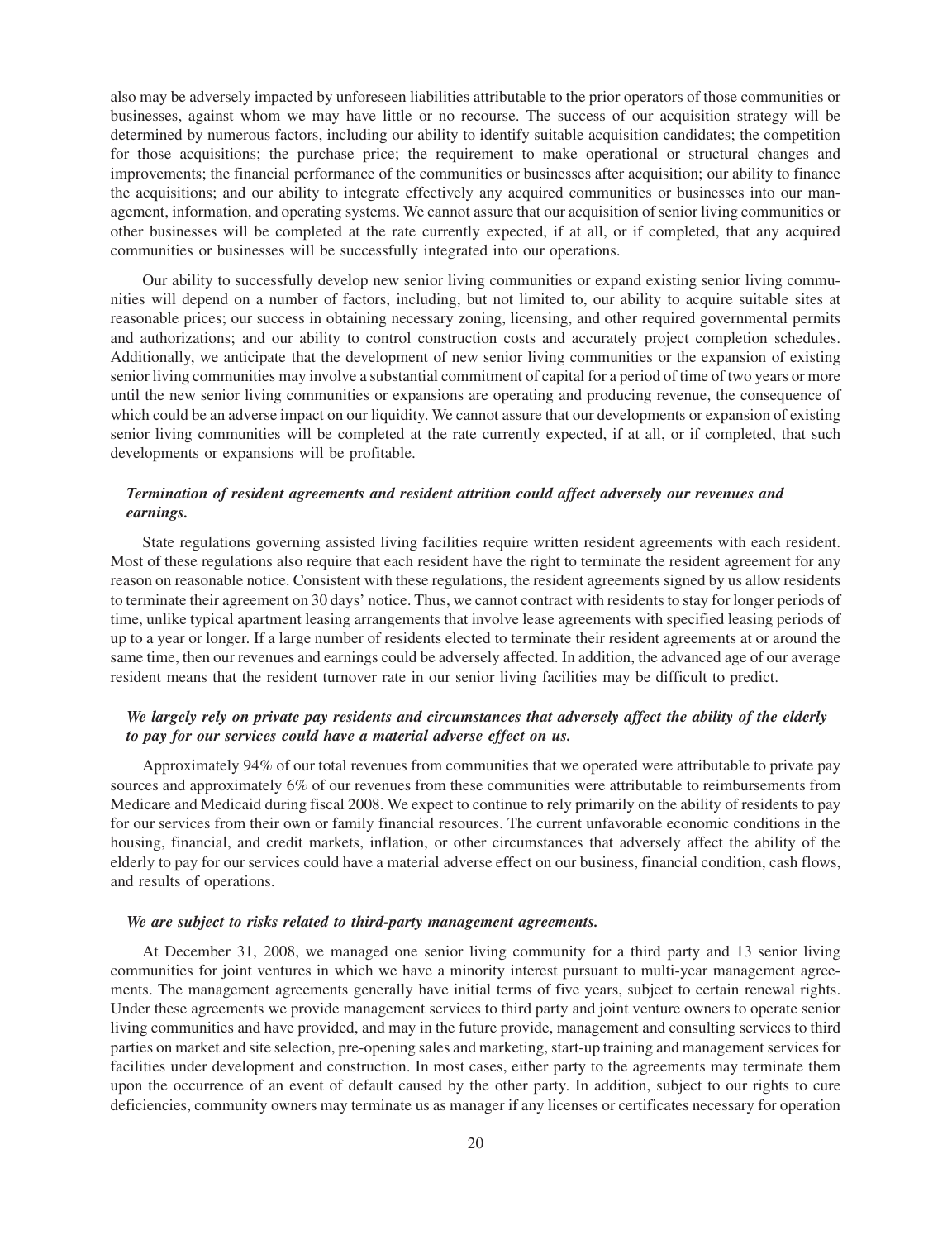are revoked, or if we have a change of control. Also, in some instances, a community owner may terminate the management agreement relating to a particular community if we are in default under other management agreements relating to other communities owned by the same community owner or its affiliates. In addition, in certain cases the community owner may terminate the agreement upon 30 days' notice to us in the event of a sale of the community. In those agreements, which are terminable in the event of a sale of the community, we have certain rights to offer to purchase the community. The termination of a significant portion of our management agreements could have a material adverse effect on our business, financial condition, cash flows, and results of operations.

#### *Failure to perform our obligations under our joint venture arrangements could have a material adverse effect on us.*

We hold minority interests ranging from approximately 5% to 15% in several joint ventures with affiliates of Prudential and GE Healthcare. We also manage the communities owned by these joint ventures. Under the terms of the joint venture agreements with Prudential covering four properties, we are obligated to meet certain cash flow targets and failure to meet these cash flow targets could result in termination of the management agreements. Under the terms of the joint venture agreements with GE Healthcare covering eight properties, we are obligated to meet certain net operating income targets and failure to meet these net operating income targets could result in termination of the management agreements.

We are currently developing two communities and recently opened a third community, which are owned in three separate joint ventures with affiliates of Prudential. As part of development agreements, we are obligated to meet certain completion and costs guarantees. We will provide per-opening marketing services for each of the communities and upon completion we will manage the three communities owned by the joint ventures. Under the terms of the joint venture agreements with Prudential covering the three communities, we are obligated to meet certain cash flow targets and failure to meet these cash flow targets could result in termination of the management agreements.

All of the management agreements with the joint ventures contain termination and renewal provisions. We do not control these joint venture decisions covering termination or renewal. Performance of the above obligations or termination or non-renewal of the management agreements could have a material adverse effect on our business, financial condition, cash flows, and results of operations.

#### *The senior living services industry is very competitive and some competitors may have substantially greater financial resources than us.*

The senior living services industry is highly competitive, and we expect that all segments of the industry will become increasingly competitive in the future. We compete with other companies providing independent living, assisted living, skilled nursing, home health care and other similar services and care alternatives. We also compete with other health care businesses with respect to attracting and retaining nurses, technicians, aides and other high quality professional and non-professional employees and managers. Although we believe there is a need for senior living communities in the markets where we operate residences, we expect that competition will increase from existing competitors and new market entrants, some of whom may have substantially greater financial resources than us. In addition, some of our competitors operate on a not-for-profit basis or as charitable organizations and have the ability to finance capital expenditures on a tax-exempt basis or through the receipt of charitable contributions, neither of which are available to us. Furthermore, if the development of new senior living communities outpaces the demand for those communities in the markets in which we have senior living communities, those markets may become saturated. Regulation in the independent and assisted living industry, which represents a substantial portion of our senior living services, is not substantial. Consequently, development of new senior living communities could outpace demand. An oversupply of those communities in our markets could cause us to experience decreased occupancy, reduced operating margins and lower profitability.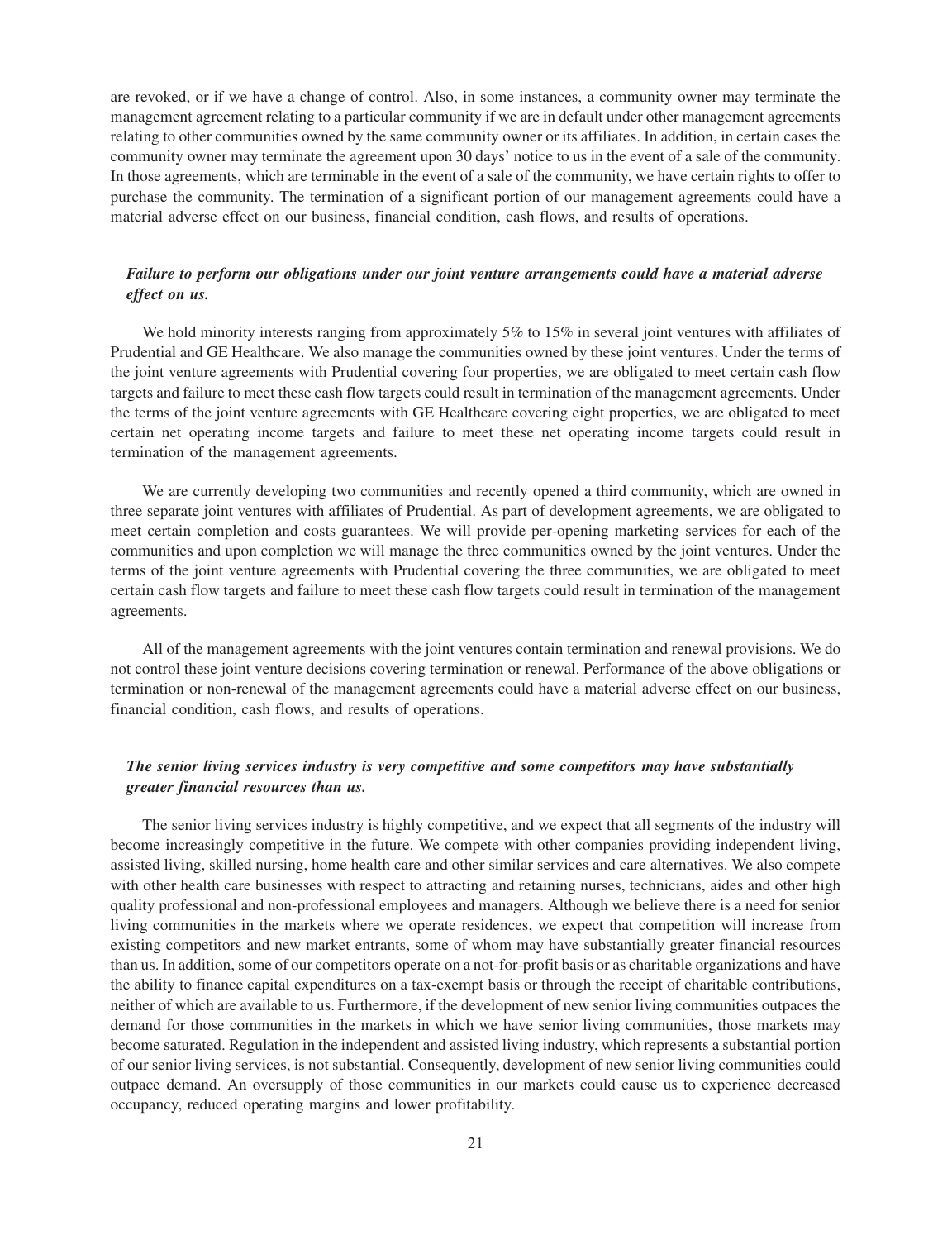#### *We rely on the services of key executive officers and the loss of these officers or their services could have a material adverse effect on us.*

We depend on the services of our executive officers for our management. The loss of some of our executive officers and the inability to attract and retain qualified management personnel could affect our ability to manage our business and could adversely affect our business, financial condition, cash flows, and results of operations.

#### *A significant increase in our labor costs could have a material adverse effect on us.*

We compete with other providers of senior living services with respect to attracting and retaining qualified management personnel responsible for the day-to-day operations of each of our communities and skilled personnel responsible for providing resident care. A shortage of nurses or trained personnel may require us to enhance our wage and benefits package in order to compete in the hiring and retention of these personnel or to hire more expensive temporary personnel. We also will be dependent on the available labor pool of semi-skilled and unskilled employees in each of the markets in which we operate. No assurance can be given that our labor costs will not increase, or that, if they do increase, they can be matched by corresponding increases in rates charged to residents. Any significant failure by us to control our labor costs or to pass on any increased labor costs to residents through rate increases could have a material adverse effect on our business, financial condition, cash flows, and results of operations.

#### *There is an inherent risk of liability in the provision of personal and health care services, not all of which may be covered by insurance.*

The provision of personal and health care services in the long-term care industry entails an inherent risk of liability. In recent years, participants in the long-term care industry have become subject to an increasing number of lawsuits alleging negligence or related legal theories, many of which involve large claims and result in the incurrence of significant defense costs. Moreover, senior living communities offer residents a greater degree of independence in their daily living. This increased level of independence may subject the resident and, therefore, us to risks that would be reduced in more institutionalized settings. We currently maintain insurance in amounts we believe are comparable to those maintained by other senior living companies based on the nature of the risks, our historical experience and industry standards, and we believe that this insurance coverage is adequate. However, we may become subject to claims in excess of our insurance or claims not covered by our insurance, such as claims for punitive damages, terrorism and natural disasters. A claim against us not covered by, or in excess of, our insurance could have a material adverse effect upon us.

In addition, our insurance policies must be renewed annually. Based upon poor loss experience, insurers for the long-term care industry have become increasingly wary of liability exposure. A number of insurance carriers have stopped writing coverage to this market, and those remaining have increased premiums and deductibles substantially. Therefore, we cannot assure that we will be able to obtain liability insurance in the future or that, if that insurance is available, it will be available on acceptable economic terms.

#### *We are subject to government regulations and compliance, some of which are burdensome and some of which may change to our detriment in the future.*

Federal and state governments regulate various aspects of our business. The development and operation of senior living communities and the provision of health care services are subject to federal, state and local licensure, certification and inspection laws that regulate, among other matters, the number of licensed beds, the provision of services, the distribution of pharmaceuticals, billing practices and policies, equipment, staffing (including professional licensing), operating policies and procedures, fire prevention measures, environmental matters and compliance with building and safety codes. Failure to comply with these laws and regulations could result in the denial of reimbursement, the imposition of fines, temporary suspension of admission of new residents, suspension or decertification from the Medicare program, restrictions on the ability to acquire new communities or expand existing communities and, in extreme cases, the revocation of a community's license or closure of a community. We believe that such regulation will increase in the future and we are unable to predict the content of new regulations or their effect on our business, any of which could materially adversely affect us.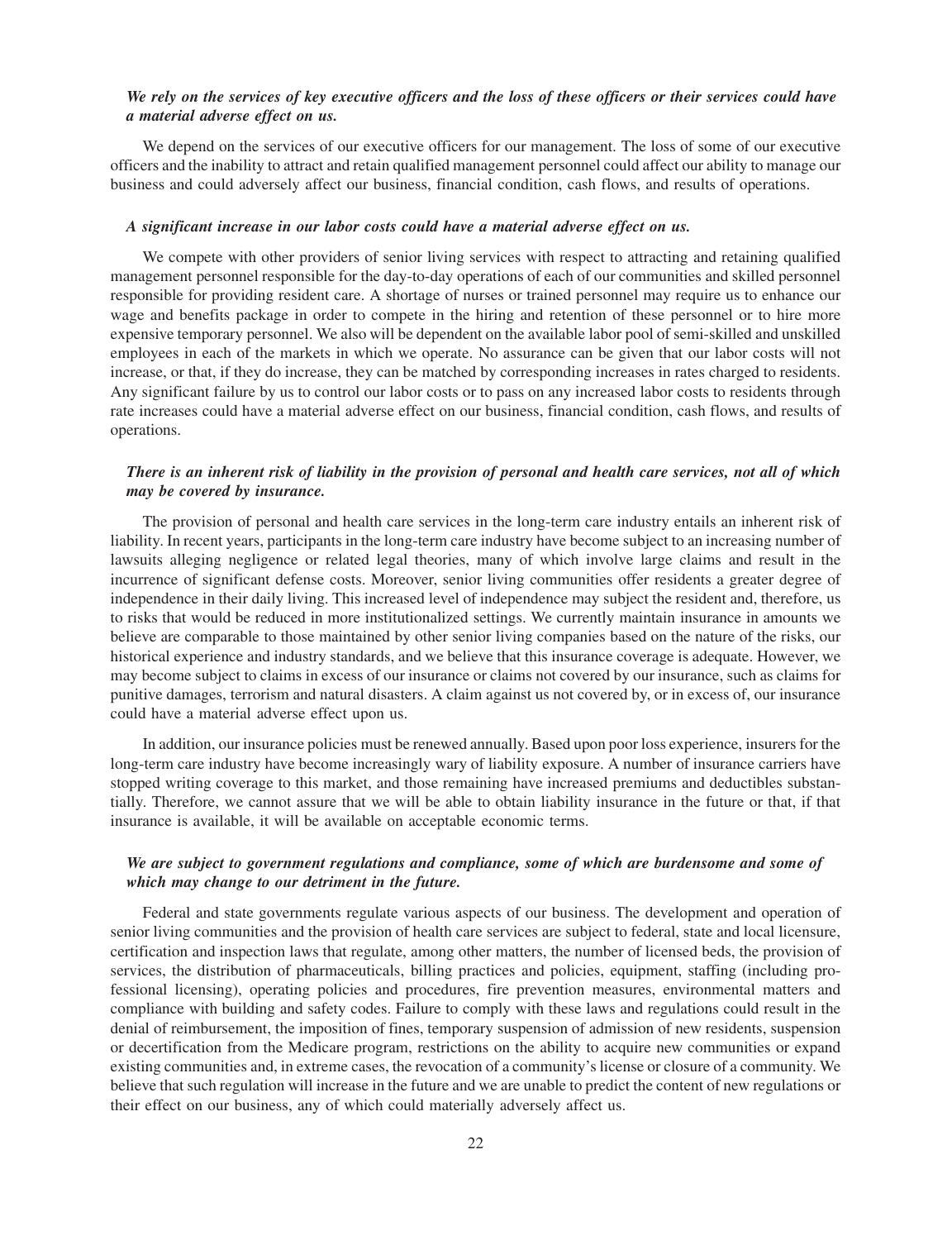Various states, including several of the states in which we currently operate, control the supply of licensed skilled nursing beds, assisted living communities and home health care agencies through CON or other programs. In those states, approval is required for the construction of new health care communities, the addition of licensed beds and some capital expenditures at those communities, as well as the opening of a home health care agency. To the extent that a CON or other similar approval is required for the acquisition or construction of new communities, the expansion of the number of licensed beds, services, or existing communities, or the opening of a home health care agency, we could be adversely affected by our failure or inability to obtain that approval, changes in the standards applicable for that approval, and possible delays and expenses associated with obtaining that approval. In addition, in most states, the reduction of the number of licensed beds or the closure of a community requires the approval of the appropriate state regulatory agency and, if we were to seek to reduce the number of licensed beds at, or to close, a community, we could be adversely affected by a failure to obtain or a delay in obtaining that approval.

Federal and state anti-remuneration laws, such as "anti-kickback" laws, govern some financial arrangements among health care providers and others who may be in a position to refer or recommend patients to those providers. These laws prohibit, among other things, some direct and indirect payments that are intended to induce the referral of patients to, the arranging for services by, or the recommending of, a particular provider of health care items or services. Federal anti-kickback laws have been broadly interpreted to apply to some contractual relationships between health care providers and sources of patient referral. Similar state laws vary, are sometimes vague, and seldom have been interpreted by courts or regulatory agencies. Violation of these laws can result in loss of licensure, civil and criminal penalties, and exclusion of health care providers or suppliers from participation in Medicare and Medicaid programs. There can be no assurance that those laws will be interpreted in a manner consistent with our practices.

Under the Americans with Disabilities Act of 1990, all places of public accommodation are required to meet federal requirements related to access and use by disabled persons. A number of additional federal, state and local laws exist that also may require modifications to existing and planned communities to create access to the properties by disabled persons. Although we believe that our communities are substantially in compliance with present requirements or are exempt therefrom, if required changes involve a greater expenditure than anticipated or must be made on a more accelerated basis than anticipated, additional costs would be incurred by us. Further legislation may impose additional burdens or restrictions with respect to access by disabled persons, the costs of compliance with which could be substantial.

The Health Insurance Portability and Accountability Act of 1996, in conjunction with the federal regulations promulgated thereunder by the Department of Health and Human Services, has established, among other requirements, standards governing the privacy of certain protected and individually identifiable health information that is created, received or maintained by a range of covered entities. HIPAA has also established standards governing uniform health care transactions, the codes and identifiers to be used by the covered entities and standards governing the security of certain electronic transactions conducted by covered entities. Penalties for violations can range from civil money penalties for errors and negligent acts to criminal fines and imprisonment for knowing and intentional misconduct. HIPAA is a complex set of regulations and many unanswered questions remain with respect to the manner in which HIPAA applies to businesses such as those operated by us.

#### *We may be subject to liability for environmental damages.*

Under various federal, state and local environmental laws, ordinances and regulations, a current or previous owner or operator of real estate may be required to investigate and clean up hazardous or toxic substances or petroleum product releases at the property, and may be held liable to a governmental entity or to third parties for property damage and for investigation and clean up costs incurred by those parties in connection with the contamination. These laws typically impose clean-up responsibility and liability without regard to whether the owner knew of or caused the presence of the contaminants, and liability under these laws has been interpreted to be joint and several unless the harm is divisible and there is a reasonable basis for allocation of responsibility. The costs of investigation, remediation or removal of the substances may be substantial, and the presence of the substances, or the failure to properly remediate the property, may adversely affect the owner's ability to sell or lease the property or to borrow using the property as collateral. In addition, some environmental laws create a lien on the contaminated site in favor of the government for damages and costs it incurs in connection with the contamination. Persons who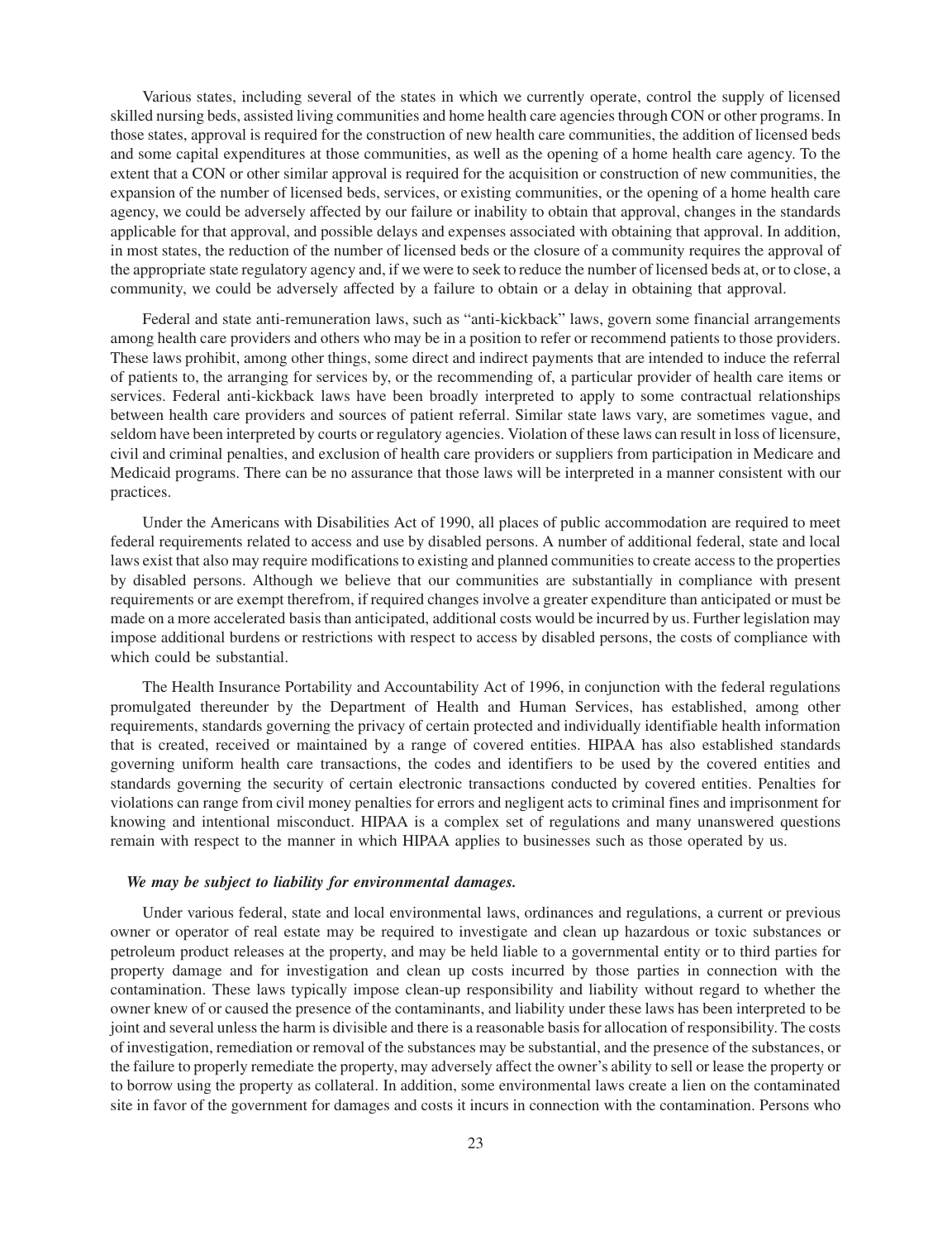arrange for the disposal or treatment of hazardous or toxic substances also may be liable for the costs of removal or remediation of the substances at the disposal or treatment facility, whether or not the facility is owned or operated by the person. Finally, the owner of a site may be subject to common law claims by third parties based on damages and costs resulting from environmental contamination emanating from a site. If we become subject to any of these claims the costs involved could be significant and could have a material adverse effect on our business, financial condition, cash flows, and results of operations.

#### *Anti-takeover provisions in our governing documents, governing law, material agreements and our shareholder rights plan may discourage, delay or prevent a merger or acquisition that our stockholders may consider favorable or prevent the removal of our current board of directors and management.*

Certain provisions of our amended and restated certificate of incorporation and our amended and restated bylaws may discourage, delay or prevent a merger or acquisition that our stockholders may consider favorable or prevent the removal of our current board of directors and management. We have a number of anti-takeover devices in place that will hinder takeover attempts, including: a staggered board of directors consisting of three classes of directors, each of whom serve three-year terms; removal of directors only for cause, and only with the affirmative vote of at least a majority of the voting interest of stockholders entitled to vote; right of our directors to issue preferred stock from time to time with voting, economic and other rights superior to those of our common stock without the consent of our stockholders; provisions in our amended and restated certificate of incorporation and amended and restated by-laws limiting the right of our stockholders to call special meetings of stockholders; advance notice requirements for stockholders with respect to director nominations and actions to be taken at annual meetings; requirement for two-thirds stockholder approval for amendment of our by-laws and certain provisions of our certificate of incorporation; and no provision in our amended and restated certificate of incorporation for cumulative voting in the election of directors, which means that the holders of a majority of the outstanding shares of our common stock can elect all the directors standing for election.

Several of our leases, loan documents and other material agreements require approval in case of a change of control of our company. These provisions may have the effect of delaying or preventing a change of control of our company even if this change of control would benefit our stockholders.

In addition to the anti-takeover provisions described above, we are subject to Section 203 of the Delaware General Corporation Law. Section 203 generally prohibits a person beneficially owning, directly or in directly, 15% or more of our outstanding common stock from engaging in a business combination with us for three years after the person acquired the stock. However, this prohibition does not apply if (A) our directors approve in advance the person's ownership of 15% or more of the shares or the business combination or (B) the business combination is approved by our stockholders by a vote of at least two-thirds of the outstanding shares not owned by the acquiring person. Also, our board of directors adopted a stockholder rights plan, which may discourage a third party from making an unsolicited proposal to acquire us.

#### **ITEM 1B.** *UNRESOLVED STAFF COMMENTS.*

None.

#### **ITEM 2.** *PROPERTIES*

The executive and administrative offices of the Company are located at 14160 Dallas Parkway, Suite 300, Dallas, Texas 75254, and consist of approximately 26,000 square feet. The lease on the premises extends through May 2013. The Company believes that its corporate office facilities are adequate to meet its requirements through at least fiscal 2009 and that suitable additional space will be available, as needed, to accommodate further physical expansion of corporate operations. The Company also leases executive office space in New York, New York pursuant to an annual lease agreement.

As of December 31, 2008, the Company owned, leased and/or managed the senior living communities referred to in Item 1 above under the caption "Operating Communities."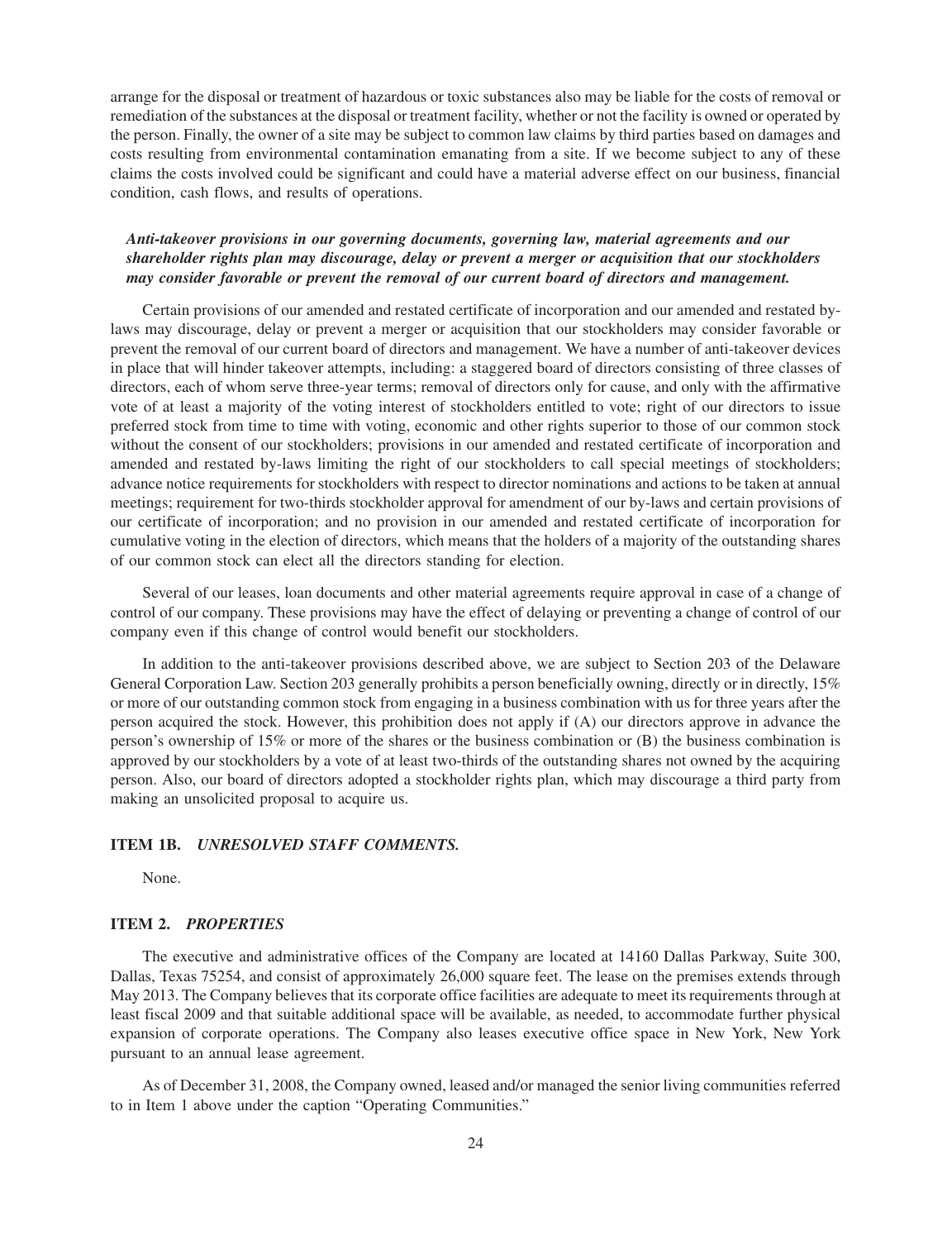#### **ITEM 3.** *LEGAL PROCEEDINGS*

The Company has claims incurred in the normal course of its business. Most of these claims are believed by management to be covered by insurance, subject to normal reservations of rights by the insurance companies and possibly subject to certain exclusions in the applicable insurance policies. Whether or not covered by insurance, these claims, in the opinion of management, based on advice of legal counsel, should not have a material effect on the consolidated financial statements of the Company if determined adversely to the Company.

#### **ITEM 4.** *SUBMISSION OF MATTERS TO A VOTE OF SECURITY HOLDERS*

There were no matters submitted to a vote of the Company's security holders during the fourth quarter ended December 31, 2008.

#### **PART II**

#### **ITEM 5.** *MARKET FOR REGISTRANT'S COMMON EQUITY, RELATED STOCKHOLDER MATTERS AND ISSUER PURCHASES OF EQUITY SECURITIES.*

#### *(a) Market Price of and Dividends on the Registrant's Common Equity and Related Stockholder Matters.*

#### **Market Information and Holders**

The Company's shares of common stock are listed for trading on the New York Stock Exchange ("NYSE") under the symbol "CSU". The following table sets forth, for the periods indicated, the high and low sales prices for the Company's common stock, as reported on the NYSE. At March 6, 2009 there were approximately 150 stockholders of record of the Company's common stock.

|      | 2008 — 2008 — 2008 — 2008 — 2008 — 2008 — 2008 — 2008 — 2008 — 2008 — 2008 — 2008 — 2008 — 2008 — 2008 — 2008 — 2008 — 2008 — 2008 — 2008 — 2008 — 2008 — 2008 — 2008 — 2008 — 2008 — 2008 — 2008 — 2008 — 2008 — 2008 — 2008 — | 2007              |  |  |
|------|---------------------------------------------------------------------------------------------------------------------------------------------------------------------------------------------------------------------------------|-------------------|--|--|
| Year |                                                                                                                                                                                                                                 | High Low High Low |  |  |
|      |                                                                                                                                                                                                                                 |                   |  |  |
|      |                                                                                                                                                                                                                                 |                   |  |  |
|      |                                                                                                                                                                                                                                 |                   |  |  |
|      |                                                                                                                                                                                                                                 |                   |  |  |

#### **Dividends**

It is the policy of the Company's Board of Directors to retain all future earnings to finance the operation and expansion of the Company's business and the funding of the Company's stock repurchase program. Accordingly, the Company has not and does not anticipate declaring or paying cash dividends on the common stock in the foreseeable future. The payment of cash dividends in the future will be at the sole discretion of the Company's Board of Directors and will depend on, among other things, the Company's earnings, operations, capital requirements, financial condition, restrictions in then existing financing agreements, and other factors deemed relevant by the Board of Directors.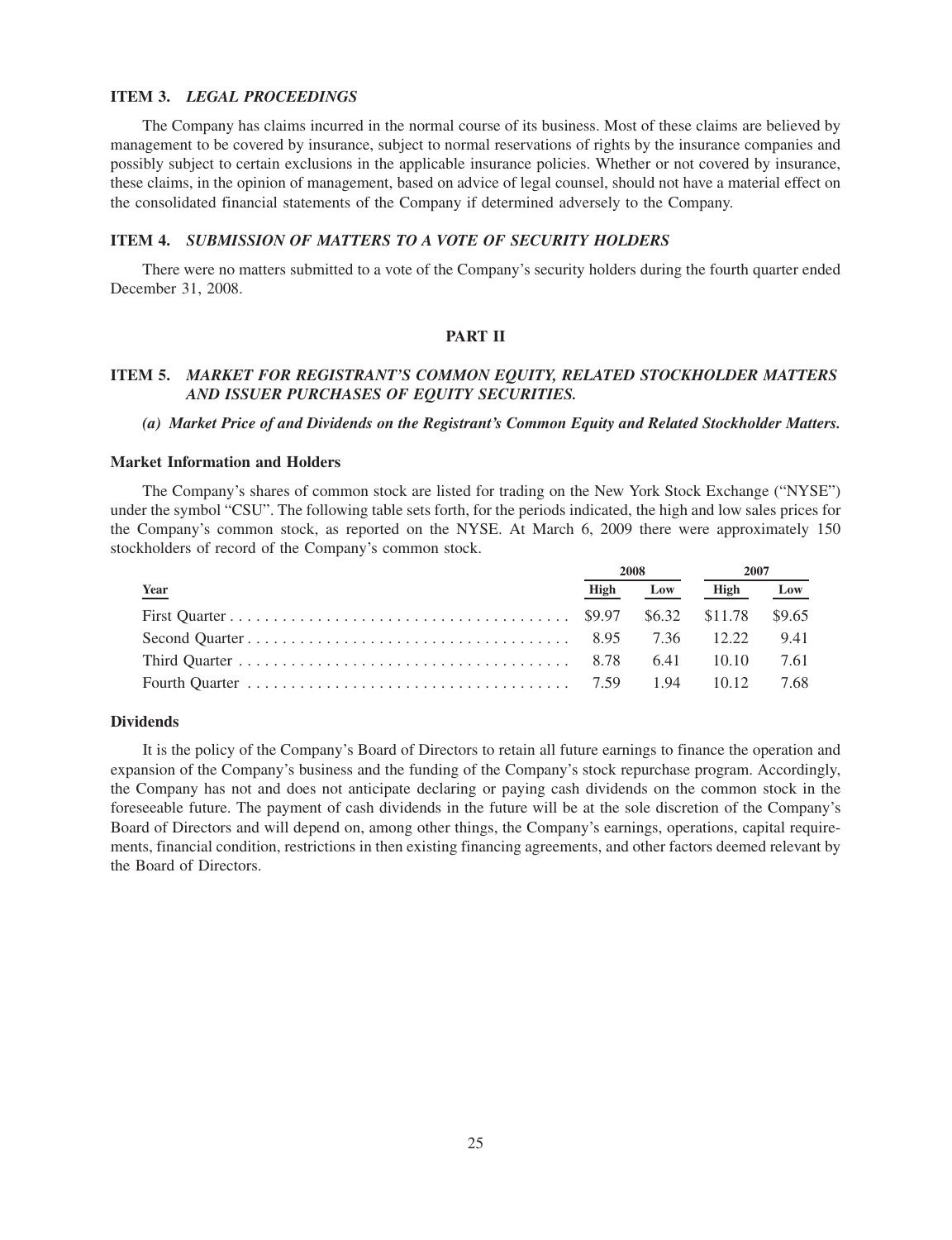#### **Securities Authorized for Issuance under Equity Compensation Plans.**

The following table presents information relating to the Company's equity compensation plans as of December 31, 2008:

| <b>Plan Category</b>                                                                         | Number of Securities to<br>be Issued Upon<br><b>Exercise of Outstanding</b><br><b>Options, Warrants and</b><br><b>Rights</b> | <b>Weighted-Average</b><br><b>Exercise Price of the</b><br>Outstanding<br><b>Options, Warrants</b><br>and Rights | <b>Number of Securities</b><br><b>Remaining Available for</b><br><b>Future Issuance Under</b><br><b>Equity Compensation Plans</b><br><b>(Excluding Securities)</b><br><b>Reflected in First Column)</b> |
|----------------------------------------------------------------------------------------------|------------------------------------------------------------------------------------------------------------------------------|------------------------------------------------------------------------------------------------------------------|---------------------------------------------------------------------------------------------------------------------------------------------------------------------------------------------------------|
| Equity compensation plans<br>approved by security<br>holders $\ldots \ldots \ldots \ldots$   | 895,334                                                                                                                      | \$4.83                                                                                                           | 2,431,000                                                                                                                                                                                               |
| Equity compensation plans<br>not approved by security<br>holders $\dots\dots\dots\dots\dots$ |                                                                                                                              |                                                                                                                  |                                                                                                                                                                                                         |
| $Total \dots \dots \dots \dots \dots \dots \dots$                                            |                                                                                                                              | \$4.83                                                                                                           | 2.431,000                                                                                                                                                                                               |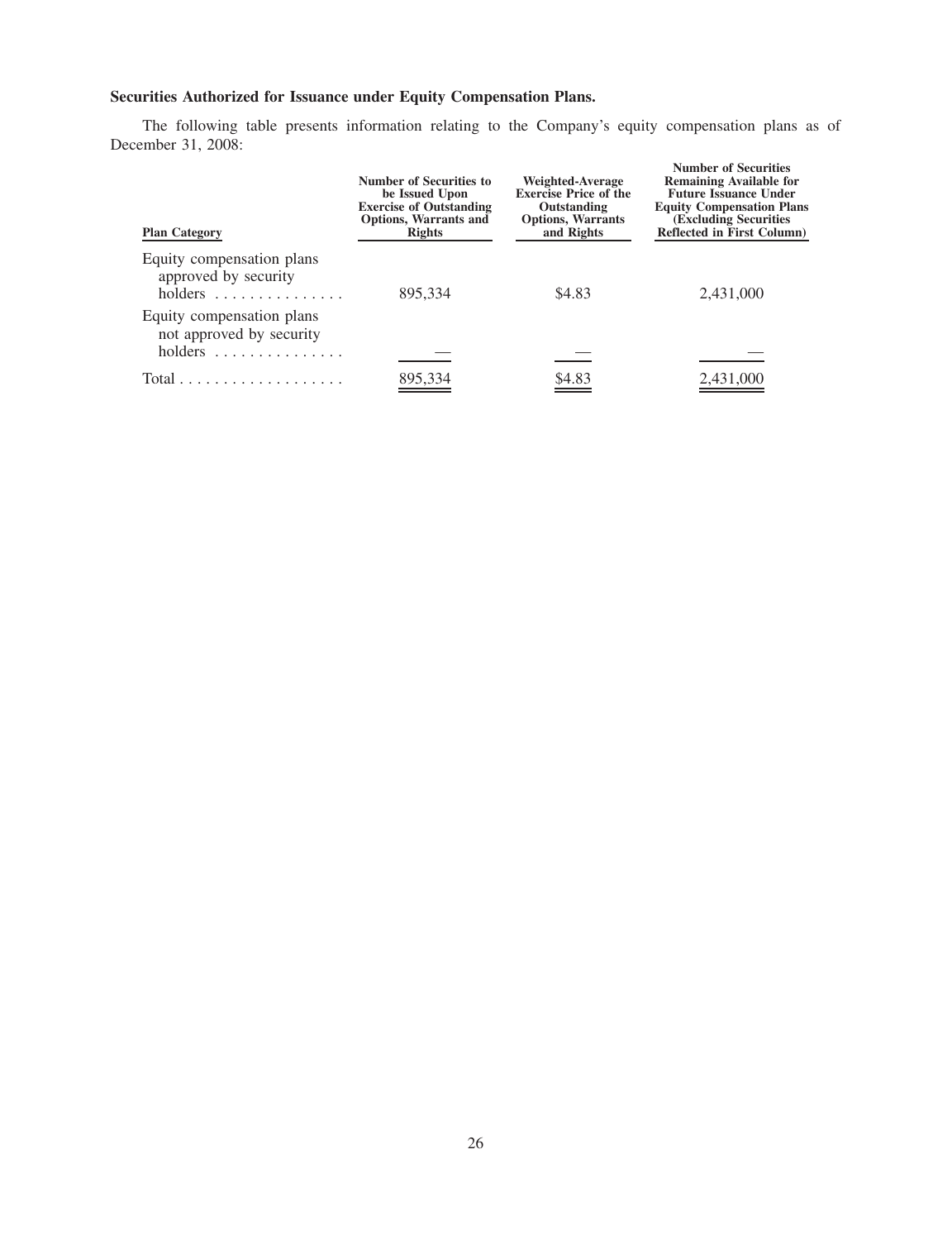#### **Performance Graph**

The following Performance Graph shows the changes for the five year period ended December 31, 2008 in the value of \$100 invested in: (1) the Company's common stock; (2) the Standard & Poor's Broad Market Index (the "S&P 500"); and (3) the common stock of the Peer Group (as defined below) of companies, whose returns represent the arithmetic average of such companies. The values with each investment as of the beginning of each year are based on share price appreciation and the reinvestment with dividends on the respective ex-dividend dates.





Fiscal year ending December 31.

Copyright © 2009 S&P, a division of The McGraw-Hill Companies Inc. All rights reserved.

The preceding graph assumes \$100 invested at the beginning of the measurement period, including reinvestment of dividends, in the Company's common stock, the S&P 500, and the Peer Group was plotted using the following data:

|                                   | <b>Cumulative Total Returns</b> |        |        |        |        |       |  |  |  |
|-----------------------------------|---------------------------------|--------|--------|--------|--------|-------|--|--|--|
|                                   | 12/03                           | 12/04  | 12/05  | 12/06  | 12/07  | 12/08 |  |  |  |
| Capital Senior Living Corporation | 100.00                          | 96.26  | 175.85 | 180.95 | 168.88 | 50.68 |  |  |  |
| S & P 500                         | 100.00                          | 10.88  | 116.33 | 134.70 | 142.10 | 89.53 |  |  |  |
| Peer Group                        | 100.00                          | 126.17 | 181.92 | 241.22 | 175.76 | 38.92 |  |  |  |

The Company's Peer Group consists of Assisted Living Concepts, Brookdale Senior Living, Inc., Emeritus Corporation, Five Star Quality Care, Inc., and Sunrise Senior Living, Inc.

**(b)** *Recent Sales of Unregistered Securities; Use of Proceeds from Registered Securities.*

Not Applicable.

**(c)** *Purchases of Equity Securities by the Issuer and Affiliated Purchasers.*

Not Applicable.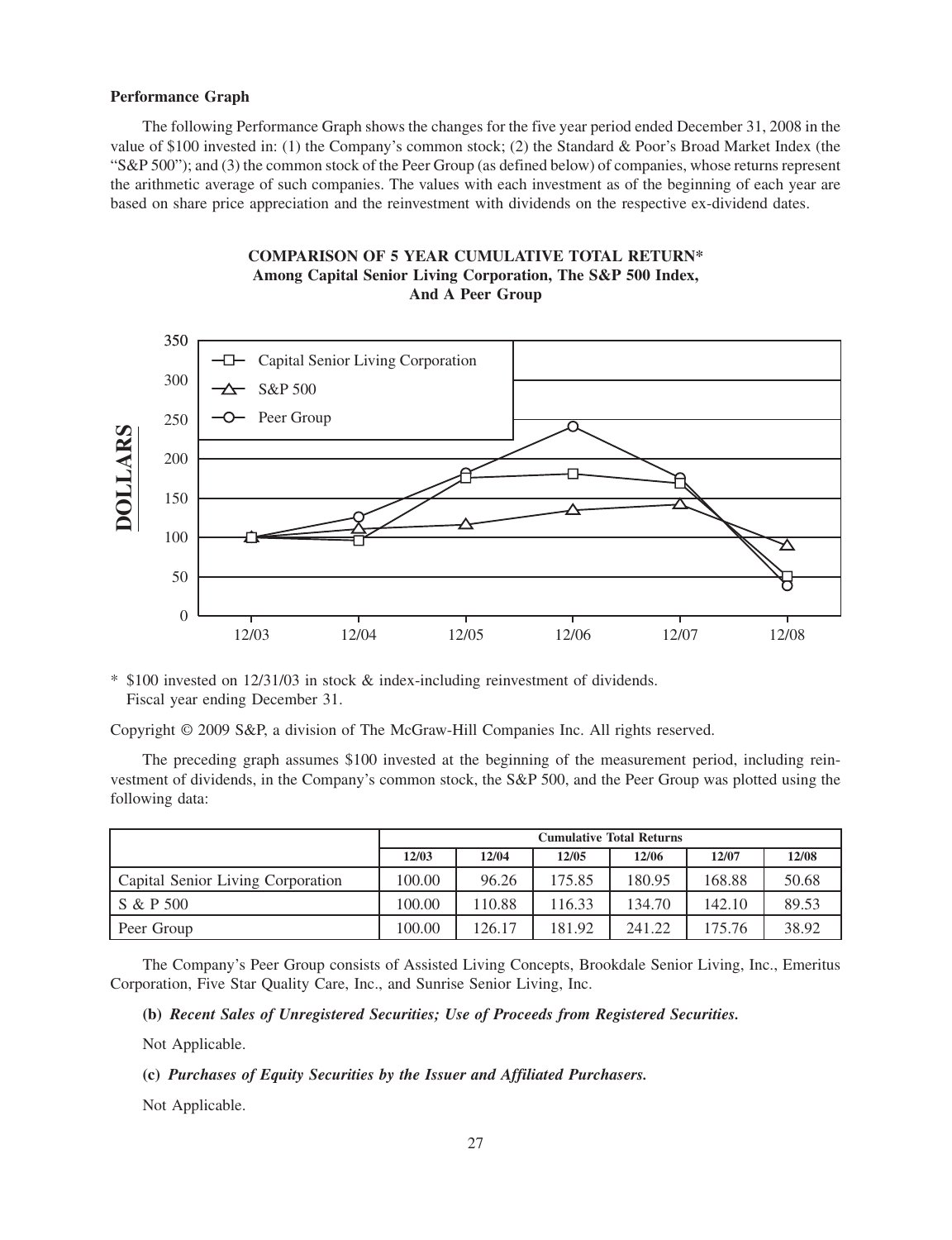#### **ITEM 6.** *SELECTED FINANCIAL DATA.*

The following table presents selected financial data of the Company which has been derived from the audited consolidated financial statements of the Company. The selected financial data should be read in conjunction with "Management's Discussion and Analysis of Financial Condition and Results of Operations" and the consolidated financial statements and related notes thereto included in this Annual Report.

|                                                               |                                       |            | At and for the Year Ended December 31, |              |              |  |  |  |
|---------------------------------------------------------------|---------------------------------------|------------|----------------------------------------|--------------|--------------|--|--|--|
|                                                               | 2008                                  | 2007       | 2006                                   | 2005         | 2004         |  |  |  |
|                                                               | (In thousands, except per share data) |            |                                        |              |              |  |  |  |
| <b>Statements of Operations Data:</b>                         |                                       |            |                                        |              |              |  |  |  |
| Total revenues $(1)$                                          | \$193,274                             | \$189,052  | \$159,070                              | \$126,404    | \$108,935    |  |  |  |
| Income from operations $(2)$                                  | 17,015                                | 20,006     | 14,068                                 | 11,066       | 6,731        |  |  |  |
|                                                               | 3,724                                 | 4,360      | (2,600)                                | (5,354)      | (6,758)      |  |  |  |
| Net income (loss) per share:                                  |                                       |            |                                        |              |              |  |  |  |
| Basic income (loss) per share                                 | 0.14                                  | 0.17       | (0.10)                                 | (0.21)       | (0.27)       |  |  |  |
| Diluted income (loss) per share $\dots \dots$                 | 0.14<br>S                             | \$<br>0.16 | (0.10)<br>\$                           | \$<br>(0.21) | \$<br>(0.27) |  |  |  |
| <b>Balance Sheet Data:</b>                                    |                                       |            |                                        |              |              |  |  |  |
|                                                               | \$25,880                              | \$23,359   | \$25,569                               | \$21,831     | \$19,515     |  |  |  |
| Working capital $(\text{deficit})(3) \dots \dots \dots \dots$ | 13,799                                | 12,919     | 15,331                                 | 10,860       | (22, 289)    |  |  |  |
| Total assets                                                  | 388,120                               | 390,053    | 394,488                                | 434,051      | 431,175      |  |  |  |
| Long-term debt, excluding current portion                     | 177,541                               | 185,733    | 196,647                                | 252,733      | 219,526      |  |  |  |
|                                                               | \$155,149                             | \$150,157  | \$144,084                              | \$145,415    | \$149,547    |  |  |  |
| <b>Other Data:</b>                                            |                                       |            |                                        |              |              |  |  |  |
| Communities (at end of period)                                |                                       |            |                                        |              |              |  |  |  |
|                                                               | 50                                    | 49         | 48                                     | 36           | 29           |  |  |  |
| Joint ventures & managed                                      | 14                                    | 15         | 16                                     | 19           | 25           |  |  |  |
| Total                                                         | 64                                    | 64         | 64                                     | 55           | 54           |  |  |  |
| Resident capacity:                                            |                                       |            |                                        |              |              |  |  |  |
|                                                               | 7,701                                 | 7,636      | 7,551                                  | 6,247        | 4,831        |  |  |  |
| Joint ventures & managed                                      | 1,750                                 | 1,908      | 1,993                                  | 2,668        | 3,837        |  |  |  |
| $Total$                                                       | 9,451                                 | 9,544      | 9,544                                  | 8,915        | 8,668        |  |  |  |

(1) Total revenues for 2004 — 2005 were revised to include community reimbursement revenue. The amounts included as community reimbursement revenue were \$21,174 and \$15,673 for fiscal 2005 and 2004, respectively, which had no impact on income from operations.

(2) Income from operations for fiscal 2007, 2006 and 2005 was revised to reduce facility lease costs to include amortization of deferred gains on sales of assets of \$3,243, \$2,401, and \$104 respectively, which had no impact on net income.

(3) Working capital for fiscal 2007 and 2006 was revised to reclassify capital replacement reserves and certain escrow deposits of \$220 and \$76, respectively, from current assets to other assets, which had no impact on total assets.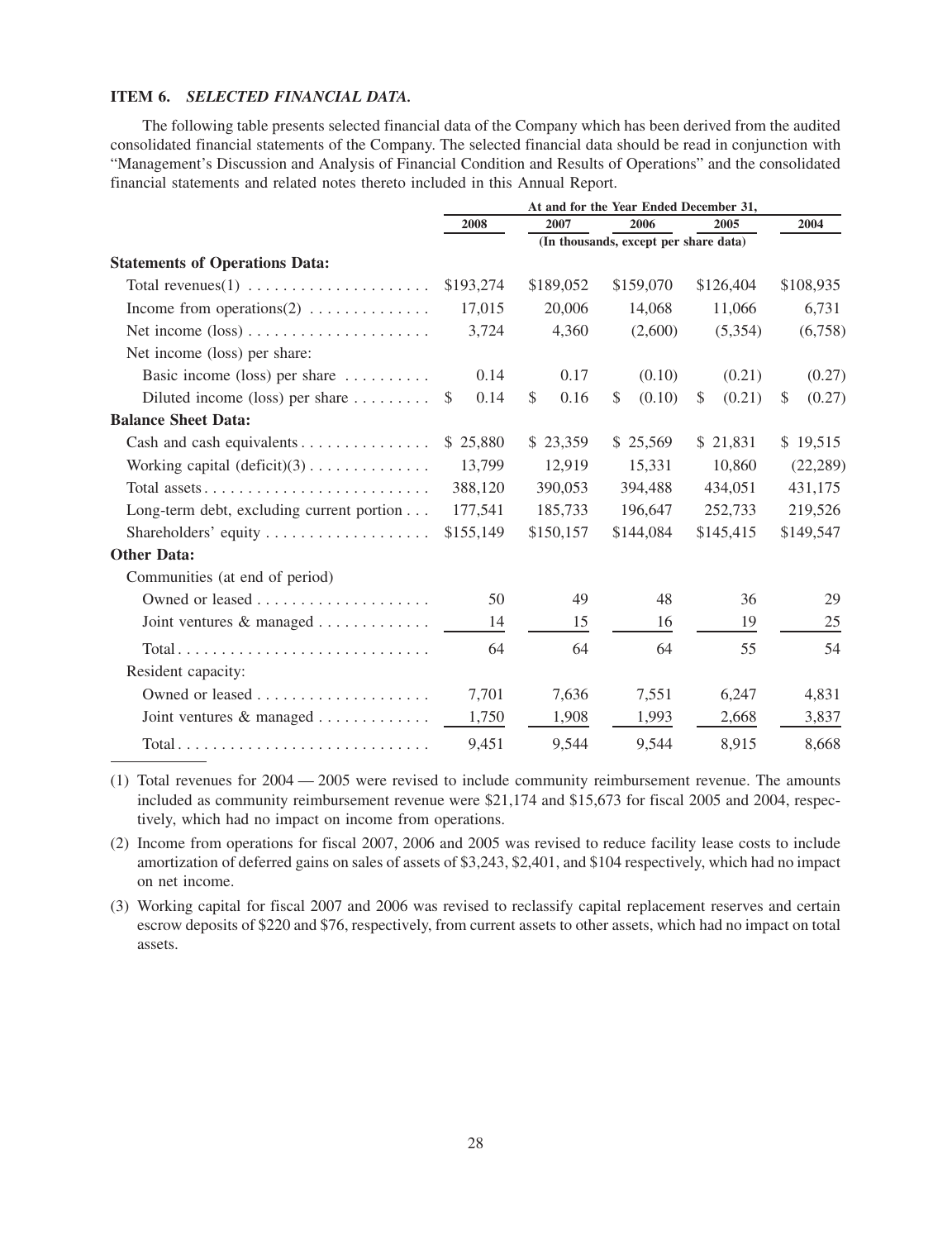#### **ITEM 7.** *MANAGEMENT'S DISCUSSION AND ANALYSIS OF FINANCIAL CONDITION AND RESULTS OF OPERATIONS.*

*Certain information contained in this report constitutes "Forward-Looking Statements" within the meaning of Section 27A of the Securities Act of 1933, as amended, and Section 21E of the Securities Exchange Act of 1934, as amended, which can be identified by the use of forward-looking terminology such as "may," "will," "would," "intend," "could," "believe," "expect," "anticipate," "estimate" or "continue" or the negative thereof or other variations thereon or comparable terminology. The Company cautions readers that forward-looking statements, including, without limitation, those relating to the Company's future business prospects, revenues, working capital, liquidity, capital needs, interest costs, and income, are subject to certain risks and uncertainties that could cause actual results to differ materially from those indicated in the forward-looking statements, due to several important factors herein identified. These factors include the Company's ability to find suitable acquisition properties at favorable terms, financing, licensing, business conditions, risks of downturn in economic conditions generally, satisfaction of closing conditions such as those pertaining to licensure, availability of insurance at commercially reasonable rates, and changes in accounting principles and interpretations, among others, and other risks and factors identified from time to time in the Company's reports filed with the SEC.*

#### **Overview**

The following discussion and analysis addresses (i) the Company's results of operations on a historical consolidated basis for the years ended December 31, 2008, 2007 and 2006, and (ii) liquidity and capital resources of the Company and should be read in conjunction with the Company's historical consolidated financial statements and the selected financial data contained elsewhere in this report.

The Company is one of the largest operators of senior living communities in the United States. The Company's operating strategy is to provide quality senior living services to its residents, while achieving and sustaining a strong, competitive position within its chosen markets, as well as to continue to enhance the performance of its operations. The Company provides senior living services to the elderly, including independent living, assisted living, skilled nursing and home care services.

As of December 31, 2008, the Company operated 64 senior living communities in 23 states with an aggregate capacity of approximately 9,500 residents, including 38 senior living communities which the Company either owned or in which the Company had an ownership interest, 25 senior living communities that the Company leased and one senior living community it managed for a third party. As of December 31, 2008, the Company also operated one home care agency.

#### *Significant Financial and Operational Highlights*

The Company primarily derives its revenue by providing senior living and healthcare services to the elderly and managing senior living communities for other healthcare providers and under joint venture arrangements. Despite unfavorable economic conditions in the housing, financial and credit markets and a weakening overall economy during 2008, the Company was able to grow total revenue approximately 2.2%, of which approximately 89.0% of these revenues consisted of senior living and healthcare services.

During 2008, the Company sold two parcels of land, one in Carmichael, CA, and the other in Lincoln, NE, for approximately \$1.4 million, net of closing costs, resulting in a gain on sale of approximately \$0.7 million.

During 2008, total expenses increased \$7.2 million primarily due to the addition of a new senior living community, labor and benefit cost adjustments, retirement and separation benefits paid to development department employees, write-offs of accumulated due diligence and expansion costs for projects no longer being pursued, increases in facility lease expenses combined with increases in contingent rent on certain leases, and increased depreciation and amortization for consolidated communities and leasehold improvements.

Despite the increases that occurred in expenses during fiscal 2008, the Company was able to repay \$10.0 million of its outstanding debt obligations, further reducing its exposure to the volatility in the credit markets. These repayments combined with the note refinancings that occurred in fiscal 2007 and 2006 to fixed rate debt enabled the Company to reduce interest expense by approximately \$0.5 million in fiscal 2008.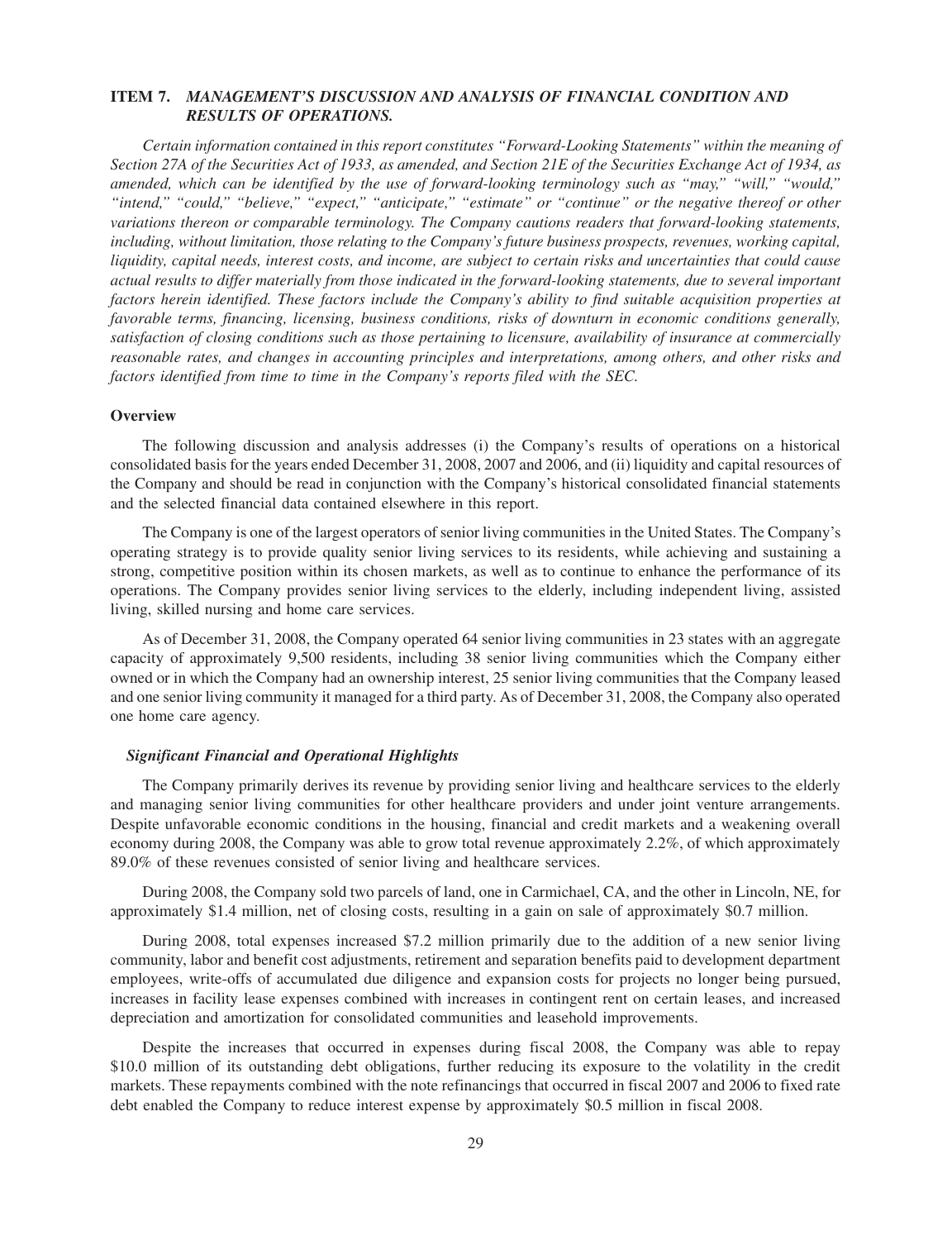During 2008, the Company entered into a lease on the Whitley Place community located in Keller, TX. The Company has leased this community for a ten-year term with two five-year renewal options. Additionally, effective December 15, 2008, the Mountain Creek management contract was terminated by CGIM.

During 2008, the Company announced that a Special Committee of its Board of Directors ("the Special Committee") had engaged Banc of America Securities LLC ("BAS") as its financial advisor to assist the Special Committee in exploring and considering a range of strategic alternatives for the Company that would enhance shareholder value. BAS is a nationally recognized investment banking firm with expertise in the senior living industry and is prominent in both healthcare and real estate. The strategic alternatives explored by BAS included the following considerations: (A) a sale of the Company for cash or stock, (B) a going private transaction, (C) a restructuring of the Company's portfolio, which may include sales and/or acquisitions of assets, (D) a merger with a private company in which the Company's stockholders may or may not retain a majority equity interest in the surviving entity, (E) the institution of a share buyback or dividend (recurring or extraordinary), (F) the execution of the Company's existing business plan without alteration, and (G) any other alternative or combination of alternatives that has the potential to enhance shareholder value. Subsequent to December 31, 2008, the Special Committee recommended, and the Company's Board of Directors approved, the implementation of a stock repurchase program of up to \$10 million of the Company's common stock. Under the stock repurchase program, the Company is authorized to repurchase shares of its common stock in the open market and in privately negotiated transactions. The timing and extent to which the Company may repurchase its shares of common stock will depend upon market conditions and other corporate considerations. The Company anticipates that it will finance the stock repurchase program with available cash. The strategic alternatives review process has not led to a material modification in the operational direction of the Company or a change in management style or intent.

The senior living industry has been negatively impacted by unfavorable conditions in the housing, credit and financial markets and by deteriorating conditions in the overall economy, generally resulting in lower than anticipated occupancy rates. During 2008, in response to these conditions, the Company announced that it plans to suspend new development activities until economic conditions improve following the opening of two senior housing communities in the first half of 2009. Consequently, the Company is taking steps to reduce overhead in conjunction with these revised plans and has eliminated three related positions in the development area as of December 31, 2008. While the Company is excluding development from its 2009 Business Plan, it continues to focus on occupancy increases, improvement in rental rates, expense management and growth in net operating income per unit; increasing levels of care through conversions; and other opportunities to enhance shareholder value. Additionally, this will provide an opportunity for the Company to shift its focus to renovating and updating the amenities at existing senior living communities currently owned and operated.

#### *Management Agreements*

As of December 31, 2008, the Company managed 13 communities owned by joint ventures in which the Company has a minority interest and one community owned by a third party. For communities owned by joint ventures and third parties, the Company typically receives a management fee of 5% of gross revenues. In addition, certain of the contracts provide for supplemental incentive fees that vary by contract based upon the financial performance of the managed community.

The Company believes that the factors affecting the financial performance of communities managed under contracts with third parties do not vary substantially from the factors affecting the performance of owned and leased communities, although there are different business risks associated with these activities.

The Company's third-party management fees are primarily based on a percentage of gross revenues. As a result, the cash flow and profitability of such contracts to the Company are more dependent on the revenues generated by such communities and less dependent on net cash flow than for owned communities. Further, the Company is not responsible for capital investments in managed communities. The management contracts are generally terminable only for cause and upon the sale of a community, subject to the Company's rights to offer to purchase such community.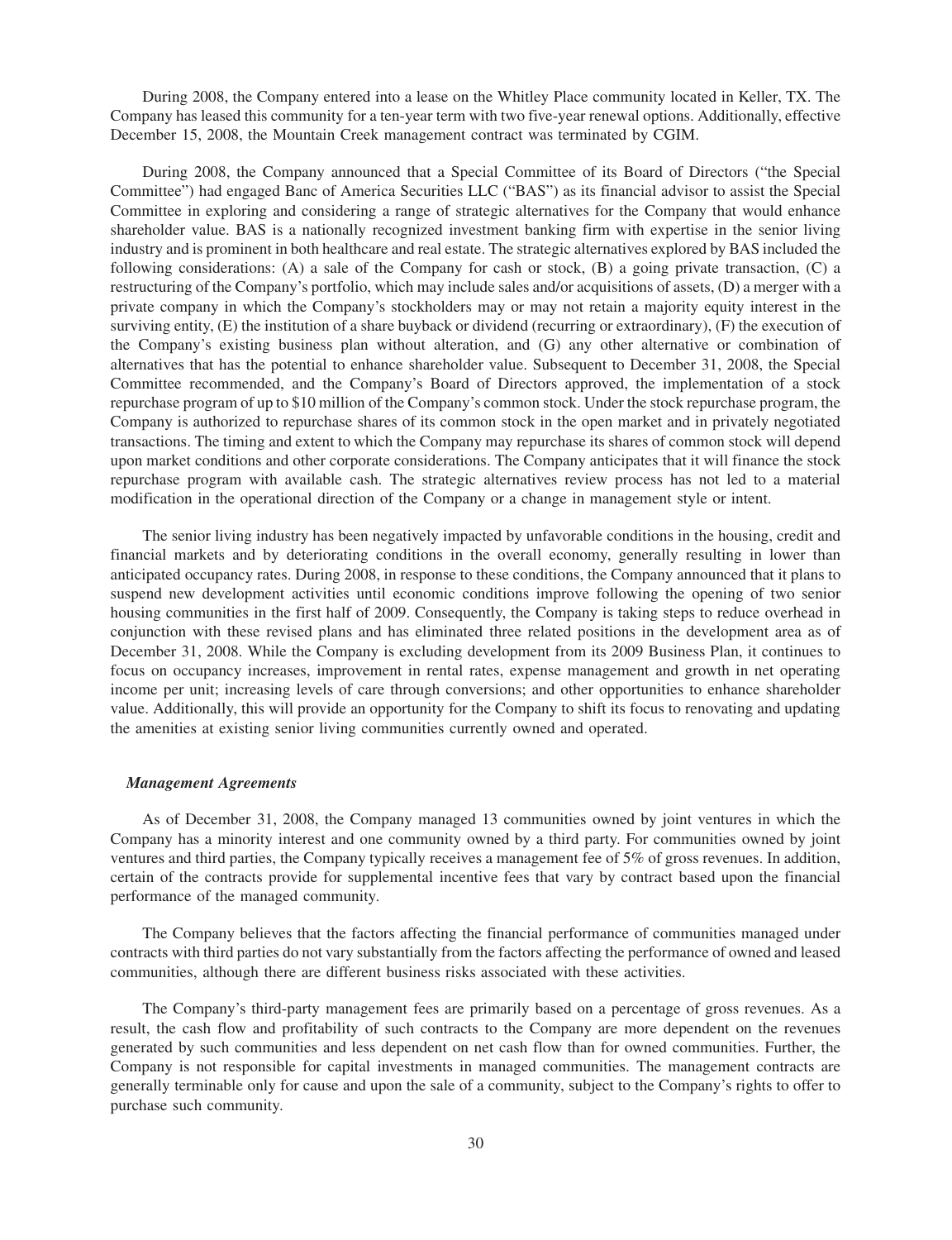#### *Lease Transactions*

The Company currently leases 25 senior living communities with certain real estate investment trusts ("REITs"). The lease terms are generally for ten years with renewal options for 10-20 years at the Company's option. Under these lease agreements the Company is responsible for all operating costs, maintenance and repairs, insurance and property taxes.

As of December 31, 2008, the Company leased ten senior living facilities (collectively the "Ventas Lease Agreements'), from Ventas Healthcare Properties, Inc. ("Ventas"). The Ventas Lease Agreements each have an initial term of approximately ten years, with two five-year renewal extensions available at the Company's option. The initial lease rate under each of the Ventas Lease Agreements range from 7.75% to 8% and are subject to certain conditional escalation clauses which will be recognized when estimatable or incurred. The initial terms on the Ventas Lease Agreements expire on various dates through January 2018. The Company incurred \$2.2 million in lease acquisition costs related to the Ventas Lease Agreements. These deferred lease acquisition costs are being amortized over the initial 10 year lease terms and are included in facility lease expense in the Company's statement of operations. The Company accounts for each of the Ventas Lease Agreements as operating leases.

As of December 31, 2008, the Company leased 15 senior living facilities (collectively the "HCP Lease Agreements"), from HCP, Inc. ("HCP"). The HCP Lease Agreements each have an initial term of ten years, with two ten year renewal extensions available at the Company's option. The initial lease rate under the HCP Lease Agreements range from 7.25% to 8% and are subject to certain conditional escalation clauses, which will be recognized when estimatable or incurred. The initial terms on the HCP Lease Agreements expire on various dates through December 2017. The Company incurred \$1.5 million in lease acquisition costs related to the HCP Lease Agreements. These deferred lease acquisition costs are being amortized over the initial 10 year lease terms and are included in facility lease expense in the Company's statement of operations. The Company accounts for each of the HCP Lease Agreements as operating leases.

| Landlord   | Date of Lease                                                      | Number of<br><b>Communities</b> | Value of<br><b>Transaction</b> | <b>Term</b>                           | <b>Initial</b><br>Lease $Rate(1)$ | <b>Acquisition</b><br>Costs(2) | Gains/Lease<br>Concessions(3) |
|------------|--------------------------------------------------------------------|---------------------------------|--------------------------------|---------------------------------------|-----------------------------------|--------------------------------|-------------------------------|
| Ventas     | September 30, 2005                                                 | 6                               | \$84.6                         | 10 years<br>(Two five-year renewals)  | 8%                                | \$1.3                          | \$4.6                         |
| Ventas     | October 18, 2005                                                   | $\mathbf{1}$                    | 19.5                           | 10 years<br>(Two five-year renewals)  | 8%                                | 0.2                            |                               |
| Ventas     | March 31,2006                                                      | 1                               | 29.0                           | 10 years<br>(Two five-year renewals)  | 8%                                | 0.1                            | 14.3                          |
| Ventas     | June 8, 2006                                                       | 1                               | 19.1                           | 9.5 years<br>(Two five-year renewals) | 8%                                | 0.4                            |                               |
| Ventas     | January 31, 2008                                                   | $\mathbf{1}$                    | 5.0                            | 10 years<br>(Two five-year renewals)  | 7.75%                             | 0.2                            |                               |
| <b>HCP</b> | May 1, 2006                                                        | 3                               | 54.0                           | 10 years<br>(Two ten-year renewals)   | 8%                                | 0.2                            | 12.8                          |
| <b>HCP</b> | May 31, 2006                                                       | 6                               | 43.0                           | 10 years<br>(Two ten-year renewals)   | 8%                                | 0.2                            | 0.6                           |
| <b>HCP</b> | December 1, 2006                                                   | $\overline{4}$                  | 51.0                           | 10 years<br>(Two ten-year renewals)   | 8%                                | 0.7                            |                               |
| <b>HCP</b> | December 14, 2006                                                  | $\mathbf{1}$                    | 18.0                           | 10 years<br>(Two ten-year renewals)   | 7.75%                             | 0.3                            |                               |
| <b>HCP</b> | April 11, 2007                                                     | 1                               | 8.0                            | 10 years<br>(Two ten-year renewals)   | 7.25%                             | 0.1                            |                               |
| Subtotal   |                                                                    |                                 |                                |                                       |                                   | 3.7                            | 32.3                          |
|            | Accumulated amortization                                           |                                 |                                |                                       |                                   | (1.0)                          |                               |
|            | Accumulated deferred gain recognized                               |                                 |                                |                                       |                                   |                                | (9.1)                         |
|            | Net lease acquisition costs/deferred gains as of December 31, 2008 |                                 |                                |                                       |                                   | $\frac{$2.7}{2}$               | $\frac{$23.2}{2}$             |

The following table summarizes each of the Company's lease agreements (dollars in millions):

**Lease**

**Deferred**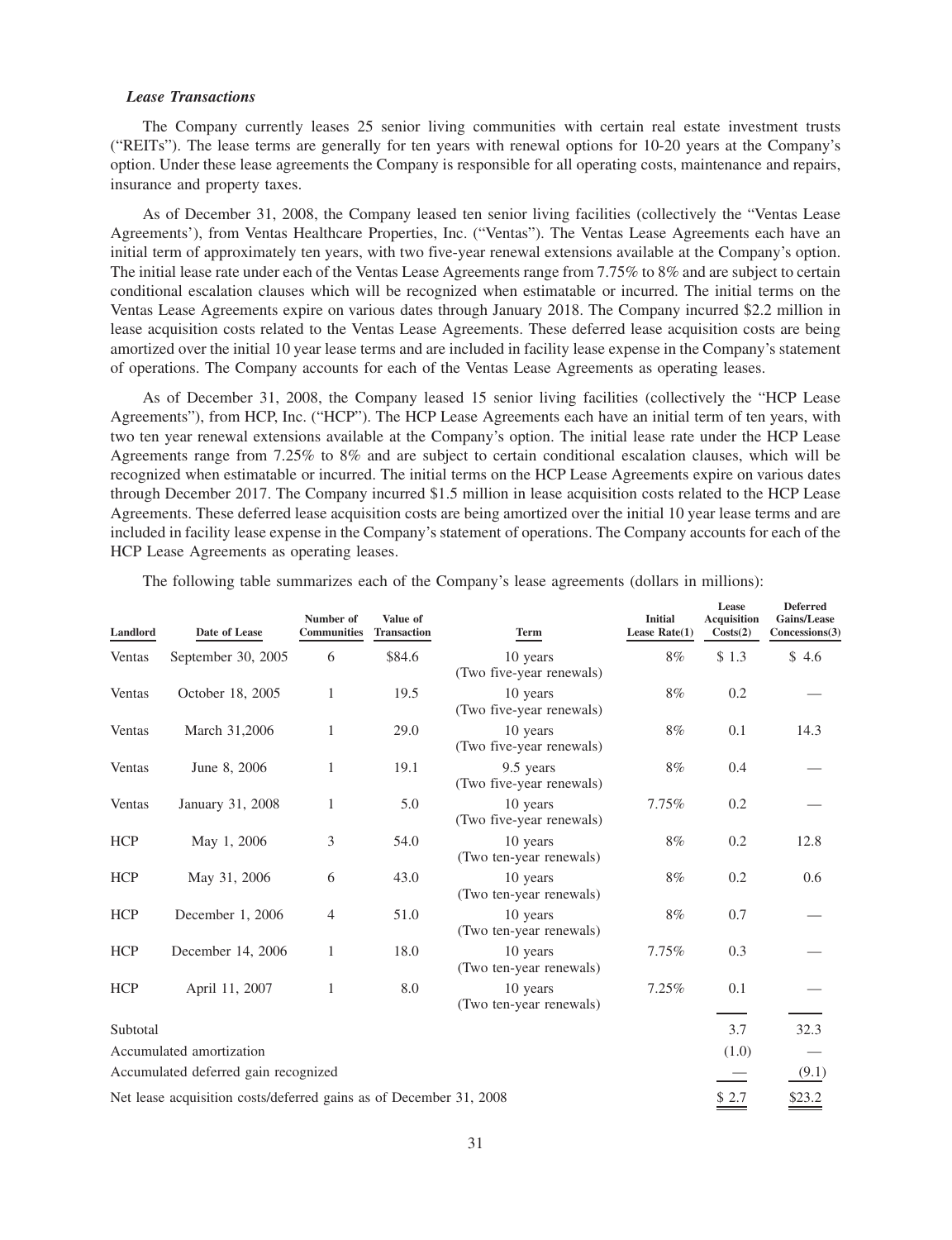- (1) Initial lease rates are subject to conditional lease escalation provisions as forth in each lease agreement.
- (2) Lease acquisition costs are being amortized over the leases' initial term.
- (3) Deferred gains of \$31.7 million and lease concessions of \$0.6 million are being recognized in the Company's statement of operations as a reduction in facility rent expense over the leases' initial term. Lease concessions relate to the HCP transaction on May 31, 2006.

#### *Joint Venture Transactions*

#### *Midwest I Transaction*

In January 2006, the Company and GE Healthcare formed Midwest I to acquire five senior housing communities from a third party. Midwest I is owned approximately 89% by GE Healthcare and 11% by the Company. As of December 31, 2008, the Company has contributed \$2.7 million for its interest in Midwest I. Midwest I paid approximately \$46.9 million for the five communities. The five communities comprise 293 assisted living units with a resident capacity of 389. The Company manages the five acquired communities under long-term management agreements with Midwest I. The Company accounts for its investment in Midwest I under the equity method of accounting and the Company recognized earnings in the equity of Midwest I of \$0.2 million and \$8,000 for fiscal 2008 and 2007, respectively, and a loss in the equity of Midwest I of \$9,000 for fiscal 2006. The Company earned \$0.5 million in management fees on the Midwest I communities in both fiscal 2008 and 2007 and \$0.4 million in management fees on the Midwest I communities in fiscal 2006.

#### *Midwest II Transaction*

In August 2006, the Company and GE Healthcare formed Midwest II to acquire three senior housing communities from a third party. Midwest II is owned approximately 85% by GE Healthcare and 15% by the Company. As of December 31, 2008, the Company has contributed \$1.6 million for its interest in Midwest II. Midwest II paid approximately \$38.2 million for the three communities. The three communities comprise 300 assisted living and memory care units with a resident capacity of 319. The Company manages the three acquired communities under long-term management agreements with Midwest II. The Company accounts for its investment in Midwest II under the equity method of accounting and the Company recognized a loss in the equity of Midwest II of \$0.1 million, \$0.3 million and \$0.1 million for fiscal 2008, 2007 and 2006, respectively. The Company earned \$0.5 million in management fees on the Midwest II communities in both fiscal 2008 and 2007 and \$0.2 million in management fees on the Midwest I communities in fiscal 2006.

#### *SHPII/CSL Transactions*

In November 2004, the Company formed SHPII/CSL with SHPII. Effective as of November 30, 2004, SHPII/ CSL acquired the Spring Meadows Communities which have a combined capacity of 698 residents. As of December 31, 2008, the Company has contributed \$1.3 million for its interests in SHPII/CSL. The Company manages the Spring Meadows Communities under long-term management contracts with SHPII/CSL. The Company accounts for its investment in SHPII/CSL under the equity method of accounting and the Company recognized earnings in the equity of SHPII/CSL of \$0.3 million for both fiscal 2008 and 2007 and \$0.1 million for fiscal 2006. The Company earned \$1.2 million in management fees on the SHPII/CSL communities in both fiscal 2008 and 2007 and \$1.1 million in management fees on the SHPII/CSL communities in fiscal 2006.

#### *SHP III Transactions*

In May 2007, the Company and SHPIII entered into SHPIII/CSL Miami to develop a senior housing community in Miamisburg, Ohio. Under the joint venture and related agreements, the Company will earn development and management fees and may receive incentive distributions. The senior housing community consists of 101 independent living units and 45 assisted living units and was opened in August 2008. As of December 31, 2008, the Company has contributed \$0.8 million to SHPIII/CSL Miami for its 10% interest. The Company accounts for its investment in SHPIII/CSL Miami under the equity method of accounting and the Company recognized a loss in the equity of SHPIII/CSL Miami of \$0.1 million for fiscal 2008. The Company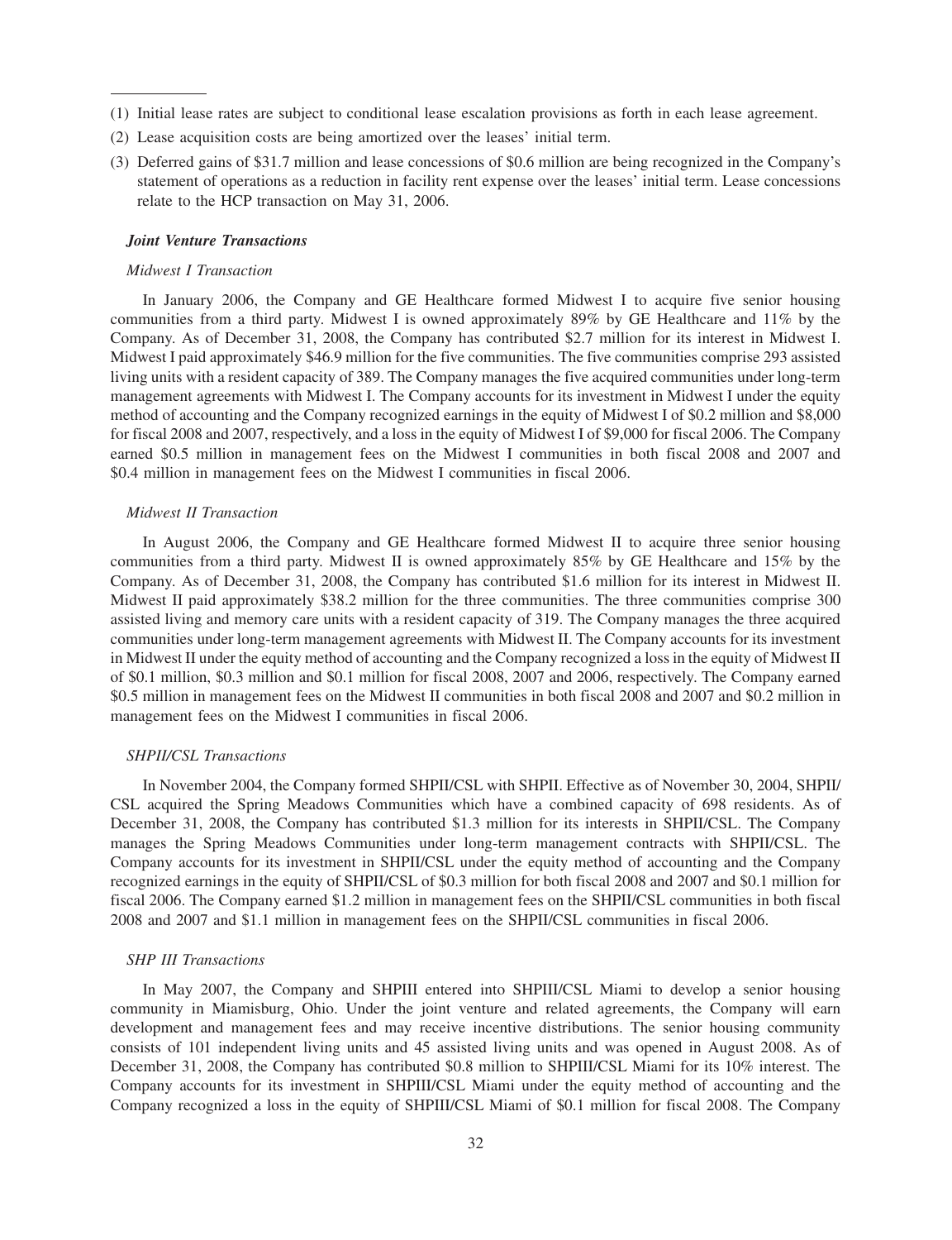earned \$0.2 million and \$0.7 million in development fees from SHPIII/CSL Miami in fiscal 2008 and 2007, respectively. In addition, the Company earned \$0.1 million in pre-marketing fees and \$0.1 million in management fees on the community in fiscal 2008.

In November 2007, the Company and SHPIII entered into SHPIII/CSL Richmond Heights to develop a senior housing community in Richmond Heights, Ohio. Under the joint venture and related agreements, the Company will earn development and management fees and may receive incentive distributions. The senior housing community will consist of 97 independent living units and 45 assisted living units and is expected to open in the first half of 2009. As of December 31, 2008, the Company has contributed \$0.8 million to SHPIII/CSL Richmond Heights for its 10% interest and will account for its investment in SHPIII/CSL Richmond Heights under the equity method of accounting. The Company earned \$1.0 million and \$0.1 million in development fees from SHPIII/CSL Richmond Heights in fiscal 2008 and 2007, respectively. In addition, the Company earned \$0.1 million in pre-marketing fees on the community in fiscal 2008.

In December 2007, the Company and SHPIII entered into SHPIII/CSL Levis Commons to develop a senior housing community near Toledo, Ohio. Under the joint venture and related agreements, the Company will earn development and management fees and may receive incentive distributions. The senior housing community will consist of 101 independent living units and 45 assisted living units and is expected to open in the first half of 2009. As of December 31, 2008, the Company has contributed \$0.8 million to SHPIII/CSL Levis Commons for its 10% interest and will account for its investment in SHPIII/CSL Levis Commons under the equity method of accounting. The Company earned \$1.1 million and \$22,000 in development fees from SHPIII/CSL Levis Commons in fiscal 2008 and 2007, respectively. In addition, the Company earned \$0.1 million in pre-marketing fees on the community in fiscal 2008.

### *CGIM Transaction*

In August 2004, the Company acquired from Covenant Group of Texas, Inc. ("Covenant") all of the outstanding stock of Covenant's wholly owned subsidiary, CGIM. The Company paid approximately \$2.3 million in cash (including closing costs of approximately \$0.1 million) and issued a non-interest bearing note with a fair value of approximately \$1.1 million (face amount \$1.4 million discounted at 5.7%), subject to various adjustments set forth in the purchase agreement, to acquire all of the outstanding stock of CGIM. The note was due in three installments of approximately \$0.3 million, \$0.4 million and \$0.7 million due on the first, third and fifth anniversaries of the closing, respectively, subject to reduction if the management fees earned from the third party owned communities with various terms are terminated and not replaced by substitute agreements during the period, and certain other adjustments. This acquisition resulted in the Company assuming the management contracts on 14 senior living communities with a combined resident capacity of approximately 1,800 residents. The acquisition was accounted for as a purchase and the entire purchase price of \$3.5 million was allocated to management contract rights. The Company's first installment payment under the Covenant note was reduced by \$0.2 million under the terms of the stock purchase agreement and the \$0.2 million installment reduction was recorded as an adjustment to the purchase price. The second installment, which was due on August 15, 2007, was reduced by \$0.4 million, resulting in no amount due to Covenant and a reduction in the Company's note payable to Covenant of approximately \$0.3 million, which was reflected as management fee income in the Company's consolidated statement of operations. In addition, under the terms of the purchase agreement, the Company has the right to recapture certain contingent payments made to Covenant if the Company did not receive the required minimum management fee income set forth in the purchase agreement. As a result of these provisions, the Company recorded a receivable and management fee income of approximately \$0.4 million. During the fourth quarter of fiscal 2007, Covenant paid this receivable and executed an amendment to the stock purchase agreement releasing the Company from any future obligations under the Company's note payable to Covenant. As a result, the Company recognized additional management fee income of approximately \$0.6 million in the fourth quarter of fiscal 2007. As of December 31, 2008, the Company managed one community under the management agreement with CGIM.

### *BRE/CSL Transactions*

In March 2007, the Company received a final distribution from three joint ventures (collectively "BRE/CSL") of \$0.4 million relating to the sale of the six communities owned by BRE/CSL to Ventas Healthcare Properties, Inc.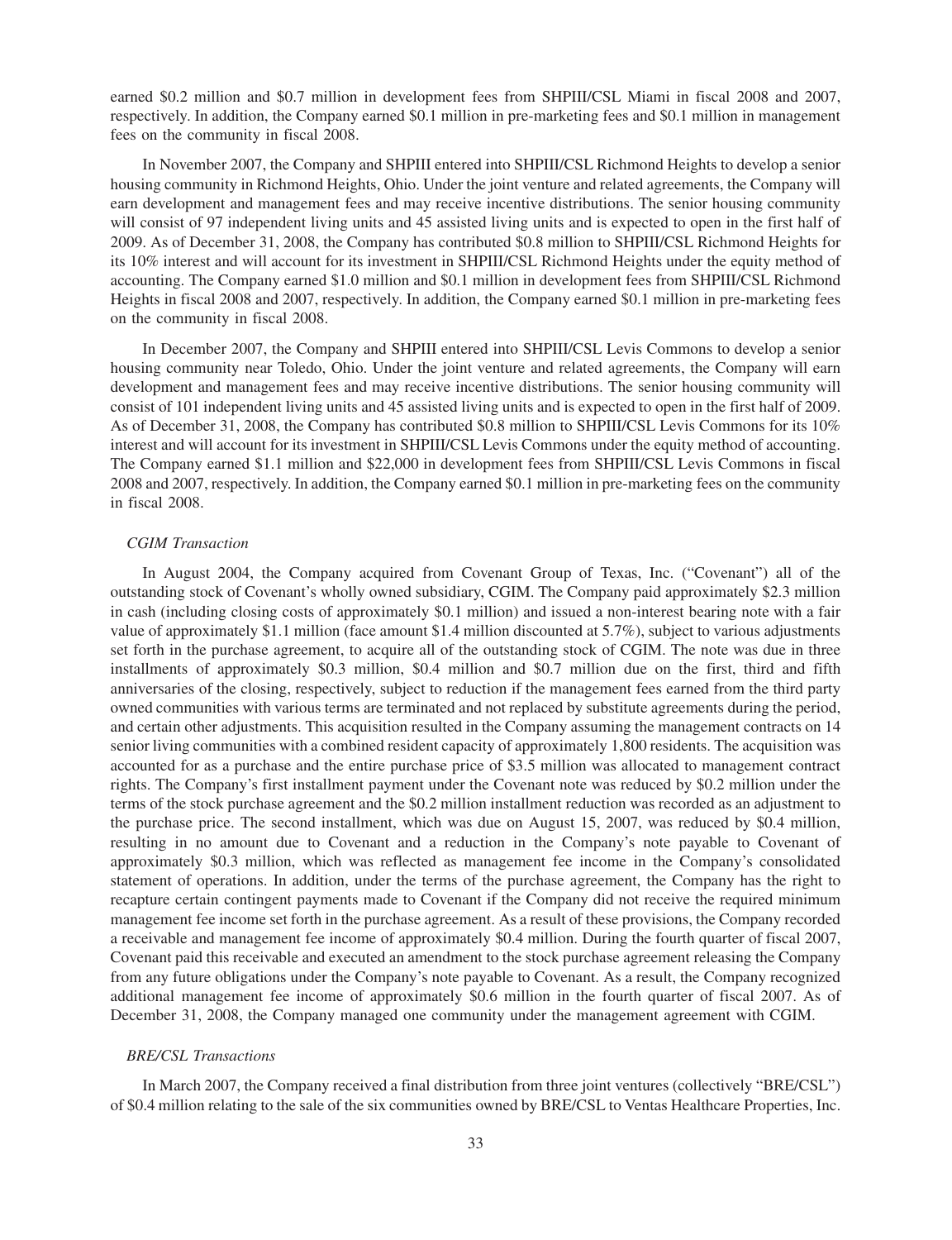("Ventas"). This distribution resulted in the recognition of an additional gain of \$0.4 million, which has been deferred and is being amortized in the Company's statement of operations as a reduction in facility rent expense over the remaining initial lease term.

### *Community Refinancings and Other Debt Transactions*

On December 1, 2008, the Company renewed certain insurance policies and entered into a finance agreement totaling \$2.7 million. The finance agreement has a fixed interest rate of 4.78% with principal being repaid over a 10-month term.

On November 21, 2008, the Company repaid the Lehman Brothers' ("Lehman") acquisition financing noninterest bearing note in its entirety for a total cost of \$3.5 million.

On October 31, 2008 and 2007, the Company renewed certain insurance policies and entered into finance agreements totaling \$0.5 million and \$0.6 million, respectively. The finance agreements have fixed interest rates of 4.78% and 5.50%, respectively, with principal being repaid over 10-month terms.

On May 31, 2008 and 2007, the Company renewed certain insurance policies and entered into finance agreements totaling \$1.5 million and \$4.5 million, respectively. The finance agreements have fixed interest rates of 3.75% and 5.60%, respectively, with principal being repaid over 10-month terms.

The Company's second installment on its note payable to Covenant, which was due on August 15, 2007, was reduced by \$0.4 million pursuant to the terms of the stock purchase agreement, resulting in no amount due to Covenant and a reduction in the Company's note payable to Covenant of approximately \$0.3 million, which was reflected as management services revenue in the Company's consolidated statement of operations. In addition, under the terms of the purchase agreement, the Company had the right to recapture certain contingent payments made to Covenant if the Company did not receive the required minimum management services revenue set forth in the stock purchase agreement. As a result of these provisions, during the third quarter of fiscal 2007, the Company recorded a receivable and management services revenue of approximately \$0.4 million. During the fourth quarter of fiscal 2007, Covenant paid this receivable and executed an amendment to the stock purchase agreement releasing the Company from any future obligations under the Company's note payable to Covenant. As a result the Company recognized additional management services revenue of approximately \$0.6 million in the fourth quarter of fiscal 2007.

On May 3, 2007, the Company refinanced \$30.0 million of mortgage debt on four senior living communities with Federal National Mortgage Association ("Fannie Mae"). As part of the refinancing, the Company repaid approximately \$2.7 million of mortgage debt on the four communities. The new mortgage loans have a ten-year term with interest fixed at 5.91% and principal amortized over a 30-year term. The Company incurred \$0.5 million in deferred financing costs related to this loan, which is being amortized over ten years. In addition, as part of this refinancing, the Company wrote-off \$0.4 million in deferred loan costs. The new loans replaced \$32.7 million of variable rate debt with an effective interest rate of 7.6%.

On March 21, 2007, the Company refinanced \$9.5 million of mortgage debt on one of its senior living communities ("Gramercy Hill") with Federal Home Loan Mortgage Corporation ("Freddie Mac"). As part of the refinancing, the Company received approximately \$2.1 million in cash proceeds, net of closing costs. The new mortgage loan has a ten-year term with a one-year extension available at the Company's option, interest fixed at 5.75% and requires interest only payments in the first two years with principal amortized thereafter over a 25-year term. The Company incurred \$0.2 million in deferred financing costs related to this loan, which is being amortized over ten years. In addition, as part of this refinancing, the Company wrote-off \$13,000 in deferred loan costs and paid \$0.2 million in loan exit fees to the prior lender. The loan exit fees are a component of write-off of deferred loan costs in the accompanying statement of operations.

On March 15, 2007, the Company issued three standby letters of credit, totaling \$2.2 million, for the benefit of HCP on certain leases between HCP and the Company. The fees on the letters of credit are based on 2.0% of the issued amount.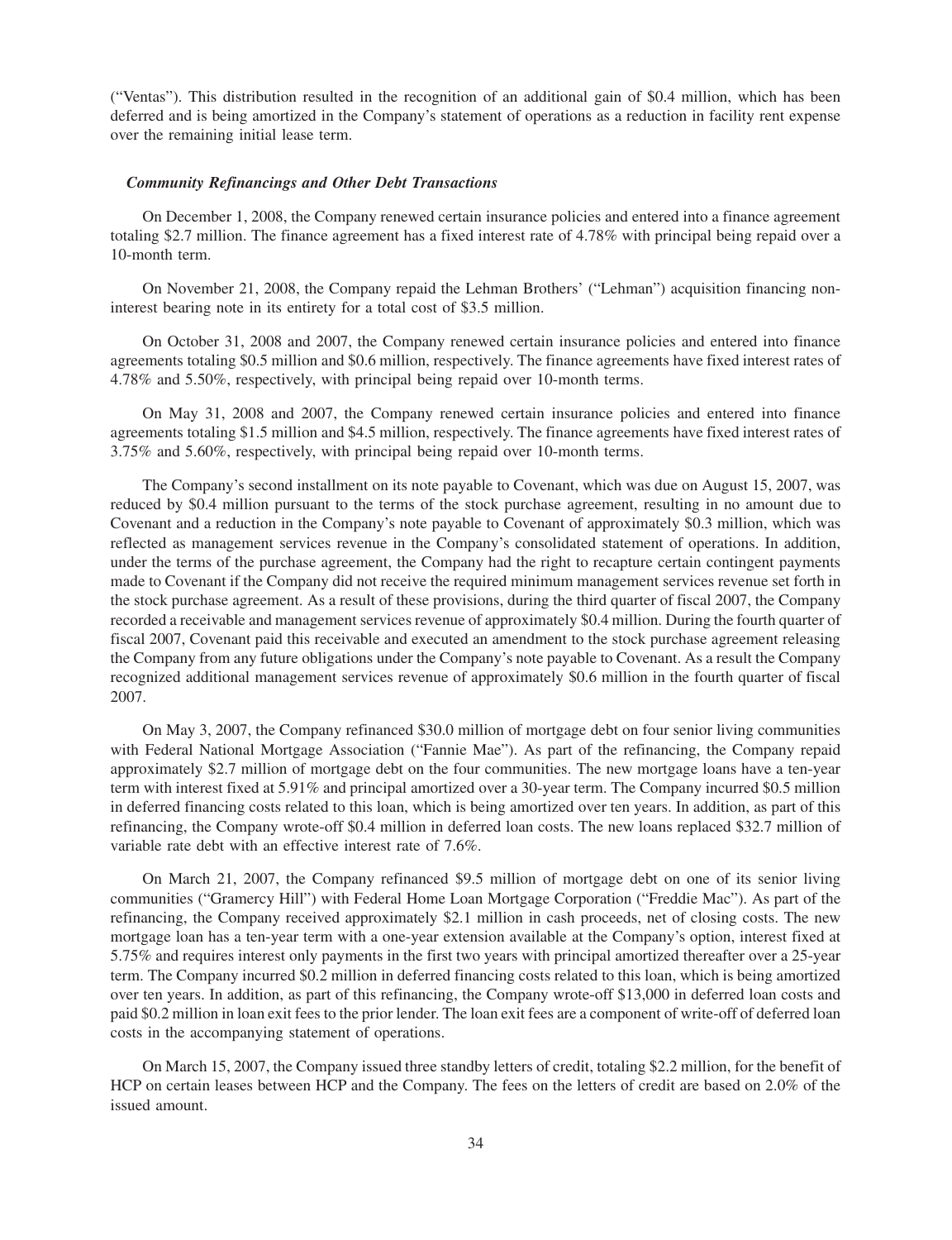On June 9, 2006, the Company refinanced \$110.0 million of mortgage debt on 15 senior living communities with Freddie Mac. As part of the refinancing, the Company repaid approximately \$14.8 million of mortgage debt on the 15 communities. The new mortgage loans each have a ten-year term with interest rates fixed at 6.29% for the first nine years and with principal amortized over a 25-year term. At the beginning of the tenth year, the loans will convert to a floating interest rate to provide flexibility regarding financing alternatives. The loans are crosscollateralized and cross-defaulted with release provisions. The Company incurred \$1.9 million in deferred financing costs related to these loans, which is being amortized over ten years. In addition, the Company wrote-off \$0.8 million in deferred loan costs on the loans refinanced and paid \$0.2 million in loan exit fees to the prior lender. The loan exit fees are a component of the write-off of deferred loan costs in the accompanying statement of operations.

### *Recent Events*

On January 22, 2009, the Special Committee of the Board of Directors recommended, and the Company's Board of Directors approved, the implementation of a stock repurchase program for up to \$10 million of the Company's common stock. Under the stock repurchase program, the Company is authorized to repurchase shares of its common stock in the open market and in privately negotiated transactions. The timing and extent to which the Company may repurchase its shares of common stock will depend upon market conditions and other corporate considerations. The Company anticipates that it will finance the stock repurchase program with available cash. As of March 9, 2009, the Company has purchased 272,200 shares at a total cost of \$0.7 million.

### **Critical Accounting Policies**

The preparation of financial statements in conformity with accounting principles generally accepted in the United States requires management to make estimates and assumptions that affect the amounts reported in the accompanying financial statements and related notes. Management bases its estimates and assumptions on historical experience, observance of industry trends and various other sources of information and factors, the results of which form the basis for making judgments about the carrying value of assets and liabilities that are not readily apparent from other sources. Actual results could differ from these estimates. Critical accounting policies are defined as those that are reflective of significant judgments and uncertainties, and potentially could result in materially different results under different assumptions and conditions. The Company believes the following critical accounting policies require management's most difficult, subjective and complex judgments.

### *Revenue Recognition*

Resident and health care revenue is recognized at estimated net realizable amounts, based on historical experiences, due from residents in the period to which the rental and other services are provided.

Revenues from the Medicare and Medicaid programs accounted for approximately 6% of the Company's revenue in fiscal 2008, 2007 and 2006. Six communities are providers of services under Medicaid programs. Accordingly, the communities are entitled to reimbursement under the foregoing program at established rates that are lower than private pay rates. Patient service revenue for Medicaid patients is recorded at the reimbursement rates as the rates are set prospectively by the state upon the filing of an annual cost report. Two communities are providers of services under the Medicare program and are entitled to payment under the foregoing programs in amounts determined based on rates established by the federal government.

Laws and regulations governing the Medicare and Medicaid programs are complex and subject to interpretation. The Company believes that it is in compliance with all applicable laws and regulations and is not aware of any pending or threatened investigations involving allegations of potential wrongdoing. While no such regulatory inquiries have been made, compliance with such laws and regulations can be subject to future government review and interpretation as well as significant regulatory action including fines, penalties, and exclusion from the Medicare and Medicaid programs.

Management services revenue is recognized when earned. Management services revenue relates to providing certain management and administrative support services under management contracts, which currently have terms expiring through 2018. The Company's management contracts include contingent management services revenue,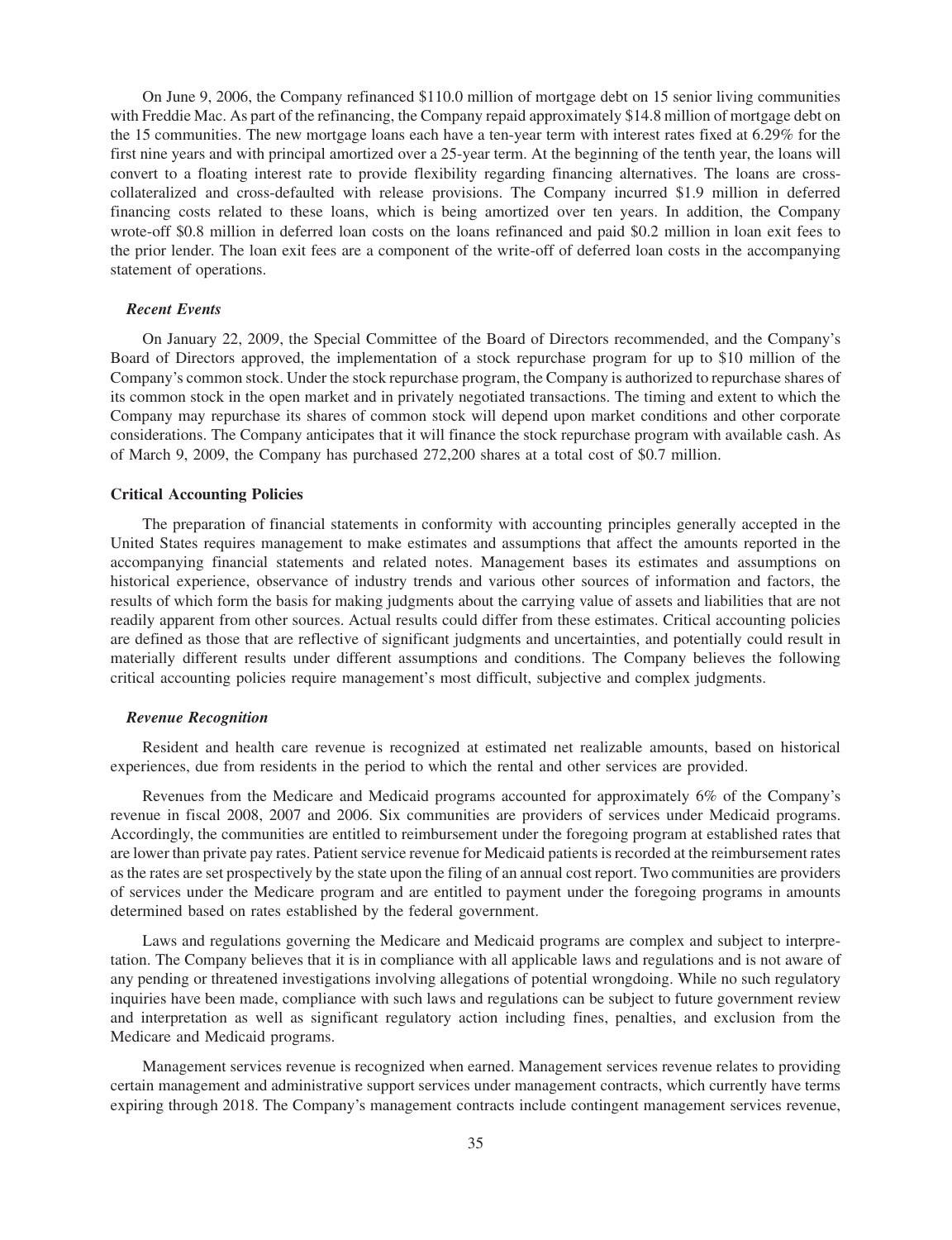usually based on exceeding certain gross revenue targets. These contingent revenues are recognized based on actual results according to the calculations specified in the various management agreements.

Community reimbursement revenue is comprised of reimbursable expenses from non-consolidated communities that the Company operates under long-term management agreements.

### *Investments in Joint Ventures*

The Company accounts for its investments in joint ventures under the equity method of accounting. The Company is the general partner in two partnerships and owns member interests in seven other joint ventures. The Company has not consolidated these joint venture interests because the Company has concluded that the limited partners or the other members of each joint venture has substantive kick-out rights or substantive participating rights as defined in EITF Issue 04-05 "Determining Whether a General Partner, or the General Partners as a Group, Controls a Limited Partnership or Similar Entity When the Limited Partners Have Certain Rights." ("EITF 04-05") Under the equity method of accounting, the Company records its investments in joint ventures at cost and adjusts such investments for its share of earnings and losses of the joint venture.

### *Assets Held for Sale*

Assets are classified as held for sale when the Company has committed to selling the asset and believes that it will be disposed of within one year. The Company determines the fair value, net of costs of disposal, of an asset on the date the asset is categorized as held for sale, and the asset is recorded at the lower of its fair value, net of cost of disposal, or carrying value on that date. The Company periodically reevaluates assets held for sale to determine if the assets are still recorded at the lower of fair value, net of cost of disposal, or carrying value. The Company has one parcel of land classified as held for sale at December 31, 2008. The fair value of this property is generally determined based on market rates, industry trends and recent comparable sales transactions. The actual sales price of this asset could differ significantly from the Company's estimate.

### *Lease Accounting*

The Company determines whether to account for its leases as either operating, capital or financing leases depending on the underlying terms of the lease agreement. This determination of classification is complex and requires significant judgment relating to certain information including the estimated fair value and remaining economic life of the community, the Company's cost of funds, minimum lease payments and other lease terms. As of December 31, 2008, the Company leased 25 communities and classified each of the leases as an operating lease. The Company incurs lease acquisition costs and amortizes these costs over the term of the lease agreement. Facility lease expense in the Company's statement of operations includes rent expense plus amortization expense relating to leasehold acquisition costs.

Certain leases entered into by the Company qualified as sale/leaseback transactions under the provisions of Financial Accounting Standard No. 98 ("FAS 98") and as such any related gains have been deferred and are being amortized over the lease term. The amortization of the deferred gains is included in facility lease expense in the statement of operations.

### *Long-Lived Assets*

Property and equipment are stated at cost and depreciated on a straight-line basis over the estimated useful lives of the assets. The estimated useful lives are 10 to 40 years for buildings and building improvements, 3 to 10 years for leasehold improvements, 5 to 20 years for land improvements and 5 to 10 years for furniture, equipment and automobiles.

At each balance sheet date, the Company reviews the carrying value of its property and equipment to determine if facts and circumstances suggest that they may be impaired or that the depreciation period may need to be changed. The Company considers internal factors such as net operating losses along with external factors relating to each asset, including contract changes, local market developments, and other publicly available information. The carrying value of a long-lived asset is considered impaired when the anticipated undiscounted cash flows from such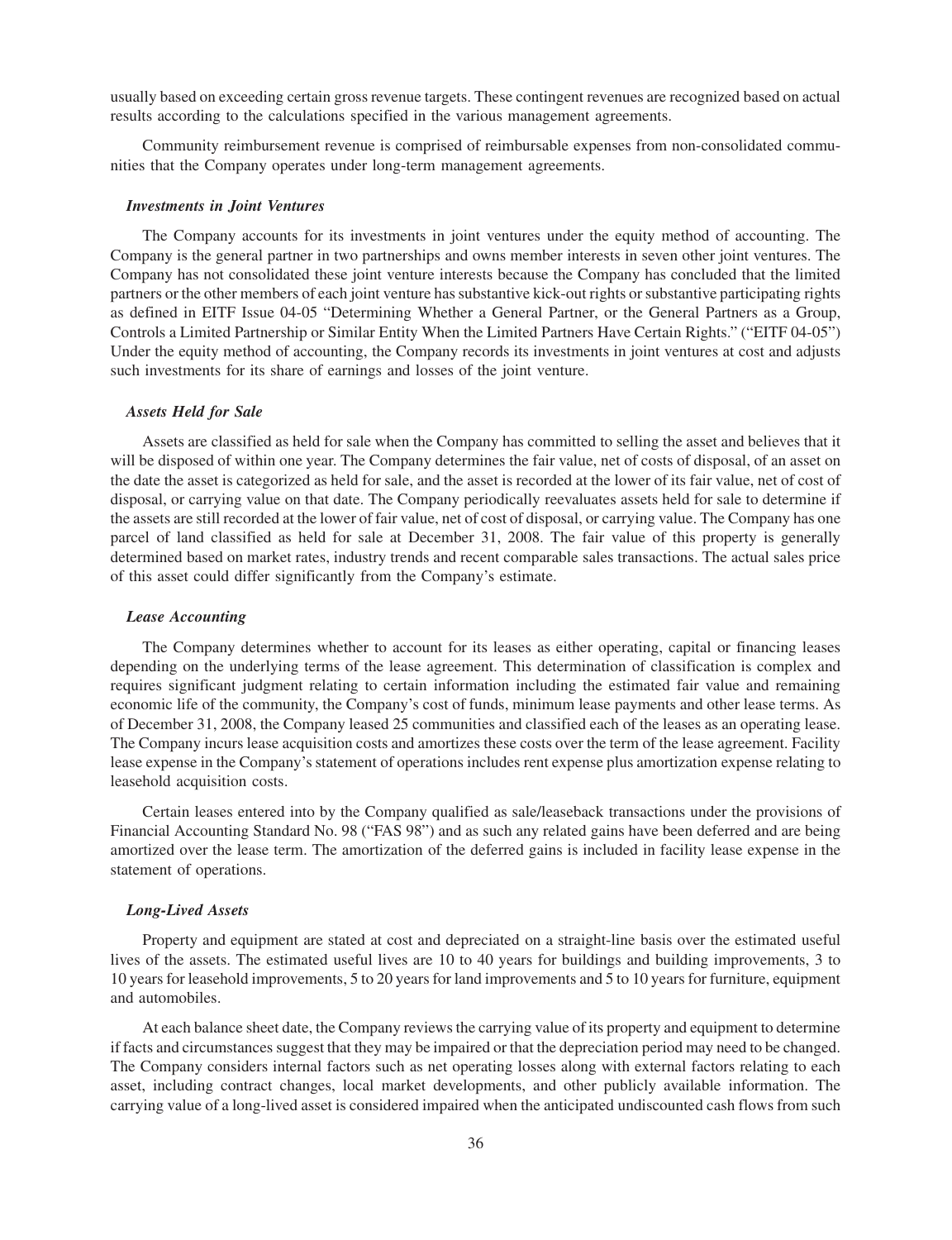asset is separately identifiable and is less than its carrying value. In that event, a loss is recognized based on the amount the carrying value exceeds the fair market value, generally based on discounted cash flows, of the long-lived asset. The Company analyzed certain long-lived assets with operating losses, under the undiscounted cash flow method, for impairment. The Company does not believe there are any material indicators that would require, and the cash flow analysis did not require, an adjustment to the carrying value of the property and equipment or their remaining useful lives as of December 31, 2008 and 2007.

### *Income Taxes*

The Company accounts for income taxes under the provisions of SFAS No. 109, "Accounting for Income Taxes" ("FAS 109") and Financial Accounting Standards Board ("FASB") Interpretation No. 48, "Accounting for Uncertainty in Income Taxes — An Interpretation of FASB Statement No. 109" ("FIN 48"). Under FIN 48, the Company is required to recognize a tax benefit in its financial statements for an uncertain tax position only if management's assessment is that its position is "more likely than not" (i.e., a greater than 50 percent likelihood) to be upheld on audit based only on the technical merits of the tax position. Deferred income taxes reflect the net tax effects of temporary differences between the carrying amounts of assets and liabilities for financial reporting purposes and the amounts used for income tax purposes. Management regularly evaluates the future realization of deferred tax assets and provides a valuation allowance, if considered necessary, based on such evaluation. The Company's policy is to recognize interest related to unrecognized tax benefits as interest expense and penalties as income tax expense. The Company has evaluated future expectations of net income and various tax planning strategies that it believes are both prudent and feasible including various strategies to utilize net built-in gains on the Company's appreciated assets. The Company believes based upon this analysis that the realization of the net deferred tax asset is reasonably assured and therefore has not provided for a valuation allowance. The Company is not subject to income tax examinations for tax years prior to 2004.

### **Recently Issued Accounting Standards**

FASB Statement No. 157, "Fair Value Measurements" ("FAS 157"). FAS 157 defines fair value, establishes a framework for measuring fair value and expands disclosures about fair value measurements. FAS 157 does not require any new fair value measurements but would apply to assets and liabilities that are required to be recorded at fair value under other accounting standards. The Company adopted FAS 157 on January 1, 2008 and elected to defer the provisions of FAS 157 for its nonfinancial assets and liabilities. Under the provisions of FAS 157 nonfinancial assets and liabilities will be subject to the provisions of FAS 157 on January 1, 2009. The Company's adoption of FAS 157 did not have a material effect on the Company's consolidated financial statements.

FASB Statement No. 159, "Fair Value Option for Financial Assets and Financial Liabilities — Including an amendment of FASB Statement 115" ("FAS 159") permits, but does not require, entities to measure many financial instruments, including liabilities and certain other items, at fair value with resulting changes in fair value reported in earnings. The Company has elected not to apply the fair value option to any of its financial instruments not already carried at fair value in accordance with other accounting standards, and therefore the adoption of FAS 159 did not impact the Company's consolidated financial statements.

FASB Statement No. 141(R) "Business Combinations" ("FAS 141(R)") requires the acquiring entity in a business combination to recognize the full fair value of assets acquired and liabilities assumed in the transaction (whether a full or partial acquisition); establishes the acquisition-date fair value as the measurement objective for all assets acquired and liabilities assumed; requires expensing of most transaction and restructuring costs; and requires the acquirer to disclose to investors and other users all of the information needed to evaluate and understand the nature and financial effect of the business combination. FAS 141(R) applies prospectively to business combinations for which the acquisition date is on or after January 1, 2009. The impact of FAS 141(R) on the Company's consolidated financial statements will depend upon the nature, terms and size of any acquisitions the Company consummates after the effective date.

FASB Staff Position ("FSP") Emerging Issues Task Force ("EITF") 03-6-1, "Determining Whether Instruments Granted in Share-Based Payment Transactions are Participating Securities" ("FSP 03-6-1"). FSP 03-6-1 clarifies that unvested share-based payment awards that contain non-forfeitable rights to dividends or dividend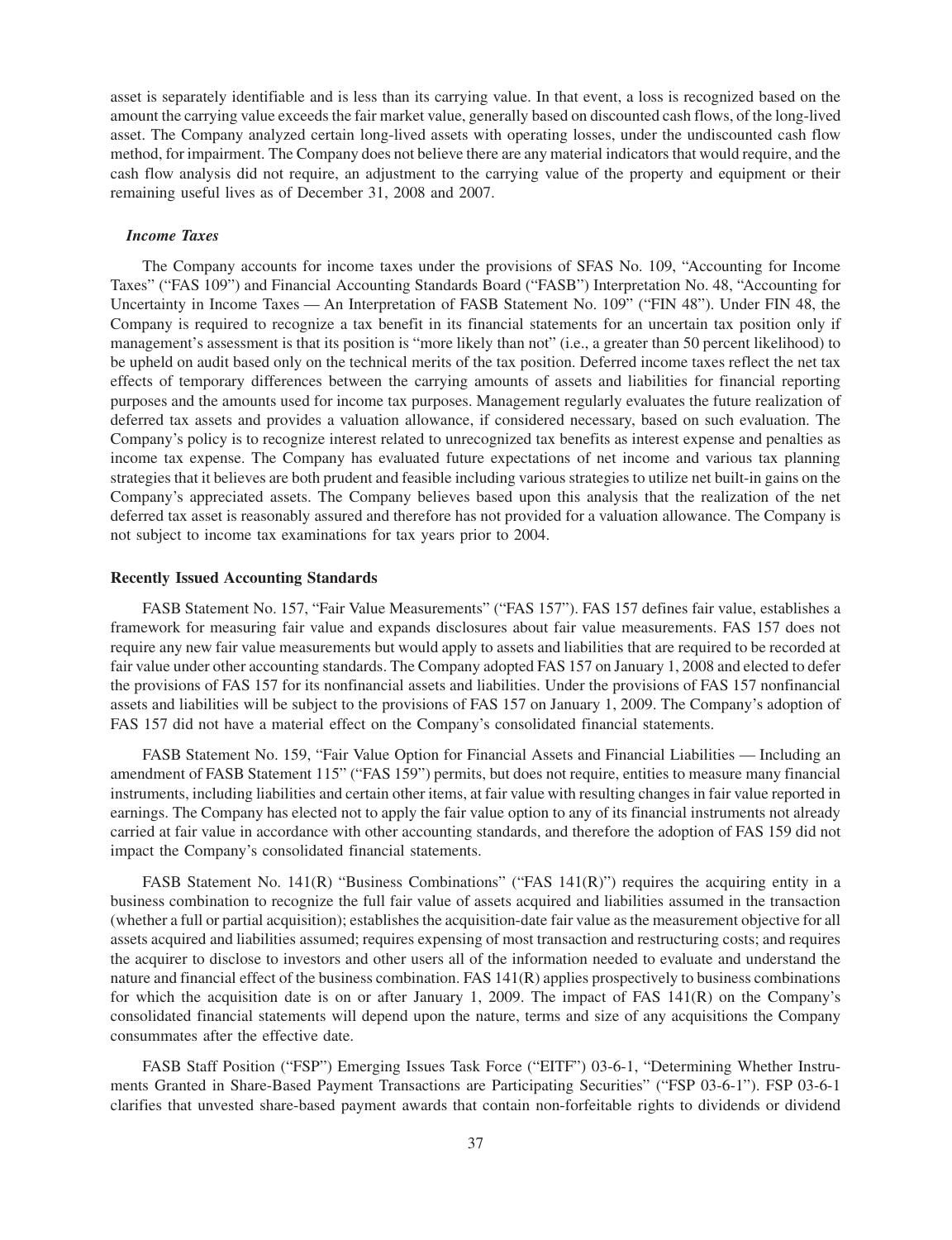equivalents (whether paid or unpaid) are participating securities and are to be included in the computation of earnings per share under the two-class method described in SFAS No. 128, "Earnings Per Share." This FSP is effective for the Company on January 1, 2009 and requires all presented prior-period earnings per share data to be adjusted retrospectively. The Company's adoption of FSP 03-6-1 on January 1, 2009, did not have a significant impact on the Company's consolidated financial statements.

# **Results of Operations**

The following tables set forth, for the periods indicated, selected historical consolidated statements of income data in thousands of dollars and expressed as a percentage of total revenues.

|                                                                                 |             |           | Year Ended December 31, |           |                          |            |
|---------------------------------------------------------------------------------|-------------|-----------|-------------------------|-----------|--------------------------|------------|
|                                                                                 | 2008        |           | 2007                    |           | 2006                     |            |
|                                                                                 | \$          | $\%$      | \$                      | $\%$      | \$                       | $\%$       |
| Revenues:                                                                       |             |           |                         |           |                          |            |
| Resident and healthcare revenue                                                 | \$172,025   |           | 89.0% \$167,563         | 88.6%     | \$139,456                | 87.7%      |
| Unaffiliated management services                                                |             |           |                         |           |                          |            |
| revenue $\ldots \ldots \ldots \ldots \ldots \ldots \ldots$                      | 194         | 0.1%      | 1,591                   | 0.8%      | 994                      | 0.6%       |
| Affiliated management services revenue                                          | 4,882       | 2.5%      | 3,117                   | 1.7%      | 1,767                    | 1.1%       |
| Community reimbursement income                                                  | 16,173      | 8.4%      | 16,781                  | 8.9%      | 16,853                   | 10.6%      |
| Total revenues $\ldots \ldots \ldots \ldots \ldots$                             | 193,274     | 100.0%    | 189,052                 | 100.0%    | 159,070                  | 100.0%     |
| Expenses:                                                                       |             |           |                         |           |                          |            |
| Operating expenses (exclusive of facility<br>lease expense and depreciation and |             |           |                         |           |                          |            |
| amortization shown below)                                                       | 107,315     | 55.5%     | 103,804                 | 54.9%     | 89,184                   | 56.1%      |
| General and administrative expenses                                             | 13,654      | 7.1%      | 12,046                  | 6.4%      | 11,420                   | 7.2%       |
| Facility lease expense                                                          | 25,057      | 13.0%     | 23,811                  | 12.6%     | 14,209                   | 8.9%       |
| Provision for bad debts                                                         | 556         | 0.3%      | 330                     | 0.2%      | 121                      | 0.1%       |
| Stock-based compensation                                                        | 1,036       | 0.5%      | 979                     | 0.5%      | 870                      | 0.5%       |
| Depreciation and amortization                                                   | 12,468      | 6.5%      | 11,295                  | 6.0%      | 12,345                   | 7.8%       |
| Community reimbursement expense                                                 | 16,173      | 8.4%      | 16,781                  | 8.9%      | 16,853                   | 10.6%      |
| Total expenses $\dots\dots\dots\dots\dots\dots\dots$                            | 176,259     | 91.2%     | 169,046                 | 89.4%     | 145,002                  | 91.2%      |
| Income from operations                                                          | 17,015      | $8.8\%$   | 20,006                  | 10.6%     | 14,068                   | 8.8%       |
| Other income (expense):                                                         |             |           |                         |           |                          |            |
| Interest income                                                                 | 422         | 0.2%      | 674                     | 0.4%      | 843                      | 0.5%       |
|                                                                                 | (12, 217)   | $(6.3)\%$ | (12,763)                | (6.8)%    | (16,610)                 | $(10.4)\%$ |
| Gain on sale of properties                                                      | 681         | 0.4%      | 108                     | 0.1%      | 94                       | 0.1%       |
| Write-down of assets held for sale                                              | (134)       | $(0.1)\%$ |                         | $-\%$     |                          | $-\%$      |
| Write-off of deferred loan costs                                                |             | $-\%$     | (538)                   | $(0.3)\%$ | (1,867)                  | $(1.2)\%$  |
| Other (expense) income $\dots \dots \dots \dots$                                | 270         | 0.1%      | (37)                    | $0.0\%$   | (37)                     | $0.0\%$    |
| Income (loss) before income taxes                                               | 6,037       | 3.1%      | 7,450                   | 3.9%      | (3,509)                  | $(2.2)\%$  |
| (Provision) benefit for income taxes                                            | (2,313)     | $(1.2)\%$ | (3,090)                 | $(1.6)\%$ | 909                      | $0.6\%$    |
|                                                                                 | 3,724<br>S. | 1.9%      | \$<br>4,360             | 2.3%      | $\frac{1}{2}$<br>(2,600) | $(1.6)\%$  |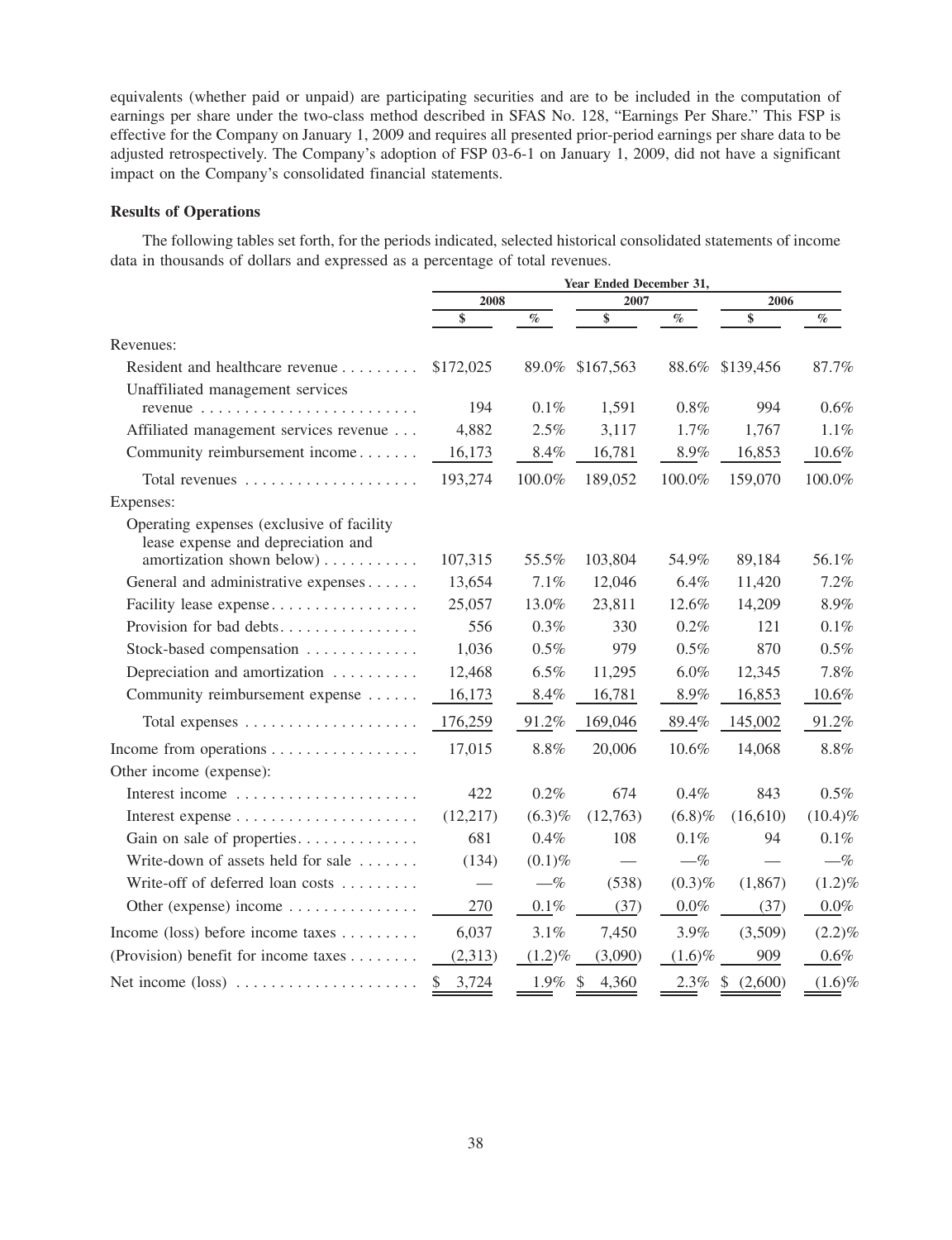### *Year Ended December 31, 2008 Compared to the Year Ended December 31, 2007*

### *Revenues.*

Total revenues were \$193.3 million for the year ended December 31, 2008 compared to \$189.1 million for the year ended December 31, 2007, representing an increase of approximately \$4.2 million or 2.2%. This increase in revenue is primarily the result of a \$4.4 million increase in resident and healthcare revenue and a \$1.8 million increase in affiliated management services revenue offset by a decrease in unaffiliated management services revenue of \$1.4 million and a \$0.6 million decrease in community reimbursement revenue.

- Resident and healthcare revenue increased \$4.4 million or 2.7% from the addition of the Whitley Place community which was leased from HCP on January 31, 2008 combined with an increase in the average monthly rent of 4.0% at the Company's consolidated communities offset by a decrease in occupancy at the Company's consolidated communities of 3.4%. The Company consolidated 50 communities in fiscal 2008 compared to 49 communities in fiscal 2007.
- Affiliated management services revenue increased \$1.8 million due to an increase in development and premarketing fees. The Company earned development and pre-marketing fees on three communities under development of \$2.5 million in fiscal 2008 compared to \$0.9 in fiscal 2007.
- Unaffiliated management services revenue decreased \$1.4 million due to the recovery of management fees of \$0.4 million from Covenant, the reduction of a contingent note payable to Covenant of \$0.9 million under the provisions of the CGIM purchase and sale agreement, and additional management fees of \$0.1 million in fiscal 2007. The Company managed two communities owned by third parties throughout most of fiscal 2008 compared to three communities managed in fiscal 2007.
- Community reimbursement revenue is comprised of reimbursable expenses from non-consolidated communities that the Company operates under long-term management agreements.

### *Expenses.*

Total expenses were \$176.3 million in fiscal 2008 compared to \$169.0 million in fiscal 2007, representing an increase of \$7.2 million or 4.3%. This increase is primarily the result of a \$3.5 million increase in operating expenses, a \$1.6 million increase in general and administrative expenses, a \$0.1 million increase in stock-based compensation, a \$1.2 million increase in facility lease expense, an increase of \$0.2 million in bad debt expense, and a \$1.2 million increase in depreciation and amortization expense offset by and a decrease in community reimbursement expense of \$0.6 million.

- Operating expenses increased \$3.5 million or 3.4% due to an increase of \$0.8 million from the addition of the Whitley Place community along with an increase in operating expenses at the Company's other communities of \$2.7 million. The primary increases in operating expenses at the Company's other communities include an increase in labor and benefit costs of \$1.9 million, an increase in utility costs of \$0.5 million, an increase in provision for doubtful accounts of \$0.2 million, along with an increase of \$0.3 million in taxes.
- General and administrative expenses increased \$1.6 million primarily due to \$0.6 million in costs incurred for the retirement of the Chairman of the Company and separation of development department employees, write-offs of accumulated due diligence and expansion costs of \$0.6 million related to potential acquisitions and developments that the Company terminated, along with an increase in other general and administrative costs of \$0.4 million.
- Facility lease expenses increased \$1.2 million primarily due to the Company leasing 25 senior living communities in fiscal 2008 compared to 24 senior living communities in fiscal 2007 along with increases in contingent rent on certain leases. As of December 31, 2008, the Company had net deferred gains on sale/ leaseback transactions of \$23.2 million that are being recognized into income over their respective initial lease terms. Facility lease expenses incurred by the Company in fiscal 2008 were offset by the recognition of deferred gains of \$3.3 million.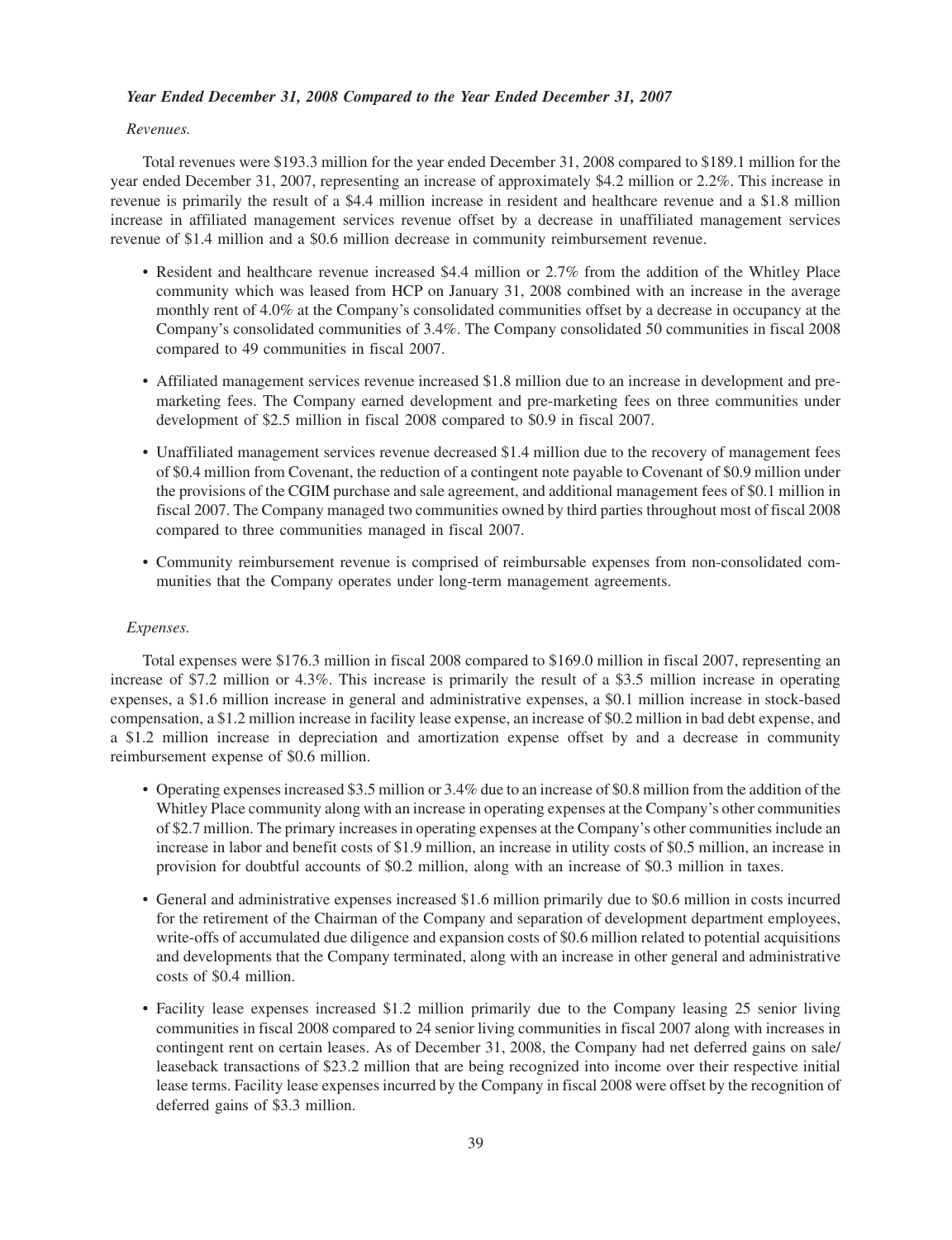- Stock-based compensation increased \$0.1 million in fiscal 2008 compared to fiscal 2007 primarily due to the award of additional restricted shares to certain employees and directors of the Company.
- Depreciation and amortization expense increased \$1.2 million primarily as an increase in depreciation expense at the Company's 50 consolidated communities of \$0.8 million along with depreciation expense of \$0.4 million primarily related to leasehold improvements at the Company's corporate offices and new information systems which were put into service on January 1, 2008.
- Community reimbursement expense represents payroll and administrative costs paid by the Company for the benefit of non-consolidated communities and joint ventures.

### *Other income and expense.*

- Interest income results from interest earned on investment of cash balances and interest earned on escrowed funds. Interest income decreased \$0.3 million primarily due to lower interest rates in the current fiscal year.
- Interest expense decreased \$0.5 million to \$12.2 million in fiscal 2008 compared to \$12.8 million in fiscal 2007. This decrease in interest expense primarily results from slightly lower debt outstanding during fiscal 2008 compared to fiscal 2007 along with a lower average interest rate in the current fiscal year compared to the prior year.
- Gain on sale of assets in fiscal 2008 represents gains associated with the sale of two parcels of land of \$0.7 million. Gain on sale of assets in fiscal 2007 represents the recognition of a gain of \$0.1 million related to the sale of a parcel of land located in Baton Rouge, Louisiana and a gain on the sale of a treasury rate lock agreement.
- Write-down of assets held for sale represents an impairment adjustment on a parcel of land, located in Fort Wayne, Indiana, of approximately \$0.1 million recorded by the Company during the first quarter of fiscal 2008.
- Other expense/income in fiscal 2008 and 2007 relates to the Company's equity in the earnings/losses of unconsolidated affiliates, which represents the Company's share of the earnings/losses on its investments in SHPII/CSL, Midwest I and Midwest II.

### *Provision (benefit) for income taxes.*

Provision for income taxes for fiscal 2008 was \$2.3 million or 38.3% of income before taxes compared to a provision for income taxes of \$3.1 million, or 41.5% of income before taxes, for fiscal 2007. The effective tax rates for fiscal 2008 and 2007 differ from the statutory tax rates due to state income taxes and permanent tax differences. Management regularly evaluates the future realization of deferred tax assets and provides a valuation allowance, if considered necessary, based on such evaluation. The Company has evaluated future expectations of net income and various tax planning strategies that it believes are both prudent and feasible including various strategies to utilize net built-in gains on the Company's appreciated assets. The Company believes based upon this analysis that the realization of the net deferred tax asset is reasonably assured and therefore has not provided for a valuation allowance.

### *Net income/loss.*

As a result of the foregoing factors, the Company reported net income of \$3.7 million for the fiscal year ended December 31, 2008 compared to net income of \$4.4 million for the fiscal year ended December 31, 2007.

### *Year Ended December 31, 2007 Compared to the Year Ended December 31, 2006*

### *Revenues.*

Total revenues were \$189.1 million for the year ended December 31, 2007 compared to \$159.1 million for the year ended December 31, 2006, representing an increase of approximately \$30.0 million or 18.8%. This increase in revenue is primarily the result of a \$28.1 million increase in resident and healthcare revenue, an increase in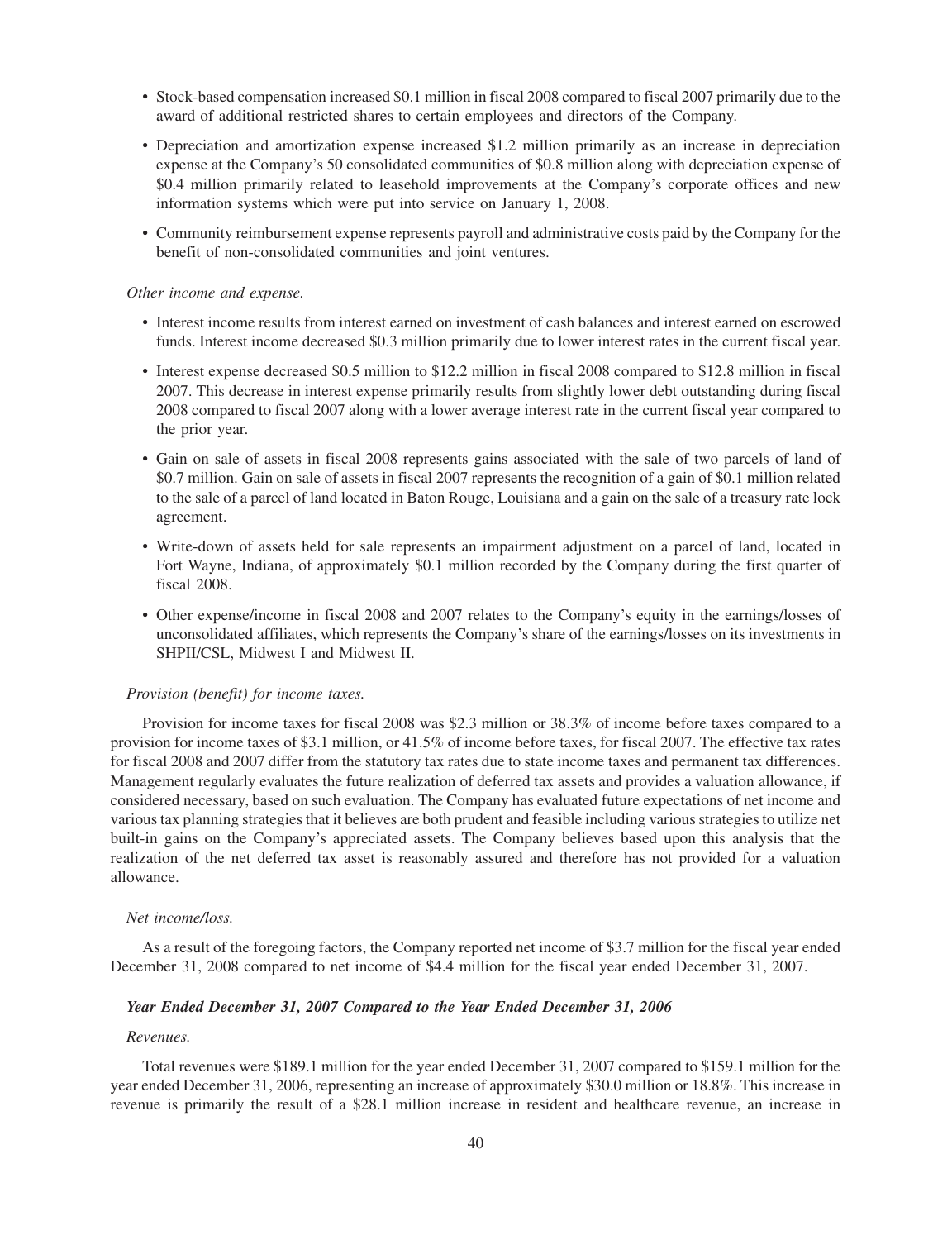unaffiliated management services revenue of \$0.6 million, an increase in affiliated management services revenue of \$1.4 million offset by a decrease in community reimbursement revenue of \$0.1 million.

- Resident and healthcare revenue increased 20.2% as a result of an increase of \$4.9 million from the addition of the Covenant communities which the Company leased from HCP on May 31, 2006, an increase of \$1.9 million from the addition of Rose Arbor which was leased from Ventas on June 8, 2006, an increase of \$12.2 million from the addition of four senior living communities (the "Hunt Communities") which were leased from HCP on December 1, 2006, an increase of \$3.1 million from the addition of the Atrium of Carmichael which was leased from HCP on December 14, 2006, an increase of \$1.4 million from the addition of Crescent Place which was leased from HCP on April 11, 2007 and an increase in resident and healthcare revenue at the Company's other communities of \$4.6 million as a result of higher rental rates and community fees in the current fiscal year.
- The increase in unaffiliated management services revenue primarily results from the recovery of management fees from Covenant under the provisions of the CGIM purchase and sale agreement offset by the expiration of third party management agreements and the sale of the eight communities previously owned by Covenant and managed by the Company, seven of which the Company now leases from HCP.
- Affiliated management services revenue increased due to an increase in management fees earned on the communities owned by SHPII/CSL, Midwest I and Midwest II along with development fees of \$0.9 million earned on the development of three senior living communities. The Company earned affiliated management fees on 12 communities and three development project in fiscal 2007 compared to management fees on 12 communities in fiscal 2006.
- Community reimbursement revenue is comprised of reimbursable expenses from non-consolidated communities that the Company operates under long-term management agreements.

### *Expenses.*

Total expenses were \$169.0 million in fiscal 2007 compared to \$145.0 million in fiscal 2006, representing an increase of \$24.0 million or 16.6%. This increase is primarily the result of a \$14.6 million increase in operating expenses, a \$0.6 million increase in general and administrative expenses, a \$9.5 million increase in facility lease expense, a \$0.1 million increase in stock-based compensation, and an increase of \$0.2 million in bad debt expense offset by a \$1.1 million decrease in depreciation and amortization expense and a decrease in community reimbursement expense of \$0.1 million.

- Operating expenses increased 16.4% primarily due to an increase of \$3.2 million from the addition of the Covenant communities, an increase of \$1.3 million from the addition of Rose Arbor, an increase of \$7.7 million from the addition of the Hunt Communities, an increase of \$1.9 million from the addition of the Atrium of Carmichael, and an increase of \$1.0 million from the addition of Crescent Place offset by a decrease in operating expenses at the Company's other communities of \$0.5 million.
- General and administrative expenses increased \$0.6 million primarily due to an increase in health insurance costs of \$0.9 million and an increase in information systems costs of \$0.3 million relating to the implementation of the Company's new accounting software offset by lower legal fees of \$0.3 million and a reduction in other general and administrative costs of \$0.3 million.
- Facility lease expenses increased \$9.5 million primarily due to the Company leasing 24 senior living communities in fiscal 2007 compared to 23 senior living communities in fiscal 2006 which include 12 leases that began during fiscal 2006. As of December 31, 2007, the Company had net deferred gains on sale/ leaseback transactions of \$26.4 million that are being recognized into income over their respective initial lease terms. Facility lease expenses incurred by the Company in fiscal 2007 were offset by the recognition of deferred gains of \$3.2 million.
- Stock-based compensation increased \$0.1 million in fiscal 2007 compared to fiscal 2006 primarily due to the award of additional restricted shares to certain employees and directors of the Company.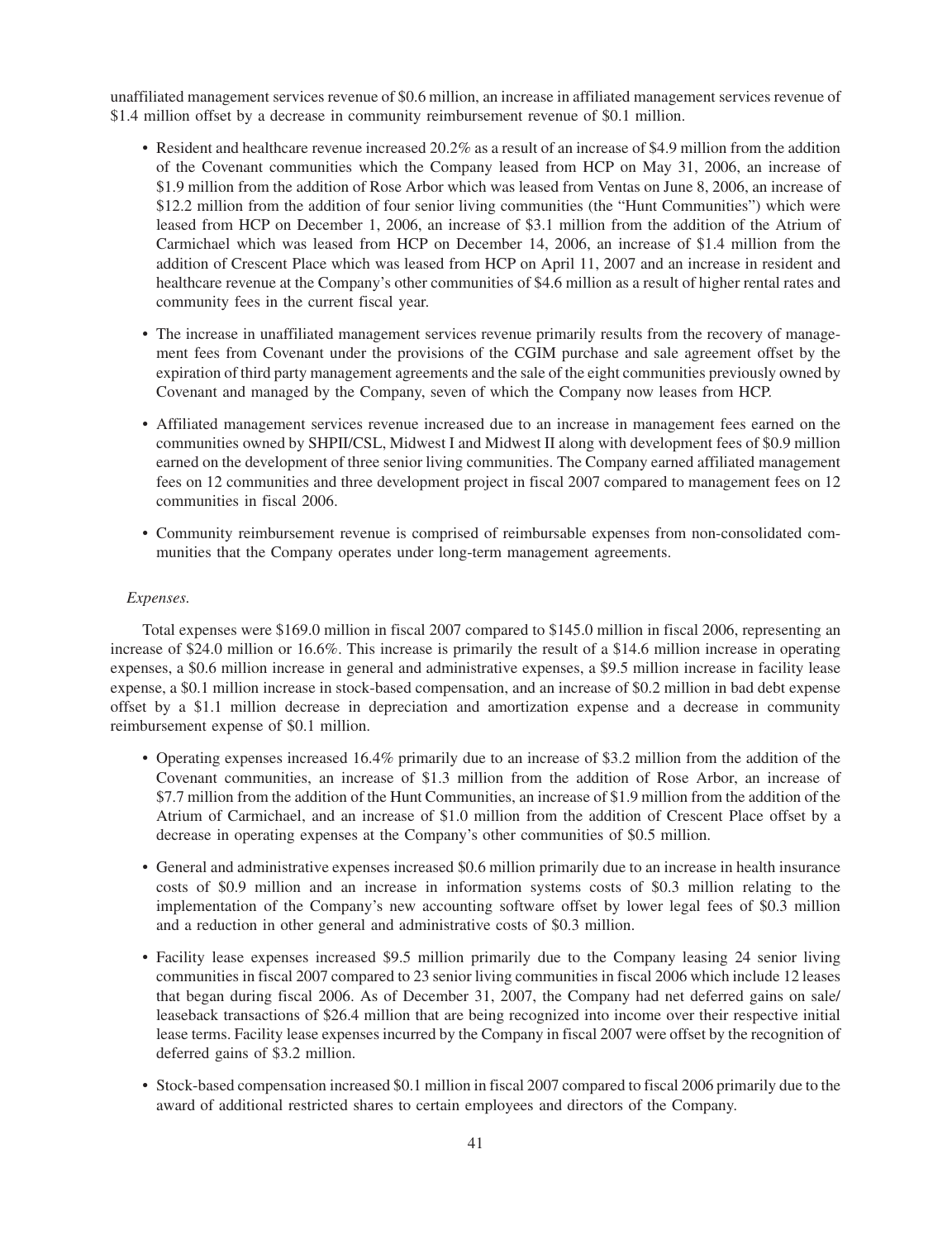- Depreciation and amortization expense decreased \$1.1 million primarily as a result of the write-off of contract rights in fiscal 2006 along with the sale/leaseback of four communities previously owned by the Company.
- Community reimbursement expense represents payroll and administrative costs paid by the Company for the benefit of non-consolidated communities and joint ventures.

### *Other income and expense.*

- Interest income results from interest earned on investment of cash balances and interest earned on escrowed funds.
- Interest expense decreased \$3.8 million to \$12.8 million in fiscal 2007 compared to \$16.6 million in fiscal 2006. This decrease in interest expense primarily results from lower debt outstanding during fiscal 2007 compared to fiscal 2006 primarily resulting from property sales, along with a lower average interest rate in the current fiscal year compared to the prior year as a result of the Company's debt refinancings.
- Gain on sale of assets in fiscal 2007 represents net gains on the sale of two parcels of land of \$80,000 along with a gain of \$28,000 on the sale of the Company's treasury rate lock. The gain on a third parcel of land of \$0.3 million, sold to SHPIII/CSL Richmond Heights, has been deferred and will be recognized into income over the period required to construct and stabilize the senior living community. Gain on sale of assets in fiscal 2006 represents the recognition of a gain of \$0.1 million on the sale of a portion of the Company's treasury rate lock.
- Other expense/income in fiscal 2007 and 2006 relates to the Company's equity in the earnings/losses of unconsolidated affiliates, which represents the Company's share of the earnings/losses on its investments in SHPII/CSL, Midwest I and Midwest II. During the second quarter of fiscal 2007, Midwest I and Midwest II finalized their purchase price allocation on the eight communities they acquired, resulting in a noncash charge of \$0.3 million being recognized by the Company. The final purchase price allocation resulted in more of the purchase price being allocated to assets with shorter economic lives which resulted in additional depreciation and amortization expense.

### *Provision (benefit) for income taxes.*

Provision for income taxes for fiscal 2007 was \$3.1 million or 41.5% of income before taxes compared to a benefit for income taxes of \$0.9 million, or 25.9% of loss before taxes, for fiscal 2006. The effective tax rates for fiscal 2007 and 2006 differ from the statutory tax rates because of state income taxes and permanent tax differences. Management regularly evaluates the future realization of deferred tax assets and provides a valuation allowance, if considered necessary, based on such evaluation. At December 31, 2007, no valuation allowance was considered necessary based on this evaluation.

### *Net income/loss.*

As a result of the foregoing factors, the Company reported net income of \$4.4 million for the year ended December 31, 2007 compared to a net loss of \$2.6 million for the year ended December 31, 2006.

### **Quarterly Results**

The following table presents certain unaudited quarterly financial information for each of the four quarters ended December 31, 2008 and 2007, respectively. This information has been prepared on the same basis as the audited Consolidated Financial Statements of the Company appearing elsewhere in this report and include, in the opinion of the Company's management, all adjustments (consisting of normal recurring adjustments) necessary to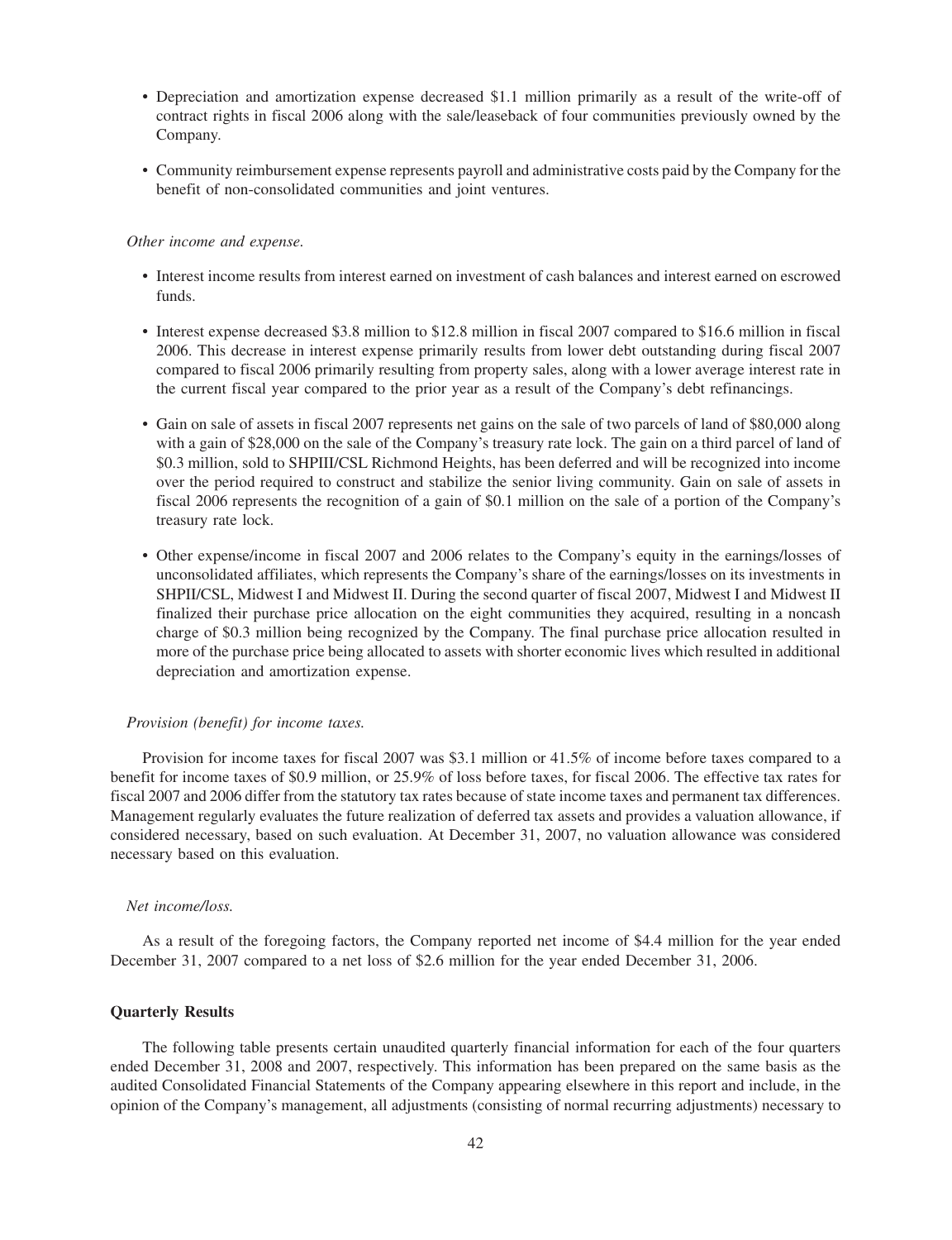present fairly the quarterly results when read in conjunction with the audited Consolidated Financial Statements of the Company and the related notes thereto.

|                                                    | <b>2008 Calendar Quarters</b> |                                          |              |                         |  |  |
|----------------------------------------------------|-------------------------------|------------------------------------------|--------------|-------------------------|--|--|
|                                                    | First                         | Second                                   | <b>Third</b> | Fourth                  |  |  |
|                                                    |                               | (In thousands, except per share amounts) |              |                         |  |  |
|                                                    | \$48,517                      | \$49,032                                 | \$47,717     | \$48,008                |  |  |
|                                                    | 4.697                         | 4.869                                    | 4.807        | 2,642                   |  |  |
|                                                    | 1.490                         | 1.246                                    | 1.202        | (214)                   |  |  |
|                                                    | 0.06<br>S.                    | 0.05<br>S.                               | 0.05<br>S.   | (0.01)<br><sup>\$</sup> |  |  |
|                                                    | $\frac{\$}{0.06}$             | $\frac{\$}{0.05}$                        | 0.05<br>S.   | \$ (0.01)               |  |  |
| Weighted average shares outstanding, basic         | 26.341                        | 26.349                                   | 26.396       | 26.423                  |  |  |
| Weighted average shares outstanding, fully diluted | 26,623                        | 26,670                                   | 26,705       | 26,423                  |  |  |

|                                                                                                | 2007 Calendar Quarters |  |    |          |    |                                          |    |          |
|------------------------------------------------------------------------------------------------|------------------------|--|----|----------|----|------------------------------------------|----|----------|
|                                                                                                | <b>First</b>           |  |    | Second   |    | <b>Third</b>                             |    | Fourth   |
|                                                                                                |                        |  |    |          |    | (In thousands, except per share amounts) |    |          |
| Total revenues $\dots \dots \dots \dots \dots \dots \dots \dots \dots \dots \dots \dots \dots$ | \$46,226               |  |    | \$46,881 |    | \$47,758                                 |    | \$48,187 |
|                                                                                                | 4.696                  |  |    | 4.626    |    | 5.173                                    |    | 5,511    |
|                                                                                                | 920                    |  |    | 770      |    | 1.367                                    |    | 1.303    |
|                                                                                                | 0.04<br><sup>S</sup>   |  | S. | 0.03     | S. | 0.05                                     | S. | 0.05     |
|                                                                                                | <sup>S</sup><br>0.03   |  | S. | 0.03     | S. | 0.05                                     | S. | 0.05     |
|                                                                                                | 26.149                 |  |    | 26.182   |    | 26.201                                   |    | 26,286   |
| Weighted average shares outstanding, fully diluted                                             | 26.636                 |  |    | 26,680   |    | 26.593                                   |    | 26.624   |

### **Liquidity and Capital Resources**

The impact of the current economic environment could result in decreases in the fair value of assets, slowing of transactions, and tightening liquidity and credit markets. These impacts could make securing debt for acquisitions or refinancings for the Company or buyers of the Company's properties more difficult or on terms not acceptable to the Company.

In addition to approximately \$25.9 million of cash balances on hand as of December 31, 2008, the Company's principal sources of liquidity are expected to be cash flows from operations, proceeds from the sale of assets, cash flows from SHPIII/CSL Miami, SHP III/CSL Richmond Heights, SHPIII/CSL Levis Commons, SHPII/CSL, Midwest I and Midwest II and/or additional debt refinancings. The Company expects its available cash and cash flows from operations, proceeds from the sale of assets, and cash flows from SHPIII/CSL Miami, SHP III/CSL Richmond Heights, SHPIII/CSL Levis Commons, SHPII/CSL, Midwest I and Midwest II to be sufficient to fund its short-term working capital requirements and the Company's stock repurchase program. The Company's long-term capital requirements, primarily for acquisitions and other corporate initiatives, could be dependent on its ability to access additional funds through joint ventures and the debt and/or equity markets. The Company from time to time considers and evaluates transactions related to its portfolio including refinancings, purchases and sales, reorganizations and other transactions. There can be no assurance that the Company will continue to generate cash flows at or above current levels or that the Company will be able to obtain the capital necessary to meet the Company's short and long-term capital requirements.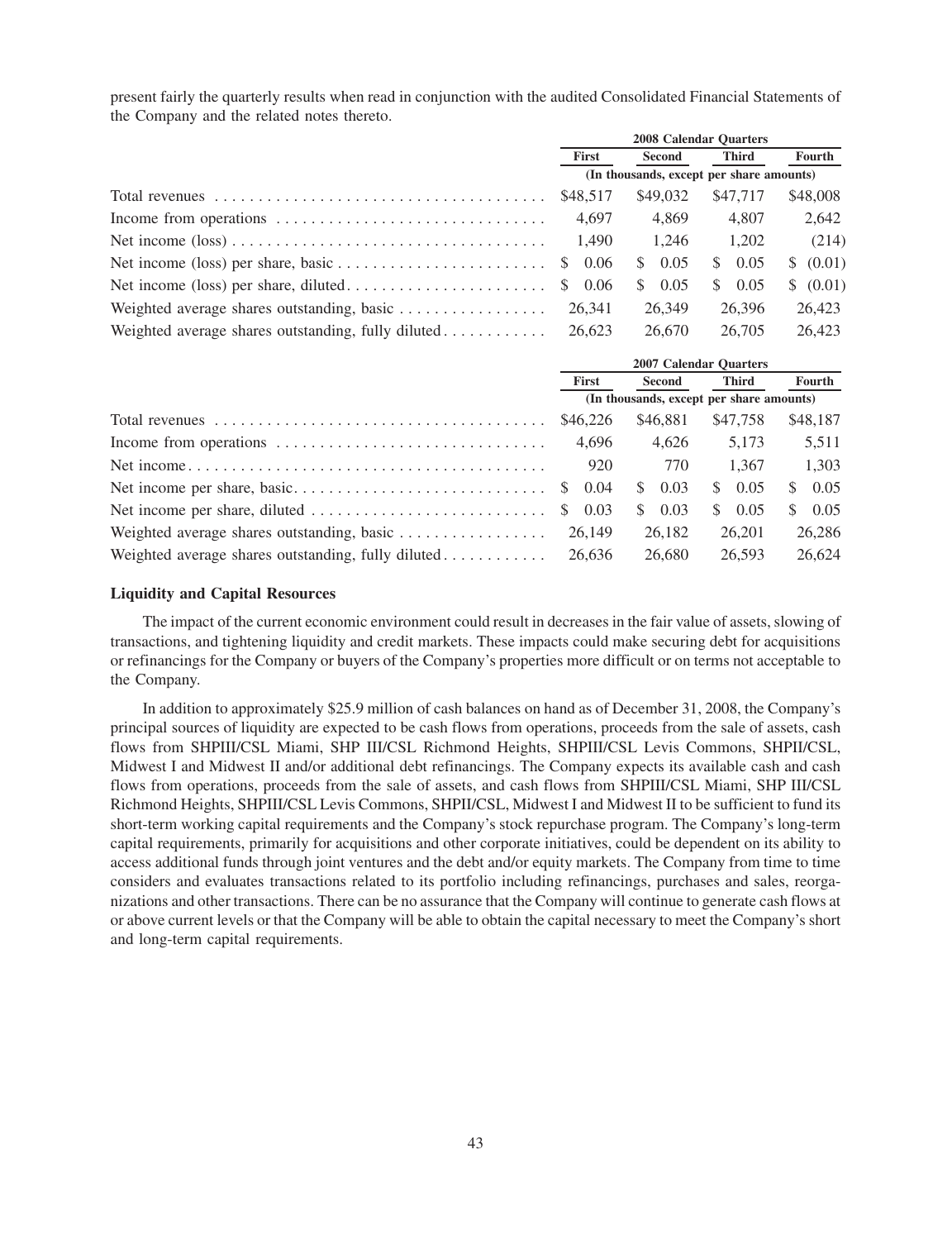In summary, the Company's cash flows were as follows (in thousands):

|                                                                        | Year Ended December 31, |           |           |  |
|------------------------------------------------------------------------|-------------------------|-----------|-----------|--|
|                                                                        | 2008                    | 2007      | 2006      |  |
| Net cash provided by (used in) operating activities  \$15,012 \$12,453 |                         |           | \$(4,647) |  |
|                                                                        |                         | (7.332)   | 29.958    |  |
|                                                                        |                         | (7,331)   | (21,573)  |  |
| Net increase (decrease) in cash and cash equivalents  \$ 2,521         |                         | \$(2,210) | \$ 3,738  |  |

### *Operating Activities*

The Company had net cash provided by operating activities of \$15.0 million and \$12.5 million in fiscal 2008 and 2007, respectively, compared to net cash used in operating activities of \$4.6 million in fiscal 2006. The net cash provided by operating activities for fiscal 2008 primarily results from net income of \$3.7 million, net non-cash charges of \$13.7 million, a decrease in other assets of \$1.1 million, and an increase in accounts payable and accrued expenses of \$0.8 million offset by an increase in federal and state income taxes receivable of \$0.3 million, an increase in accounts receivable of \$1.4 million, an increase in prepaid and other assets of \$1.4 million, an increase in property tax and insurance deposits of \$0.8 million and a decrease in customer deposits of \$0.4 million. The net cash provided by operating activities for fiscal 2007 primarily results from net income of \$4.4 million, net non-cash charges of \$12.7 million, and a decrease in accounts receivable of \$0.2 million offset by an increase in federal and state income taxes receivable of \$1.8 million, an increase in property tax and insurance deposits of \$1.4 million, an increase in prepaid and other assets of \$1.1 million, and a decrease in customer deposits of \$0.5 million. In fiscal 2006, net cash used in operating activities was primarily the result of a net loss of \$2.6 million, an increase in accounts receivable of \$1.7 million, an increase in property tax and insurance deposits of \$1.4 million, an increase in prepaid and other expenses of \$0.8 million, an increase in other assets of \$7.8 million offset by net noncash charges of \$6.5 million, an increase in accounts payable and accrued expenses of \$1.8 million and a decrease in federal and state income taxes receivable of \$1.4 million.

### *Investing Activities*

The Company had net cash used in investing activities of \$7.4 million and \$7.3 million in fiscal 2008 and 2007, respectively, compared to net cash provided by investing activities of \$30.0 million in fiscal 2006. The net cash used in investing activities for fiscal 2008 primarily results from capital expenditures of \$8.1 million, net investments in joint ventures of \$0.7 million offset by proceeds from the sale of two parcels of land, one in Carmichael, California, and the other in Lincoln, Nebraska, for \$1.4 million. In fiscal 2007, net cash provided by investing activities primarily results from capital expenditures of \$8.6 million, net investments in joint ventures of \$1.0 million offset by proceeds from the sale of three parcels of land for \$1.9 million and proceeds from a final distribution from BRE/ CSL of \$0.4. In fiscal 2006, net cash provided by investing activities primarily results from net proceeds from the sale of assets of \$40.5 million offset by capital expenditures of \$6.7 million and investments in limited partnerships of \$3.9 million.

### *Financing Activities*

The Company had net cash used in financing activities of \$5.1 million, \$7.3 million and \$21.6 million in fiscal 2008, 2007 and 2006, respectively. The net cash used in financing activities for fiscal 2008 primarily results from net repayments of notes payable of \$5.3 million offset by proceeds from the issuance of common stock of \$0.2 million. For fiscal 2007, net cash used in financing activities was primarily the result of net repayments of notes payable of \$7.3 million, deferred loan costs paid in connection with the refinancing of five communities of \$0.9 million offset by proceeds from the issuance of common stock of \$0.5 million, excess tax benefits on the issuance of common stock of \$0.2 million and proceeds from the sale of the Company's treasury rate lock of \$0.1 million. For fiscal 2006, net cash used in financing activities was primarily the result of net repayments of notes payable of \$18.2 million, cash paid to settle interest rate lock agreements of \$1.8 million, deferred financing charges paid in connection with the refinancing of 19 communities of \$3.1 million and excess tax benefits on stock options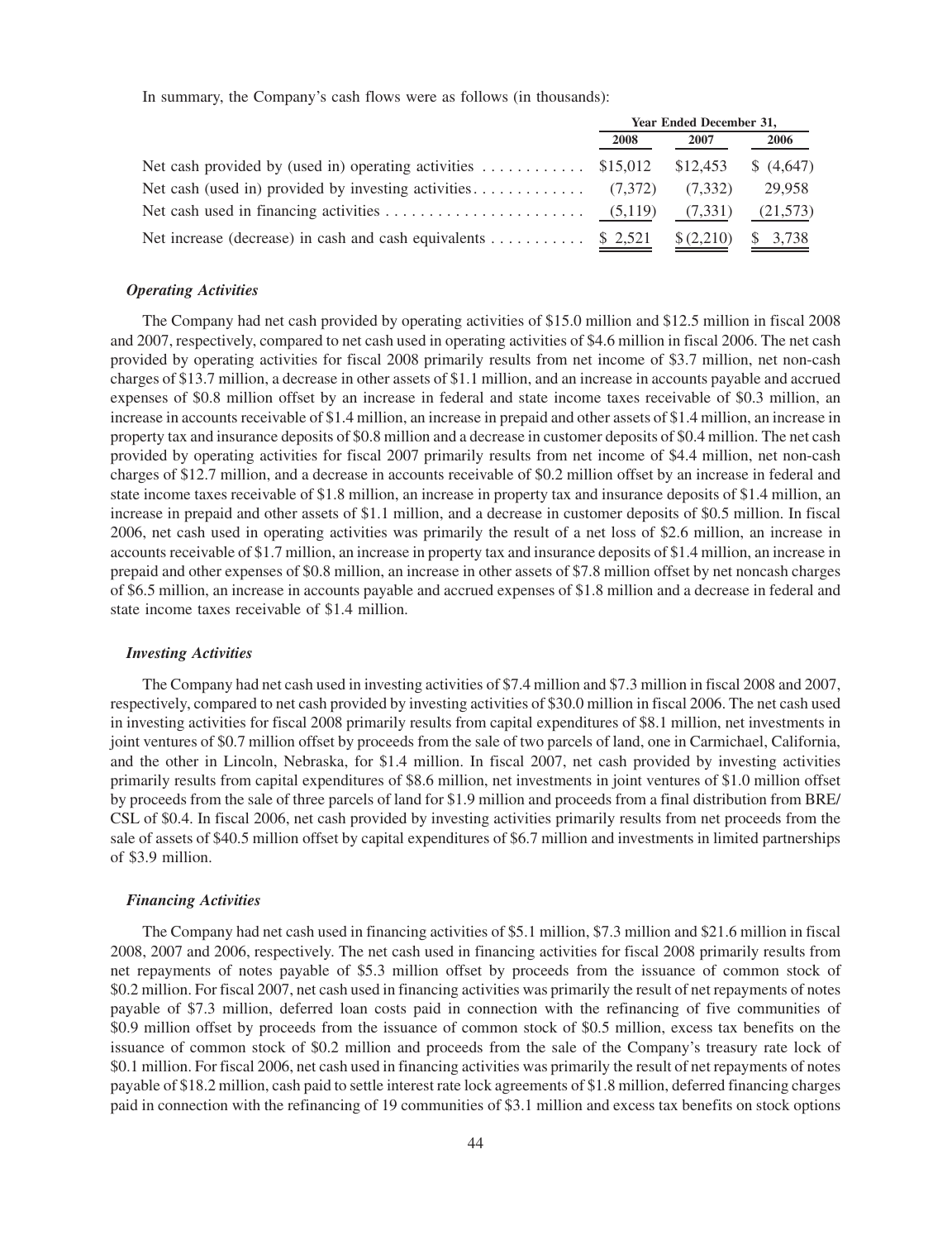exercised of \$0.2 million offset by the release of restricted cash of \$1.0 million, proceeds from the exercise of stock options of \$0.6 million.

### *Community Refinancings and Other Debt Transactions*

On December 1, 2008, the Company renewed certain insurance policies and entered into a finance agreement totaling \$2.7 million. The finance agreement has a fixed interest rate of 4.78% with principal being repaid over a 10-month term.

On November 21, 2008, the Company repaid the Lehman acquisition financing non-interest bearing note in its entirety for a total cost of \$3.5 million.

On October 31, 2008 and 2007, the Company renewed certain insurance policies and entered into finance agreements totaling \$0.5 million and \$0.6 million, respectively. The finance agreements have fixed interest rates of 4.78% and 5.50%, respectively, with principal being repaid over 10-month terms.

On May 31, 2008 and 2007, the Company renewed certain insurance policies and entered into finance agreements totaling \$1.5 million and \$4.5 million, respectively. The finance agreements have fixed interest rates of 3.75% and 5.60%, respectively, with principal being repaid over 10-month terms.

The Company's second installment on its note payable to Covenant, which was due on August 15, 2007, was reduced by \$0.4 million pursuant to the terms of the stock purchase agreement, resulting in no amount due to Covenant and a reduction in the Company's note payable to Covenant of approximately \$0.3 million, which was reflected as management services revenue in the Company's consolidated statement of operations. In addition, under the terms of the purchase agreement, the Company had the right to recapture certain contingent payments made to Covenant if the Company did not receive the required minimum management services revenue set forth in the stock purchase agreement. As a result of these provisions, during the third quarter of fiscal 2007, the Company recorded a receivable and management services revenue of approximately \$0.4 million. During the fourth quarter of fiscal 2007, Covenant paid this receivable and executed an amendment to the stock purchase agreement releasing the Company from any future obligations under the Company's note payable to Covenant. As a result the Company recognized additional management services revenue of approximately \$0.6 million in the fourth quarter of fiscal 2007.

On May 3, 2007, the Company refinanced \$30.0 million of mortgage debt on four senior living communities with Federal National Mortgage Association ("Fannie Mae"). As part of the refinancing, the Company repaid approximately \$2.7 million of mortgage debt on the four communities. The new mortgage loans have a ten-year term with interest fixed at 5.91% and principal amortized over a 30-year term. The Company incurred \$0.5 million in deferred financing costs related to this loan, which is being amortized over ten years. In addition, as part of this refinancing, the Company wrote-off \$0.4 million in deferred loan costs. The new loans replaced \$32.7 million of variable rate debt with an effective interest rate of 7.6%.

On March 21, 2007, the Company refinanced \$9.5 million of mortgage debt on one of its senior living communities ("Gramercy Hill") with Federal Home Loan Mortgage Corporation ("Freddie Mac"). As part of the refinancing, the Company received approximately \$2.1 million in cash proceeds, net of closing costs. The new mortgage loan has a ten-year term with a one-year extension available at the Company's option, interest fixed at 5.75% and requires interest only payments in the first two years with principal amortized thereafter over a 25-year term. The Company incurred \$0.2 million in deferred financing costs related to this loan, which is being amortized over ten years. In addition, as part of this refinancing, the Company wrote-off \$13,000 in deferred loan costs and paid \$0.2 million in loan exit fees to the prior lender. The loan exit fees are a component of write-off of deferred loan costs in the accompanying statement of operations.

On March 15, 2007, the Company issued three standby letters of credit, totaling \$2.2 million, for the benefit of HCP on certain leases between HCP and the Company. The fees on the letters of credit are based on 2.0% of the issued amount.

On June 9, 2006, the Company refinanced \$110.0 million of mortgage debt on 15 senior living communities with Freddie Mac. As part of the refinancing, the Company repaid approximately \$14.8 million of mortgage debt on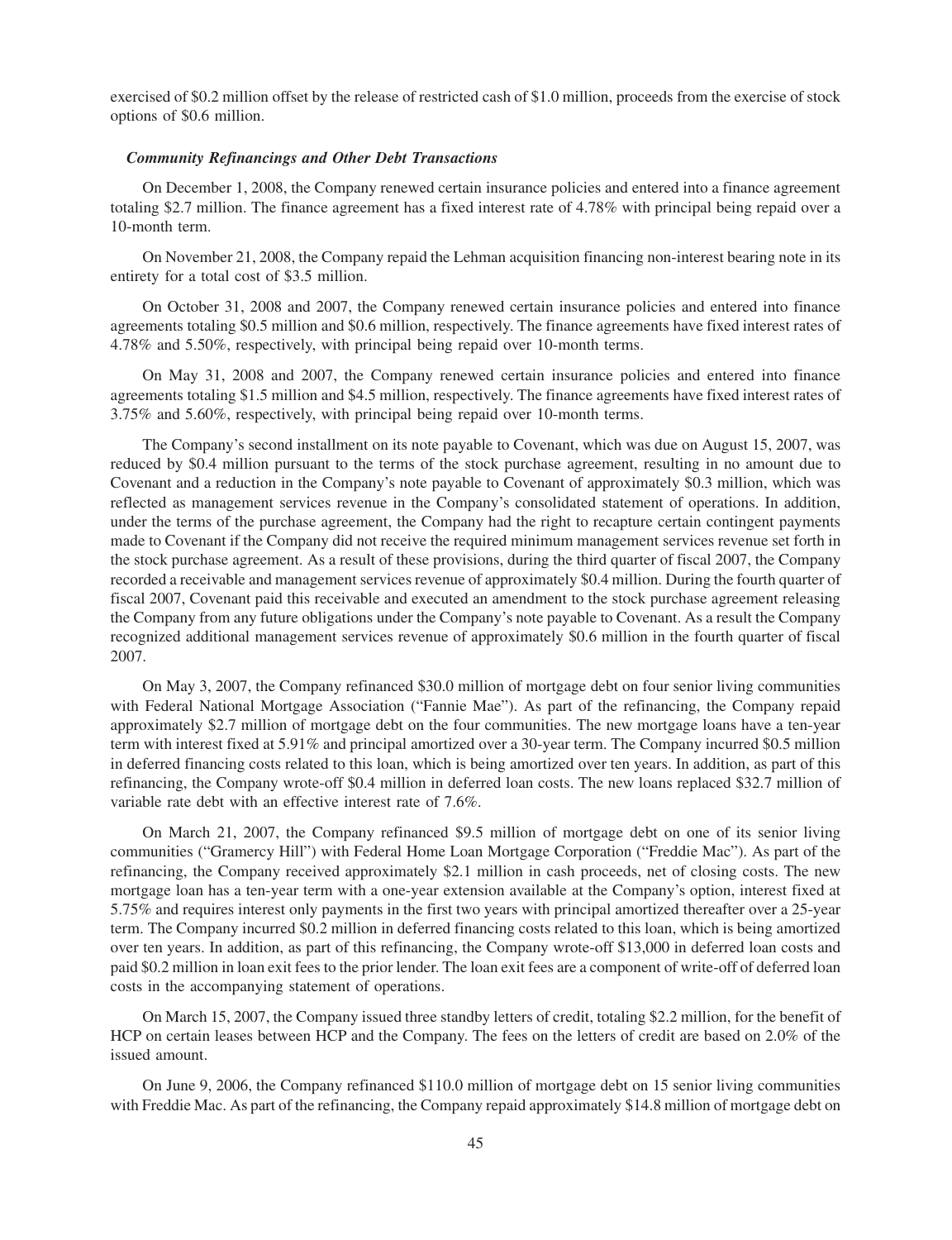the 15 communities. The new mortgage loans each have a ten-year term with interest rates fixed at 6.29% for the first nine years and with principal amortized over a 25-year term. At the beginning of the tenth year, the loans will convert to a floating interest rate to provide flexibility regarding financing alternatives. The loans are crosscollateralized and cross-defaulted with release provisions. The Company incurred \$1.9 million in deferred financing costs related to these loans, which is being amortized over ten years. In addition, the Company wrote-off \$0.8 million in deferred loan costs on the loans refinanced and paid \$0.2 million in loan exit fees to the prior lender. The loan exit fees are a component of the write-off of deferred loan costs in the accompanying statement of operations.

## *Lease Transactions*

The Company currently leases 25 senior living communities with certain REITs. The lease terms are generally for ten years with renewal options for 10-20 years at the Company's option. Under these lease agreements the Company is responsible for all operating costs, maintenance and repairs, insurance and property taxes.

As of December 31, 2008, the Company leased ten senior living facilities from Ventas. The Ventas Lease Agreements each have an initial term of approximately ten years, with two five-year renewal extensions available at the Company's option. The initial lease rate under each of the Ventas Lease Agreements range from 7.75% to 8% and are subject to certain conditional escalation clauses which will be recognized when estimatable or incurred. The initial terms on the Ventas Lease Agreements expire on various dates through January 2018. The Company incurred \$2.2 million in lease acquisition costs related to the Ventas Lease Agreements. These deferred lease acquisition costs are being amortized over the initial 10 year lease terms and are included in facility lease expense in the Company's statement of operations. The Company accounts for each of the Ventas Lease Agreements as operating leases.

As of December 31, 2008, the Company leased 15 senior living facilities from HCP. The HCP Lease Agreements each have an initial term of ten years, with two ten year renewal extensions available at the Company's option. The initial lease rate under the HCP Lease Agreements range from 7.25% to 8% and are subject to certain conditional escalation clauses which will be recognized when estimatable or incurred. The initial terms on the HCP Lease Agreements expire on various dates through December 2017. The Company incurred \$1.5 million in lease acquisition costs related to the HCP Lease Agreements. These deferred lease acquisition costs are being amortized over the initial 10 year lease terms and are included in facility lease expense in the Company's statement of operations. The Company accounts for each of the HCP Lease Agreements as operating leases.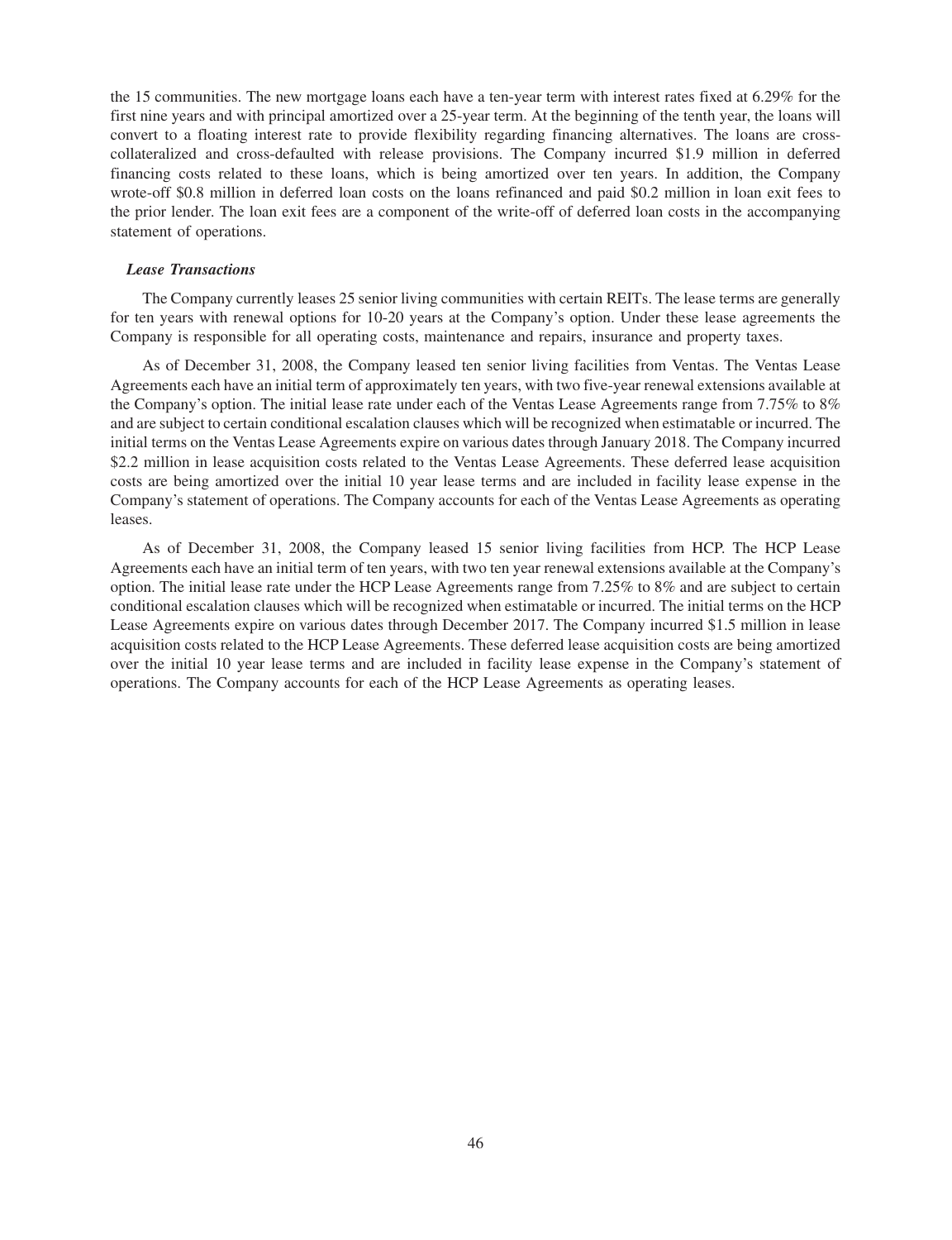The following table summarizes each of the Company's lease agreements (dollars in millions):

| Landlord   | Date of Lease                                                      | Number of<br><b>Communities</b> | Value of<br><b>Transaction</b> | <b>Term</b>                           | <b>Initial</b><br>Lease $Rate(1)$ | Lease<br><b>Acquisition</b><br>Costs(2) | <b>Deferred</b><br>Gains/Lease<br>Concessions(3) |
|------------|--------------------------------------------------------------------|---------------------------------|--------------------------------|---------------------------------------|-----------------------------------|-----------------------------------------|--------------------------------------------------|
| Ventas     | September 30, 2005                                                 | 6                               | \$84.6                         | 10 years<br>(Two five-year renewals)  | 8%                                | \$1.3                                   | \$4.6                                            |
| Ventas     | October 18, 2005                                                   | $\mathbf{1}$                    | 19.5                           | 10 years<br>(Two five-year renewals)  | 8%                                | 0.2                                     |                                                  |
| Ventas     | March 31,2006                                                      | 1                               | 29.0                           | 10 years<br>(Two five-year renewals)  | 8%                                | 0.1                                     | 14.3                                             |
| Ventas     | June 8, 2006                                                       | 1                               | 19.1                           | 9.5 years<br>(Two five-year renewals) | 8%                                | 0.4                                     |                                                  |
| Ventas     | January 31, 2008                                                   | 1                               | 5.0                            | 10 years<br>(Two five-year renewals)  | 7.75%                             | 0.2                                     |                                                  |
| <b>HCP</b> | May 1, 2006                                                        | 3                               | 54.0                           | 10 years<br>(Two ten-year renewals)   | 8%                                | 0.2                                     | 12.8                                             |
| <b>HCP</b> | May 31, 2006                                                       | 6                               | 43.0                           | 10 years<br>(Two ten-year renewals)   | 8%                                | 0.2                                     | 0.6                                              |
| <b>HCP</b> | December 1, 2006                                                   | 4                               | 51.0                           | 10 years<br>(Two ten-year renewals)   | 8%                                | 0.7                                     |                                                  |
| <b>HCP</b> | December 14, 2006                                                  | $\mathbf{1}$                    | 18.0                           | 10 years<br>(Two ten-year renewals)   | 7.75%                             | 0.3                                     |                                                  |
| <b>HCP</b> | April 11, 2007                                                     | 1                               | 8.0                            | 10 years<br>(Two ten-year renewals)   | 7.25%                             | 0.1                                     |                                                  |
| Subtotal   |                                                                    |                                 |                                |                                       |                                   | 3.7                                     | 32.3                                             |
|            | Accumulated amortization                                           |                                 |                                |                                       |                                   | (1.0)                                   |                                                  |
|            | Accumulated deferred gain recognized                               |                                 |                                |                                       |                                   |                                         | (9.1)                                            |
|            | Net lease acquisition costs/deferred gains as of December 31, 2008 |                                 |                                |                                       |                                   | \$2.7                                   | \$23.2                                           |

(1) Initial lease rates are subject to conditional lease escalation provisions as forth in each lease agreement.

(2) Lease acquisition costs are being amortized over the leases' initial term.

(3) Deferred gains of \$31.7 million and lease concessions of \$0.6 million are being recognized in the Company's statement of operations as a reduction in facility rent expense over the leases' initial term. Lease concessions relate to the HCP transaction on May 31, 2006.

### *Joint Ventures*

### *Midwest I Transactions*

In January 2006, the Company announced the formation of a joint venture, Midwest I with GE Healthcare to acquire five senior housing communities from a third party. Midwest I is owned approximately 89% by GE Healthcare and 11% by the Company. As of December 31, 2008, the Company has contributed \$2.7 million for its interests in Midwest I. Midwest I paid approximately \$46.9 million for the five communities. The five communities comprise 293 assisted living units with a resident capacity of 389. Effective as of February 1, 2006, Midwest I acquired four of the five communities and on March 31, 2006, Midwest I closed on the fifth community. The Company manages the five acquired communities under long-term management agreements with Midwest I. The Company accounts for its investment in Midwest I under the equity method of accounting and the Company recognized earnings in the equity of Midwest I of \$0.2 million and \$8,000 in fiscal 2008 and 2007, respectively, compared to a loss in the equity of Midwest I of \$9,000 in fiscal 2006. The Company earned \$0.5 million in management fees on the Midwest I communities in both fiscal 2008 and 2007 and \$0.4 million in management fees on the Midwest I communities in fiscal 2006.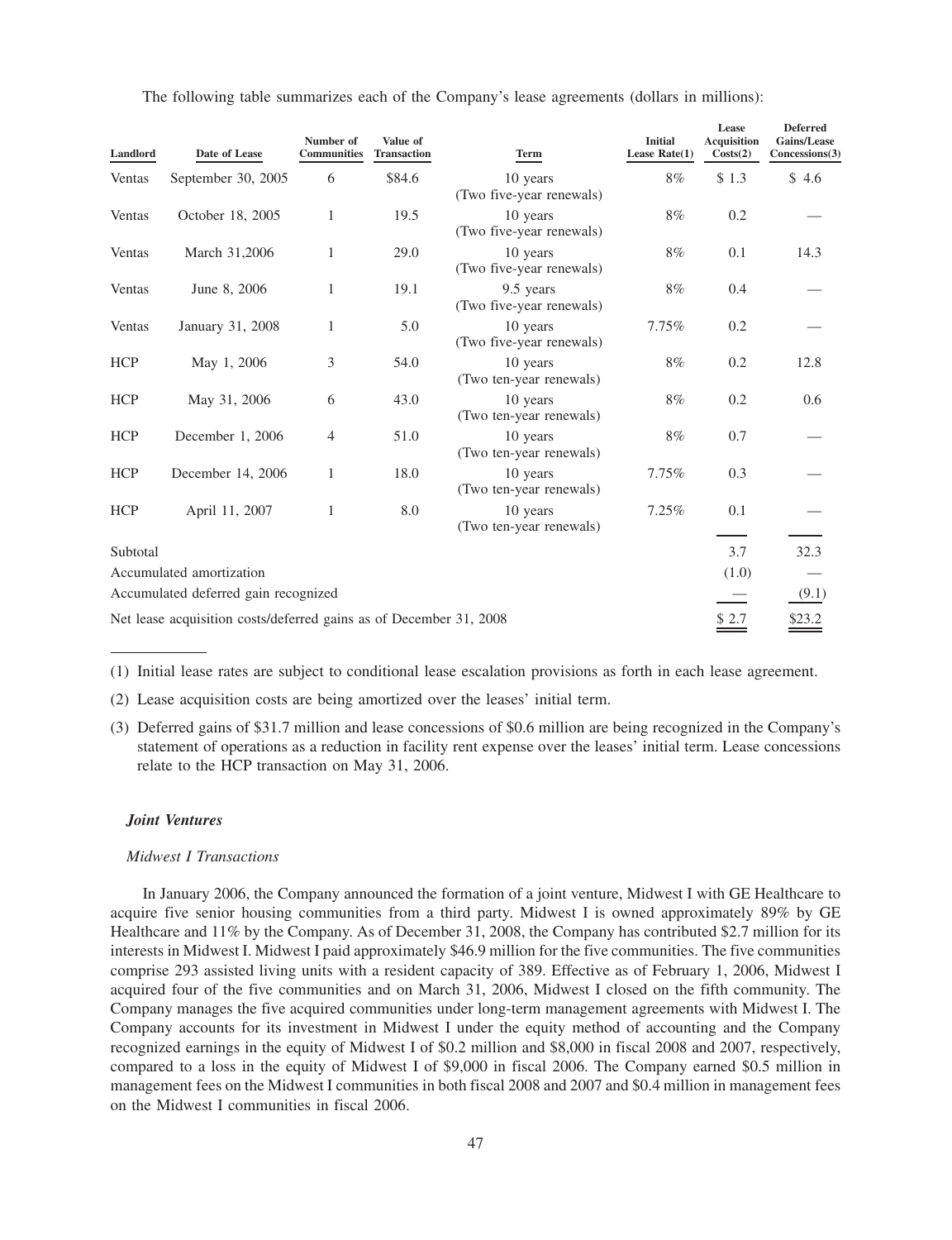### *Midwest II Transactions*

In August 2006, the Company announced the formation of a joint venture, Midwest II, with GE Healthcare to acquire three senior housing communities from a third party. Midwest II is owned approximately 85% by GE Healthcare and 15% by the Company. As of December 31, 2008, the Company has contributed \$1.5 million for its interest in Midwest II. Midwest II paid approximately \$38.2 million for the three communities. The three communities comprise 300 assisted living units with a resident capacity of 319. On August 11, 2006, Midwest II acquired the three senior living communities. The Company manages the three acquired communities under longterm management agreements with Midwest II. The Company accounts for its investment in Midwest II under the equity method of accounting and the Company recognized a loss in the equity of Midwest II of \$0.1 million, \$0.3 million and \$0.1 million in fiscal 2008, 2007 and 2006, respectively. The Company earned \$0.5 million in management fees on the Midwest II communities in both fiscal 2008 and 2007 and \$0.2 million in management fees on the Midwest I communities in fiscal 2006.

# *SHPII/CSL Transactions*

In November 2004, the Company formed SHPII/CSL with SHPII. Effective as of November 30, 2004, SHPII/ CSL acquired the Spring Meadows Communities which have a combined capacity of 698 residents. As of December 31, 2008, the Company has contributed \$1.3 million for its interests in SHPII/CSL. The Company manages the Spring Meadows Communities under long-term management contracts with SHPII/CSL. The Company accounts for its investment in SHPII/CSL under the equity method of accounting and the Company recognized earnings in the equity of SHPII/CSL of \$0.3 million in both fiscal 2008 and 2006 and \$0.1 million in fiscal 2006. The Company earned \$1.2 million in management fees on the SHPII/CSL communities in both fiscal 2008 and 2007 and \$1.1 million in management fees on the SHP II/CSL communities in fiscal 2006.

### *SHP III/CSL Transactions*

In May 2007, the Company and SHPIII entered into SHPIII/CSL Miami to develop a senior housing community in Miamisburg, Ohio. Under the joint venture and related agreements, the Company will earn development and management fees and may receive incentive distributions. The senior housing community consists of 101 independent living units and 45 assisted living units and was opened in August 2008. As of December 31, 2008, the Company has contributed \$0.8 million to SHPIII/CSL Miami for its 10% interest. The Company accounts for its investment in SHPIII/CSL Miami under the equity method of accounting and the Company recognized a loss in the equity of SHPIII/CSL Miami of \$0.1 million for fiscal 2008. The Company earned \$0.2 million and \$0.7 million in development fees from SHPIII/CSL Miami in fiscal 2008 and 2007, respectively. In addition, the Company earned \$0.1 million in pre-marketing fees and \$0.1 in management fees on the community in fiscal 2008.

In November 2007, the Company and SHPIII entered into SHPIII/CSL Richmond Heights to develop a senior housing community in Richmond Heights, Ohio. Under the joint venture and related agreements, the Company will earn development and management fees and may receive incentive distributions. The senior housing community will consist of 97 independent living units and 45 assisted living units and is expected to open in the first half of 2009. As of December 31, 2008, the Company has contributed \$0.8 million to SHPIII/CSL Richmond Heights for its 10% interest and will account for its investment in SHPIII/CSL Richmond Heights under the equity method of accounting. The Company earned \$1.0 million and \$0.1 million in development fees from SHPIII/CSL Richmond Heights in fiscal 2008 and 2007, respectively. In addition, the Company earned \$0.1 million in pre-marketing fees on the community in fiscal 2008.

In December 2007, the Company and SHPIII entered into SHPIII/CSL Levis Commons to develop a senior housing community near Toledo, Ohio. Under the joint venture and related agreements, the Company will earn development and management fees and may receive incentive distributions. The senior housing community will consist of 101 independent living units and 45 assisted living units and is expected to open in the first half of 2009. As of December 31, 2008, the Company has contributed \$0.8 million to SHPIII/CSL Levis Commons for its 10% interest and will account for its investment in SHPIII/CSL Levis Commons under the equity method of accounting. The Company earned \$1.1 million and \$22,000 in development fees from SHPIII/CSL Levis Commons in fiscal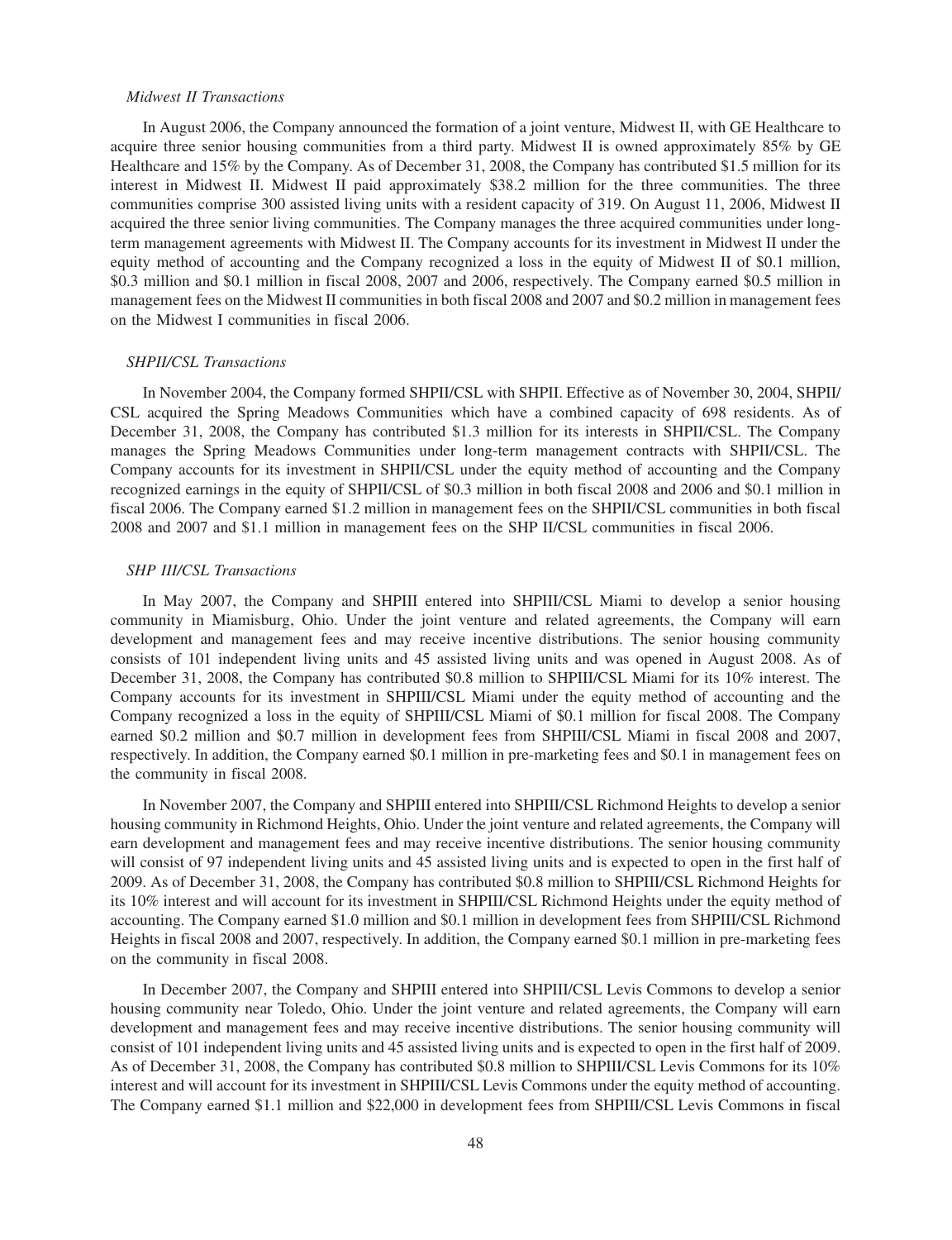2008 and 2007, respectively. In addition, the Company earned \$0.1 million in pre-marketing fees on the community in fiscal 2008.

### **Disclosures About Contractual Obligations**

The following table provides the amounts due under specified contractual obligations for the periods indicated as of December 31, 2008 (in thousands):

|                                    | <b>Less Than</b><br><b>One Year</b> | One to<br><b>Three Years</b> | Four to<br><b>Five Years</b> | <b>More Than</b><br><b>Five Years</b> | <b>Total</b> |
|------------------------------------|-------------------------------------|------------------------------|------------------------------|---------------------------------------|--------------|
| Long-term debt, including interest |                                     |                              |                              |                                       |              |
|                                    | \$23,369                            | \$29,191                     | \$29,191                     | \$179.641                             | \$261.392    |
| Operating leases                   | 29,350                              | 58,388                       | 57.968                       | 63.343                                | 209,049      |
| Total contractual cash obligations | \$52,719                            | \$87,579                     | \$87,159                     | \$242,984                             | \$470,441    |

Long-term debt relates to the aggregate maturities of the Company's notes payable. The Company leases its corporate headquarters, an executive office in New York, 25 senior living communities and certain equipment used at the Company's communities.

### **Impact of Inflation**

To date, inflation has not had a significant impact on the Company. However, inflation could affect the Company's future revenues and results of operations because of, among other things, the Company's dependence on senior residents, many of whom rely primarily on fixed incomes to pay for the Company's services. As a result, during inflationary periods, the Company may not be able to increase resident service fees to account fully for increased operating expenses. In structuring its fees, the Company attempts to anticipate inflation levels, but there can be no assurance that the Company will be able to anticipate fully or otherwise respond to any future inflationary pressures.

### **ITEM 7A.** *QUANTITATIVE AND QUALITATIVE DISCLOSURES ABOUT MARKET RISKS.*

The Company's primary market risk is exposure to changes in interest rates on debt and lease instruments. As of December 31, 2008, the Company had \$189.6 million in outstanding debt comprised solely of fixed rate debt instruments. In addition, as of December 31, 2008, the Company had \$206.2 million in future facility lease obligations with contingent rent increases based on changes in the consumer price index.

Changes in interest rates would affect the fair market value of the Company's fixed rate debt instruments but would not have an impact on the Company's earnings or cash flows. Increase in the consumer price index could have an effect on future facility lease expense if the leased community exceeds the contingent rent escalation thresholds set forth in each of the Company's lease agreements.

The following table summarizes information on the Company's debt instruments outstanding as of December 31, 2008. The table presents the principal due and weighted average interest rates by expected maturity date for the Company's debt instruments by fiscal year.

Principal Amount and Average Interest Rate by Expected Maturity Date at December 31, 2008 (\$ in thousands):

**Fair**

|                                                                              | 2009    | 2010 | 2011 | 2012 | 2013 | Thereafter | Total | ган<br>Value |
|------------------------------------------------------------------------------|---------|------|------|------|------|------------|-------|--------------|
| Long-term debt:                                                              |         |      |      |      |      |            |       |              |
| Fixed rate debt \$12,026 \$3,845 \$4,087 \$4,314 \$4,614 \$160,681 \$189,567 |         |      |      |      |      |            |       | \$182,378    |
| Average interest rate                                                        | $6.0\%$ | 6.0% | 6.0% | 6.0% | 6.0% | 6.0%       |       |              |

### **ITEM 8.** *FINANCIAL STATEMENTS AND SUPPLEMENTARY DATA.*

The financial statements are included under Item 15 of this Annual Report.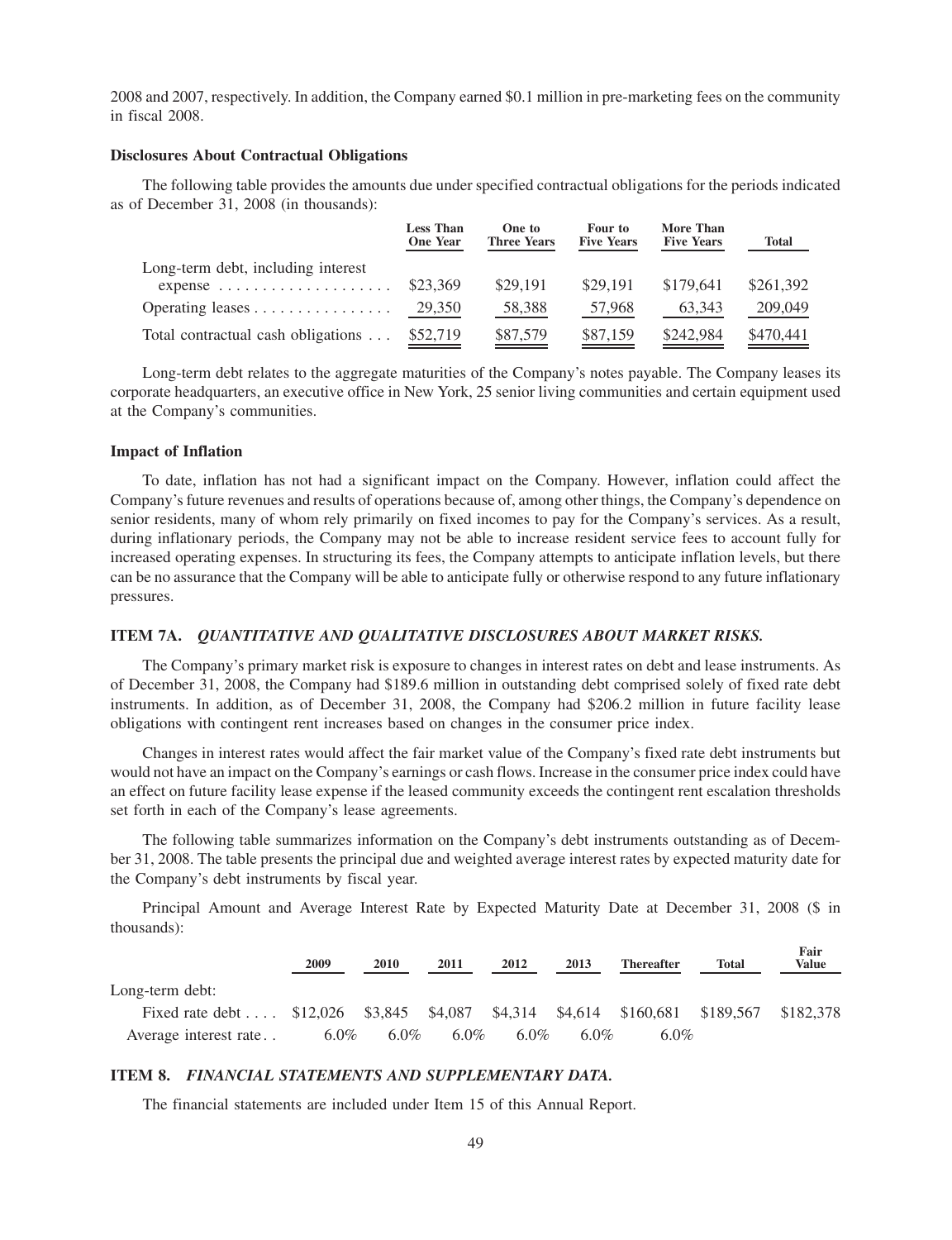# **ITEM 9.** *CHANGES IN AND DISAGREEMENTS WITH ACCOUNTANTS ON ACCOUNTING AND FINANCIAL DISCLOSURES.*

The Company had no disagreements on accounting or financial disclosure matters with its independent accountants to report under this Item 9.

# **ITEM 9A.** *CONTROLS AND PROCEDURES.*

### **Effectiveness of Controls and Procedures**

The Company's management, with the participation of the Company's Chief Executive Officer ("CEO") and Chief Financial Officer ("CFO"), has evaluated the effectiveness of the Company's disclosure controls and procedures (as such term is defined in Rules 13a-15(e) and 15d-15(e) under the Securities Exchange Act of 1934, as amended (the "Exchange Act")) as of the end of the period covered by this report. The Company's disclosure controls and procedures are designed to ensure that information required to be disclosed by the Company in the reports that it files or submits under the Exchange Act is recorded, processed, summarized and reported within the time periods specified in the SEC's rules and forms. Disclosure controls and procedures are also designed to ensure that such information is accumulated and communicated to the Company's management, including the CEO and CFO, as appropriate to allow timely decisions regarding required disclosure.

Based upon the controls evaluation, the Company's CEO and CFO have concluded that, as of the end of the period covered by this report, the Company's disclosure controls and procedures are effective.

There have not been any changes in the Company's internal control over financial reporting (as such term is defined in Rules 13a-15(f) and 15d-15(f) under the Exchange Act) during the Company's fiscal quarter ended December 31, 2008 that have materially affected, or are reasonably likely to materially affect, the Company's internal control over financial reporting.

### **Internal Controls Over Financial Reporting**

### **Management's Report On Internal Control Over Financial Reporting**

Management of the Company, including the Chief Executive Officer and the Chief Financial Officer, is responsible for establishing and maintaining adequate internal control over financial reporting, as defined in Rules 13a-15(f) under the Exchange Act. The Company's internal controls were designed to provide reasonable assurance to the Company's management and board of directors regarding the preparation and fair presentation of published financial statements.

Because of its inherent limitations, internal control over financial reporting may not prevent or detect misstatements. Therefore, even those systems determined to be effective can provide only reasonable assurance with respect to financial statement preparation and presentation.

Management assessed the effectiveness of the Company's internal control over financial reporting as of December 31, 2008. In making this assessment, management used the criteria set forth by the Committee of Sponsoring Organizations of the Treadway Commission ("COSO") in *Internal Control — Integrated Framework*. Based on our assessment, we believe that, as of December 31, 2008, the Company's internal control over financial reporting is effective based on those criteria.

The effectiveness of our internal control over financial reporting as of December 31, 2008, has been audited by Ernst & Young LLP, the independent registered public accounting firm that audited our consolidated financial statements included in this Annual Report on Form 10-K, as stated in their report which is included as part of this Annual Report on Form 10-K. The Ernst & Young report is on page F-25 of this report.

# **ITEM 9B.** *OTHER INFORMATION.*

None.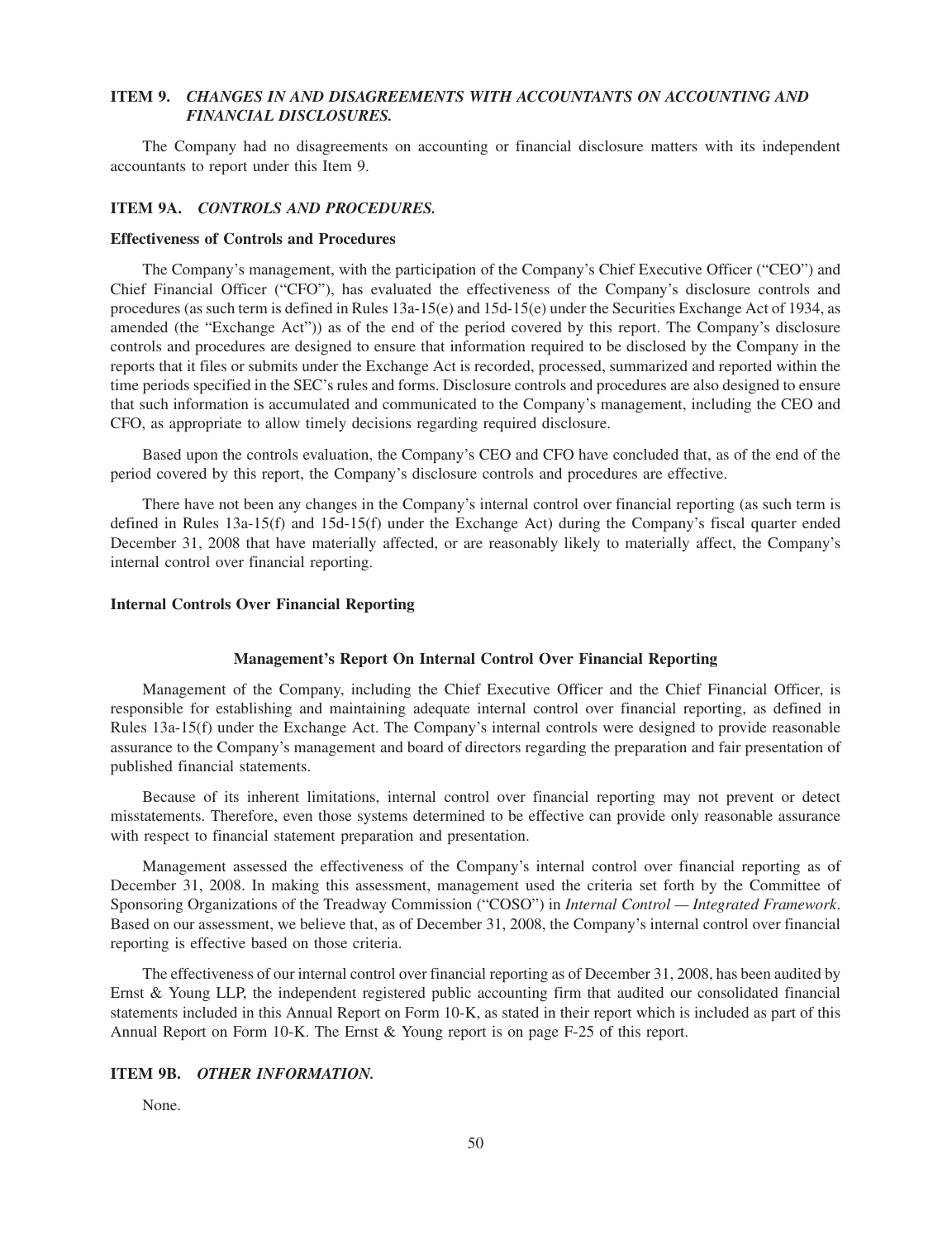## **PART III**

- **ITEM 10.** *DIRECTORS, EXECUTIVE OFFICERS AND CORPORATE GOVERNANCE.\**
- **ITEM 11.** *EXECUTIVE COMPENSATION.\**
- **ITEM 12.** *SECURITY OWNERSHIP OF CERTAIN BENEFICIAL OWNERS AND MANAGEMENT AND RELATED STOCKHOLDER MATTERS.\**
- **ITEM 13.** *CERTAIN RELATIONSHIPS AND RELATED TRANSACTIONS, AND DIRECTOR INDEPENDENCE.\**
- **ITEM 14.** *PRINCIPAL ACCOUNTANT FEES AND SERVICES.\**

### **PART IV**

### **ITEM 15.** *EXHIBITS AND FINANCIAL STATEMENT SCHEDULES.*

The following documents are filed as part of this Report:

(1) Financial Statements:

The response to this portion of Item 15 is submitted as a separate section of this Report. See Index to Financial Statements at page F-1.

(2) Financial Statement Schedules:

All schedules have been omitted as the required information is inapplicable or the information is presented in the financial statements or related notes.

(3) Exhibits:

The exhibits listed on the accompanying Index To Exhibits at page E-1 are filed as part of this Report.

<sup>\*</sup> Information required by Items 10, 11, 12, 13 and 14 is or will be set forth in the definitive proxy statement relating to the 2009 Annual Meeting of Stockholders of Capital Senior Living Corporation, which is to be filed with SEC pursuant to Regulation 14A under the Exchange Act. This definitive proxy statement relates to a meeting of stockholders involving the election of directors and the portions therefrom required to be set forth in this 10-K by Items 10, 11, 12, 13 and 14 are incorporated herein by reference pursuant to General Instruction G(3) to Form 10-K.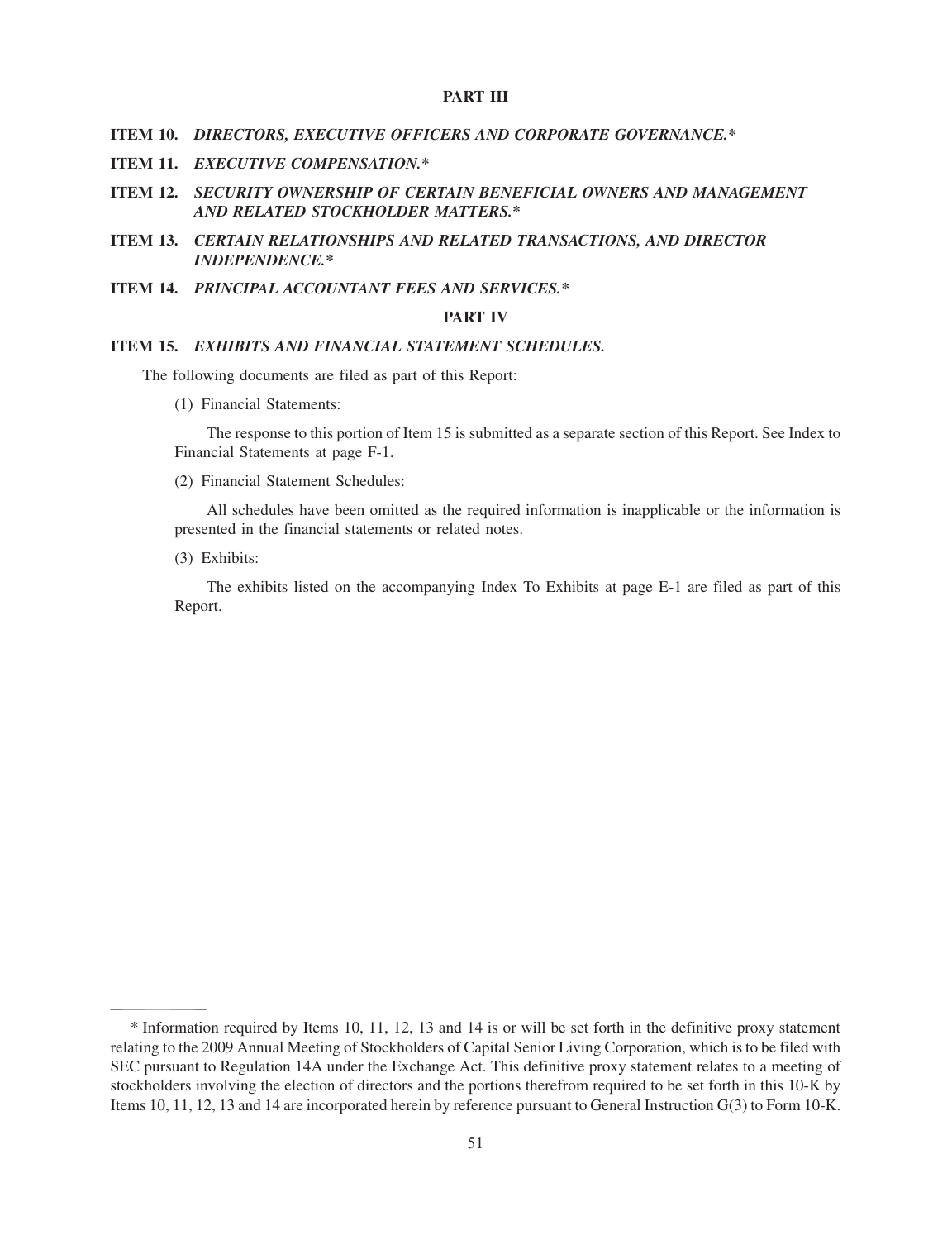# **SIGNATURES**

Pursuant to the requirements of Section 13 or 15(d) of the Securities Exchange Act of 1934, the Registrant has duly caused this report to be signed on its behalf by the undersigned, hereunto duly authorized, on March 9, 2009.

# CAPITAL SENIOR LIVING CORPORATION

### By: /s/ LAWRENCE A. COHEN

Lawrence A. Cohen Vice Chairman of the Board and Chief Executive Officer

Pursuant to the requirements of the Securities Exchange Act of 1934, this report has been signed by the following persons on behalf of the Registrant and in the capacities and on the dates indicated. Each person whose signature to this report appears below hereby appoints Lawrence A. Cohen and James A. Stroud and each of them, any one of whom may act without the joinder of the other, as his or her attorney-in-fact to sign on his behalf, individually and in each capacity stated below, and to file all amendments to this report, which amendment or amendments may make such changes in and additions to the report as any such attorney-in-fact may deem necessary or appropriate.

| <b>Signature</b>                                            | <b>Title</b>                                                                                                      | Date          |
|-------------------------------------------------------------|-------------------------------------------------------------------------------------------------------------------|---------------|
| <b>LAWRENCE A. COHEN</b><br>$\sqrt{s}$<br>Lawrence A. Cohen | Chief Executive Officer and<br>Vice Chairman of the Board<br>(Principal Executive Officer)                        | March 9, 2009 |
| <b>JAMES A. STROUD</b><br>/s/<br>James A. Stroud            | Chairman of the Board                                                                                             | March 9, 2009 |
| <b>KEITH N. JOHANNESSEN</b><br>/s/<br>Keith N. Johannessen  | President and Chief Operating Officer and<br>Director                                                             | March 9, 2009 |
| RALPH A. BEATTIE<br>/s/<br>Ralph A. Beattie                 | Executive Vice President and<br><b>Chief Financial Officer</b><br>(Principal Financial and<br>Accounting Officer) | March 9, 2009 |
| <b>HARVEY I. HANERFELD</b><br>/s/<br>Harvey I. Hanerfeld    | Director                                                                                                          | March 9, 2009 |
| <b>CRAIG F. HARTBERG</b><br>/s/<br>Craig F. Hartberg        | Director                                                                                                          | March 9, 2009 |
| <b>JILL M. KRUEGER</b><br>$\sqrt{s}$<br>Jill M. Krueger     | Director                                                                                                          | March 9, 2009 |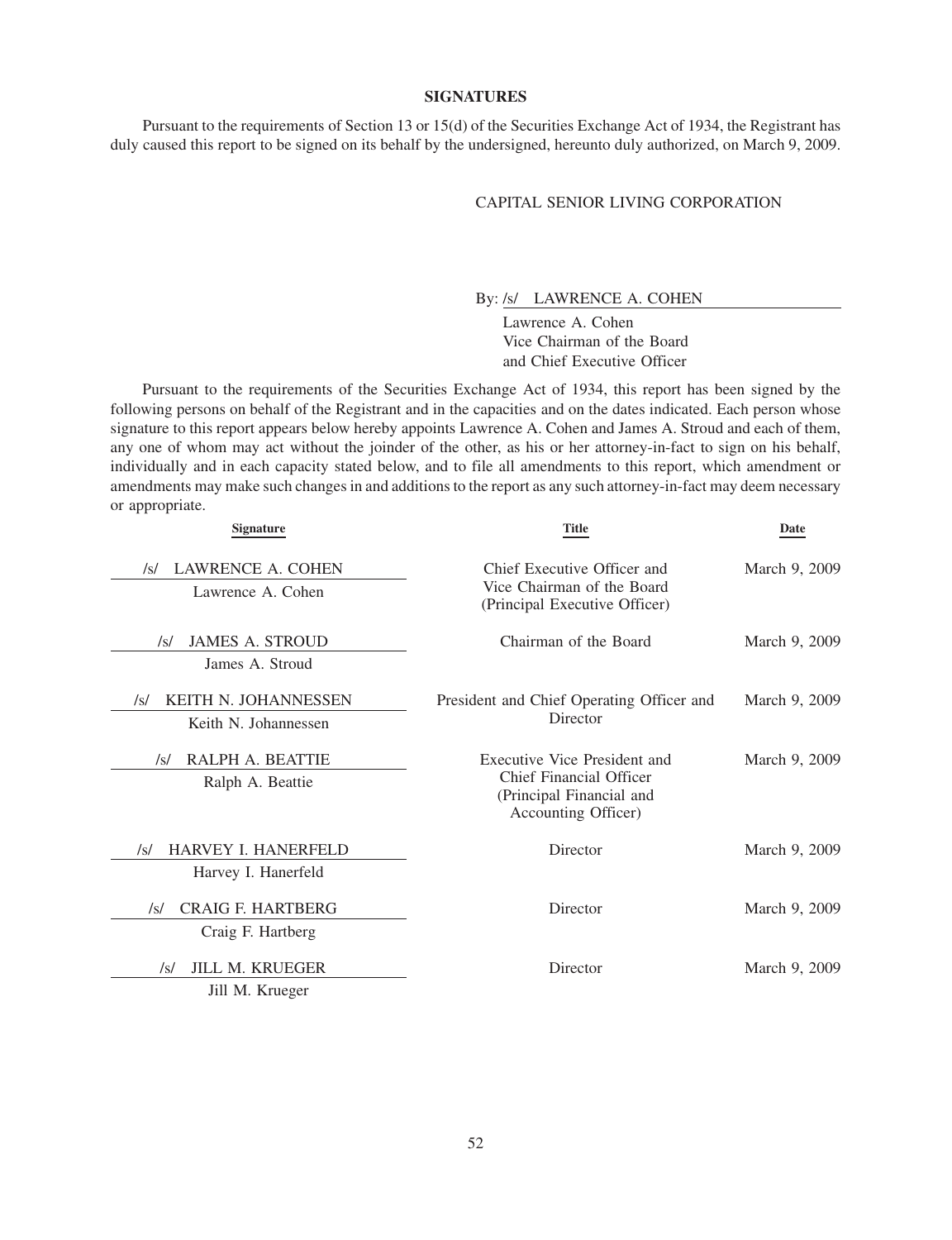| <b>Signature</b>                                      | <b>Title</b> | Date          |
|-------------------------------------------------------|--------------|---------------|
| PETER L. MARTIN<br>/s/<br>Peter L. Martin             | Director     | March 9, 2009 |
| <b>JAMES A. MOORE</b><br>$\sqrt{s}$<br>James A. Moore | Director     | March 9, 2009 |
| DR. VICTOR W. NEE<br>/s/<br>Dr. Victor W. Nee         | Director     | March 9, 2009 |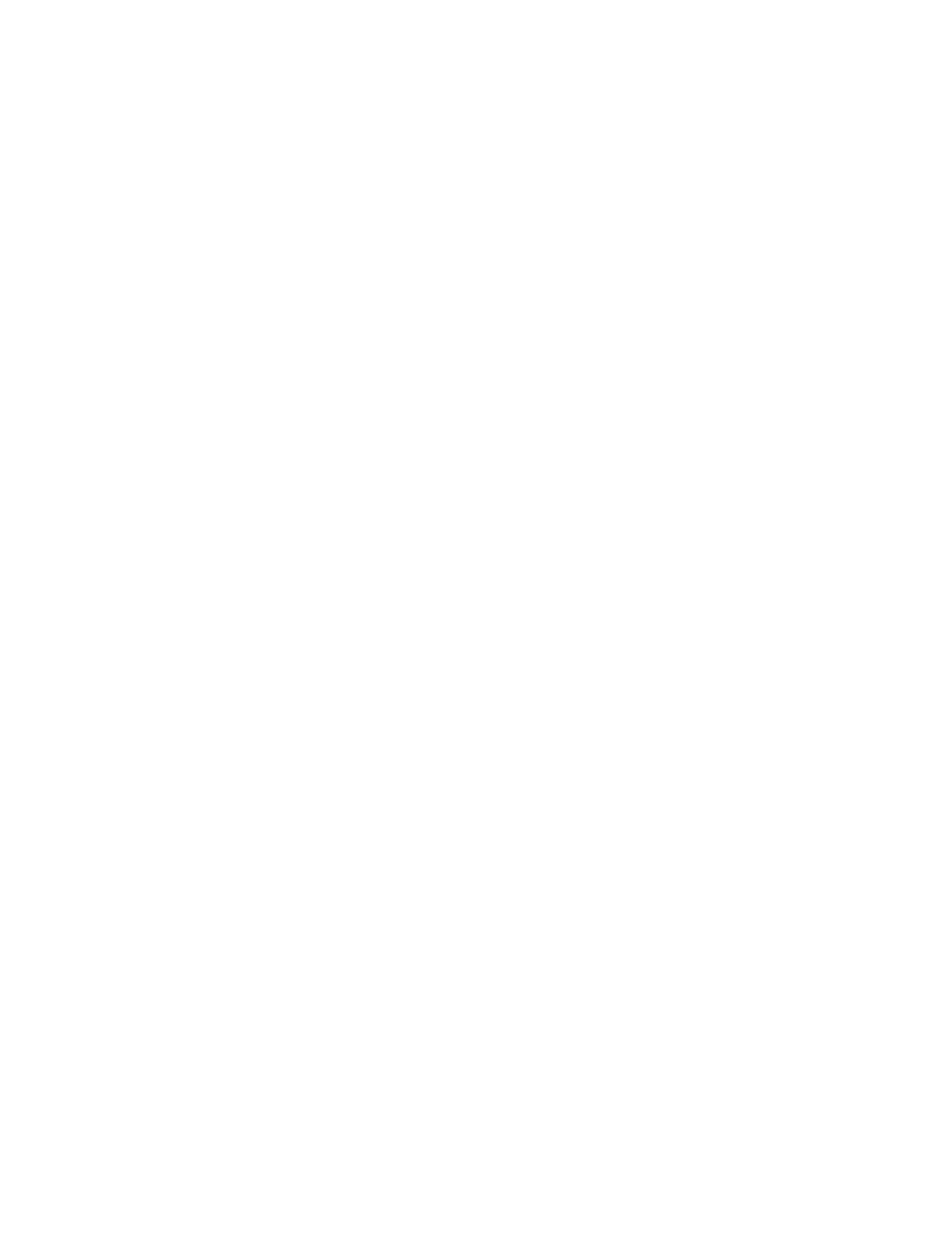# **INDEX TO FINANCIAL STATEMENTS**

# **Page**

| Consolidated Financial Statements of Capital Senior Living Corporation                        |       |
|-----------------------------------------------------------------------------------------------|-------|
| Report of Independent Registered Public Accounting Firm, Ernst & Young LLP                    | $F-2$ |
|                                                                                               | $F-3$ |
| Consolidated Statements of Operations — For the years ended December 31, 2008, 2007 and 2006. | $F-4$ |
| Consolidated Statements of Shareholders' Equity — For the years ended December 31, 2008, 2007 |       |
|                                                                                               | $F-5$ |
| Consolidated Statements of Cash Flows — For the years ended December 31, 2008, 2007 and 2006  | $F-6$ |
|                                                                                               |       |
| Report of Independent Registered Public Accounting Firm on Internal Control over Financial    |       |
|                                                                                               |       |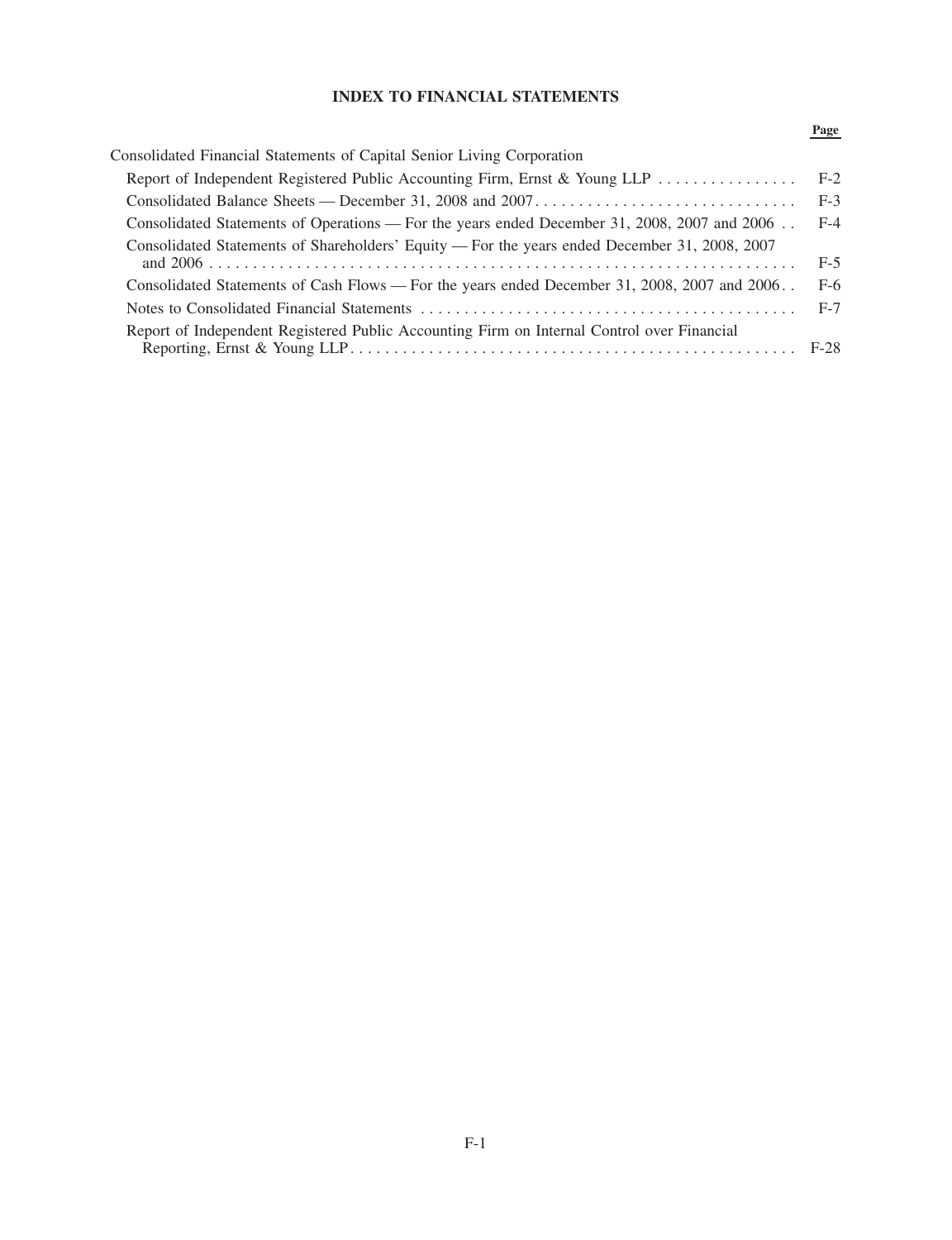### **Report of Independent Registered Public Accounting Firm**

The Board of Directors and Shareholders Capital Senior Living Corporation

We have audited the accompanying consolidated balance sheets of Capital Senior Living Corporation as of December 31, 2008 and 2007, and the related consolidated statements of operations, shareholders' equity, and cash flows for the each of the three years in the period ended December 31, 2008. These financial statements are the responsibility of the Company's management. Our responsibility is to express an opinion on these financial statements based on our audits.

We conducted our audits in accordance with the standards of the Public Company Accounting Oversight Board (United States). Those standards require that we plan and perform the audit to obtain reasonable assurance about whether the financial statements are free of material misstatement. An audit includes examining, on a test basis, evidence supporting the amounts and disclosures in the financial statements. An audit also includes assessing the accounting principles used and significant estimates made by management, as well as evaluating the overall financial statement presentation. We believe that our audits provide a reasonable basis for our opinion.

In our opinion, the financial statements referred to above present fairly, in all material respects, the consolidated financial position of Capital Senior Living Corporation at December 31, 2008 and 2007, and the consolidated results of its operations and its cash flows for each of the three years in the period ended December 31, 2008, in conformity with U.S. generally accepted accounting principles.

We also have audited, in accordance with the standards of the Public Company Accounting Oversight Board (United States), Capital Senior Living Corporation's internal control over financial reporting as of December 31, 2008, based on criteria established in Internal Control-Integrated Framework issued by the Committee of Sponsoring Organizations of the Treadway Commission and our report dated March 9, 2009, expressed an unqualified opinion thereon.

/s/ Ernst & Young LLP

Dallas, Texas March 9, 2009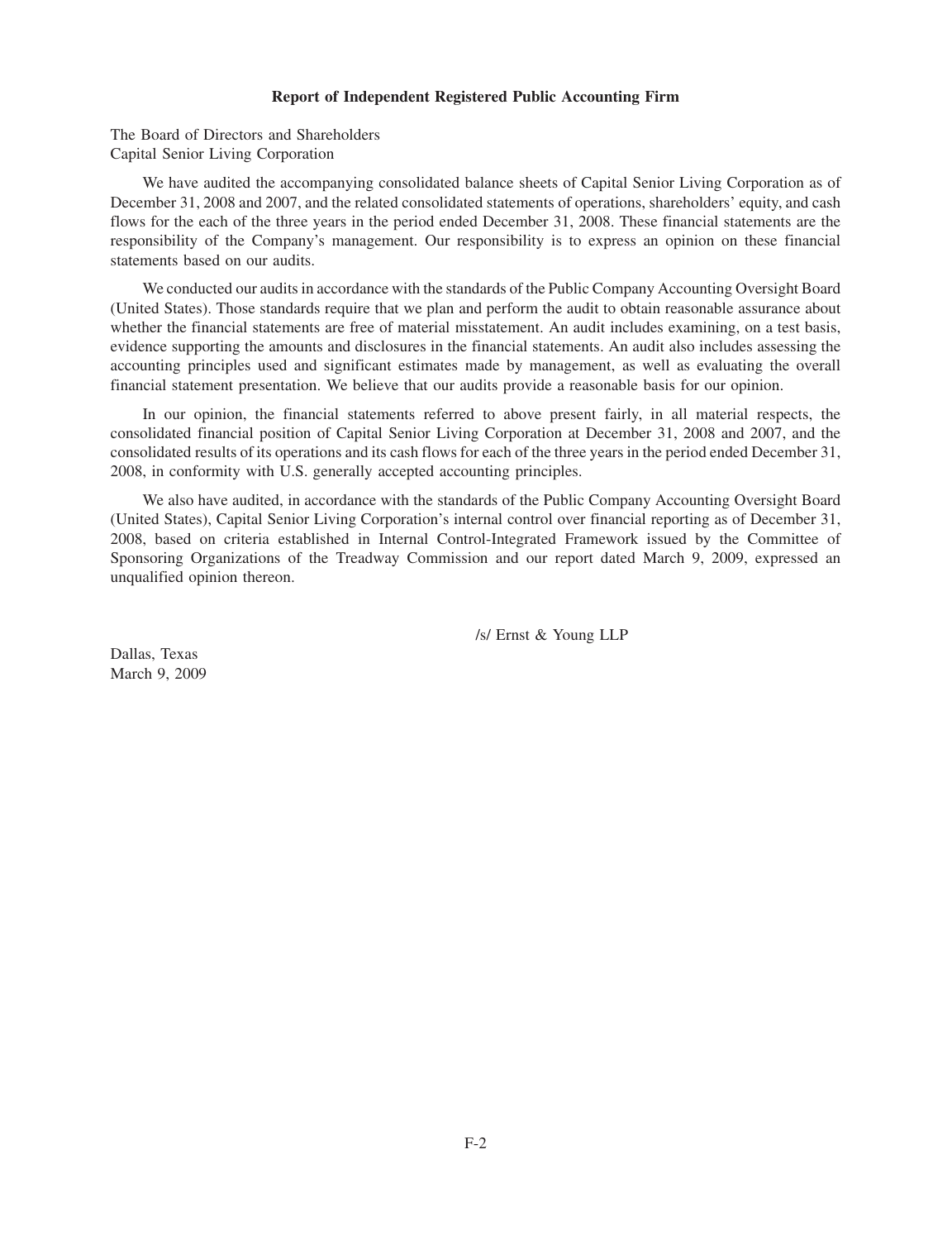# **CAPITAL SENIOR LIVING CORPORATION CONSOLIDATED BALANCE SHEETS**

|                                                                                |             | December 31,   |
|--------------------------------------------------------------------------------|-------------|----------------|
|                                                                                | 2008        | 2007           |
| <b>ASSETS</b>                                                                  |             | (In thousands) |
| Current assets:                                                                |             |                |
|                                                                                | \$25,880    | \$23,359       |
|                                                                                | 3,809       | 3,232          |
|                                                                                | 1,152       | 846            |
|                                                                                | 2,364       | 2,084          |
|                                                                                | 1,052       | 996            |
|                                                                                | 354         | 1,011          |
|                                                                                | 8,632       | 7,860          |
|                                                                                | 5,930       | 4,526          |
|                                                                                | 49,173      | 43,914         |
|                                                                                | 305,881     | 310,442        |
|                                                                                | 11,062      | 12,824         |
|                                                                                | 7,173       | 6,199          |
|                                                                                | 14,831      | 16,674         |
|                                                                                |             |                |
|                                                                                | \$388,120   | \$390,053      |
| <b>LIABILITIES AND SHAREHOLDERS' EQUITY</b>                                    |             |                |
| Current liabilities:                                                           |             |                |
|                                                                                | 1,920<br>S. | \$<br>1,201    |
|                                                                                | 13,661      | 13,561         |
|                                                                                | 12,026      | 9,035          |
|                                                                                | 6,174       | 5,174          |
|                                                                                | 1,593       | 2,024          |
|                                                                                | 35,374      | 30,995         |
|                                                                                | 20,056      | 23,168         |
|                                                                                | 177,541     | 185,733        |
| Commitments and contingencies                                                  |             |                |
| Shareholders' equity:                                                          |             |                |
| Preferred stock, \$.01 par value:                                              |             |                |
| Authorized shares - 15,000; no shares issued or outstanding                    |             |                |
| Common stock, \$.01 par value:                                                 |             |                |
| Authorized shares — 65,000; issued and outstanding shares 26,679 and 26,596 in |             |                |
|                                                                                | 267         | 266            |
|                                                                                | 130,426     | 129,159        |
|                                                                                | 24,456      | 20,732         |
|                                                                                | 155,149     | 150,157        |
|                                                                                | \$388,120   | \$390,053      |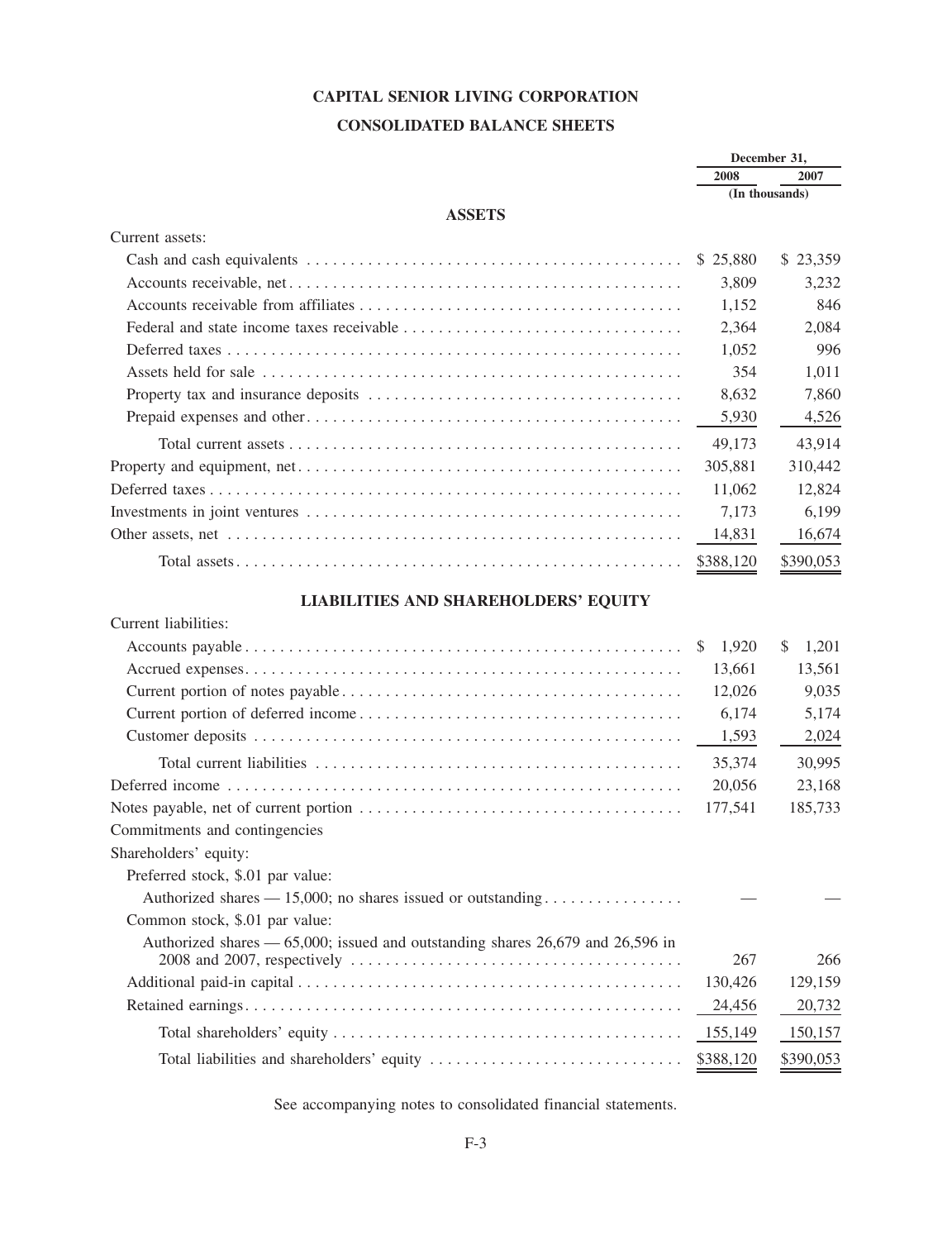# **CONSOLIDATED STATEMENTS OF OPERATIONS**

|                                                                                                  | Year Ended December 31, |                                       |               |
|--------------------------------------------------------------------------------------------------|-------------------------|---------------------------------------|---------------|
|                                                                                                  | 2008                    | 2007                                  | 2006          |
|                                                                                                  |                         | (In thousands, except per share data) |               |
| Revenues:                                                                                        |                         |                                       |               |
|                                                                                                  | \$172,025               | \$167,563                             | \$139,456     |
|                                                                                                  | 194                     | 1,591                                 | 994           |
| Affiliated management services revenue                                                           | 4,882                   | 3,117                                 | 1,767         |
|                                                                                                  | 16,173                  | 16,781                                | 16,853        |
|                                                                                                  | 193,274                 | 189,052                               | 159,070       |
| Expenses:                                                                                        |                         |                                       |               |
| Operating expenses (exclusive of facility lease expense and                                      |                         |                                       |               |
| depreciation and amortization expense shown below)                                               | 107,315                 | 103,804                               | 89,184        |
|                                                                                                  | 13,654                  | 12,046                                | 11,420        |
|                                                                                                  | 25,057                  | 23,811                                | 14,209        |
|                                                                                                  | 556                     | 330                                   | 121           |
| Stock-based compensation expense                                                                 | 1,036                   | 979                                   | 870           |
|                                                                                                  | 12,468                  | 11,295                                | 12,345        |
| Community reimbursement expense                                                                  | 16,173                  | 16,781                                | 16,853        |
|                                                                                                  | 176,259                 | 169,046                               | 145,002       |
| Income from operations $\dots \dots \dots \dots \dots \dots \dots \dots \dots \dots \dots \dots$ | 17,015                  | 20,006                                | 14,068        |
| Other income (expense):                                                                          |                         |                                       |               |
|                                                                                                  | 422                     | 674                                   | 843           |
|                                                                                                  | (12,217)                | (12,763)                              | (16,610)      |
|                                                                                                  | 681                     | 108                                   | 94            |
|                                                                                                  | (134)                   |                                       |               |
|                                                                                                  |                         | (538)                                 | (1, 867)      |
|                                                                                                  | 270                     | (37)                                  | (37)          |
|                                                                                                  | 6,037                   | 7,450                                 | (3,509)       |
|                                                                                                  | (2,313)                 | (3,090)                               | 909           |
|                                                                                                  | 3,724<br>\$             | 4,360<br>\$                           | \$<br>(2,600) |
| Per share data:                                                                                  |                         |                                       |               |
|                                                                                                  | 0.14                    | \$<br>0.17                            | \$<br>(0.10)  |
|                                                                                                  | 0.14                    | \$<br>0.16                            | \$<br>(0.10)  |
| Weighted average shares outstanding — basic                                                      | 26,377                  | 26,205                                | 26,014        |
| Weighted average shares outstanding - diluted                                                    | 26,620                  | 26,637                                | 26,014        |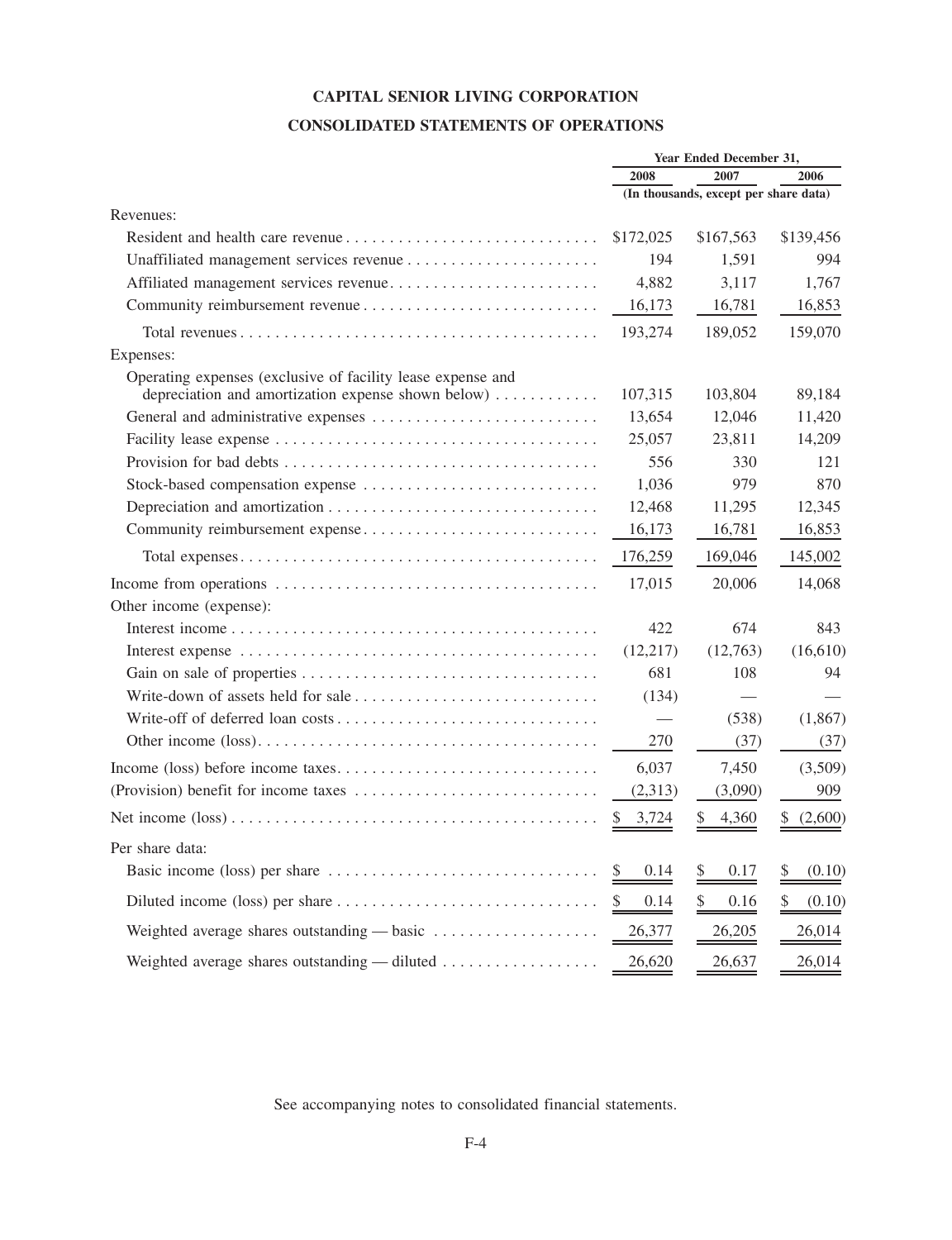# **CAPITAL SENIOR LIVING CORPORATION CONSOLIDATED STATEMENTS OF SHAREHOLDERS' EQUITY**

|                                                                             | <b>Common Stock</b> |        | <b>Additional</b><br>Paid-In | <b>Retained</b> |              |  |
|-----------------------------------------------------------------------------|---------------------|--------|------------------------------|-----------------|--------------|--|
|                                                                             | <b>Shares</b>       | Amount | Capital                      | <b>Earnings</b> | <b>Total</b> |  |
|                                                                             | (In thousands)      |        |                              |                 |              |  |
| Balance at January $1, 2006 \ldots \ldots \ldots \ldots \ldots$             | 26,290              | \$263  | \$126,180                    | \$18,972        | \$145,415    |  |
|                                                                             | 94                  | 1      | 585                          |                 | 586          |  |
| Restricted stock awards                                                     | 40                  |        |                              |                 |              |  |
|                                                                             |                     |        | 870                          |                 | 870          |  |
| Excess tax benefits                                                         |                     |        | (187)                        |                 | (187)        |  |
| Net loss                                                                    |                     |        |                              | (2,600)         | (2,600)      |  |
|                                                                             | 26,424              | 264    | 127,448                      | 16,372          | 144,084      |  |
|                                                                             | 81                  | 1      | 501                          |                 | 502          |  |
| Restricted stock awards                                                     | 91                  | 1      |                              |                 | 1            |  |
| Stock-based compensation                                                    |                     |        | 979                          |                 | 979          |  |
| Excess tax benefits                                                         |                     |        | 231                          |                 | 231          |  |
|                                                                             |                     |        |                              | 4,360           | 4,360        |  |
|                                                                             | 26,596              | 266    | 129,159                      | 20,732          | 150,157      |  |
|                                                                             | 38                  |        | 258                          |                 | 258          |  |
| Restricted stock awards                                                     | 45                  | 1      |                              |                 | 1            |  |
|                                                                             |                     |        | 1,036                        |                 | 1,036        |  |
| Excess tax benefits                                                         |                     |        | (27)                         |                 | (27)         |  |
| Net income $\ldots \ldots \ldots \ldots \ldots \ldots \ldots \ldots \ldots$ |                     |        |                              | 3,724           | 3,724        |  |
|                                                                             | 26,679              | \$267  | \$130,426                    | \$24,456        | \$155,149    |  |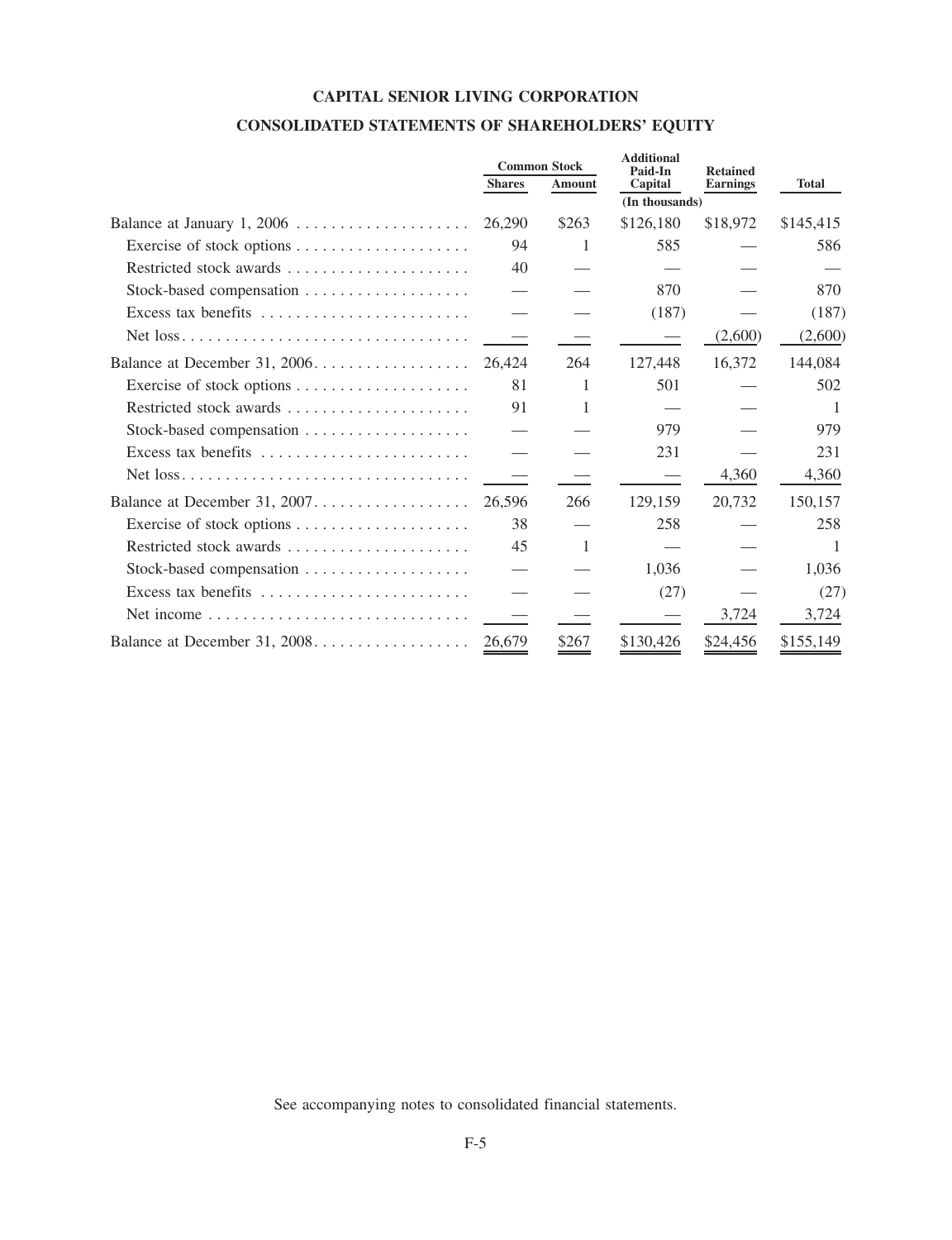# **CONSOLIDATED STATEMENTS OF CASH FLOWS**

|                                                                                        |                                | Year Ended December 31,  |                    |
|----------------------------------------------------------------------------------------|--------------------------------|--------------------------|--------------------|
|                                                                                        | 2008                           | 2007                     | 2006               |
|                                                                                        | (In thousands)                 |                          |                    |
| <b>Operating Activities</b>                                                            |                                |                          |                    |
|                                                                                        | \$3,724                        | $\mathbb{S}^-$<br>4,360  | \$<br>(2,600)      |
| Adjustments to reconcile net income (loss) to net cash provided by (used in) operating |                                |                          |                    |
| activities:                                                                            |                                |                          |                    |
|                                                                                        | 12,432                         | 11,218                   | 11,208             |
|                                                                                        | 36                             | 77                       | 1,137              |
|                                                                                        | 338                            | 386                      | 601                |
|                                                                                        | 367                            | 350                      | 183                |
|                                                                                        | 177                            | 184                      | 200                |
|                                                                                        |                                | $\overline{\phantom{0}}$ | (48)               |
|                                                                                        | (2.112)<br>1,706               | (2,676)                  | (2,312)<br>(7,312) |
| Equity in the (earnings) losses of unconsolidated joint ventures                       | (270)                          | 2,300<br>37              | 37                 |
|                                                                                        | (680)                          | (108)                    | (94)               |
|                                                                                        | 556                            | 330                      | 121                |
|                                                                                        |                                | 538                      | 1,867              |
|                                                                                        | 134                            |                          |                    |
|                                                                                        | $\overline{\phantom{0}}$       | (921)                    |                    |
|                                                                                        | 1,036                          | 979                      | 870                |
| Changes in operating assets and liabilities:                                           |                                |                          |                    |
|                                                                                        | (1,133)                        | 276                      | (1,373)            |
|                                                                                        | (306)                          | (62)                     | (352)              |
|                                                                                        | (772)                          | (1,428)                  | (1,351)            |
|                                                                                        | (1,404)                        | (1,081)                  | (760)              |
|                                                                                        | 1,102                          | 19                       | (7, 856)           |
|                                                                                        | 719                            | (1,389)                  | 255                |
|                                                                                        | 100                            | 1,361                    | 1,525              |
| Federal and state income taxes receivable/payable                                      | (307)                          | (1,843)                  | 1,412              |
|                                                                                        | (431)                          | (454)                    | (5)                |
| Net cash provided by (used in) operating activities                                    | 15,012                         | 12,453                   | (4,647)            |
| <b>Investing Activities</b>                                                            |                                |                          |                    |
|                                                                                        | (8,065)                        | (8,637)                  | (6,650)            |
|                                                                                        | 1,397                          | 2,319                    | 40,497             |
|                                                                                        | (704)                          | (1,014)                  | (3,889)            |
|                                                                                        | (7,372)                        | (7, 332)                 | 29,958             |
| <b>Financing Activities</b>                                                            |                                |                          |                    |
|                                                                                        | 4,645                          | 44,617                   | 146,590            |
|                                                                                        | (10,023)                       | (51,869)                 | (164, 759)         |
|                                                                                        | $\overline{\phantom{m}}$       |                          | 973                |
| Cash proceeds from the issuance of common stock                                        | 232                            | 503                      | 399                |
| Excess tax benefits on stock options exercised                                         | 27                             | 231                      | 187                |
| Cash paid to settle interest rate lock agreement                                       | $\overline{\phantom{0}}$       | 60                       | (1.823)            |
|                                                                                        | $\overbrace{\phantom{123321}}$ | (873)                    | (3,140)            |
|                                                                                        | (5,119)                        | (7, 331)                 | (21, 573)          |
|                                                                                        |                                |                          |                    |
| Cash and cash equivalents at beginning of year                                         | 2,521                          | (2,210)                  | 3,738              |
|                                                                                        | 23,359                         | 25,569                   | 21,831             |
|                                                                                        | \$25,880                       | \$23,359                 | \$<br>25,569       |
| <b>Supplemental Disclosures</b>                                                        |                                |                          |                    |
| Cash paid during the year for:                                                         |                                |                          |                    |
|                                                                                        | \$11,668                       | \$12,178                 | \$<br>16,465       |
|                                                                                        |                                |                          |                    |
|                                                                                        | S.<br>2,179                    | \$2,532                  | \$<br>6,379        |
| Non-cash transactions:                                                                 |                                |                          |                    |
|                                                                                        | Z.                             |                          | 5,727              |
|                                                                                        |                                |                          |                    |
|                                                                                        | \$                             | \$                       | \$<br>45,535       |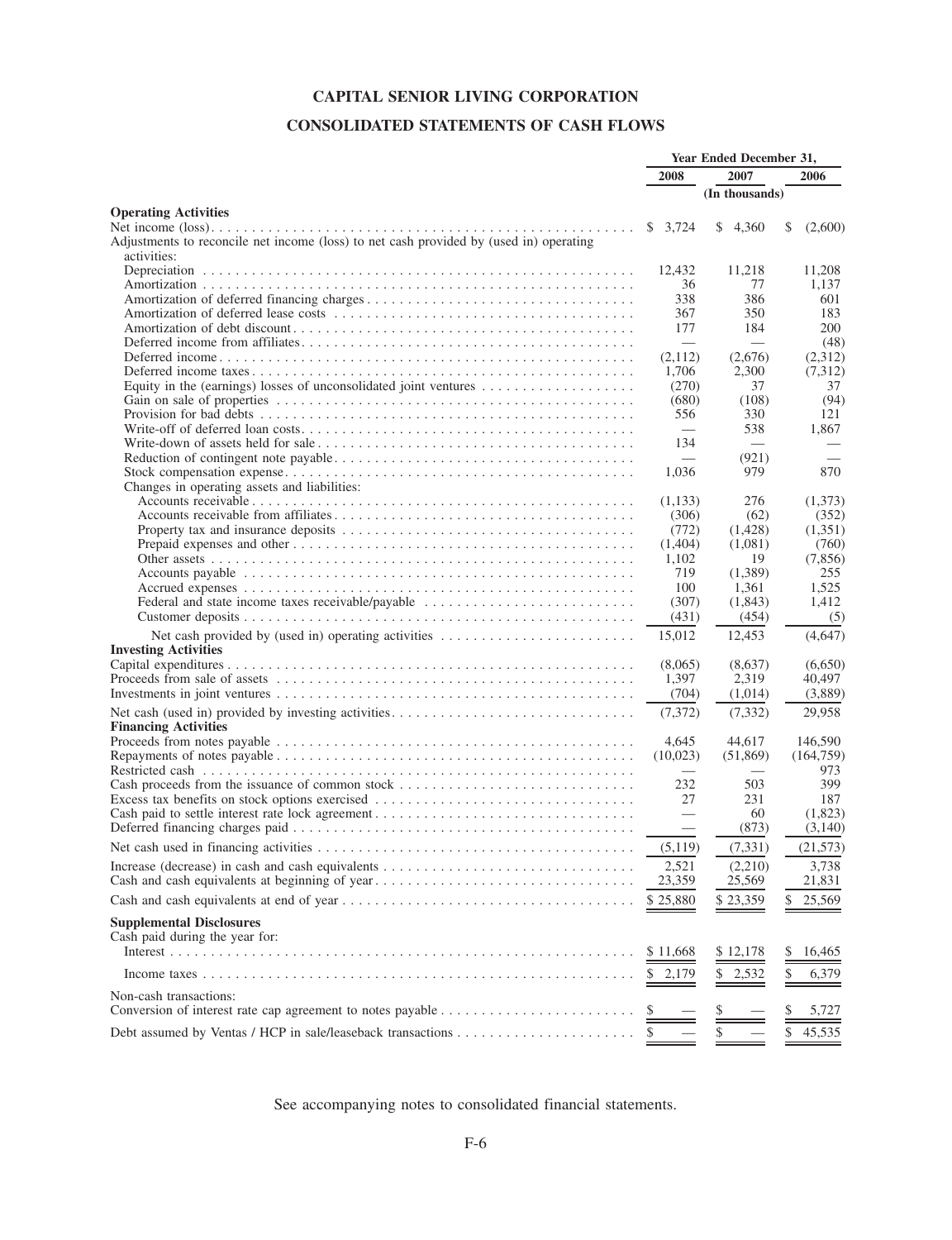# **CAPITAL SENIOR LIVING CORPORATION NOTES TO CONSOLIDATED FINANCIAL STATEMENTS December 31, 2008**

### **1. Organization**

Capital Senior Living Corporation, a Delaware corporation (together with its subsidiaries, the "Company"), is one of the largest operators of senior living communities in the United States in terms of resident capacity. The Company owns, operates, develops and manages senior living communities throughout the United States. As of December 31, 2008, the Company operated 64 senior living communities in 23 states with an aggregate capacity of approximately 9,500 residents, including 38 senior living communities which the Company either owned or in which the Company had an ownership interest, 25 senior living communities that the Company leased and one senior living community it managed for a third party. As of December 31, 2008, the Company also operated one home care agency. The accompanying consolidated financial statements include the financial statements of Capital Senior Living Corporation and its wholly owned subsidiaries. All material intercompany balances and transactions have been eliminated in consolidation. The Company accounts for significant investments in unconsolidated companies, in which the Company has significant influence, using the equity method of accounting.

### **2. Summary of Significant Accounting Policies**

### *Cash and Cash Equivalents and Restricted Cash*

The Company considers all highly liquid investments with original maturities of three months or less at the date of acquisition to be cash equivalents. The Company has deposits in banks that exceed Federal Deposit Insurance Corporation insurance limits. Management believes that credit risk related to these deposits is minimal.

### *Long-Lived Assets*

Property and equipment are stated at cost and depreciated on a straight-line basis over the estimated useful lives of the assets. At each balance sheet date, the Company reviews the carrying value of its property and equipment to determine if facts and circumstances suggest that they may be impaired or that the depreciation period may need to be changed. The Company considers internal factors such as net operating losses along with external factors relating to each asset, including contract changes, local market developments, and other publicly available information. The carrying value of a long-lived asset is considered impaired when the anticipated undiscounted cash flows from such asset is separately identifiable and is less than its carrying value. In that event, a loss is recognized based on the amount the carrying value exceeds the fair market value, generally based on discounted cash flows, of the long-lived asset. The Company analyzed certain long-lived assets with operating losses, under the undiscounted cash flow method, for impairment. Based on this analysis, the Company does not believe there are any indicators that would require an adjustment to the carrying value of the property and equipment or their remaining useful lives as of December 31, 2008 and 2007.

### *Assets Held for Sale*

Assets are classified as held for sale when the Company has committed to selling the asset and believes that it will be disposed of within one year. The Company determines the fair value, net of costs of disposal, of an asset on the date the asset is categorized as held for sale, and the asset is recorded at the lower of its fair value, net of cost of disposal, or carrying value on that date. The Company periodically reevaluates assets held for sale to determine if the assets are still recorded at the lower of fair value, net of cost of disposal, or carrying value. The fair value of properties are generally determined based on market rates, industry trends and recent comparable sales transactions. The actual sales price of these assets could differ significantly from the Company's estimates. The Company had one parcel of land, in Fort Wayne, Indiana, held for sale at December 31, 2008.

In March 2007, the Company sold one parcel of land located in Baton Rouge, Louisiana that had been classified as held for sale. The land parcel sold for \$0.5 million, net of closing costs, resulting in a gain on sale of approximately \$0.1 million.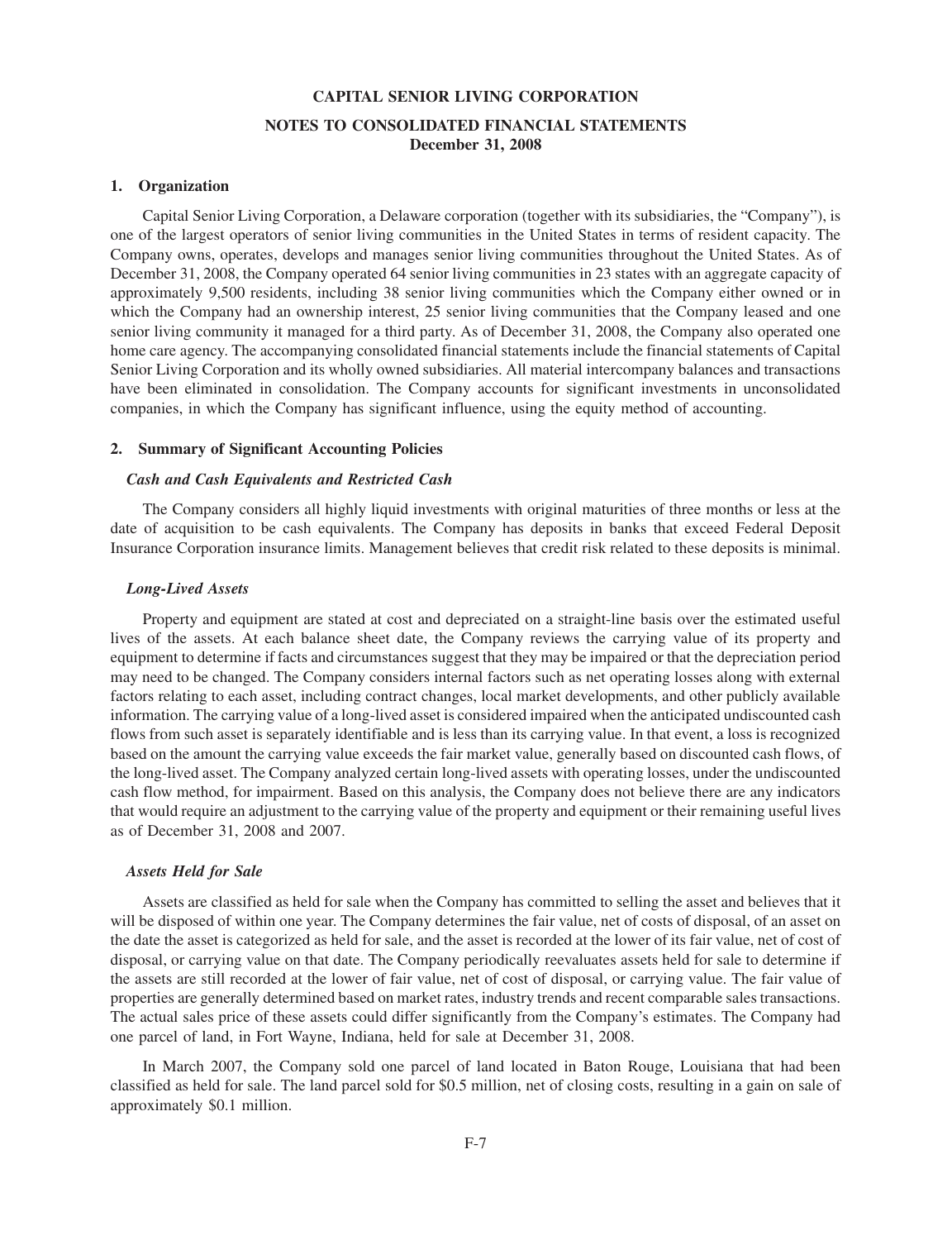### **NOTES TO CONSOLIDATED FINANCIAL STATEMENTS — (Continued)**

In May 2007, the Company sold one parcel of land located in Miami Township, Ohio that had been classified as held for sale to a joint venture ("SHP III/CSL Miami"), which is owned 90% by Senior Housing Partners III LP ("SHP III"), a fund owned by Prudential Real Estate Investors ("Prudential"), and 10% by the Company, for \$0.6 million, resulting in a loss on sale of approximately \$3,000. In addition, during the second quarter of fiscal 2007, management reclassified a parcel of land in Carmichael, California to held for sale. The Company estimated on the date of reclassification that the fair value of the land parcel, net of selling expenses, exceeded its carrying value of \$0.5 million. In February 2008, the Company sold the parcel of land located in Carmichael, California for \$1.2 million, net of closing costs, resulting in a gain on sale of approximately \$0.6 million.

In November 2007, the Company sold one parcel of land located in Richmond Heights, Ohio that had been classified as held for sale to a joint venture ("SHP III/CSL Richmond Heights") which is owned 90% by SHP III and 10% by the Company, for \$0.8 million resulting in a gain on sale of approximately \$0.3 million, which has been deferred and will be recognized into income over the period required to stabilize the senior living community.

In accordance with the provisions of SFAS No. 144, "Accounting for the Impairment or Disposal of Long-Lived Assets" ("FAS 144"), the parcel of land held for sale in Fort Wayne, Indiana, with a carrying amount of \$0.5 million was written down approximately \$0.1 million to its fair value, less costs to sell, to \$0.4 million during the first quarter of fiscal 2008. The Company currently estimates that this parcel of land held for sale had an aggregate fair value, net of costs of disposal, that exceeds its carrying value of \$0.4 million at December 31, 2008. The amount that the Company will ultimately realize on the parcel of land could differ materially from this estimate.

### *Investments in Joint Ventures*

The Company accounts for its investments in joint ventures under the equity method of accounting. The Company is the general partner in two partnerships and owns member interests in seven other joint ventures. The Company has not consolidated these joint venture interests because the Company has concluded that the limited partners or the other members of each joint venture has substantive kick-out rights or substantive participating rights as defined in EITF Issue 04-05 "Determining Whether a General Partner, or the General Partners as a Group, Controls a Limited Partnership or Similar Entity When the Limited Partners Have Certain Rights." ("EITF 04-05") Under the equity method of accounting the Company records its investments in joint ventures at cost and adjusts such investment for its share of earnings and losses of the joint venture.

### *Development Guarantees*

The Company, on three joint venture developments, has guarantees that the communities will be completed at the budgeted costs approved by the joint venture members. These costs include the hard and soft construction costs and operating costs until the community reaches stabilization. The budgeted costs include contingency reserves for potential costs overruns and other unforeseen costs. In addition, each of these joint ventures has entered into guaranteed fixed price construction contracts with the general contractors on each of the developments. The Company would be required to fund these guarantees if the actual development costs incurred by the joint venture exceed the budgeted costs for the development. The terms of these guarantees generally do not provide for a limitation on the maximum potential future payments. The Company has not made any payments under these guarantees and currently does not expect to be required to make any payments under these guarantees.

### *Income Taxes*

The Company accounts for income taxes under the provisions of SFAS No. 109, "Accounting for Income Taxes" ("FAS 109"). Deferred income taxes reflect the net tax effects of temporary differences between the carrying amounts of assets and liabilities for financial reporting purposes and the amounts used for income tax purposes. At December 31, 2008, the Company had recorded on its consolidated balance sheet net deferred tax assets of \$12.1 million. Management regularly evaluates the future realization of deferred tax assets and provides a valuation allowance, if considered necessary, based on such evaluation. As part of that evaluation, management has evaluated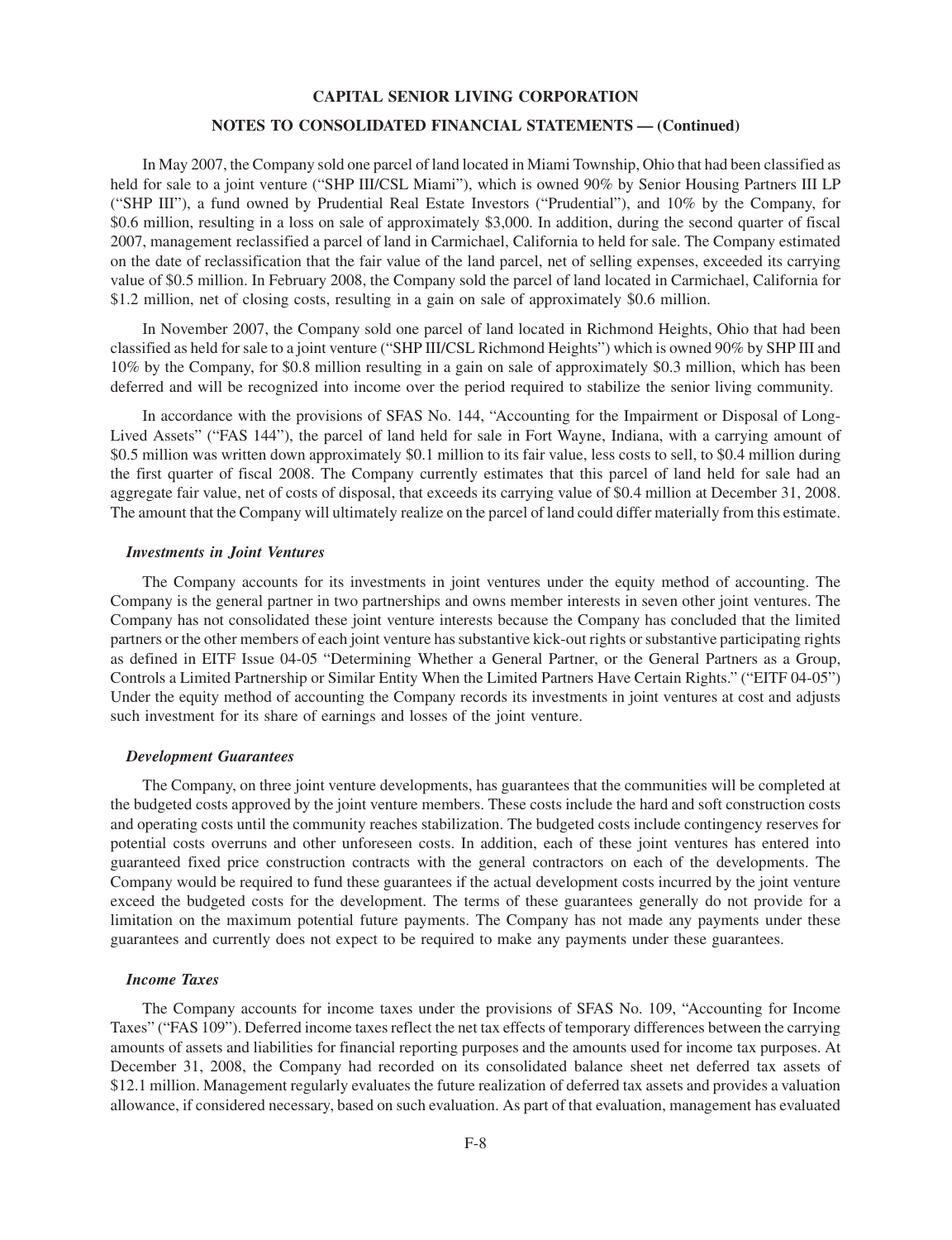### **NOTES TO CONSOLIDATED FINANCIAL STATEMENTS — (Continued)**

future expectations of net income. However, the benefits of the net deferred tax assets might not be realized if actual results differ from expectations. The Company believes that based upon this analysis that the realization of the net deferred tax assets is reasonably assured and therefore has not provided for a valuation allowance.

The Company accounts for uncertain tax positions under the provisions of Financial Accounting Standards Board ("FASB") Interpretation No. 48, "Accounting for Uncertainty in Income Taxes — An Interpretation of FASB Statement No. 109" ("FIN 48"). This standard clarifies the accounting for income tax benefits that are uncertain in nature. Under FIN 48, the Company is required to recognize a tax benefit in its financial statements for an uncertain tax position only if management's assessment is that its position is "more likely than not" (i.e., a greater than 50 percent likelihood) to be upheld on audit based only on the technical merits of the tax position. FIN 48 also provides guidance on thresholds, measurement, derecognition, classification, interest and penalties, accounting in interim periods, disclosure, and transition that is intended to provide better financial-statement comparability among different companies. The Company's policy is to recognize interest related to unrecognized tax benefits as interest expense and penalties as income tax expense. The Company is not subject to income tax examinations for tax years prior to 2004.

### *Revenue Recognition*

Resident and health care revenue is recognized at estimated net realizable amounts, based on historical experiences, due from residents in the period to which the rental and other services are provided.

Revenues from the Medicare and Medicaid programs accounted for approximately 6% of the Company's revenue in fiscal 2008, 2007 and 2006. Six communities are providers of services under the Medicaid program. Accordingly, the communities are entitled to reimbursement under the foregoing program at established rates that are lower than private pay rates. Patient service revenue for Medicaid patients is recorded at the reimbursement rates as the rates are set prospectively by the state upon the filing of an annual cost report. Two communities are providers of services under the Medicare program and are entitled to payment under the foregoing programs in amounts determined based upon rates established by the federal government.

Laws and regulations governing the Medicare and Medicaid programs are complex and subject to interpretation. The Company believes that it is in compliance with all applicable laws and regulations and is not aware of any pending or threatened investigations involving allegations of potential wrongdoing. While no such regulatory inquiries have been made, compliance with such laws and regulations can be subject to future government review and interpretation as well as significant regulatory action including fines, penalties, and exclusion from the Medicare and Medicaid programs.

Management services revenue is recognized when earned. Management services revenue relates to providing certain management and administrative support services under management contracts, which have terms expiring through 2014. The Company's management contracts include contingent management services revenue, usually based on exceeding certain gross revenue targets. These contingent revenues are recognized based on actual results according to the calculations specified in the various management agreements.

Community reimbursement revenue is comprised of reimbursable expenses from non-consolidated communities that the Company operates under long-term management agreements.

### *Lease Accounting*

The Company determines whether to account for its leases as either operating, capital or financing leases depending on the underlying terms of the lease agreement. This determination of classification is complex and requires significant judgment relating to certain information including the estimated fair value and remaining economic life of the community, the Company's cost of funds, minimum lease payments and other lease terms. As of December 31, 2008, the Company leased 25 communities and classified each of the leases as an operating lease. The Company incurs lease acquisition costs and amortizes these costs over the term of the lease agreement. Certain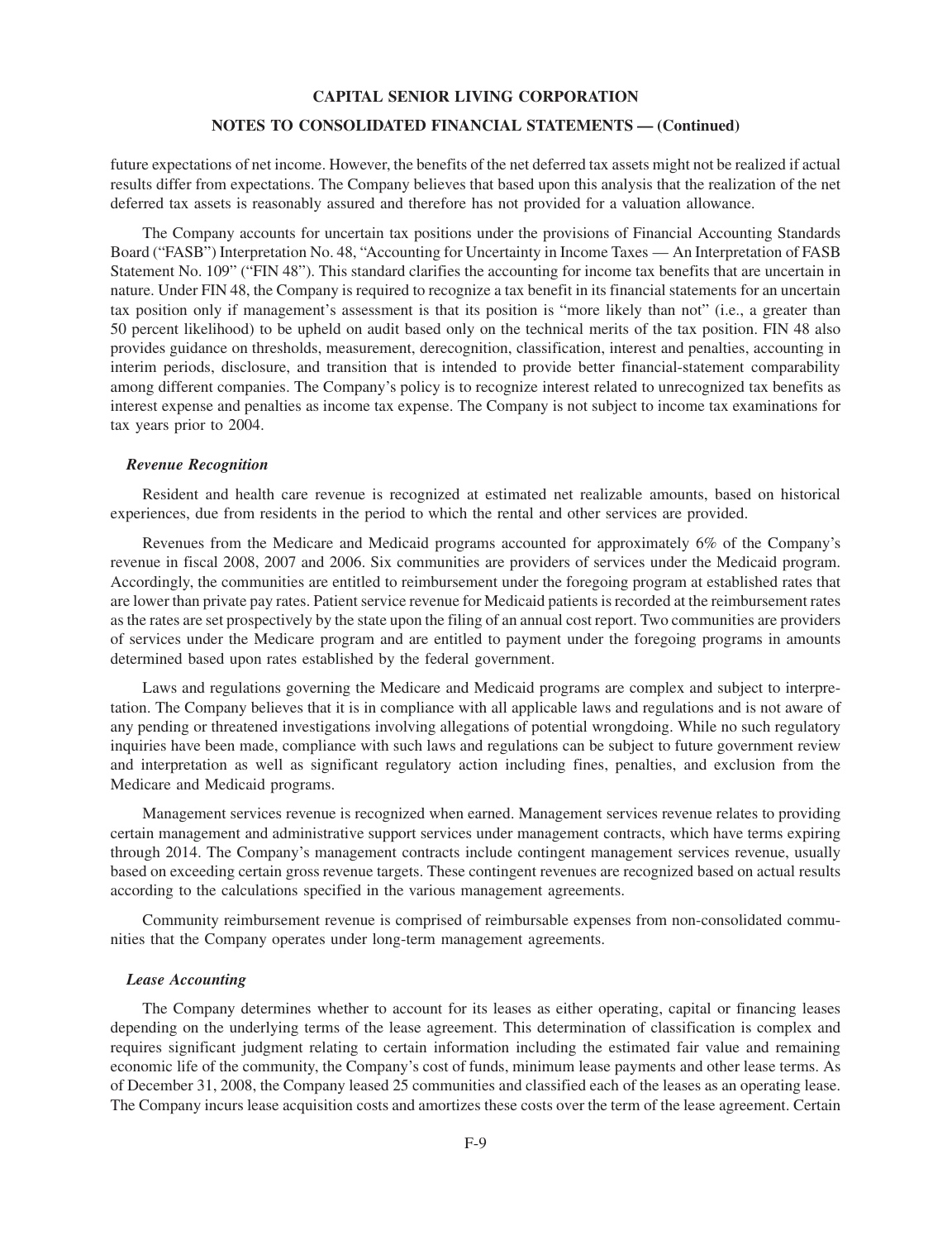### **NOTES TO CONSOLIDATED FINANCIAL STATEMENTS — (Continued)**

leases entered into by the Company qualified as sale/leaseback transactions under the provisions of Financial Accounting Standard No. 98 "Accounting for Leases" ("FAS 98") and as such any related gains have been deferred and are being amortized over the lease term.

Facility lease expense in the Company's statement of operations includes rent expense plus amortization expense relating to leasehold acquisition costs offset by the amortization of deferred gains.

### *Financial Instruments*

Effective January 31, 2005, the Company entered into interest rate cap agreements with two commercial banks to reduce the impact of increases in interest rates on the Company's variable rate loans. One interest rate cap agreement effectively limited the interest rate exposure on \$100 million notional amount to a maximum London Interbank Offered Rate ("LIBOR") of 5%, as long as one-month LIBOR was less than 7%. If one-month LIBOR was greater than 7%, the agreement effectively limited the interest rate on the same \$100 million notional amount to a maximum LIBOR of 7%. In March 2006, the Company sold \$67 million of the notional amount of this interest rate cap and as a result received \$0.3 million in cash and recorded a gain on sale of \$0.1 million. The remaining balance of the interest rate cap was sold in May 2007, resulting in net proceeds of \$0.1 million and a gain on sale of approximately \$28,000. During fiscal 2007 and 2006, the Company received 37,000 and \$0.1 million under the terms of this interest rate cap agreement and recorded the amount received as a reduction in interest expense. The second interest cap agreement effectively limited the interest rate exposure on a \$50 million notional amount to a maximum LIBOR of 5% and expired on January 31, 2006. The Company paid \$0.4 million for the interest rate caps and the costs of these agreements were being amortized to interest expense over the life of the agreements.

The Company used interest rate lock and interest rate swap agreements for purposes other than trading. The Company was party to interest rate lock agreements, which were used to hedge the risk that the costs of future issuance of debt may be adversely affected by changes in interest rates. Under the interest rate lock agreements, the Company agreed to pay or receive an amount equal to the difference between the net present value of the cash flows for a notional principal amount of indebtedness based on the locked rate at the date when the agreement was established and the yield of a United States Government 10-Year Treasury Note on the settlement date of January 3, 2006. The notional amounts of the agreements were not exchanged. These interest rate lock agreements were entered into with a major financial institution in order to minimize counterparty credit risk. The locked rates ranged from 7.5% to 9.1%. The Company reflected the interest rate lock agreements at fair value in the Company's consolidated balance sheet (Other long-term liabilities) and related gains and losses were recognized in the consolidated statements of operations. The Company settled the interest rate lock liability on January 3, 2006 by paying \$1.8 million in cash and converting the remaining balance of \$5.7 million to a five-year note. In January 2007, the Company paid \$5.0 million to KeyBank to repay the note.

### *Credit Risk*

The Company's resident receivables are generally due within 30 days. Credit losses on resident receivables have been within management's expectations, and management believes that the allowance for doubtful accounts adequately provides for any expected losses.

### *Advertising*

Advertising is expensed as incurred. Advertising expenses for the years ended December 31, 2008, 2007 and 2006 were \$5.9 million, \$6.0 million and \$5.6 million, respectively.

### *Net Income (Loss) Per Share*

Basic net income (loss) per share is calculated by dividing net income (loss) by the weighted average number of common shares outstanding during the period. Diluted net income (loss) per share considers the dilutive effect of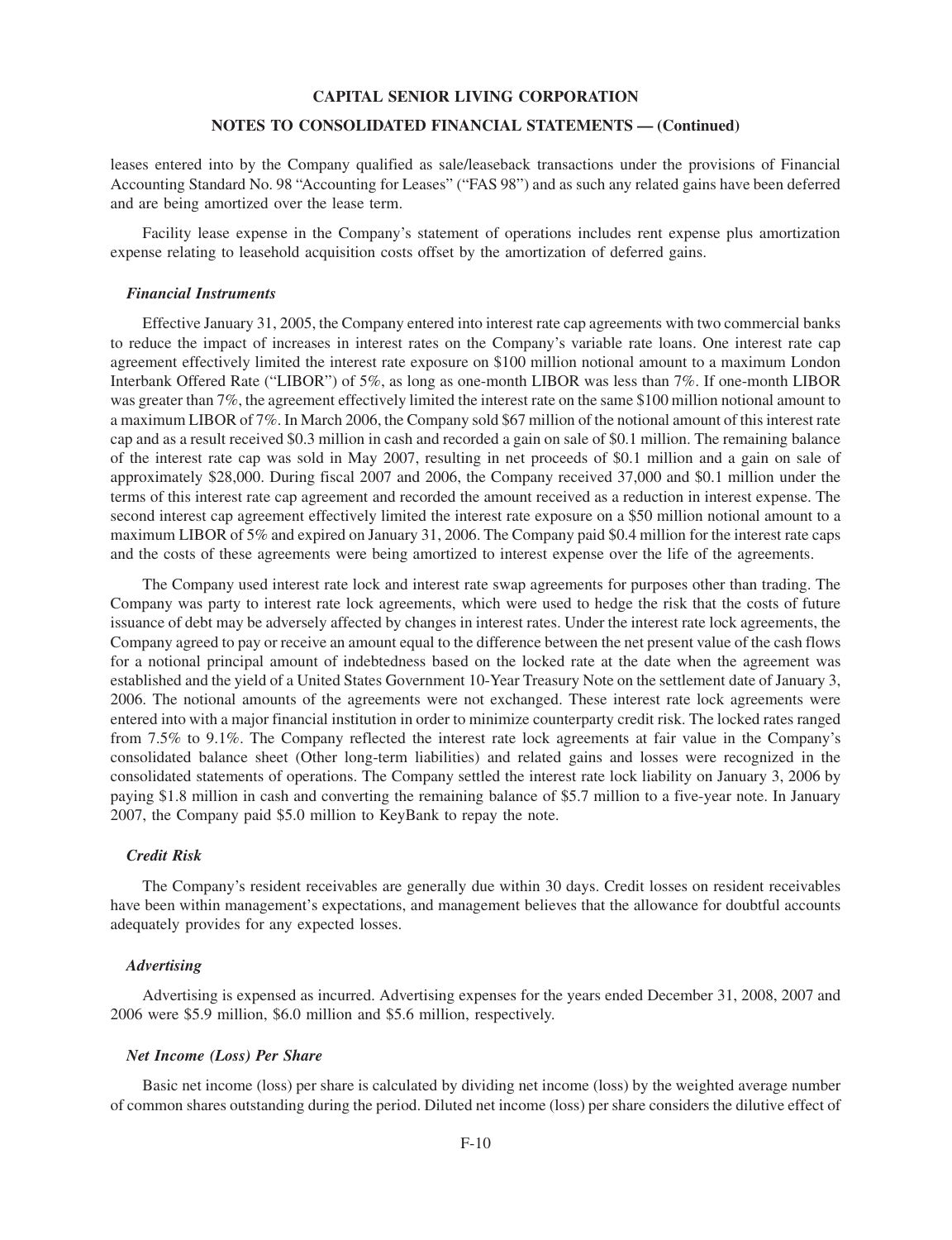### **NOTES TO CONSOLIDATED FINANCIAL STATEMENTS — (Continued)**

outstanding options calculated using the treasury stock method. The average daily price of the stock during 2008, 2007 and 2006 was \$6.89, \$9.79 and \$10.15, respectively, per share. Options to purchase 149,000 and 39,000 shares of common stock were outstanding during fiscal 2008 and 2007, respectively, but were not included in the computation of diluted earnings per share as the effect would have been antidilutive. In addition, due to a net loss in fiscal 2006, no common stock equivalents were considered in the calculation of diluted earnings per share. The Company has not considered restricted stock awards in the computation of basic income (loss) per share.

The following table set forth the computation of basic and diluted net income (loss) per share (in thousands, except for per share amounts):

|                                                                                      | Year Ended December 31, |                   |            |  |
|--------------------------------------------------------------------------------------|-------------------------|-------------------|------------|--|
|                                                                                      | 2008                    | 2007              | 2006       |  |
|                                                                                      |                         | \$4,360           | \$ (2,600) |  |
|                                                                                      | 26,377                  | 26,205            | 26,014     |  |
| Effect of dilutive securities:                                                       |                         |                   |            |  |
|                                                                                      |                         | 432               |            |  |
| Weighted average shares outstanding — diluted $\dots \dots \dots \dots \dots$ 26,620 |                         | 26,637            | 26,014     |  |
|                                                                                      |                         | $\frac{\$}{0.17}$ | \$ (0.10)  |  |
| Diluted income (loss) per share $\dots \dots \dots \dots \dots \dots \dots$ \$ 0.14  |                         | S.<br>0.16        | \$ (0.10)  |  |

#### *Stock-Based Compensation*

The Company accounts for its stock-based compensation in accordance with the provisions of Financial Accounting Standards No. 123 (revised), "Share-based Payment" ("FAS 123R"), which requires all share-based payments to employees, including grants of employee stock options and awards of restricted stock to be recognized in the statement of operations based on their fair values.

On May 8, 2007, the Company's shareholders approved the 2007 Omnibus Stock and Incentive Plan for Capital Senior Living Corporation (the "2007 Plan") which provides for, among other things, the grant of restricted stock awards and stock options to purchase shares of the Company's common stock. The 2007 Plan authorizes the Company to issue up to 2.6 million shares of common stock and the Company has reserved 2.5 million shares of common stock for future issuance pursuant to awards under the 2007 Plan. Effective May 8, 2007, the 1997 Omnibus Stock and Incentive Plan (as amended, the "1997 Plan") was terminated and no additional shares will be granted under the 1997 Plan. The Company has reserved 0.9 million shares of common stock for future issuance upon the exercise of outstanding stock options pursuant to the 1997 Plan.

### *Recently Issued Accounting Standards*

FASB Statement No. 157, "Fair Value Measurements" ("FAS 157"). FAS 157 defines fair value, establishes a framework for measuring fair value and expands disclosures about fair value measurements. FAS 157 does not require any new fair value measurements but would apply to assets and liabilities that are required to be recorded at fair value under other accounting standards. The Company adopted FAS 157 on January 1, 2008 and elected to defer the provisions of FAS 157 for its nonfinancial assets and liabilities. Under the provisions of FAS 157 nonfinancial assets and liabilities will be subject to the provisions of FAS 157 on January 1, 2009. The Company's adoption of FAS 157 did not have a material effect on the Company's financial statements.

FASB Statement No. 159, "Fair Value Option for Financial Assets and Financial Liabilities — Including an amendment of FASB Statement 115" ("FAS 159") permits, but does not require, entities to measure many financial instruments, including liabilities and certain other items, at fair value with resulting changes in fair value reported in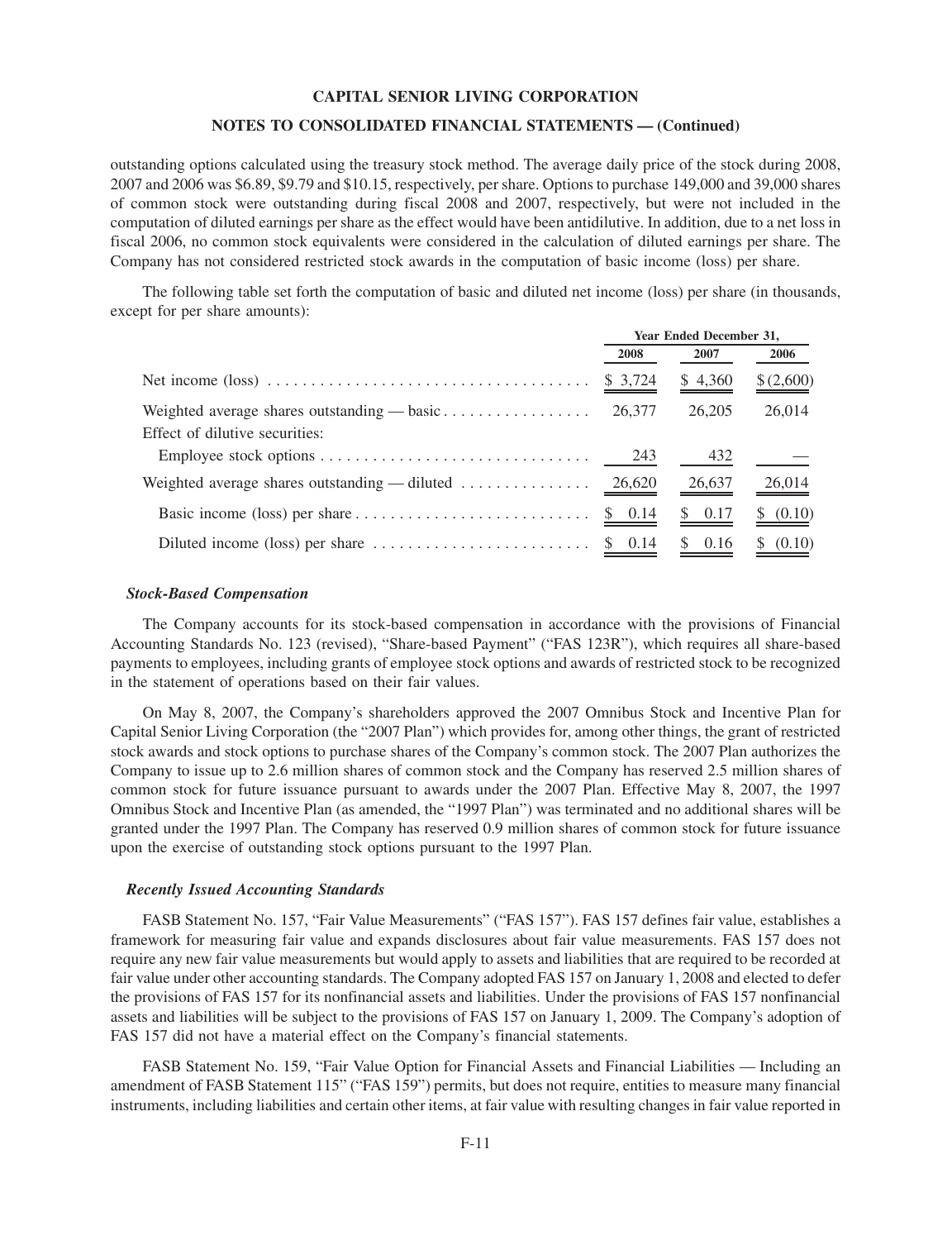# **NOTES TO CONSOLIDATED FINANCIAL STATEMENTS — (Continued)**

earnings. The Company has elected not to apply the fair value option to any of its financial instruments not already carried at fair value in accordance with other accounting standards, and therefore the adoption of FAS 159 did not impact the Company's consolidated financial statements.

FASB Statement No. 141(R) "Business Combinations" ("FAS 141(R)") requires the acquiring entity in a business combination to recognize the full fair value of assets acquired and liabilities assumed in the transaction (whether a full or partial acquisition); establishes the acquisition-date fair value as the measurement objective for all assets acquired and liabilities assumed; requires expensing of most transaction and restructuring costs; and requires the acquirer to disclose to investors and other users all of the information needed to evaluate and understand the nature and financial effect of the business combination. FAS 141(R) applies prospectively to business combinations for which the acquisition date is on or after January 1, 2009. The impact of FAS 141(R) on the Company's consolidated financial statements will depend upon the nature, terms and size of any acquisitions the Company consummates after the effective date.

FASB Staff Position ("FSP") Emerging Issues Task Force ("EITF") 03-6-1, "Determining Whether Instruments Granted in Share-Based Payment Transactions are Participating Securities" ("FSP 03-6-1"). FSP 03-6-1 clarifies that unvested share-based payment awards that contain non-forfeitable rights to dividends or dividend equivalents (whether paid or unpaid) are participating securities and are to be included in the computation of earnings per share under the two-class method described in SFAS No. 128, "Earnings Per Share." This FSP is effective for the Company on January 1, 2009, and requires all presented prior-period earnings per share data to be adjusted retrospectively. The Company's adoption of FSP 03-6-1 on January 1, 2009, did not have a significant impact on the Company's consolidated financial statements.

## *Segment Information*

The Company evaluates the performance and allocates resources of its senior living facilities based on current operations and market assessments on a property-by-property basis. The Company does not have a concentration of operations geographically or by product or service as its management functions are integrated at the property level. As such, the Company operates in one segment.

### *Reclassifications*

Certain prior year amounts have been reclassified to conform to the current year presentation. These reclassifications include reclassifying the amortization of deferred gains on sale leaseback transactions from gain on sale of assets to facility lease expense to better conform with industry practice. Additionally, capital replacement reserves and certain escrow deposits have been reclassified from current assets to other assets to better reflect the long-term nature of these assets.

### *Use of Estimates and Critical Accounting Policies*

The preparation of financial statements in conformity with U.S. generally accepted accounting principles requires management to make estimates and assumptions that affect the amounts reported in the accompanying financial statements and related footnotes. Management bases its estimates and assumptions on historical experience, observance of industry trends and various other sources of information and factors, the results of which form the basis for making judgments about the carrying value of assets and liabilities that are not readily apparent from other sources. Actual results could differ from these estimates. Critical accounting policies are defined as those that are reflective of significant judgments and uncertainties, and potentially could result in materially different results under different assumptions and conditions. The Company believes revenue recognition, investments in limited partnerships, leases, long-lived assets, income taxes and assets held for sale are its most critical accounting policies and require management's most difficult, subjective and complex judgments.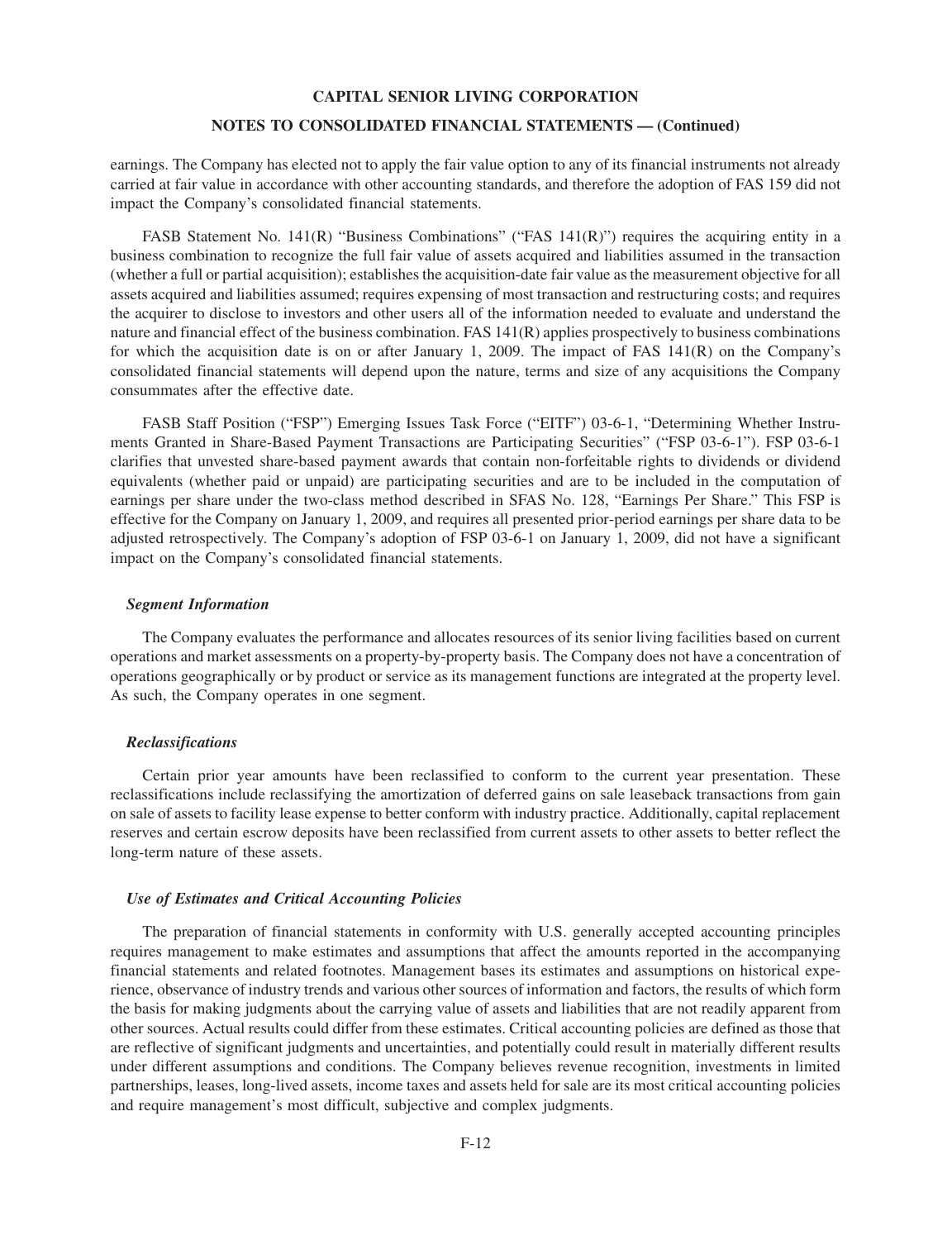### **NOTES TO CONSOLIDATED FINANCIAL STATEMENTS — (Continued)**

### **3. Transactions with Affiliates**

### *Midwest I*

In January 2006, the Company announced the formation of Midwest Portfolio Holdings, L.P., ("Midwest I") with GE Healthcare Financial Services ("GE Healthcare") to acquire five senior housing communities from a third party. Midwest I is owned approximately 89% by GE Healthcare and 11% by the Company. As of December 31, 2008, the Company has contributed \$2.7 million for its interests in Midwest I. The Company manages the five acquired communities under long-term management agreements with Midwest I. The Company accounts for its investment in Midwest I under the equity method of accounting and the Company recognized earnings in the equity of Midwest I of \$0.2 million and \$8,000 in fiscal 2008 and 2007, respectively, compared to a loss in the equity of Midwest I of \$9,000 in fiscal 2006. The Company earned \$0.5 million in management fees on the Midwest I communities in both fiscal 2008 and 2007 and \$0.4 million in management fees on the Midwest I communities in fiscal 2006. During the second quarter of fiscal 2007, Midwest I finalized its purchase price allocation on the five communities it acquired in fiscal 2006, resulting in a noncash charge of \$0.1 million being recognized by the Company. The final purchase price allocation resulted in more of the purchase price being allocated to assets with shorter economic lives, which resulted in additional depreciation and amortization expense.

### *Midwest II*

In August 2006, the Company announced the formation of Midwest Portfolio Holding II, L.P. ("Midwest II"), with GE Healthcare to acquire three senior housing communities from a third party. Midwest II is owned approximately 85% by GE Healthcare and 15% by the Company. As of December 31, 2008, the Company has contributed \$1.6 million for its interests in Midwest II. The Company manages the three acquired communities under long-term management agreements with Midwest II. The Company accounts for its investment in Midwest II under the equity method of accounting and the Company recognized a loss in the equity of Midwest II of \$0.1 million, \$0.3 million and \$0.1 million in fiscal 2008, 2007 and 2006, respectively. The Company earned \$0.5 million in management fees on the Midwest II communities both in fiscal 2008 and 2007 and \$0.2 million in management fees on the Midwest II communities in fiscal 2006. During the second quarter of fiscal 2007, Midwest II finalized its purchase price allocation on the three communities it acquired in fiscal 2006, resulting in a noncash charge of \$0.2 million being recognized by the Company. The final purchase price allocation resulted in more of the purchase price being allocated to assets with shorter economic lives, which resulted in additional depreciation and amortization expense.

### *SHPII/CSL*

In November 2004, the Company and Senior Housing Partners II, LP ("SHPII") formed four joint ventures (collectively, "SHPII/CSL") that own four senior living communities (the "Spring Meadows Communities"). SHPII/CSL is owned 95% by SHPII and 5% by the Company. As of December 31, 2008, the Company has contributed \$1.3 million for its interests in SHPII/CSL. The Company accounts for its investment in SHPII/CSL under the equity method of accounting and the Company recognized earnings in the equity of SHPII/CSL of \$0.3 million for both fiscal 2008 and 2007 and \$0.1 million in fiscal 2006. In addition, the Company earned \$1.2 million in management fees on the Spring Meadows Communities both in fiscal 2008 and 2007 and \$1.1 million in management fees on the Spring Meadows Communities in fiscal 2006.

### *SHPIII/CSL Miami*

In May 2007, the Company and SHPIII entered into SHPIII/CSL Miami to develop a senior housing community in Miamisburg, Ohio. Under the joint venture and related agreements, the Company will earn development and management fees and may receive incentive distributions. The senior housing community consists of 101 independent living units and 45 assisted living units and was opened in August 2008. As of December 31, 2008, the Company has contributed \$0.8 million to SHPIII/CSL Miami for its 10% interest. The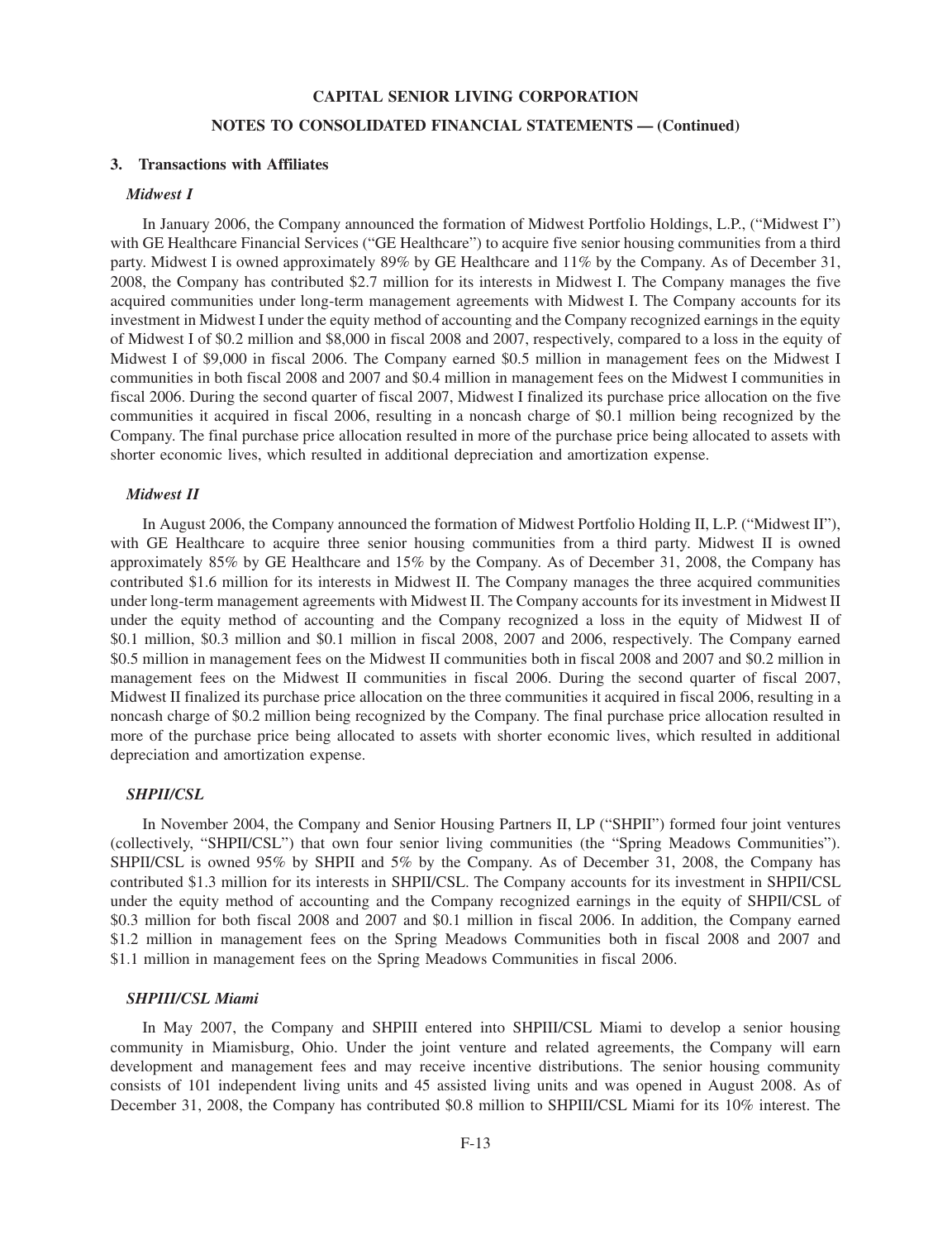### **NOTES TO CONSOLIDATED FINANCIAL STATEMENTS — (Continued)**

Company accounts for its investment in SHPIII/CSL Miami under the equity method of accounting and the Company recognized a loss in the equity of SHPIII/CSL Miami of \$0.1 million for fiscal 2008. The Company earned \$0.2 million and \$0.7 million in development fees from SHPIII/CSL Miami in fiscal 2008 and 2007, respectively. In addition, the Company earned \$0.1 million in pre-marketing fees and \$0.1 in management fees on the community in fiscal 2008.

### *SHPIII/CSL Richmond Heights*

In November 2007, the Company and SHPIII entered into SHPIII/CSL Richmond Heights to develop a senior housing community in Richmond Heights, Ohio. Under the joint venture and related agreements, the Company will earn development and management fees and may receive incentive distributions. The senior housing community will consist of 97 independent living units and 45 assisted living units and is expected to open in the first half of 2009. As of December 31, 2008, the Company has contributed \$0.8 million to SHPIII/CSL Richmond Heights for its 10% interest and will account for its investment in SHPIII/CSL Richmond Heights under the equity method of accounting. The Company earned \$1.0 million and \$0.1 million in development fees from SHPIII/CSL Richmond Heights in fiscal 2008 and 2007, respectively. In addition, the Company earned \$0.1 million in pre-marketing fees on the community in fiscal 2008.

### *SHPIII/CSL Levis Commons*

In December 2007, the Company and SHPIII entered into SHPIII/CSL Levis Commons to develop a senior housing community near Toledo, Ohio. Under the joint venture and related agreements, the Company will earn development and management fees and may receive incentive distributions. The senior housing community will consist of 101 independent living units and 45 assisted living units and is expected to open in the first half of 2009. As of December 31, 2008, the Company has contributed \$0.8 million to SHPIII/CSL Levis Commons for its 10% interest and will account for its investment in SHPIII/CSL Levis Commons under the equity method of accounting. The Company earned \$1.1 million and \$22,000 in development fees from SHPIII/CSL Levis Commons in fiscal 2008 and 2007, respectively. In addition, the Company earned \$0.1 million in pre-marketing fees on the community in fiscal 2008.

### *BRE/CSL*

In December 2001, the Company formed three joint ventures (collectively "BRE/CSL") with Blackstone Real Estate Advisors ("Blackstone") and the joint ventures are owned 90% by Blackstone and 10% by the Company. BRE/CSL previously owned six senior living communities. The Company managed the six communities owned by BRE/CSL under long-term management contracts. In September 2005, Ventas acquired the six communities owned by BRE/CSL and the Company entered into a series of lease agreements whereby the Company leases the six communities from Ventas. In March 2007, the Company received a final distribution from BRE/CSL of \$0.4 million relating to the sale of six communities owned by BRE/CSL to Ventas. This distribution resulted in the recognition of an additional gain of \$0.4 million, which has been deferred and is being amortized in the Company's statement of operations over the remaining initial lease term.

### **5. Facility Lease Transactions**

The Company currently leases 25 communities with certain real estate investment trusts ("REITs") and accounts for each of the leases as an operating lease. The lease terms are generally for ten years with renewal options for 10-20 years at the Company's option. Under these agreements the Company is responsible for all operating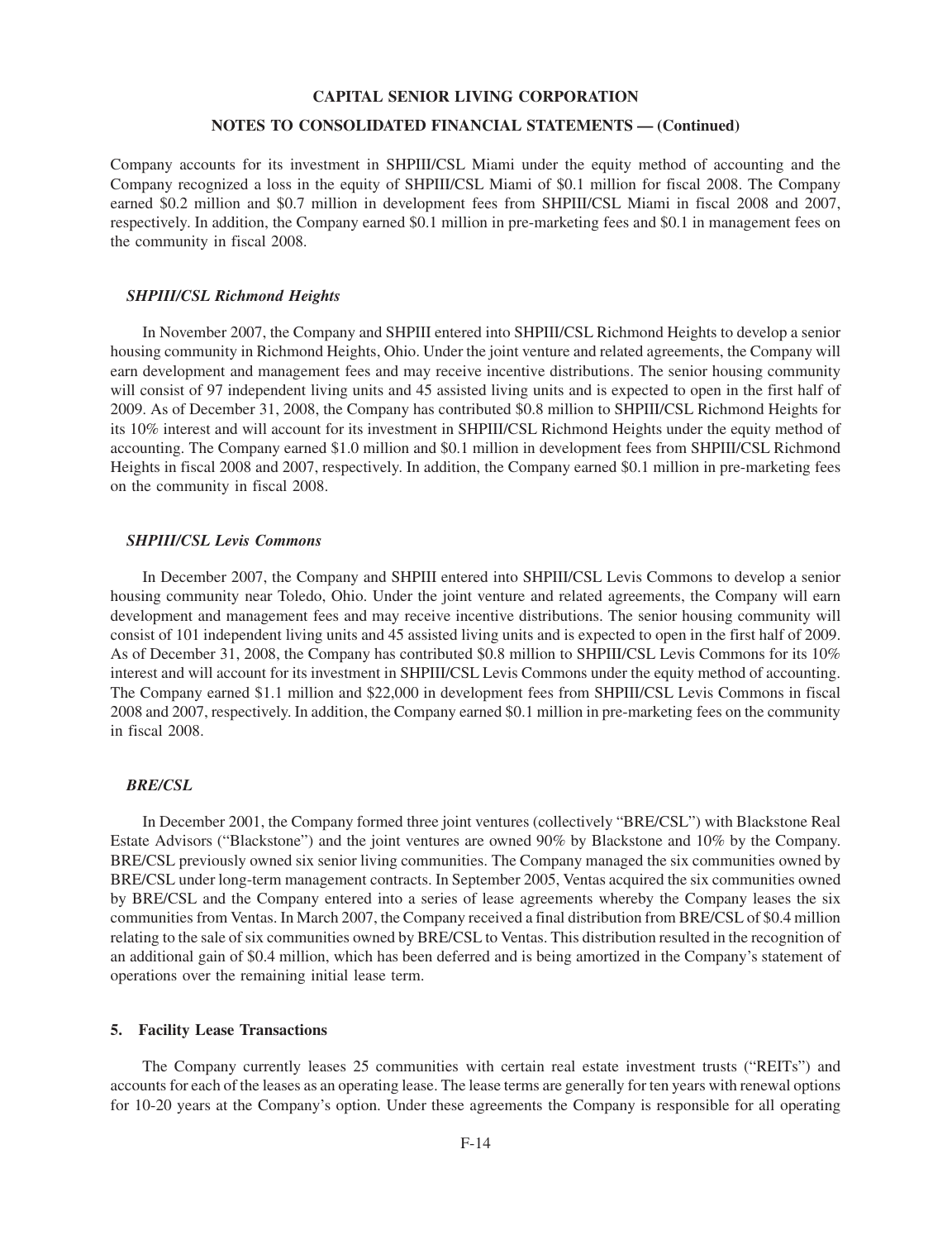# **NOTES TO CONSOLIDATED FINANCIAL STATEMENTS — (Continued)**

costs, maintenance and repairs, insurance and property taxes. The following table further describes each of the lease agreements (dollars in millions):

| Landlord   | Date of Lease                                                      | Number of<br><b>Communities</b> | Value of<br><b>Transaction</b> | <b>Term</b>                           | <b>Initial</b><br>Lease $Rate(1)$ | Lease<br><b>Acquisition</b><br>Costs(2) | <b>Deferred</b><br>Gains/Lease<br>Concession(3) |
|------------|--------------------------------------------------------------------|---------------------------------|--------------------------------|---------------------------------------|-----------------------------------|-----------------------------------------|-------------------------------------------------|
| Ventas     | September 30, 2005                                                 | 6                               | \$84.6                         | 10 years<br>(Two five-year renewals)  | 8%                                | \$1.3                                   | \$4.6                                           |
| Ventas     | October 18, 2005                                                   | 1                               | 19.5                           | 10 years<br>(Two five-year renewals)  | 8%                                | 0.2                                     |                                                 |
| Ventas     | March 31,2006                                                      | $\mathbf{1}$                    | 29.0                           | 10 years<br>(Two five-year renewals)  | 8%                                | 0.1                                     | 14.3                                            |
| Ventas     | June 8, 2006                                                       | $\mathbf{1}$                    | 19.1                           | 9.5 years<br>(Two five-year renewals) | 8%                                | 0.4                                     |                                                 |
| Ventas     | January 31, 2008                                                   | 1                               | 5.0                            | 10 years<br>(Two five-year renewals)  | 7.75%                             | 0.2                                     |                                                 |
| <b>HCP</b> | May 1, 2006                                                        | 3                               | 54.0                           | 10 years<br>(Two ten-year renewals)   | 8%                                | 0.2                                     | 12.8                                            |
| <b>HCP</b> | May 31, 2006                                                       | 6                               | 43.0                           | 10 years<br>(Two ten-year renewals)   | $8\%$                             | 0.2                                     | 0.6                                             |
| <b>HCP</b> | December 1, 2006                                                   | $\overline{4}$                  | 51.0                           | 10 years<br>(Two ten-year renewals)   | 8%                                | 0.7                                     |                                                 |
| <b>HCP</b> | December 14, 2006                                                  | $\mathbf{1}$                    | 18.0                           | 10 years<br>(Two ten-year renewals)   | 7.75%                             | 0.3                                     |                                                 |
| <b>HCP</b> | April 11, 2007                                                     | 1                               | 8.0                            | 10 years<br>(Two ten-year renewals)   | 7.25%                             | 0.1                                     |                                                 |
| Subtotal   |                                                                    |                                 |                                |                                       |                                   | 3.7                                     | 32.3                                            |
|            | Accumulated amortization                                           |                                 |                                |                                       |                                   | (1.0)                                   |                                                 |
|            | Accumulated deferred gain recognized                               |                                 |                                |                                       |                                   |                                         | (9.1)                                           |
|            | Net lease acquisition costs/deferred gains as of December 31, 2008 |                                 |                                |                                       |                                   | \$2.7                                   | \$23.2                                          |

(1) Initial lease rates are subject to conditional lease escalation provisions as forth in each lease agreement.

In April 2007, HCP acquired a senior living community in Cedar Hill, Texas ("Crescent Place"), which was previously owned by the Covenant and managed by the Company, in a transaction valued at approximately \$8.0 million and immediately leased Crescent Place to the Company. In connection with this transaction, the Company's previous management agreement with Covenant was terminated.

In January 2008, the Company leased a senior living community in Keller, Texas ("Whitley Place") from Ventas which was acquired by Ventas from a third party in a transaction valued at approximately \$5.0 million.

<sup>(2)</sup> Lease acquisition costs are being amortized over the leases' initial term.

<sup>(3)</sup> Deferred gains of \$31.7 million and lease concessions of \$0.6 million are being recognized in the Company's statement of operations as a reduction in facility rent expense over the leases' initial term. Lease concessions relate to the HCP transaction on May 31, 2006.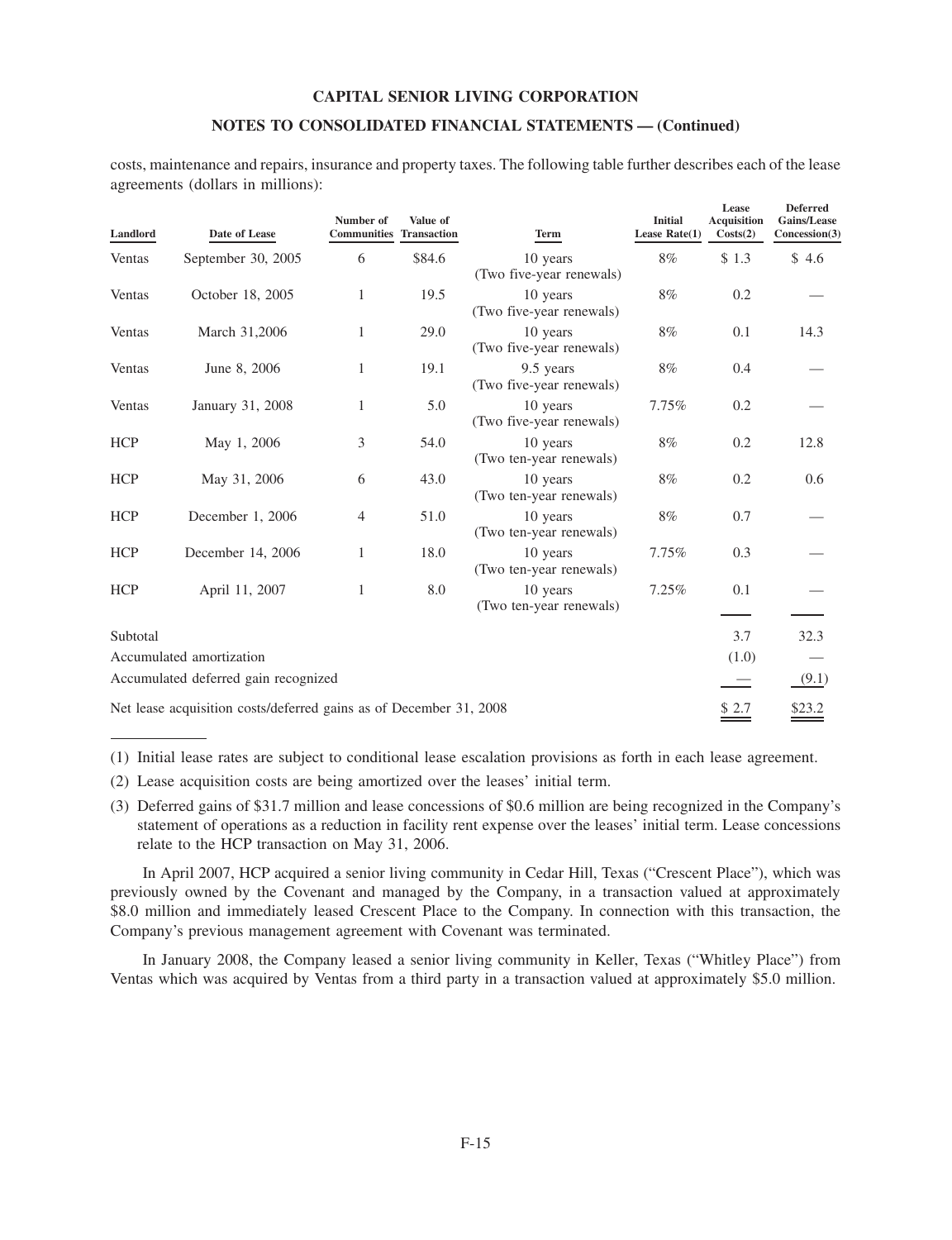# **NOTES TO CONSOLIDATED FINANCIAL STATEMENTS — (Continued)**

# **6. Property and Equipment**

Property and equipment consists of the following (in thousands):

|                                                              |                    |           | December 31. |
|--------------------------------------------------------------|--------------------|-----------|--------------|
|                                                              | <b>Asset Lives</b> | 2008      | 2007         |
|                                                              |                    | \$17,787  | \$17,981     |
| Land improvements                                            | 5 to 20 years      | 1,158     | 936          |
| Buildings and building improvements                          | 10 to 40 years     | 326,654   | 324,435      |
|                                                              | 5 to 10 years      | 14.683    | 11,767       |
|                                                              | 5 to 7 years       | 833       | 553          |
| Leasehold improvements                                       | (1)                | 11,456    | 7.752        |
|                                                              | (2)                | 330       | 1,606        |
|                                                              |                    | 372,901   | 365,030      |
| Less accumulated depreciation and amortization $\dots \dots$ |                    | 67,020    | 54,588       |
|                                                              |                    | \$305,881 | \$310,442    |

(1) Leasehold improvements are amortized over the shorter of the useful life of the asset or the remaining lease term.

(2) Construction in progress in fiscal 2007 includes \$1.6 million of capitalized computer software development costs which were transferred to furniture and equipment when placed in service during fiscal 2008.

Furniture and equipment includes \$2.1 million in capitalized computer software development costs of which \$0.4 million has been amortized and is included as a component of accumulated depreciation and amortization at December 31, 2008.

## **7. Other Assets**

Other assets consist of the following (in thousands):

| December 31, |          |
|--------------|----------|
| 2008         | 2007     |
|              |          |
|              | 2,887    |
| 9.674        | 10.357   |
|              | 629      |
| \$14,831     | \$16,674 |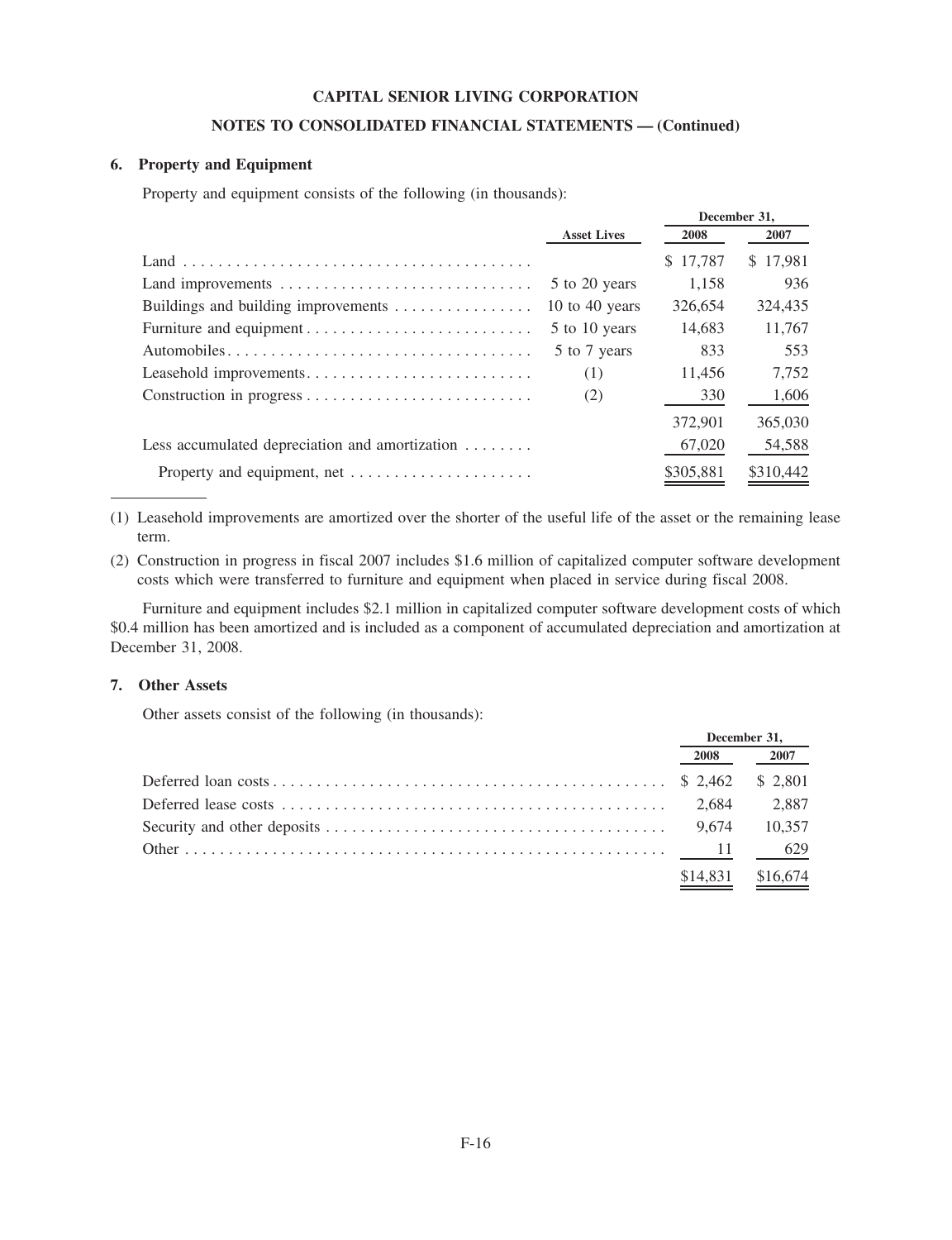# **NOTES TO CONSOLIDATED FINANCIAL STATEMENTS — (Continued)**

# **8. Accrued Expenses**

Accrued expenses consist of the following (in thousands):

| December 31. |          |
|--------------|----------|
| 2008         | 2007     |
|              | \$4,259  |
| 5.957        | 5,436    |
| 988          | 1.002    |
| 1,327        | 1,166    |
| 421          | 476      |
|              | 1,222    |
| \$13.661     | \$13,561 |

# **9. Notes Payable**

Notes payable consists of the following (in thousands):

|                                | Average<br><b>Monthly</b> | <b>Net Book Value</b> | <b>Interest</b> |                      |           | <b>Notes Payable</b><br>December 31, |
|--------------------------------|---------------------------|-----------------------|-----------------|----------------------|-----------|--------------------------------------|
| Lender                         | <b>Payment</b>            | of Collateral(2)      | Rate            | <b>Maturity Date</b> | 2008      | 2007                                 |
| Freddie Mac $\ldots$           | 736<br>S.                 | \$135,874             | $6.29\%$        | July 2015            | \$105,545 | \$107,468                            |
| Capmark                        | 242                       | 44,961                | 5.46            | August 2015          | 36,578    | 37,397                               |
| Fannie Mae                     | 178                       | 34,630                | 5.91            | May 2017             | 29,479    | 29,835                               |
| Freddie Mac                    | 55                        | 8,292                 | 5.75            | March 2017           | 9,500     | 9,500                                |
| Lehman                         | 44                        | 7,051                 | 8.20            | September 2009       | 4,745     | 4,872                                |
| $Lehman(1)$                    | $-$                       |                       | 5.75            | November 2008        |           | 3,323                                |
| Insurance Financing $\ldots$ . | 275                       |                       | 4.78            | October 2009         | 2,688     |                                      |
| Insurance Financing $\ldots$ . | 150                       |                       | 3.75            | April 2009           | 595       | 1,833                                |
| Insurance Financing            | 49                        |                       | 4.78            | October 2009         | 437       | 540                                  |
|                                | \$1,729                   |                       | $6.06\%$ (3)    |                      | 189,567   | 194,768                              |
| Less current portion $\dots$   |                           |                       |                 |                      | 12,026    | 9,035                                |
|                                |                           |                       |                 |                      | \$177,541 | \$185,733                            |

(1) Acquisition financing bearing no interest (discounted at 5.7%). The note was repaid by the Company on November 21, 2008.

(2) The 25 facilities owned by the Company and encumbered by mortgage debt are provided as collateral under their respective loan agreements.

(3) Weighted average interest rate on current debt outstanding.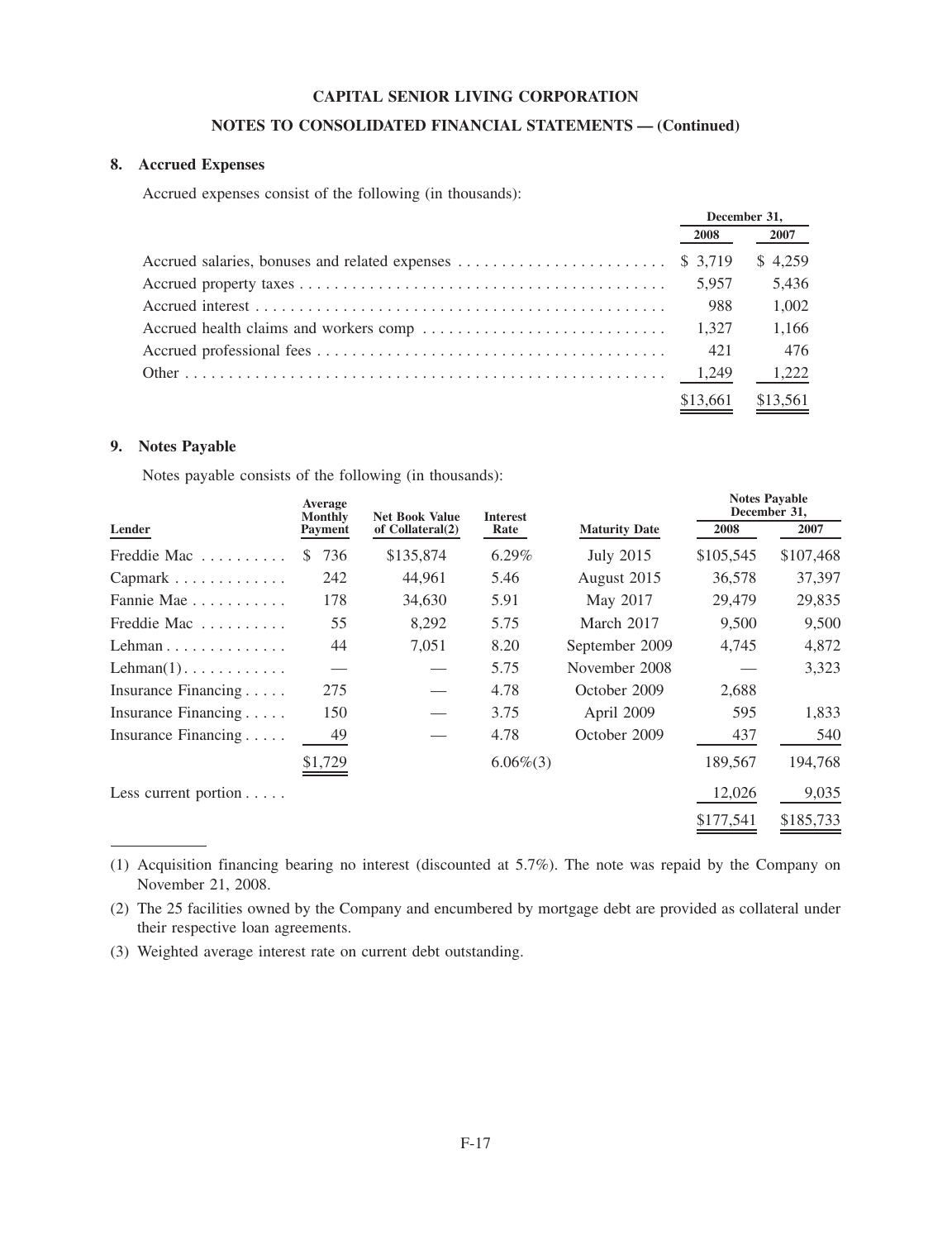# **NOTES TO CONSOLIDATED FINANCIAL STATEMENTS — (Continued)**

The aggregate scheduled maturities of notes payable at December 31, 2008, are as follows (in thousands):

| \$189.567 |
|-----------|

On December 1, 2008, the Company renewed certain insurance policies and entered into a finance agreement totaling \$2.7 million. The finance agreement has a fixed interest rate of 4.78% with principal being repaid over a 10-month term.

On November 21, 2008, the Company repaid the Lehman acquisition financing non-interest bearing note in its entirety for a total cost of \$3.5 million.

On October 31, 2008 and 2007, the Company renewed certain insurance policies and entered into finance agreements totaling \$0.5 million and \$0.6 million, respectively. The finance agreements have fixed interest rates of 4.78% and 5.50%, respectively, with principal being repaid over 10-month terms.

On May 31, 2008 and 2007, the Company renewed certain insurance policies and entered into finance agreements totaling \$1.5 million and \$4.5 million, respectively. The finance agreements have fixed interest rates of 3.75% and 5.60%, respectively, with principal being repaid over 10-month terms.

The Company's second installment on its note payable to Covenant, which was due on August 15, 2007, was reduced by \$0.4 million pursuant to the terms of the stock purchase agreement, resulting in no amount due to Covenant and a reduction in the Company's note payable to Covenant of approximately \$0.3 million, which was reflected as management services revenue in the Company's consolidated statement of operations. In addition, under the terms of the purchase agreement, the Company had the right to recapture certain contingent payments made to Covenant if the Company did not receive the required minimum management services revenue set forth in the stock purchase agreement. As a result of these provisions, during the third quarter of fiscal 2007, the Company recorded a receivable and management services revenue of approximately \$0.4 million. During the fourth quarter of fiscal 2007, Covenant paid this receivable and executed an amendment to the stock purchase agreement releasing the Company from any future obligations under the Company's note payable to Covenant. As a result the Company recognized additional management services revenue of approximately \$0.6 million in the fourth quarter of fiscal 2007.

On May 3, 2007, the Company refinanced \$30.0 million of mortgage debt on four senior living communities with Federal National Mortgage Association ("Fannie Mae"). As part of the refinancing, the Company repaid approximately \$2.7 million of mortgage debt on the four communities. The new mortgage loans have a ten-year term with interest fixed at 5.91% and principal amortized over a 30-year term. The Company incurred \$0.5 million in deferred financing costs related to this loan, which is being amortized over ten years. In addition, as part of this refinancing, the Company wrote-off \$0.4 million in deferred loan costs. The new loans replaced \$32.7 million of variable rate debt with an effective interest rate of 7.6%.

On March 21, 2007, the Company refinanced \$9.5 million of mortgage debt on one of its senior living communities ("Gramercy Hill") with Federal Home Loan Mortgage Corporation ("Freddie Mac"). As part of the refinancing, the Company received approximately \$2.1 million in cash proceeds, net of closing costs. The new mortgage loan has a ten-year term with a one-year extension available at the Company's option, interest fixed at 5.75% and requires interest only payments in the first two years with principal amortized thereafter over a 25-year term. The Company incurred \$0.2 million in deferred financing costs related to this loan, which is being amortized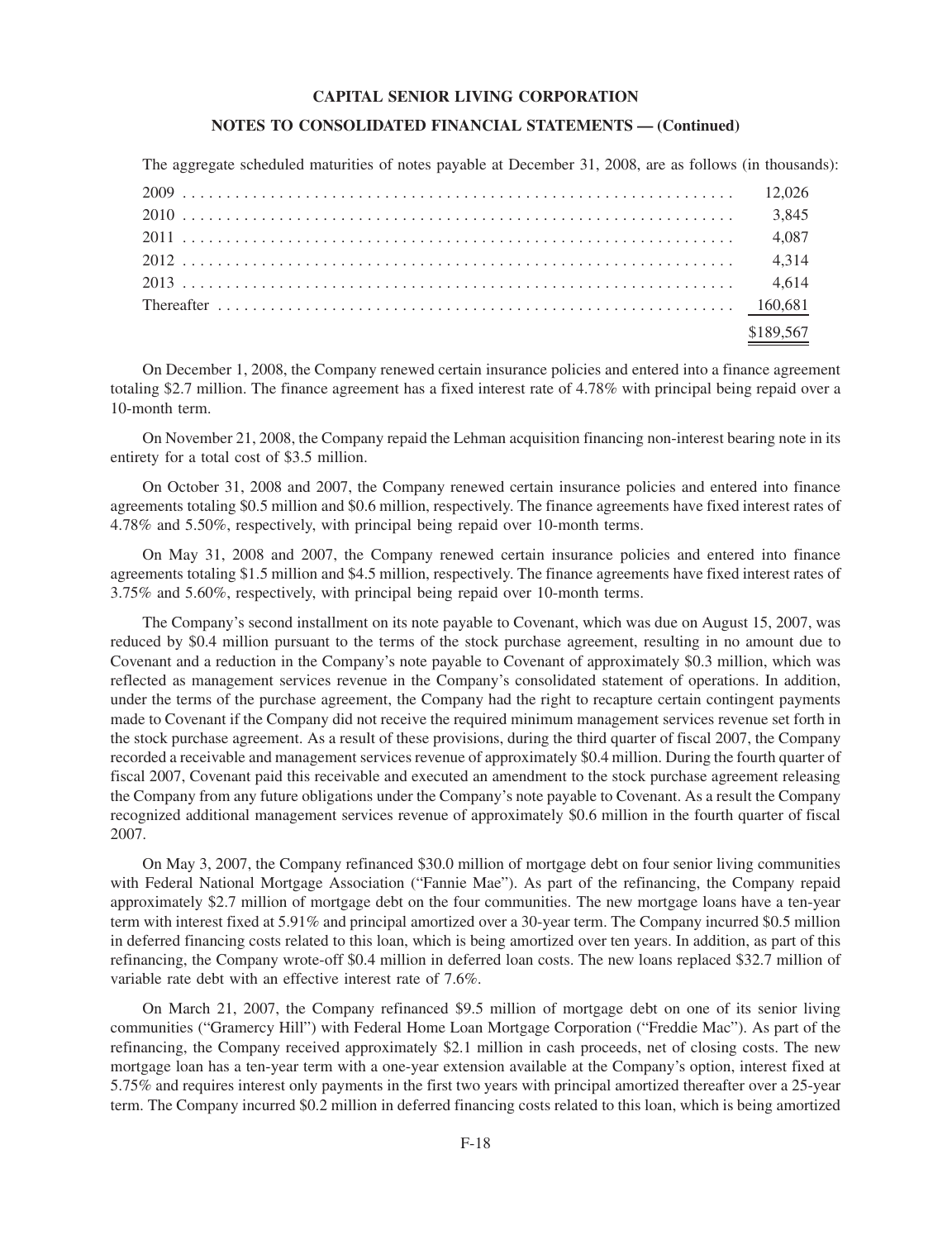# **NOTES TO CONSOLIDATED FINANCIAL STATEMENTS — (Continued)**

over ten years. In addition, as part of this refinancing, the Company wrote-off \$13,000 in deferred loan costs and paid \$0.2 million in loan exit fees to the prior lender. The loan exit fees are a component of write-off of deferred loan costs in the accompanying statement of operations.

On March 15, 2007, the Company issued three standby letters of credit, totaling \$2.2 million, for the benefit of HCP on certain leases between HCP and the Company. The fees on the letters of credit are based on 2.0% of the issued amount.

On June 9, 2006, the Company refinanced \$110.0 million of mortgage debt on 15 senior living communities with Freddie Mac. As part of the refinancing, the Company repaid approximately \$14.8 million of mortgage debt on the 15 communities. The new mortgage loans each have a ten-year term with interest rates fixed at 6.29% for the first nine years and with principal amortized over a 25-year term. At the beginning of the tenth year, the loans will convert to a floating interest rate to provide flexibility regarding financing alternatives. The loans are crosscollateralized and cross-defaulted with release provisions. The Company incurred \$1.9 million in deferred financing costs related to these loans, which is being amortized over ten years. In addition, the Company wrote-off \$0.8 million in deferred loan costs on the loans refinanced and paid \$0.2 million in loan exit fees to the prior lender.

Effective January 31, 2005, the Company entered into interest rate cap agreements with two commercial banks to reduce the impact of increases in interest rates on the Company's variable rate loans. One interest rate cap agreement effectively limited the interest rate exposure on \$100 million notional amount to a maximum LIBOR of 5%, as long as one-month LIBOR was less than 7%. If one-month LIBOR was greater than 7%, the agreement effectively limited the interest rate on the same \$100 million notional amount to a maximum LIBOR of 7%. In March 2006, the Company sold \$67 million of the notional amount of this interest rate cap and as a result received \$0.3 million in cash and recorded a gain on sale of \$0.1 million. The remaining balance of the interest rate cap was sold in May 2007, resulting in net proceeds of \$0.1 million and a gain on sale of approximately \$28,000. During fiscal 2007 and 2006, the Company received \$37,000 and \$0.1 million under the terms of this interest rate cap agreement and recorded the amount received as a reduction in interest expense. The second interest cap agreement effectively limited the interest rate exposure on a \$50 million notional amount to a maximum LIBOR of 5% and expired on January 31, 2006. The Company paid \$0.4 million for the interest rate caps and the costs of these agreements were being amortized to interest expense over the life of the agreements.

The Company used interest rate lock and interest rate swap agreements for purposes other than trading. The Company was party to interest rate lock agreements, which were used to hedge the risk that the costs of future issuance of debt may be adversely affected by changes in interest rates. Under the interest rate lock agreements, the Company agreed to pay or receive an amount equal to the difference between the net present value of the cash flows for a notional principal amount of indebtedness based on the locked rate at the date when the agreement was established and the yield of a United States Government 10-Year Treasury Note on the settlement date of January 3, 2006. The notional amounts of the agreements were not exchanged. These interest rate lock agreements were entered into with a major financial institution in order to minimize counterparty credit risk. The locked rates ranged from 7.5% to 9.1%. The Company reflected the interest rate lock agreements at fair value in the Company's consolidated balance sheet (Other long-term liabilities) and related gains and losses were recognized in the consolidated statements of operations. The Company settled the interest rate lock liability on January 3, 2006 by paying \$1.8 million in cash and converting the remaining balance of \$5.7 million to a five-year note. In January 2007, the Company paid \$5.0 million to KeyBank to repay the note.

In connection with the Company's loan commitments described above, the Company incurred financing charges that were deferred and amortized over the life of the notes. At December 31, 2008 and 2007, the Company had gross deferred loan costs of \$3.4 million. Accumulated amortization was \$0.9 million and \$0.6 million at December 31, 2008 and 2007, respectively. Amortization expense is expected to be \$0.3 million in each of fiscal 2009, 2010, 2011 2012 and 2013. In connection with the refinancings and the repayment of notes, the Company wrote-off \$0.5 million in deferred loan costs in fiscal 2007.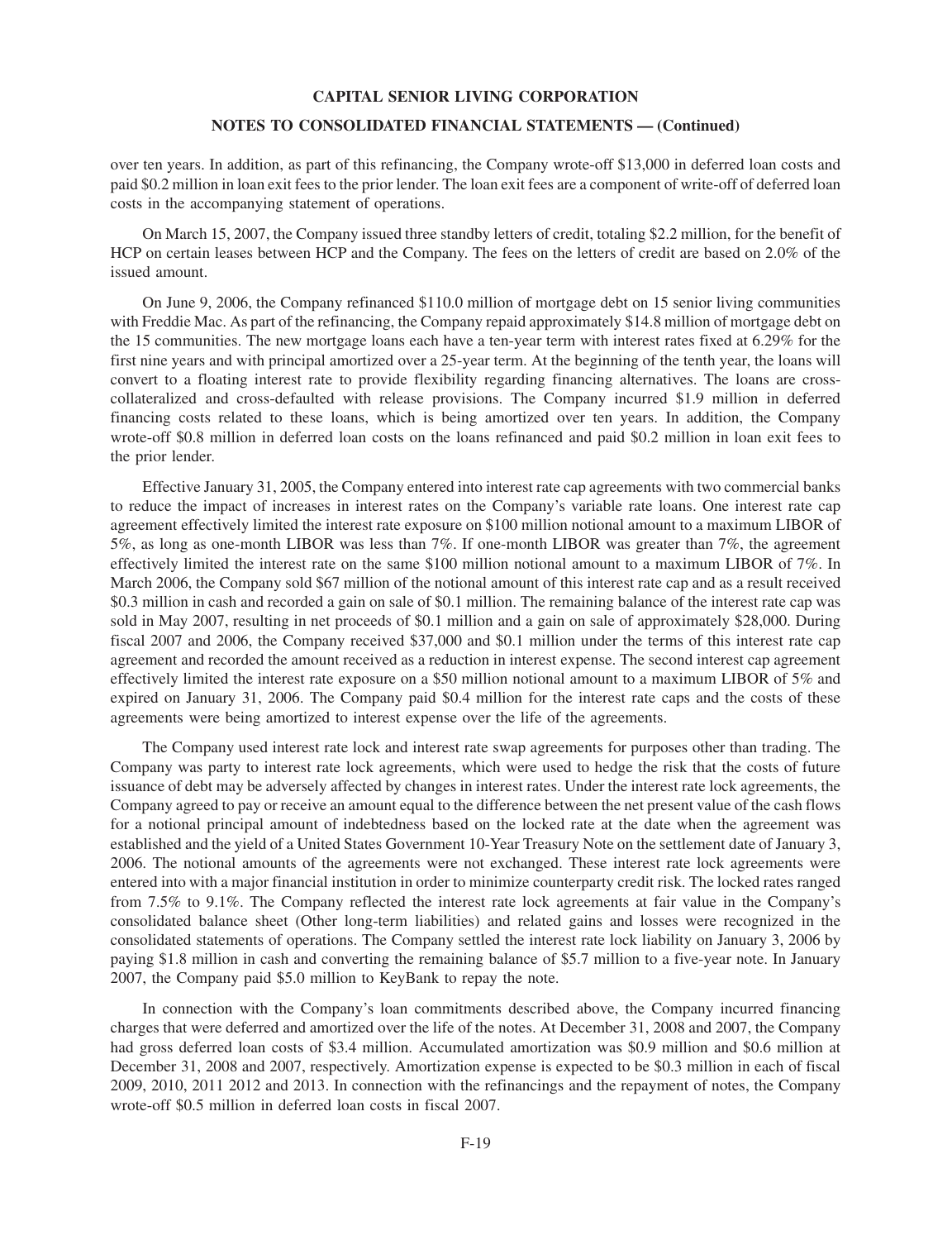## **NOTES TO CONSOLIDATED FINANCIAL STATEMENTS — (Continued)**

The Company must maintain certain levels of tangible net worth and comply with other restrictive covenants under the terms of the notes. The Company was in compliance with all of its debt covenants at December 31, 2008 and 2007.

#### **10. Equity**

The Company is authorized to issue preferred stock in series and to fix and state the voting powers and such designations, preferences and relative participating, optional or other special rights of the shares of each such series and the qualifications, limitations and restrictions thereof. Such action may be taken by the Board without stockholder approval. The rights, preferences and privileges of holders of common stock are subject to the rights of the holders of preferred stock. No preferred stock was outstanding as of December 31, 2008 and 2007.

#### **11. Stock-Based Compensation**

On May 8, 2007, the Company's shareholders approved the 2007 Omnibus Stock and Incentive Plan for Capital Senior Living Corporation which provides for, among other things, the grant of restricted stock awards and stock options to purchase shares of the Company's common stock. The 2007 Plan authorizes the Company to issue up to 2.6 million shares of common stock and the Company reserved 2.5 million shares of common stock for future issuance pursuant to awards under the 2007 Plan. Effective May 8, 2007, the 1997 Omnibus Stock and Incentive Plan was terminated and no additional shares will be granted under the 1997 Plan. The Company reserved 1.0 million shares of common stock for future issuance upon the exercise of outstanding stock options pursuant to the 1997 Plan.

#### *Stock Options*

The Company's stock option program is a long-term retention program that is intended to attract, retain and provide incentives for employees, officers and directors and to align stockholder and employee interest. The Company's options generally vest over one to five years and the related expense is amortized on a straight-line basis over the vesting period.

A summary of the Company's stock option activity and related information for the years ended December 31, 2008, 2007 and 2006 is presented below:

|                          | Outstanding at<br><b>Beginning</b> of<br>Year | <b>Granted</b> | <b>Exercised</b> | <b>Forfeited</b> | Outstanding<br><b>End of Year</b> | <b>Options</b><br><b>Exercisable</b> |
|--------------------------|-----------------------------------------------|----------------|------------------|------------------|-----------------------------------|--------------------------------------|
| December 31, 2008        |                                               |                |                  |                  |                                   |                                      |
|                          | 937,334                                       |                | 38,000           | 4,000            | 895,334                           | 895,334                              |
| Weighted average price   | 4.87<br><sup>S</sup>                          | \$.            | \$.<br>6.06      | \$3.69           | \$<br>4.83                        | 4.83<br>\$.                          |
| <b>December 31, 2007</b> |                                               |                |                  |                  |                                   |                                      |
|                          | 1,026,682                                     |                | 81.348           | 8,000            | 937,334                           | 932,334                              |
| Weighted average price   | 4.80<br><sup>S</sup>                          | \$             | S.<br>4.07       | \$3.40           | \$.<br>4.87                       | 4.87<br>S                            |
| <b>December 31, 2006</b> |                                               |                |                  |                  |                                   |                                      |
|                          | 1,109,225                                     | 12,000         | 93,543           | 1.000            | 1,026,682                         | 995,182                              |
| Weighted average price   | 4.69                                          | \$10.97        | 4.27<br>S        | \$2.73           | \$<br>4.80                        | 4.73<br>S                            |

The options outstanding and the options exercisable at December 31, 2008 and 2007, had an intrinsic value of \$250,000 and \$4.8 million, respectively. The fair value of the 5,000 shares, 18,500 shares and 41,000 shares that vested in fiscal 2008, 2007 and 2006 was \$29,000, \$0.2 million and \$0.2 million, respectively.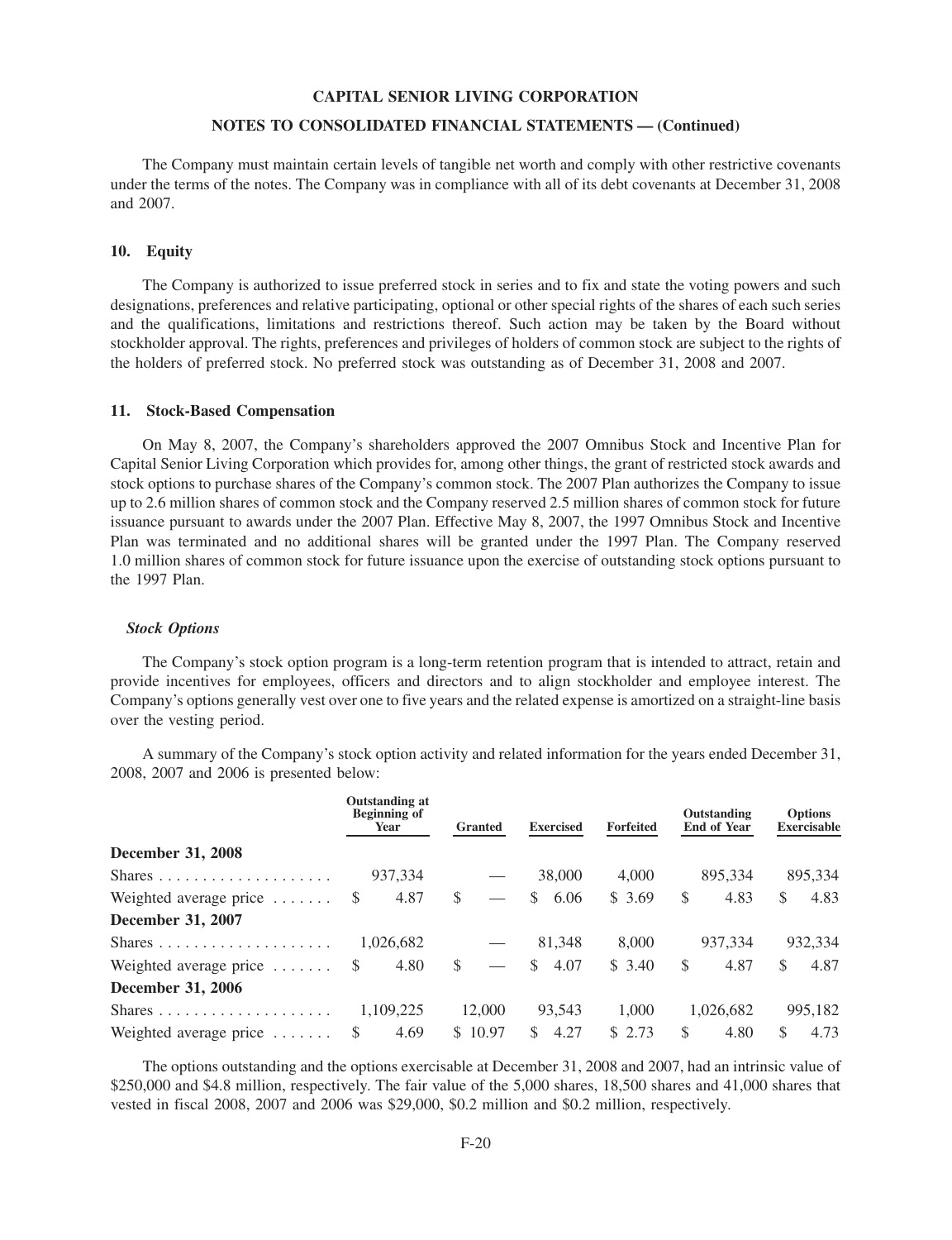## **NOTES TO CONSOLIDATED FINANCIAL STATEMENTS — (Continued)**

The following table summarizes information relating to the Company's options outstanding and options exercisable as of December 31, 2008.

| <b>Options Outstanding</b>                |                                                    |                                                                 |                                                  | <b>Options Exercisable</b>                         |                                                  |
|-------------------------------------------|----------------------------------------------------|-----------------------------------------------------------------|--------------------------------------------------|----------------------------------------------------|--------------------------------------------------|
| <b>Range of Exercise</b><br><b>Prices</b> | <b>Number</b><br><b>Outstanding at</b><br>12/31/08 | <b>Weighted Average</b><br>Remaining<br><b>Contractual Life</b> | <b>Weighted Average</b><br><b>Exercise Price</b> | <b>Number</b><br><b>Exercisable at</b><br>12/31/08 | <b>Weighted Average</b><br><b>Exercise Price</b> |
| \$1.80 to \$2.73.                         | 214,224                                            | 2.73                                                            | \$1.81                                           | 214,224                                            | \$1.81                                           |
| \$3.02 to \$4.85.                         | 231,230                                            | 1.57                                                            | \$3.68                                           | 231,230                                            | \$3.68                                           |
| \$5.30 to $$10.97$                        | 449,880                                            | 3.61                                                            | \$6.86                                           | 449,880                                            | \$6.86                                           |
| \$1.80 to \$10.97 $\ldots$                | 895,334                                            | 2.87                                                            | \$4.83                                           | 895,334                                            | \$4.83                                           |

#### *Restricted Stock*

The Company can grant restricted stock to its employees and directors under its incentive stock plan. Restricted stock granted generally vest over a period of three to four years but are considered outstanding at the time of grant, as the stockholders are entitled to dividends and voting rights.

A summary of the Company's restricted common stock awards activity and related information for the year ended December 31, 2008, is presented below:

|                          | Outstanding at<br><b>Beginning of</b><br><b>Year</b> | <b>Issued</b> | <b>Vested</b> | <b>Forfeited</b> | Outstanding<br><b>End of Year</b> |
|--------------------------|------------------------------------------------------|---------------|---------------|------------------|-----------------------------------|
| <b>December 31, 2008</b> |                                                      |               |               |                  |                                   |
|                          | 256,858                                              | 66,000        | 50.586        | 20,640           | 251,632                           |
| December 31, 2007        |                                                      |               |               |                  |                                   |
|                          | 283,445                                              | 113,000       | 117,857       | 21,730           | 256,858                           |
| December 31, 2006        |                                                      |               |               |                  |                                   |
| <b>Shares</b>            | 356,750                                              | 54,000        | 113,305       | 14,000           | 283,445                           |

The restricted stock outstanding at December 31, 2008 and 2007 had an intrinsic value of \$0.7 million and \$2.6 million, respectively.

During fiscal 2008, the Company awarded 66,000 shares of restricted common stock to certain employees of the Company. The average market value of the common stock on the date of grant was \$7.45. These awards of restricted shares vest over a four-year period and had an intrinsic value of \$0.5 million on the date of issue.

#### *Stock Based Compensation*

The Company uses the Black-Scholes option pricing model to estimate the grant date fair value of its stock awards. The Black-Scholes model requires the input of certain assumptions including expected volatility, expected dividend yield, expected life of the option and the risk free interest rate. The expected volatility used by the Company is based primarily on an analysis of historical prices of the Company's common stock. The expected term of options granted is based primarily on historical exercise patterns on the Company's outstanding stock options. The risk free rate is based on zero-coupon U.S. Treasury yields in effect at the date of grant with the same period as the expected option life. The Company does not expect to pay dividends on its common stock and therefore has used a dividend yield of zero in determining the fair value of its awards. The option forfeiture rate assumption used by the Company, which affects the expense recognized as opposed to the fair value of the award, is based primarily on the Company's historical option forfeiture patterns.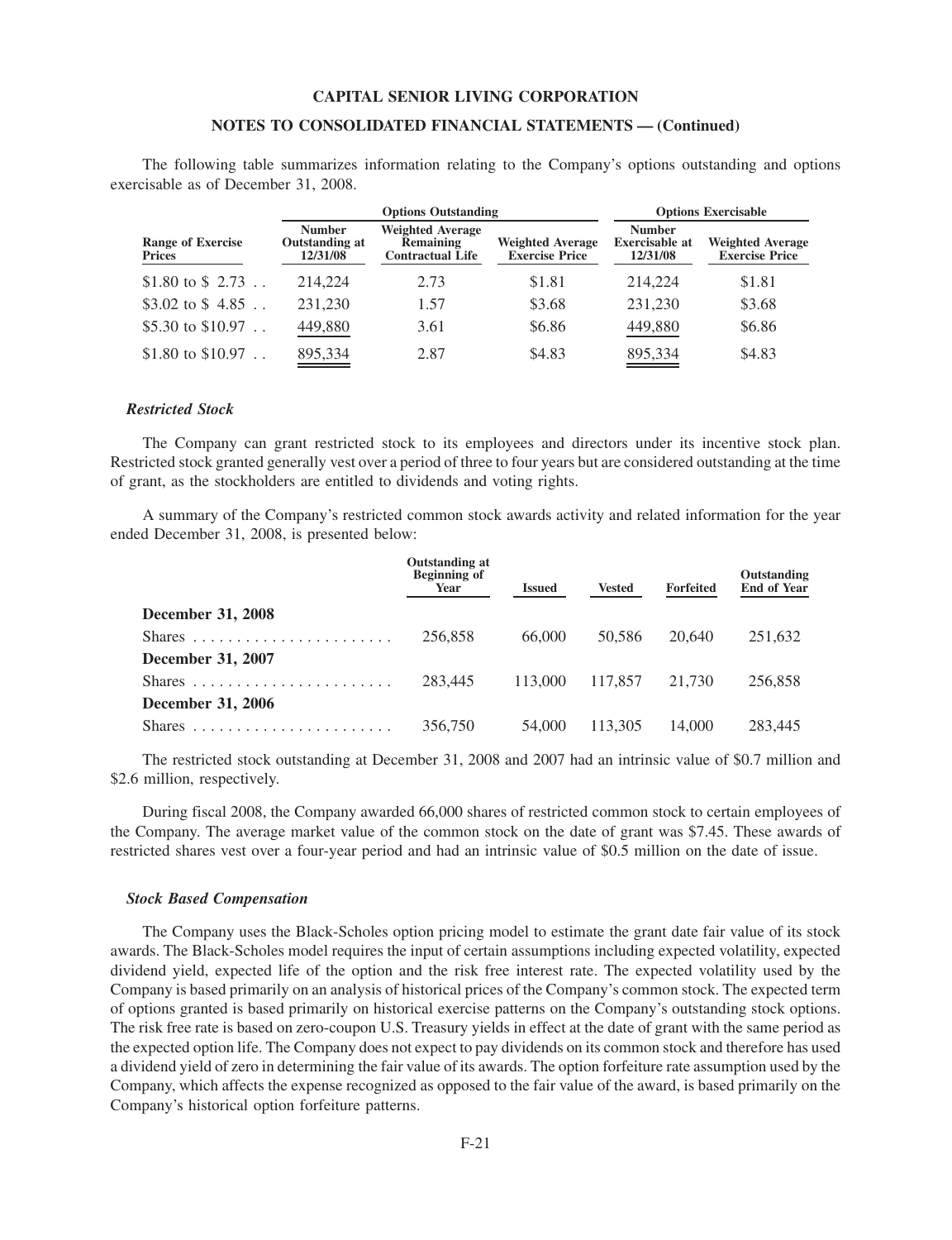# **NOTES TO CONSOLIDATED FINANCIAL STATEMENTS — (Continued)**

The following table presents the Company's assumptions utilized to estimate the grant date fair value of stock options (no stock options have been granted during fiscal 2008 and 2007):

|      | <b>Year Ended</b><br>December 31. |         |
|------|-----------------------------------|---------|
| 2008 | 2007                              | 2006    |
|      |                                   | 50.8%   |
|      |                                   | $0\%$   |
|      |                                   | 7.5     |
|      |                                   | 5.1%    |
|      |                                   | $2.0\%$ |

The Company has total stock-based compensation expense of \$1.1 million not recognized as of December 31, 2008 and expects this expense to be recognized over approximately a four-year period.

## **12. Income Taxes**

The provision (benefit) for income taxes consists of the following (in thousands):

|           | <b>Year Ended December 31,</b> |                             |         |
|-----------|--------------------------------|-----------------------------|---------|
|           | 2008                           | 2007                        | 2006    |
| Current:  |                                |                             |         |
|           |                                |                             |         |
|           |                                |                             |         |
| Deferred: |                                |                             |         |
|           |                                |                             |         |
|           |                                | (1,051)                     | (1,141) |
|           |                                | $$2,313$ $$3,090$ $$$ (909) |         |

The provision (benefit) for income taxes differed from the amounts of income tax provision (benefit) determined by applying the U.S. federal statutory income tax rate to income (loss) before benefit for income taxes as a result of the following (in thousands):

|                                                                                            | Year Ended December 31, |         |           |
|--------------------------------------------------------------------------------------------|-------------------------|---------|-----------|
|                                                                                            | 2008                    | 2007    | 2006      |
| Tax provision (benefit) at federal statutory rates $\dots \dots \dots \dots \dots$ \$2,053 |                         | \$2,533 | \$(1,193) |
| State income tax (benefit) expense, net of federal effects                                 | 463                     | (119)   | 107       |
|                                                                                            | (222)                   | 667     | 178       |
|                                                                                            |                         |         |           |
|                                                                                            | - 14                    | 9       | (1)       |
|                                                                                            | \$2.313                 | \$3,090 | (909)     |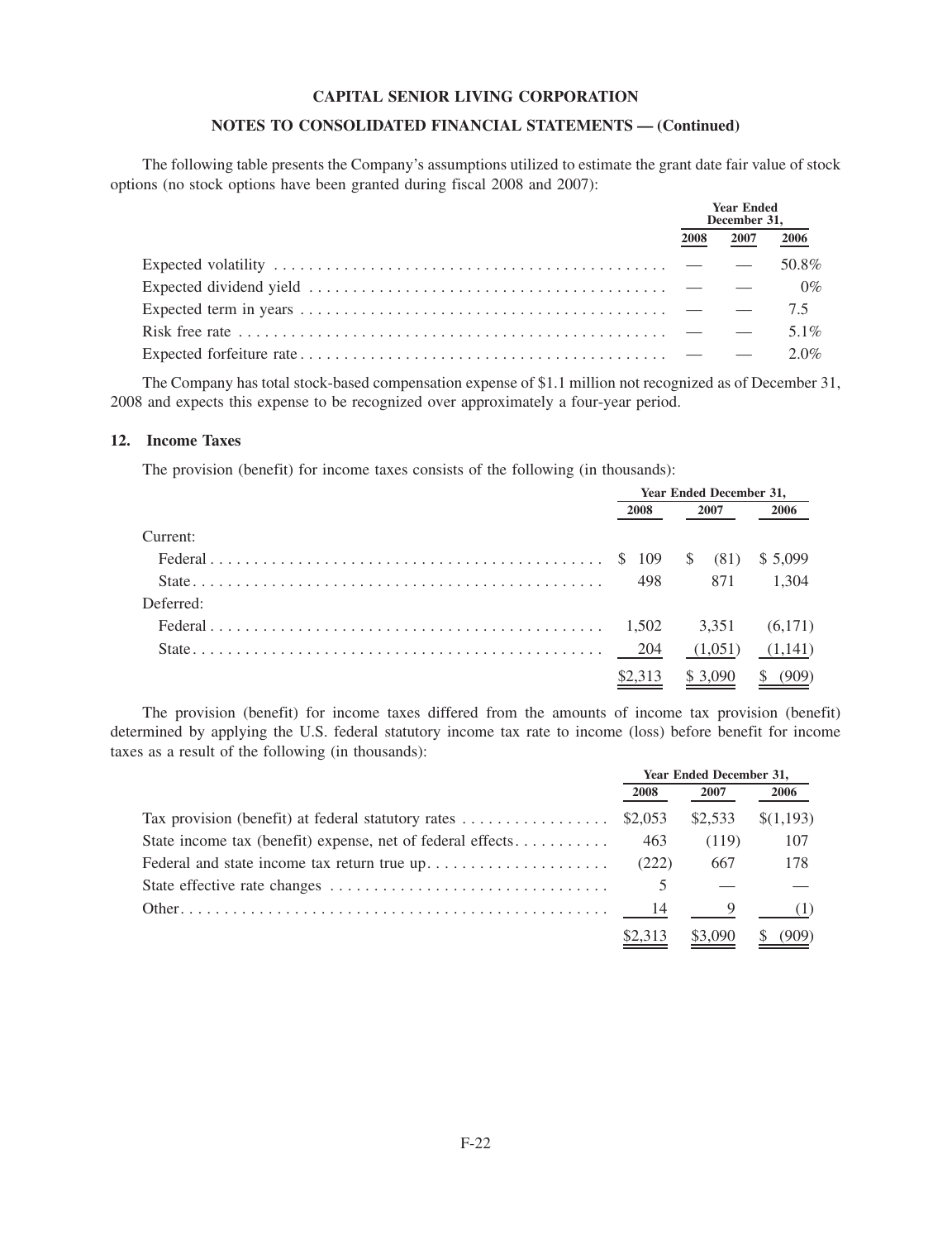## **NOTES TO CONSOLIDATED FINANCIAL STATEMENTS — (Continued)**

|                                                       | December 31, |           |
|-------------------------------------------------------|--------------|-----------|
|                                                       | 2008         | 2007      |
| Deferred tax assets:                                  |              |           |
|                                                       | \$9,143      | \$10,442  |
|                                                       | 1.610        | 2,660     |
| Net operating loss carryforward (expiring up to 2027) | 1,482        | 923       |
|                                                       | 1,614        | 1,393     |
|                                                       | 2,489        | 2,178     |
|                                                       | 1,099        | 553       |
|                                                       | 17,437       | 18,149    |
| Deferred tax liabilities:                             |              |           |
|                                                       | 5,319        | 4,311     |
|                                                       | 4            | 18        |
|                                                       | 5,323        | 4,329     |
|                                                       | \$12,114     | \$13,820  |
|                                                       | \$1,052      | 996<br>S. |
|                                                       | 11,062       | 12,824    |
|                                                       | \$12,114     | \$13,820  |

A summary of the Company's deferred tax assets and liabilities, are as follows (in thousands):

Deferred income taxes reflect the net tax effects of temporary differences between the carrying amounts of assets and liabilities for financial reporting purposes and the amounts used for income tax purposes. Management regularly evaluates the future realization of deferred tax assets and provides a valuation allowance, if considered necessary, based on such evaluation. The Company has evaluated future expectations of net income and various tax planning strategies that it believes are both prudent and feasible, including various strategies to utilize net built-in gains on the Company's appreciated assets. The Company believes that based upon this analysis that the realization of the net deferred tax asset is reasonably assured and therefore has not provided for a valuation allowance.

As of December 31, 2008, the Company has federal and state net operating loss carryforwards of \$1.5 million and \$23.7 million, respectively, and related deferred tax assets of \$0.5 million and \$1.0 million, respectively.

The Company is generally no longer subject to federal and state tax audits for years before 2004.

#### **13. Employee Benefit Plans**

The Company has a 401(k) salary deferral plan (the "Plan") in which all employees of the Company meeting minimum service and age requirements are eligible to participate. Contributions to the Plan are in the form of employee salary deferrals, which are subject to employer matching contributions of up to 2% of the employee's annual salary. The Company's contributions are funded semi-monthly to the Plan administrator. Matching contributions of \$0.4 million, \$0.4 million and \$0.3 million were contributed to the Plan in fiscal 2008, 2007 and 2006, respectively. The Company incurred administrative expenses related to the Plan of \$12,400, \$10,800 and \$10,250 in fiscal 2008, 2007 and 2006, respectively.

## **14. Contingencies**

The Company has claims incurred in the normal course of its business. Most of these claims are believed by management to be covered by insurance, subject to normal reservations of rights by the insurance companies and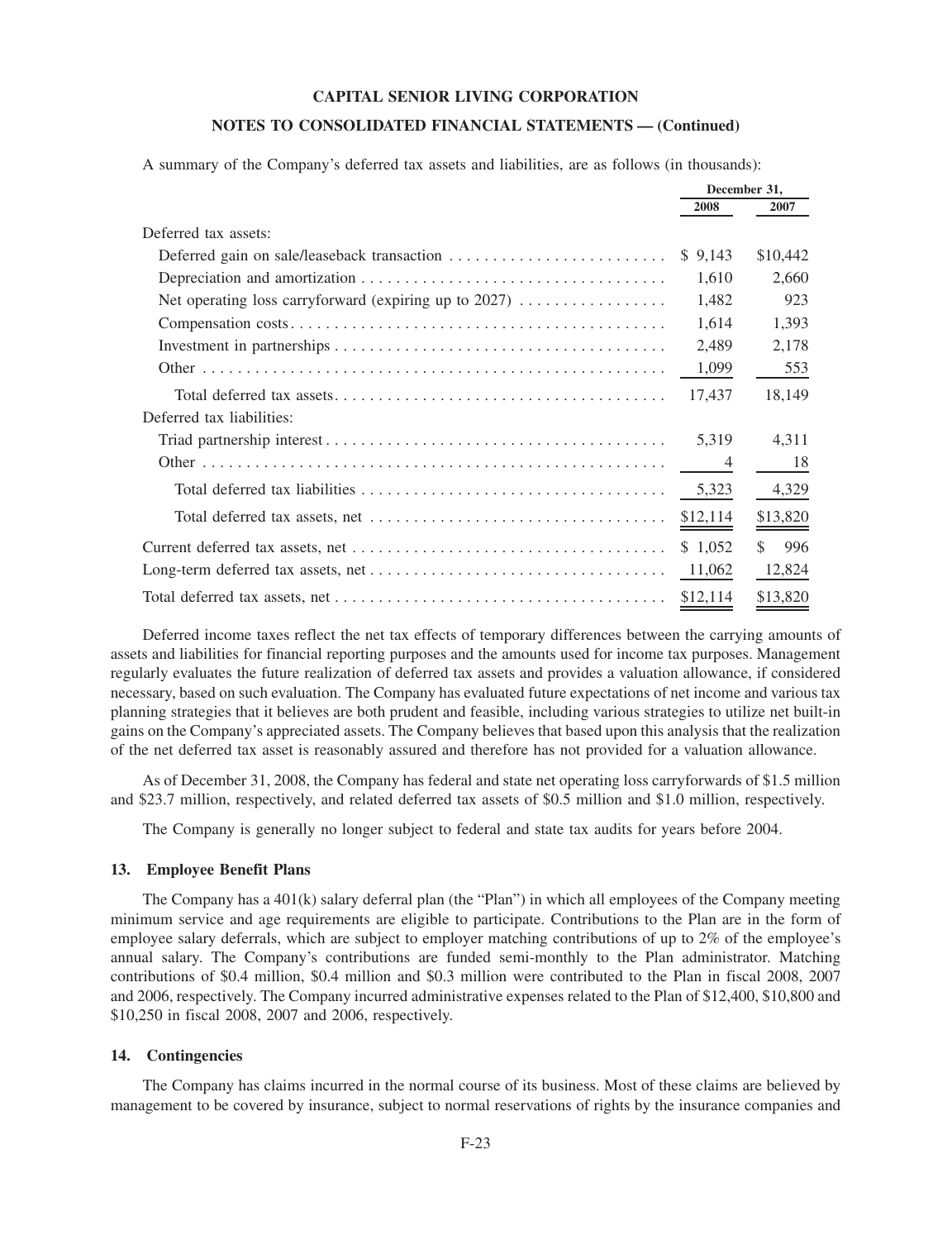## **NOTES TO CONSOLIDATED FINANCIAL STATEMENTS — (Continued)**

possibly subject to certain exclusions in the applicable insurance policies. Whether or not covered by insurance, these claims, in the opinion of management, based on advice of legal counsel, should not have a material effect on the consolidated financial statements of the Company if determined adversely to the Company.

# **15. Fair Value of Financial Instruments**

The carrying amounts and fair values of financial instruments at December 31, 2008 and 2007 are as follows (in thousands):

|                                                                                        | 2008               |                   |                    | 2007              |  |
|----------------------------------------------------------------------------------------|--------------------|-------------------|--------------------|-------------------|--|
|                                                                                        | Carrying<br>Amount | <b>Fair Value</b> | Carrying<br>Amount | <b>Fair Value</b> |  |
| Cash and cash equivalents \$ 25,880 \$ 25,880 \$ 23,359 \$ 23,359                      |                    |                   |                    |                   |  |
| Notes payable $\ldots \ldots \ldots \ldots \ldots \ldots \ldots \ldots \ldots$ 189,567 |                    |                   | 182.378 194.768    | 192.932           |  |

The following methods and assumptions were used in estimating its fair value disclosures for financial instruments:

*Cash and cash equivalents and restricted cash:* The carrying amounts reported in the balance sheet for cash and cash equivalents approximate fair value.

*Notes payable:* The fair value of notes payable is estimated using discounted cash flow analysis, based on current incremental borrowing rates for similar types of borrowing arrangements.

In 2008 the global markets have experienced disruption in the credit markets. The full extent of these disruptions will have on the market and the ultimate severity and length is not predictable. Therefore, the estimated fair value of these assets and liabilities could be affected by these market changes and this effect could be material.

## **16. Investments in Joint Ventures**

The investments in joint ventures consist of the following (in thousands):

| December 31, |         |
|--------------|---------|
| 2008         | $-2007$ |
|              | \$2,656 |
|              | 1,083   |
|              | 1,211   |
| 680          | 758     |
| 777          | 250     |
|              | 241     |
| \$7,173      | \$6,199 |

*Midwest I:* In January 2006, the Company announced the formation of a joint venture, Midwest I with GE Healthcare to acquire five senior housing communities from a third party. Midwest I is owned approximately 89% by GE Healthcare and 11% by the Company. As of December 31, 2008, the Company has contributed \$2.7 million for its interests in Midwest I. Midwest I paid approximately \$46.9 million for the five communities. The five communities comprise 293 assisted living units with a resident capacity of 389. Effective as of February 1, 2006, Midwest I acquired four of the five communities and on March 31, 2006, Midwest I closed on the fifth community. The Company manages the five acquired communities under long-term management agreements with Midwest I. The Company accounts for its investment in Midwest I under the equity method of accounting and the Company recognized earnings in the equity of Midwest I of \$0.2 million and \$8,000 in fiscal 2008 and 2007, respectively, compared to a loss in the equity of Midwest I of \$9,000 in fiscal 2006. The Company earned \$0.5 million in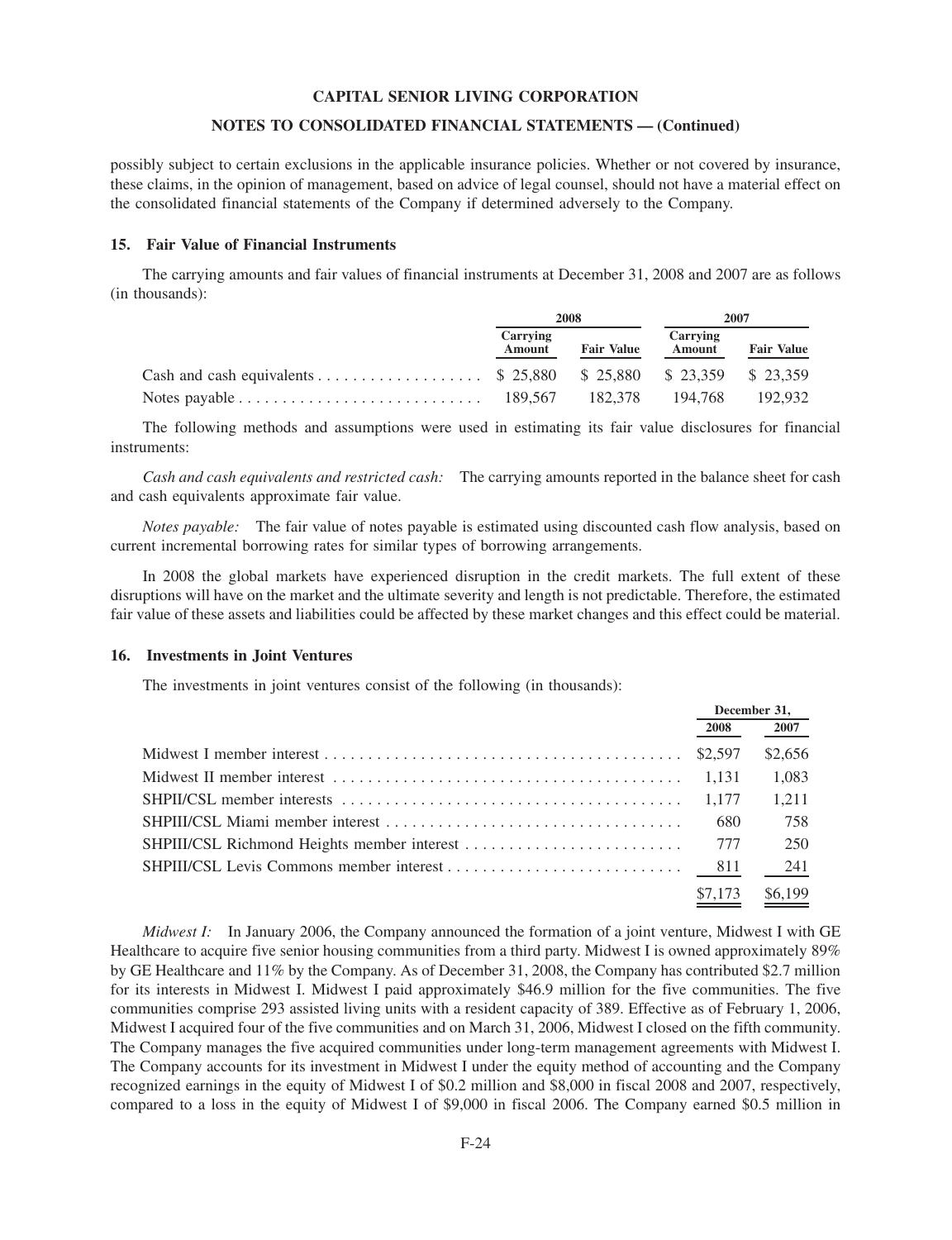# **NOTES TO CONSOLIDATED FINANCIAL STATEMENTS — (Continued)**

management fees on the Midwest I communities in both fiscal 2008 and 2007 and \$0.4 million in management fees on the Midwest I communities in fiscal 2006.

*Midwest II:* In August 2006, the Company announced the formation of a joint venture, Midwest II, with GE Healthcare to acquire three senior housing communities from a third party. Midwest II is owned approximately 85% by GE Healthcare and 15% by the Company. As of December 31, 2008, the Company has contributed \$1.5 million for its interest in Midwest II. Midwest II paid approximately \$38.2 million for the three communities. The three communities comprise 300 assisted living units with a resident capacity of 319. On August 11, 2006, Midwest II acquired the three senior living communities. The Company manages the three acquired communities under longterm management agreements with Midwest II. The Company accounts for its investment in Midwest II under the equity method of accounting and the Company recognized a loss in the equity of Midwest II of \$0.1 million, \$0.3 million and \$0.1 million in fiscal 2008, 2007 and 2006, respectively. The Company earned \$0.5 million in management fees on the Midwest II communities in both fiscal 2008 and 2007 and \$0.2 million in management fees on the Midwest I communities in fiscal 2006.

*SHPII/CSL:* In November 2004, the Company formed SHPII/CSL with SHPII. Effective as of November 30, 2004, SHPII/CSL acquired the Spring Meadows Communities which have a combined capacity of 698 residents. As of December 31, 2008, the Company has contributed \$1.3 million for its interests in SHPII/CSL. The Company manages the Spring Meadows Communities under long-term management contracts with SHPII/CSL. The Company accounts for its investment in SHPII/CSL under the equity method of accounting and the Company recognized earnings in the equity of SHPII/CSL of \$0.3 million in both fiscal 2008 and 2007 and \$0.1 million in fiscal 2006. The Company earned \$1.2 million in management fees on the SHP II/CSL communities in both fiscal 2008 and 2007 and \$1.1 million in management fees on the SHP II/CSL communities in fiscal 2006.

*SHPIII/CSL Miami:* In May 2007, the Company and SHPIII entered into SHPIII/CSL Miami to develop a senior housing community in Miamisburg, Ohio. Under the joint venture and related agreements, the Company will earn development and management fees and may receive incentive distributions. The senior housing community consists of 101 independent living units and 45 assisted living units and was opened in August 2008. As of December 31, 2008, the Company has contributed \$0.8 million to SHPIII/CSL Miami for its 10% interest. The Company accounts for its investment in SHPIII/CSL Miami under the equity method of accounting and the Company recognized a loss in the equity of SHPIII/CSL Miami of \$0.1 million for fiscal 2008. The Company earned \$0.2 million and \$0.7 million in development fees from SHPIII/CSL Miami in fiscal 2008 and 2007, respectively. In addition, the Company earned \$0.1 million in pre-marketing fees and \$0.1 million in management fees on the community in fiscal 2008.

*SHPIII/CSL Richmond Heights:* In November 2007, the Company and SHPIII entered into SHPIII/CSL Richmond Heights to develop a senior housing community in Richmond Heights, Ohio. Under the joint venture and related agreements, the Company will earn development and management fees and may receive incentive distributions. The senior housing community will consist of 97 independent living units and 45 assisted living units and is expected to open in the first half of 2009. As of December 31, 2008, the Company has contributed \$0.8 million to SHPIII/CSL Richmond Heights for its 10% interest and will account for its investment in SHPIII/ CSL Richmond Heights under the equity method of accounting. The Company earned \$1.0 million and \$0.1 million in development fees from SHPIII/CSL Richmond Heights in fiscal 2008 and 2007, respectively. In addition, the Company earned \$0.1 million in pre-marketing fees on the community in fiscal 2008.

*SHPIII/CSL Levis Commons:* In December 2007, the Company and SHPIII entered into SHPIII/CSL Levis Commons to develop a senior housing community near Toledo, Ohio. Under the joint venture and related agreements, the Company will earn development and management fees and may receive incentive distributions. The senior housing community will consist of 101 independent living units and 45 assisted living units and is expected to open in the first half of 2009. As of December 31, 2008, the Company has contributed \$0.8 million to SHPIII/CSL Levis Commons for its 10% interest and will account for its investment in SHPIII/CSL Levis Commons under the equity method of accounting. The Company earned \$1.1 million and \$22,000 in development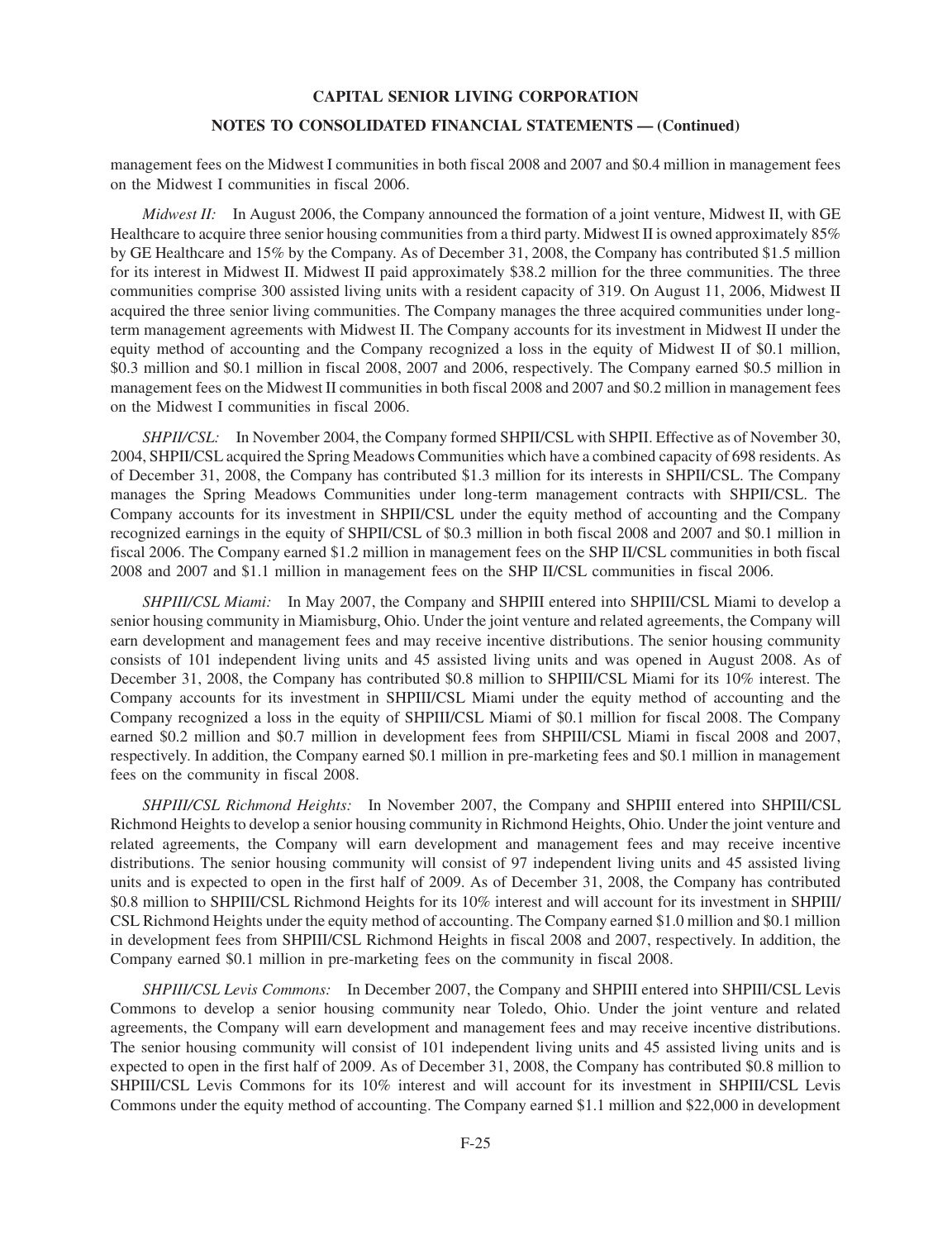#### **NOTES TO CONSOLIDATED FINANCIAL STATEMENTS — (Continued)**

fees from SHPIII/CSL Levis Commons in fiscal 2008 and 2007, respectively. In addition, the Company earned \$0.1 million in pre-marketing fees on the community in fiscal 2008.

#### **17. Allowance for Doubtful Accounts**

The components of the allowance for doubtful accounts and notes receivable are as follows (in thousands):

| December 31, |      |                  |
|--------------|------|------------------|
| 2008         | 2007 | 2006             |
|              |      | \$769            |
|              | 330  | 121              |
|              | (94) | (83)             |
|              |      | $\frac{$807}{2}$ |

## **18. Leases**

The Company currently leases 25 senior living communities with certain REITs. The lease terms are generally for ten years with renewal options for 10-20 years at the Company's option. Under these lease agreements the Company is responsible for all operating costs, maintenance and repairs, insurance and property taxes.

The Ventas Lease Agreements, which cover ten senior living facilities, each have an initial term of approximately ten years, with two five year renewal extensions available at the Company's option. The initial lease rate under each of the Ventas Lease Agreements range from 7.75% to 8% and are subject to certain conditional escalation clauses which will be recognized when estimatable or incurred. The initial terms of the Ventas Lease Agreements expire on various dates through January 2018. The Company incurred \$2.2 million in lease acquisition costs related to the Ventas Lease Agreements. These deferred lease acquisition costs are being amortized over the initial 10 year lease term and are included in facility lease expense in the Company's statement of operations. The Company accounts for each of the Ventas Lease Agreements as operating leases.

The HCP Lease Agreements, which cover 15 senior living facilities, each have an initial term of ten years, with two ten year renewal extensions available at the Company's option. The initial lease rate under the HCP Lease Agreements range from 7.25% to 8% and are subject to certain conditional escalation clauses which will be recognized when estimatable or incurred. The initial terms on the HCP Lease Agreements expire on various dates through December 2017. The Company incurred \$1.5 million in lease acquisition costs related to the HCP Lease Agreements. These deferred lease acquisition costs are being amortized over the initial 10 year lease terms and are included in facility lease expense in the Company's statement of operations. The Company accounts for each of the HCP Lease Agreements as operating leases.

At December 31, 2008 and 2007, the Company had gross deferred lease costs of \$3.7 million and \$3.5 million, respectively. Accumulated amortization at December 31, 2008 and 2007 was \$1.0 million and \$0.6 million, respectively. Amortization expense is expected to be \$0.4 million in each of the next five fiscal years.

In addition, the Company leases its corporate headquarters in Dallas, Texas, an office in New York City and various lease contracts for a duration of 5 years or less on autos, buses and office equipment. The lease on the corporate headquarters expires in February 2013. The Company incurred \$28.8 million, \$27.5 million and \$17.1 million in lease expense during fiscal 2008, 2007 and 2006, respectively.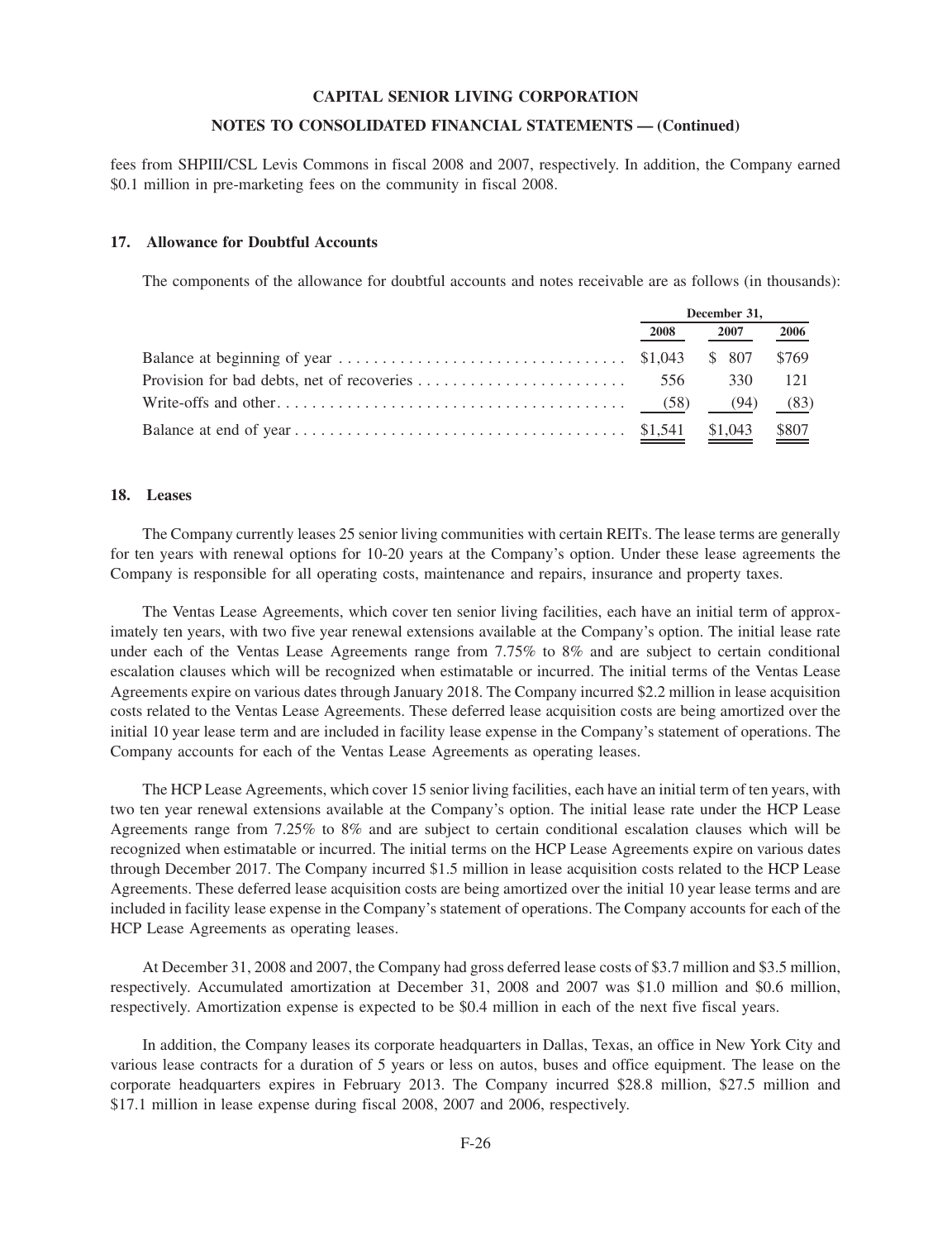# **NOTES TO CONSOLIDATED FINANCIAL STATEMENTS — (Continued)**

Future minimum lease commitments as of December 31, 2008, are as follows (in thousands):

| \$209.049 |
|-----------|

## **19. Subsequent Event**

On January 22, 2009, the Special Committee of the Company's Board of Directors recommended, and the Company's Board of Directors approved, the implementation of a stock repurchase program for up to \$10 million of the Company's common stock. Under the stock repurchase program, the Company is authorized to repurchase shares of its common stock in the open market and in privately negotiated transactions. The timing and extent to which the Company may repurchase its shares of common stock will depend upon market conditions and other corporate considerations. The Company anticipates that it will finance the stock repurchase program with available cash. As of March 9, 2009, the Company has purchased 272,200 shares at a total cost of \$0.7 million.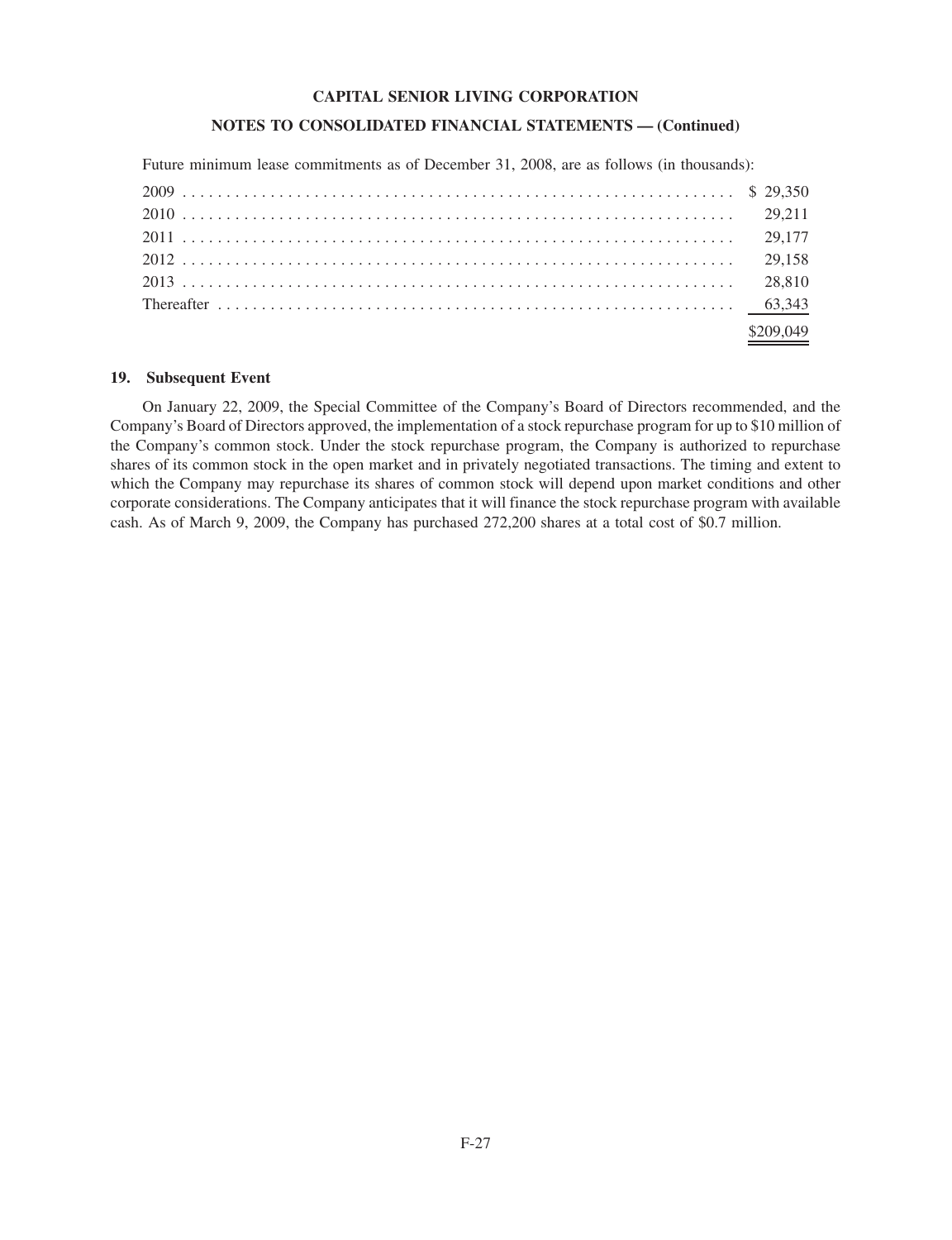#### **Report of Independent Registered Public Accounting Firm**

The Board of Directors and Shareholders Capital Senior Living Corporation

We have audited Capital Senior Living Corporation's internal control over financial reporting as of December 31, 2008, based on criteria established in Internal Control — Integrated Framework issued by the Committee of Sponsoring Organizations of the Treadway Commission (the COSO criteria). Capital Senior Living Corporation's management is responsible for maintaining effective internal control over financial reporting, and for its assessment of the effectiveness of internal control over financial reporting included in the accompanying Management's Report on Internal Control Over Financial Reporting. Our responsibility is to express an opinion on the company's internal control over financial reporting based on our audit.

We conducted our audit in accordance with the standards of the Public Company Accounting Oversight Board (United States). Those standards require that we plan and perform the audit to obtain reasonable assurance about whether effective internal control over financial reporting was maintained in all material respects. Our audit included obtaining an understanding of internal control over financial reporting, assessing the risk that a material weakness exists, testing and evaluating the design and operating effectiveness of internal control based on the assessed risk, and performing such other procedures as we considered necessary in the circumstances. We believe that our audit provides a reasonable basis for our opinion.

A company's internal control over financial reporting is a process designed to provide reasonable assurance regarding the reliability of financial reporting and the preparation of financial statements for external purposes in accordance with generally accepted accounting principles. A company's internal control over financial reporting includes those policies and procedures that (1) pertain to the maintenance of records that, in reasonable detail, accurately and fairly reflect the transactions and dispositions of the assets of the company; (2) provide reasonable assurance that transactions are recorded as necessary to permit preparation of financial statements in accordance with generally accepted accounting principles, and that receipts and expenditures of the company are being made only in accordance with authorizations of management and directors of the company; and (3) provide reasonable assurance regarding prevention or timely detection of unauthorized acquisition, use, or disposition of the company's assets that could have a material effect on the financial statements.

Because of its inherent limitations, internal control over financial reporting may not prevent or detect misstatements. Also, projections of any evaluation of effectiveness to future periods are subject to the risk that controls may become inadequate because of changes in conditions, or that the degree of compliance with the policies or procedures may deteriorate.

In our opinion, Capital Senior Living Corporation maintained, in all material respects, effective internal control over financial reporting as of December 31, 2008, based on the COSO criteria.

We also have audited, in accordance with the standards of the Public Company Accounting Oversight Board (United States), the consolidated balance sheets of Capital Senior Living Corporation as of December 31, 2008 and 2007, and the related consolidated statements of operations, shareholders' equity, and cash flows for each of the three years in the period ended December 31, 2008, and our report dated March 9, 2009, expressed an unqualified opinion thereon.

/s/ Ernst & Young LLP

Dallas, Texas March 9, 2009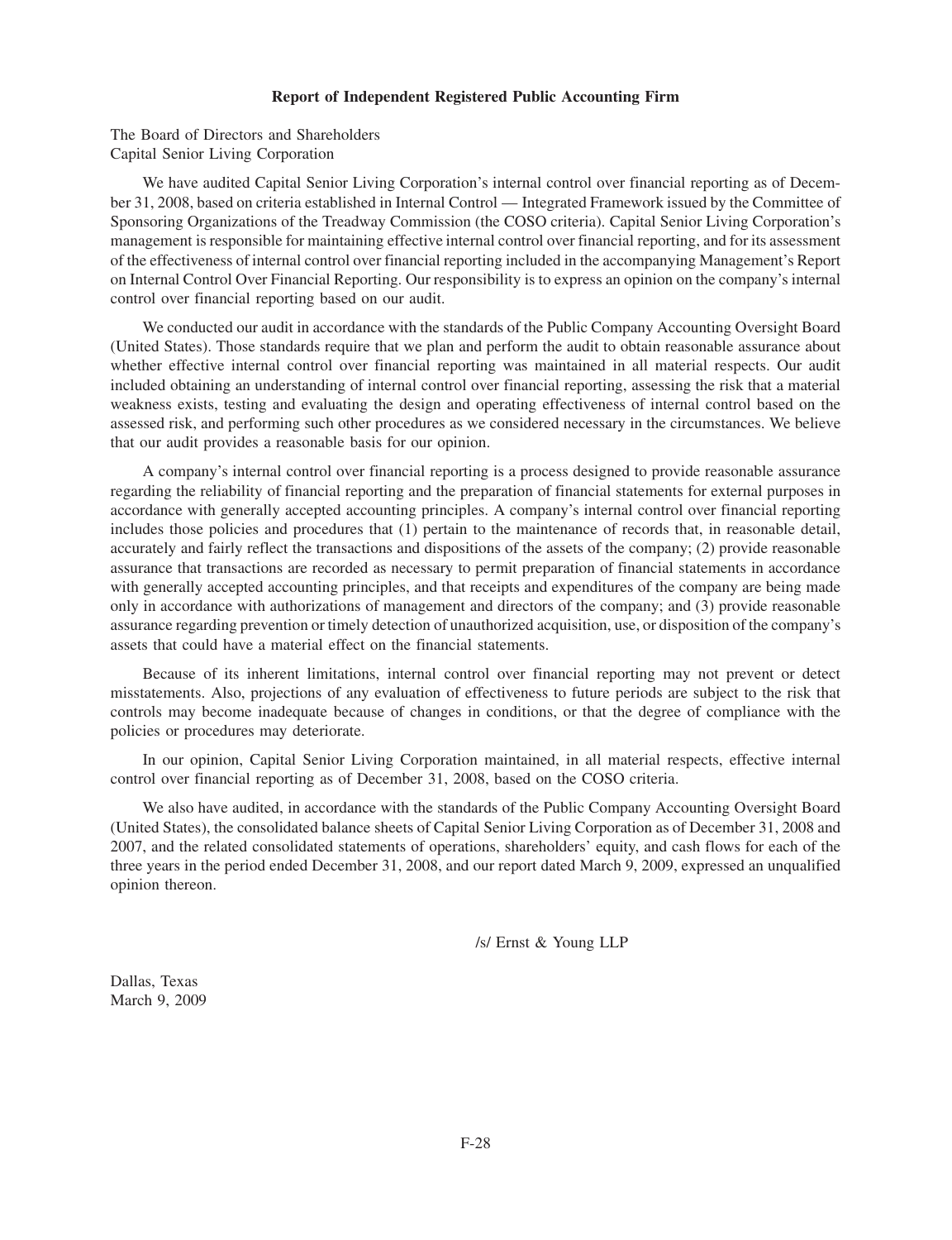# **INDEX TO EXHIBITS**

The following documents are filed as a part of this report. Those exhibits previously filed and incorporated herein by reference are identified below. Exhibits not required for this report have been omitted.

| <b>Exhibit</b><br>Number | <b>Description</b>                                                                                                                                                                                                                                                                                                                                                                                                                                                                                                                                             |
|--------------------------|----------------------------------------------------------------------------------------------------------------------------------------------------------------------------------------------------------------------------------------------------------------------------------------------------------------------------------------------------------------------------------------------------------------------------------------------------------------------------------------------------------------------------------------------------------------|
| 3.1                      | — Amended and Restated Certificate of Incorporation of the Registrant (Incorporated by reference to<br>Exhibit 3.1 to the Registration Statement No. 333-33379 on Form S-1/A filed by the Company with the<br>Securities and Exchange Commission on September 8, 1997.)                                                                                                                                                                                                                                                                                        |
|                          | 3.1.1 — Amendment to Amended and Restated Certificate of Incorporation of the Registrant (Incorporated by<br>reference to Exhibit 3.1 to the Company's Quarterly Report on Form 10-Q for the quarterly period<br>ended September 30, 1999, filed by the Company with the Securities and Exchange Commission.)                                                                                                                                                                                                                                                  |
| 3.2                      | - Bylaws of the Registrant (Incorporated by reference to Exhibit 3.2 to the Registration Statement<br>No. 333-33379 on Form S-1/A filed by the Company with the Securities and Exchange Commission on<br>September 8, 1997.)                                                                                                                                                                                                                                                                                                                                   |
|                          | 3.2.1 — Amended and Restated Bylaws of the Registrant (Incorporated by reference to Exhibit 3.2 to the<br>Company's Quarterly Report on Form 10-Q for the quarterly period ended September 30, 1999, filed<br>by the Company with the Securities and Exchange Commission.)                                                                                                                                                                                                                                                                                     |
|                          | 3.2.2 — Amendment No. 2 to Amended and Restated Bylaws of the Registrant (Incorporated by reference to<br>Exhibit 3.2.2 to the Company's Annual Report on Form 10-K for the year period ended December 31,<br>2002, filed by the Company with the Securities and Exchange Commission.)                                                                                                                                                                                                                                                                         |
| 4.1                      | - Rights Agreement, dated as of March 9, 2000, between Capital Senior Living Corporation and<br>ChaseMellon Shareholder Services, L.L.C., which includes the form of Certificate of Designation of<br>Series A Junior Participating Preferred Stock, \$.01 par value, as Exhibit A, the form of Right<br>Certificate as Exhibit B, and the Summary of Rights as Exhibit C (Incorporated by reference to<br>Exhibit 4.1 to the Company's Current Report on Form 8-K, dated March 9, 2000, filed by the Company<br>with the Securities and Exchange Commission.) |
| 4.2                      | - Form of Certificate of Designation of Series A Junior Participating Preferred Stock, \$.01 par value<br>(included as Exhibit A to the Rights Agreement, which is Exhibit 4.1 hereto)                                                                                                                                                                                                                                                                                                                                                                         |
| 4.3                      | — Form of Right Certificate (included as Exhibit B to the Rights Agreement, which is Exhibit 4.1 hereto)                                                                                                                                                                                                                                                                                                                                                                                                                                                       |
| 4.4                      | — Form of Summary of Rights (included as Exhibit C to the Rights Agreement, which is Exhibit 4.1<br>hereto)                                                                                                                                                                                                                                                                                                                                                                                                                                                    |
| 4.5                      | — Specimen of legend to be placed, pursuant to Section $3(c)$ of the Rights Agreement, on all new<br>Common Stock certificates issued after March 20, 2000 and prior to the Distribution Date upon<br>transfer, exchange or new issuance (included in Section 3(c) of the Rights Agreement, which is<br>Exhibit 4.1 hereto)                                                                                                                                                                                                                                    |
| 4.6                      | -1997 Omnibus Stock and Incentive Plan for Capital Senior Living Corporation, as amended<br>(Incorporated by reference to Exhibit 4.1 to the Company's Registration Statement on Form S-8,<br>filed on December 3, 1999, by the Company with Securities and Exchange Commission.)                                                                                                                                                                                                                                                                              |
| 4.7                      | - 2007 Omnibus Stock and Incentive Plan for Capital Senior Living Corporation. (Incorporated by<br>reference to Exhibit 4.6 to the Company's Current Report on Form 8-K filed by the Company with the<br>Securities and Exchange Commission on May 31, 2007.)                                                                                                                                                                                                                                                                                                  |
| 4.8                      | - First Amendment to 2007 Omnibus Stock and Incentive Plan for Capital Senior Living Corporation.<br>(Incorporated by reference to Exhibit 4.7 to the Company's Current Report on Form 8-K filed by the<br>Company with the Securities and Exchange Commission on May 31, 2007.)                                                                                                                                                                                                                                                                               |
| 10.1                     | -1997 Omnibus Stock and Incentive Plan for Capital Senior Living Corporation, as amended<br>(Incorporated by reference to Exhibit 4.1 to the Company's Registration Statement on Form S-8,<br>filed on December 3, 1999, by the Company with Securities and Exchange Commission.)                                                                                                                                                                                                                                                                              |
|                          | 10.1.1 — Form of Stock Option Agreement (Incorporated by reference to Exhibit 4.2 to the Company's<br>Registration Statement on Form S-8, filed on December 3, 1999, by the Company with Securities<br>and Exchange Commission.)                                                                                                                                                                                                                                                                                                                               |
| 10.3                     | — Employment Agreement, dated as of November 1, 1996, by and between Capital Senior Living<br>Corporation and Lawrence A. Cohen (Incorporated by reference to Exhibit 10.11 from the Registration<br>Statement No. 333-33379 on Form S-1 filed by the Company with the Securities and Exchange                                                                                                                                                                                                                                                                 |

Commission.)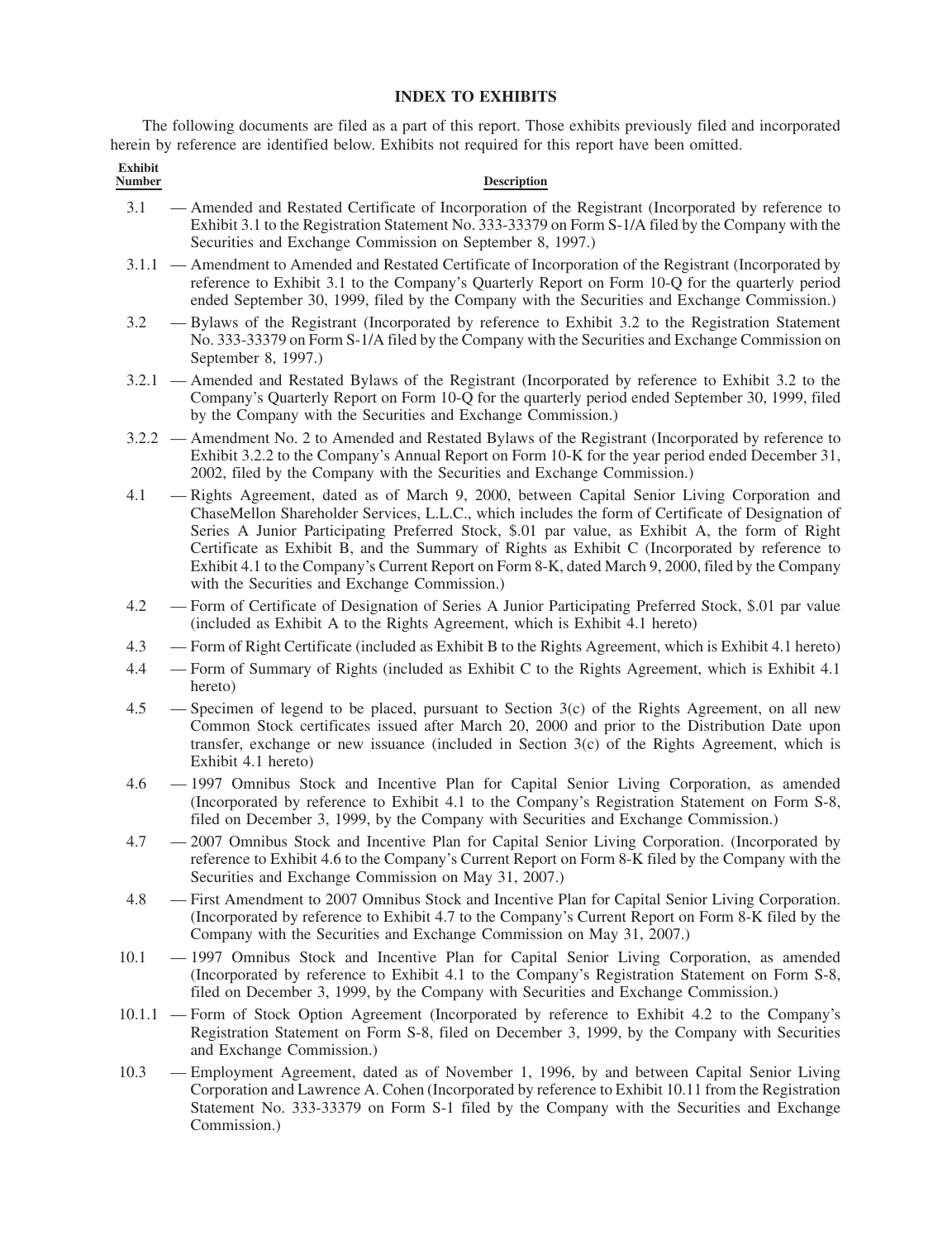| <b>Exhibit</b><br><b>Number</b> | <b>Description</b>                                                                                                                                                                                                                                                                                                                                                                                            |
|---------------------------------|---------------------------------------------------------------------------------------------------------------------------------------------------------------------------------------------------------------------------------------------------------------------------------------------------------------------------------------------------------------------------------------------------------------|
| 10.4                            | — Employment Agreement, dated as of November 26, 1996, by and between Capital Senior Living, Inc.<br>and David R. Brickman (Incorporated by reference to Exhibit 10.12 to the Registration Statement<br>No. 333-33379 on Form S-1 filed by the Company with the Securities and Exchange Commission.)                                                                                                          |
| 10.5                            | - Employment Agreement, dated as of November 26, 1996, by and between Capital Senior Living, Inc.<br>and Keith N. Johannessen (Incorporated by reference to Exhibit 10.13 from the Registration Statement<br>No. 333-33379 on Form S-1 filed by the Company with the Securities and Exchange Commission.                                                                                                      |
| 10.6                            | - Employment Agreement, dated as of December 10, 1996, by and between Capital Senior Living, Inc.<br>and Rob L. Goodpaster (Incorporated by reference to Exhibit 10.50 to the Company's Annual Report<br>on Form 10-K for the year ended December 31, 1998, filed by the Company with the Securities and<br>Exchange Commission.)                                                                             |
| 10.7                            | - Agreement of Limited Partnership of Triad Senior Living II, L.P. dated September 23, 1998<br>(Incorporated by reference to Exhibit 10.57 to the Company's Annual Report on Form 10-K for<br>the year ended December 31, 1998, filed by the Company with the Securities and Exchange<br>Commission.)                                                                                                         |
| 10.8                            | - Agreement of Limited Partnership of Triad Senior Living III, L.P. dated November 10, 1998<br>(Incorporated by reference to Exhibit 10.58 to the Company's Annual Report on Form 10-K for<br>the year ended December 31, 1998, filed by the Company with the Securities and Exchange<br>Commission.)                                                                                                         |
| 10.9                            | - First Amendment to Amended and Restated Employment Agreement of James A. Stroud, dated<br>March 22, 1999, by and between James A. Stroud and Capital Senior Living Corporation (Incorporated<br>by reference to the Exhibit 10.2 to the Company's Quarterly Report on Form 10-Q for the quarterly<br>period ended September 30, 1999, filed by the Company with the Securities and Exchange<br>Commission.) |
| 10.10                           | - Second Amendment to Amended and Restated Employment Agreement of James A. Stroud, dated<br>May 31, 1999, by and between James A. Stroud and Capital Senior Living Corporation (Incorporated<br>by reference to the Exhibit 10.3 to the Company's Quarterly Report on Form 10-Q for the quarterly<br>period ended September 30, 1999, filed by the Company with the Securities and Exchange<br>Commission.)  |
| 10.11                           | - Agreement of Limited Partnership of Triad Senior Living IV, L.P. dated December 22, 1998<br>(Incorporated by reference to Exhibit 10.59 to the Company's Annual Report on Form 10-K for<br>the year ended December 31, 1998, filed by the Company with the Securities and Exchange<br>Commission.)                                                                                                          |
| 10.12                           | - Employment Agreement, dated May 26, 1999, by and between Lawrence A. Cohen and Capital Senior<br>Living Corporation (Incorporated by reference to the Exhibit 10.4 to the Company's Quarterly Report<br>on Form 10-Q for the quarterly period ended September 30, 1999, filed by the Company with the<br>Securities and Exchange Commission.)                                                               |
|                                 | 10.13 - Employment Agreement, dated May 25, 1999, by and between Ralph A. Beattie and Capital Senior<br>Living Corporation (Incorporated by reference to the Exhibit 10.76 to the Company's Annual Report<br>on Form 10-K, dated March 30, 2000, filed by the Company with the Securities and Exchange<br>Commission.)                                                                                        |
|                                 | 10.14 - Second Amended and Restated Agreement of Limited Partnership of Triad Senior Living I, L.P.<br>(Incorporated by reference to the Exhibit 10.78 to the Company's Annual Report on Form 10-K, dated<br>March 30, 2000, filed by the Company with the Securities and Exchange Commission.)                                                                                                               |
|                                 | 10.14.1 - Amendment No. 1 to Second Amended and Restated Agreement of Limited Partnership of Triad<br>Senior Living I, LP. (Incorporated by reference to the Exhibit 10.10.5 to the Company's Quarterly<br>Report on Form 10-Q for the quarterly period ended September 30, 2002, filed by the Company with<br>the Securities and Exchange Commission.)                                                       |
| 10.15                           | - First Amendment to Triad II Partnership Agreement (Incorporated by reference to Exhibit 10.26 to the<br>Company's Current Report on Form 8-K, dated August 15, 2000, filed by the Company with the<br>Securities and Exchange Commission.)                                                                                                                                                                  |
| 10.16                           | - Third Amendment to Amended and Restated Employment Agreement of James A. Stroud, dated<br>November 8, 2000, by and between James A. Stroud and Capital Senior Living Corporation<br>(Incorporated by reference to Exhibit 10.96 to the Company's Annual Report on Form 10-K, dated<br>March 26, 2002, filed by the Company with the Securities and Exchange Commission.)                                    |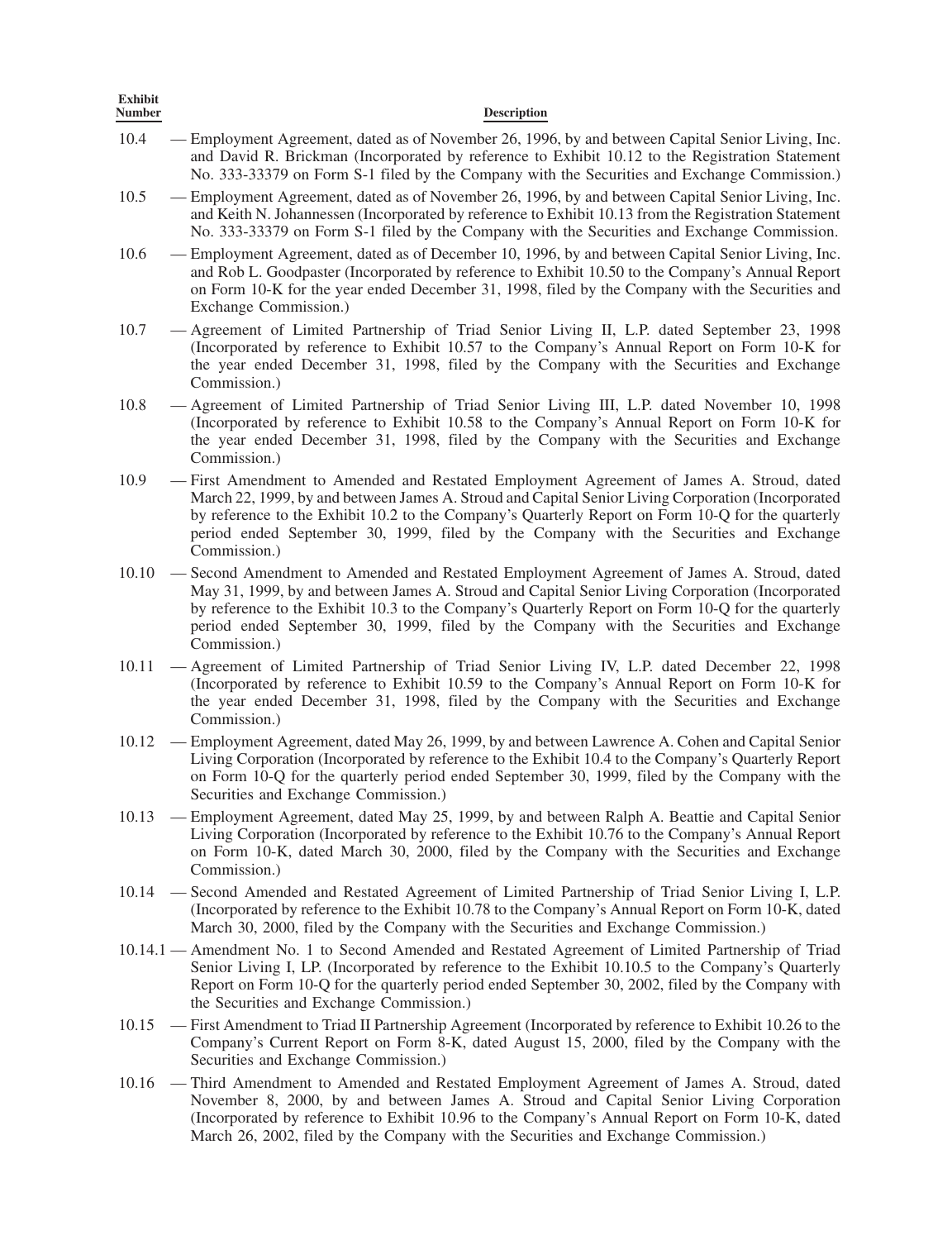| <b>Exhibit</b><br><b>Number</b> | <b>Description</b>                                                                                                                                                                                                                                                                                                                                                           |
|---------------------------------|------------------------------------------------------------------------------------------------------------------------------------------------------------------------------------------------------------------------------------------------------------------------------------------------------------------------------------------------------------------------------|
| 10.17                           | -Support Agreement dated as of September 11, 2002 by and between Capital Senior Living, Inc.,<br>Triad I, Triad II, Triad III, Triad IV and Triad V. (Incorporated by reference to Exhibit 10.102 to the<br>Company's Quarterly Report on Form 10-Q for the quarterly period ended September 30, 2002, filed<br>by the Company with the Securities and Exchange Commission.) |
| 10.18                           | - Fourth Amendment to Amended and Restated Employment Agreement of James A. Stroud, dated<br>January 16, 2003 by and between James A. Stroud and Capital Senior Living Corporation<br>(Incorporated by reference to Exhibit 10.105 to the Company's Annual Report on Form 10-K,<br>dated March 26, 2003, filed by the Company with the Securities and Exchange Commission.)  |
| 10.19                           | - Second Amendment to the Employment Agreement of Lawrence A. Cohen, dated January 27, 2003 by<br>and between Lawrence A. Cohen and Capital Senior Living Corporation (Incorporated by reference to<br>Exhibit 10.106 to the Company's Annual Report on Form 10-K, dated March 26, 2003, filed by the<br>Company with the Securities and Exchange Commission.)               |
| 10.20                           | - First Amendment to the Employment Agreement of Keith N. Johannessen, dated January 17, 2003 by<br>and between Keith N. Johannessen and Capital Senior Living Corporation (Incorporated by reference<br>to Exhibit 10.107 to the Company's Annual Report on Form 10-K, dated March 26, 2003, filed by the<br>Company with the Securities and Exchange Commission.)          |
| 10.21                           | - First Amendment to the Employment Agreement of Ralph A. Beattie, dated January 21, 2003 by and<br>between Ralph A. Beattie and Capital Senior Living Corporation (Incorporated by reference to<br>Exhibit 10.108 to the Company's Annual Report on Form 10-K, dated March 26, 2003, filed by the<br>Company with the Securities and Exchange Commission.)                  |
| 10.22                           | - Second Amendment to the Employment Agreement of David R. Brickman, dated January 27, 2003 by<br>and between David R. Brickman and Capital Senior Living Corporation (Incorporated by reference to<br>Exhibit 10.109 to the Company's Annual Report on Form 10-K, dated March 26, 2003, filed by the<br>Company with the Securities and Exchange Commission.)               |
| 10.23                           | - Amended and Restated Draw Promissory Note, dated February 1, 2003, of Triad Senior Living I, L.P.<br>in favor of Capital Senior Living Properties, Inc. (Incorporated by reference to Exhibit 10.110 to the<br>Company's Annual Report on Form 10-K, dated March 26, 2003, filed by the Company with the<br>Securities and Exchange Commission.)                           |
|                                 | 10.23.1 - Amended and Restated Draw Promissory Note (Fairfield), dated February 1, 2003, of Triad Senior<br>Living II, L.P. in favor of Capital Senior Living Properties, Inc. (Incorporated by reference to<br>Exhibit 10.111.1 to the Company's Annual Report on Form 10-K, dated March 26, 2003, filed by<br>the Company with the Securities and Exchange Commission.)    |
|                                 | 10.23.2 — Amended and Restated Draw Promissory Note (Oklahoma City), dated February 1, 2003, of Triad                                                                                                                                                                                                                                                                        |

- Senior Living II, L.P. in favor of Capital Senior Living Properties, Inc. (Incorporated by reference to Exhibit 10.111.2 to the Company's Annual Report on Form 10-K, dated March 26, 2003, filed by the Company with the Securities and Exchange Commission.)
- 10.23.3 Amended and Restated Draw Promissory Note (Plano), dated February 1, 2003, of Triad Senior Living II, L.P. in favor of Capital Senior Living Properties, Inc. (Incorporated by reference to Exhibit 10.111.3 to the Company's Annual Report on Form 10-K, dated March 26, 2003, filed by the Company with the Securities and Exchange Commission.)
- 10.24 Amended and Restated Draw Promissory Note, dated February 1, 2003, of Triad Senior Living III, L.P. in favor of Capital Senior Living Properties, Inc. (Incorporated by reference to Exhibit 10.112 to the Company's Annual Report on Form 10-K, dated March 26, 2003, filed by the Company with the Securities and Exchange Commission.)
- 10.25 Amended and Restated Draw Promissory Note, dated February 1, 2003, of Triad Senior Living IV, L.P. in favor of Capital Senior Living Properties, Inc. (Incorporated by reference to Exhibit 10.113 to the Company's Annual Report on Form 10-K, dated March 26, 2003, filed by the Company with the Securities and Exchange Commission.)
- 10.26 Amended and Restated Draw Promissory Note, dated February 1, 2003, of Triad Senior Living V, L.P. in favor of Capital Senior Living Properties, Inc. (Incorporated by reference to Exhibit 10.114 to the Company's Annual Report on Form 10-K, dated March 26, 2003, filed by the Company with the Securities and Exchange Commission.)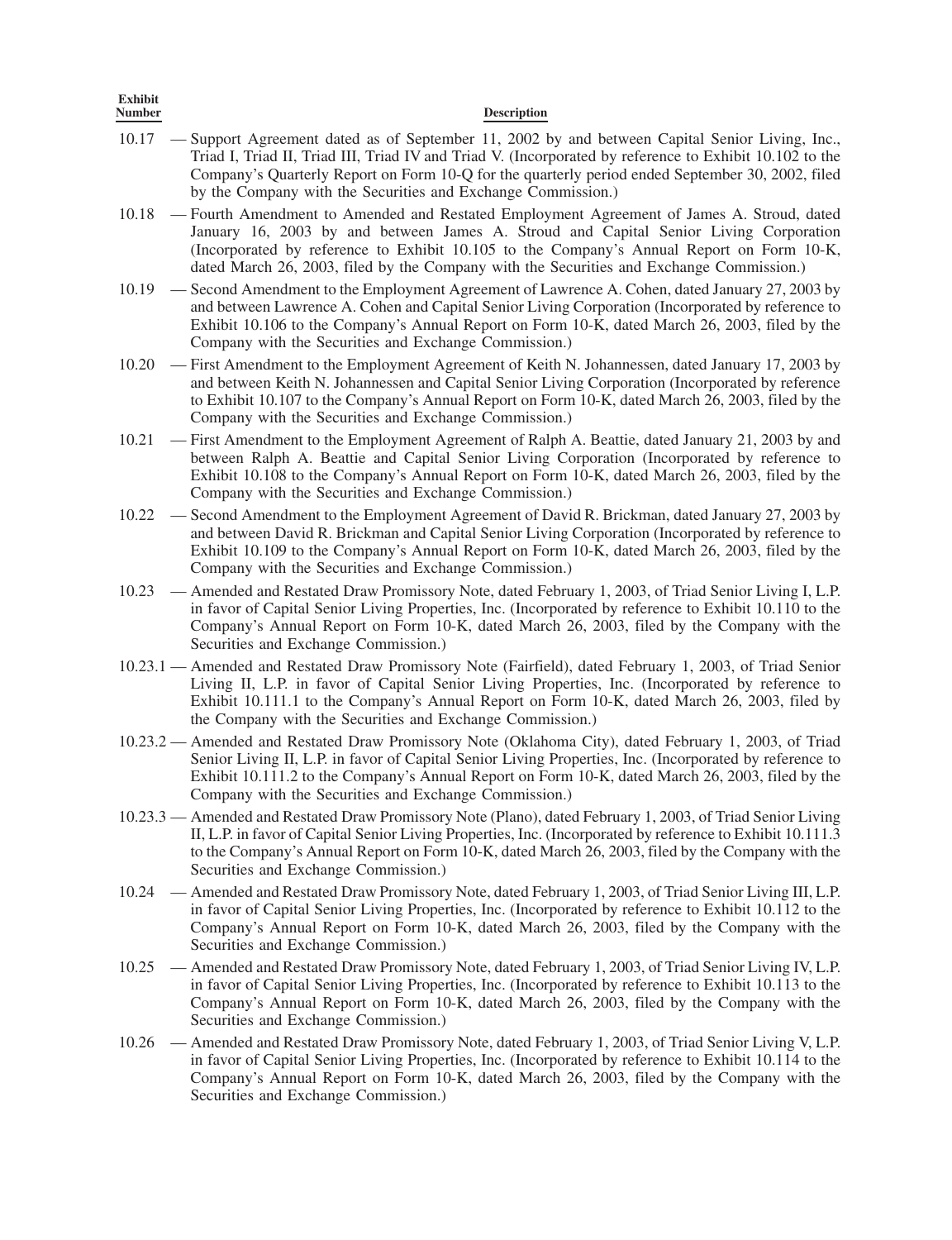| <b>Exhibit</b><br>Number | <b>Description</b>                                                                                                                                                                                                                                                                                                                                                                                                                                                                  |
|--------------------------|-------------------------------------------------------------------------------------------------------------------------------------------------------------------------------------------------------------------------------------------------------------------------------------------------------------------------------------------------------------------------------------------------------------------------------------------------------------------------------------|
| 10.28                    | - Form of Restricted Stock Award Under the 1997 Omnibus Stock and Incentive Plan for Capital Senior<br>Living Corporation (Incorporated by reference to Exhibit 10.1 to the Company's Current Report on<br>Form 8-K, dated February 10, 2005, filed by the Company with the Securities and Exchange<br>Commission.)                                                                                                                                                                 |
| 10.29                    | - Master Lease Agreement, dated June 30, 2005, between Ventas Amberleigh, LLC and Capital Senior<br>Management 2, Inc. (Incorporated by reference to Exhibit 10.1 to the Company's Current Report on<br>Form 8-K/A, dated June 30, 2005, filed by the Company with the Securities and Exchange Commission<br>on July 11, 2005.)                                                                                                                                                     |
| 10.30                    | — Schedule identifying substantially identical agreements to Exhibit 10.63 (Incorporated by reference to<br>Exhibit 10.2 to the Company's Current Report on Form 8-K/A, dated June 30, 2005, filed by the<br>Company with the Securities and Exchange Commission on July 11, 2005.)                                                                                                                                                                                                 |
| 10.31                    | - Loan Agreement, dated July 18, 2005, by Capital Senior Living Peoria, LLC and GMAC Commercial<br>Mortgage Bank (Incorporated by reference to the Exhibit 10.1 to the Company's Current Report on<br>Form 8-K, dated July 18, 2005, filed by the Company with the Securities and Exchange Commission.)                                                                                                                                                                             |
| 10.32                    | - Schedule identifying substantially identical agreements to Exhibit 10.65 (Incorporated by reference to<br>the Exhibit 10.2 to the Company's Current Report on Form 8-K, dated July 18, 2005, filed by the<br>Company with the Securities and Exchange Commission.)                                                                                                                                                                                                                |
| 10.33                    | - Master Lease Agreement, dated October 18, 2005, between Ventas Georgetowne, LLC and Capital<br>Senior Management 2, Inc. (Incorporated by reference to Exhibit 10.1 to the Company's Current<br>Report on Form 8-K, dated October 18, 2005, filed by the Company with the Securities and Exchange<br>Commission.)                                                                                                                                                                 |
| 10.34                    | - Contract of Acquisition, dated as of March 7, 2006, between Health Care Property Investors, Inc. and<br>Capital Senior Living Properties 2 — Crosswood Oaks, Inc., Capital Senior Living Properties 2 —<br>Tesson Heights, Inc. and Capital Senior Living Properties 2 — Veranda Club, Inc. (Incorporated by<br>reference to Exhibit 10.1 to the Company's Current Report on Form 8-K, dated March 7, 2006, filed by<br>the Company with the Securities and Exchange Commission.) |
| 10.35                    | - Contract of Acquisition, dated as of March 7, 2006, between Texas HCP Holding, L.P. and Capital<br>Senior Living Acquisition, LLC (Incorporated by reference to Exhibit 10.2 to the Company's Current<br>Report on Form 8-K, dated March 7, 2006, filed by the Company with the Securities and Exchange<br>Commission.)                                                                                                                                                           |
| 10.36                    | - Agreement of Purchase and Sale of Real Property, dated March 10, 2006, by and between Covenant<br>Place of Abilene, Inc. and Capital Senior Living Acquisition, LLC (Incorporated by reference to<br>Exhibit 10.3 to the Company's Current Report on Form 8-K, dated March 7, 2006, filed by the<br>Company with the Securities and Exchange Commission.)                                                                                                                         |
| 10.37                    | - Schedule identifying substantially identical agreements to Exhibit 10.70 (Incorporated by reference to<br>Exhibit 10.4 to the Company's Current Report on Form 8-K, dated March 7, 2006, filed by the<br>Company with the Securities and Exchange Commission.)                                                                                                                                                                                                                    |
| 10.38                    | — Master Lease Agreement, dated May 31, 2006, between subsidiaries of the Company and HCP<br>(Incorporated by reference to Exhibit 10.1 to the Company's Current Report on Form 8-K, dated<br>May 31, 2006, filed by the Company with the Securities and Exchange Commission.)                                                                                                                                                                                                      |
| 10.39                    | — Lease, dated May 31, 2006, between subsidiaries of the Company and HCP regarding the Crosswood<br>Oaks Facility in Citrus Heights, California (Incorporated by reference to Exhibit 10.2 to the Company's<br>Current Report on Form 8-K, dated May 31, 2006, filed by the Company with the Securities and<br>Exchange Commission.)                                                                                                                                                |
| 10.40                    | - Schedule identifying substantially identical agreements to Exhibit 10.73 (Incorporated by reference to<br>Exhibit 10.3 to the Company's Current Report on Form 8-K, dated May 31, 2006, filed by the Company<br>with the Securities and Exchange Commission.)                                                                                                                                                                                                                     |
| 10.41                    | - Multifamily Note, dated June 9, 2006, executed by Triad Senior Living II, L.P. in favor of Capmark.<br>(Incorporated by reference to Exhibit 10.1 to the Company's Current Report on Form 8-K, dated<br>June 9, 2006, filed by the Company with the Securities and Exchange Commission.)                                                                                                                                                                                          |
| 10.42                    | — Schedule identifying substantially identical agreements to Exhibit 10.75 (Incorporated by reference to                                                                                                                                                                                                                                                                                                                                                                            |

Exhibit 10.2 to the Company's Current Report on Form 8-K, dated June 9, 2006, filed by the Company

with the Securities and Exchange Commission.)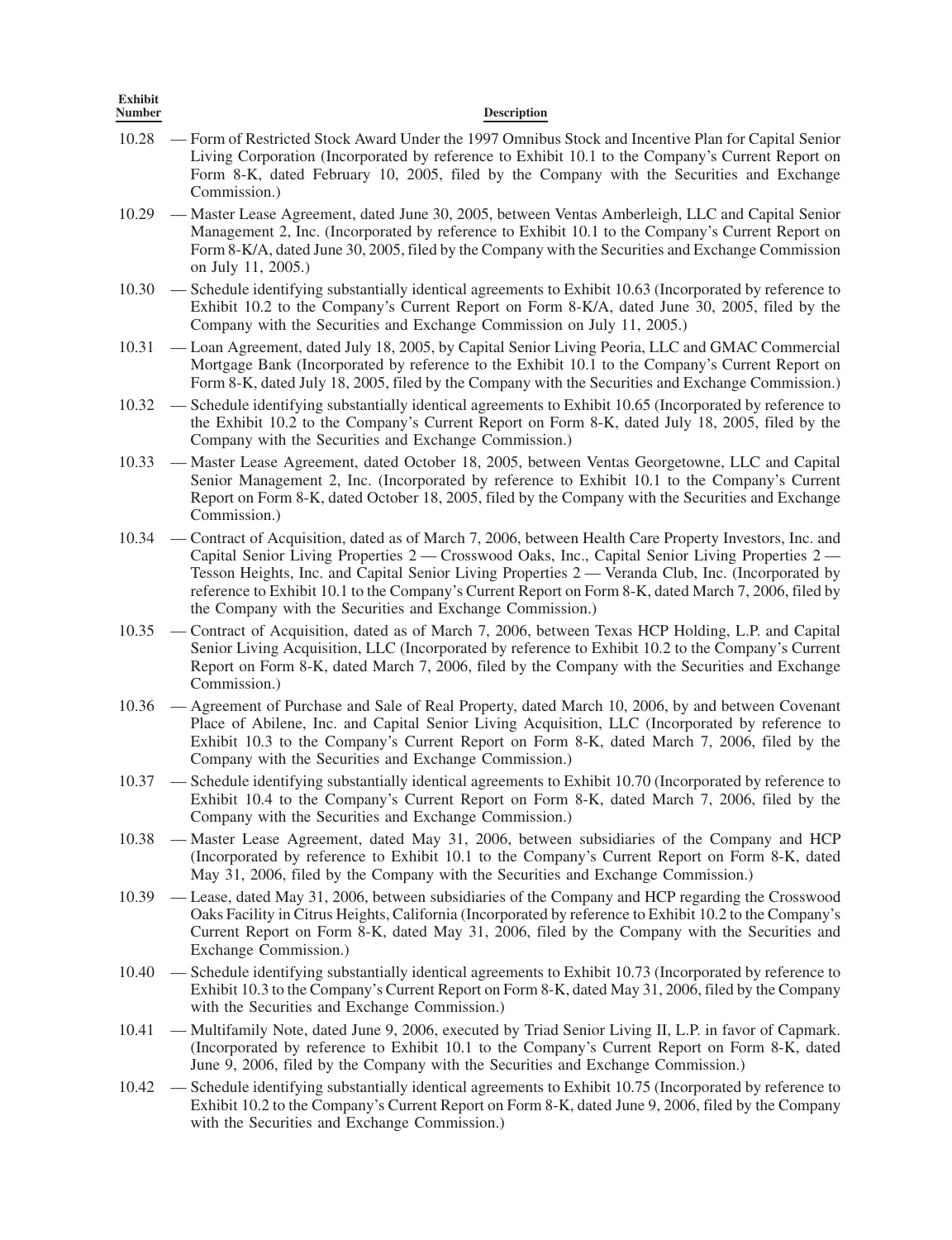| <b>Exhibit</b><br><b>Number</b> | <b>Description</b>                                                                                                                                                                                                                                                                                                                                                                                                                 |
|---------------------------------|------------------------------------------------------------------------------------------------------------------------------------------------------------------------------------------------------------------------------------------------------------------------------------------------------------------------------------------------------------------------------------------------------------------------------------|
| 10.43                           | — Multifamily Deed of Trust, Assignment of Rents and Security Agreement and Fixture Filing, dated<br>June 9, 2006, by Triad Senior Living II, L.P. to Ed Stout, as trustee, for the benefit of Capmark.<br>(Incorporated by reference to Exhibit 10.3 to the Company's Current Report on Form 8-K, dated<br>June 9, 2006, filed by the Company with the Securities and Exchange Commission.)                                       |
|                                 | 10.45 — Loan Agreement, dated June 20, 2006, by and between Triad Senior Living III, L.P. and Capmark<br>Bank. (Incorporated by reference to Exhibit 10.1 to the Company's Current Report on Form 8-K, dated<br>June 20, 2006, filed by the Company with the Securities and Exchange Commission.)                                                                                                                                  |
|                                 | 10.46 - 2007 Omnibus Stock and Incentive Plan for Capital Senior Living Corporation (Incorporated by<br>reference to Exhibit 4.6 to the Registration Statement on Form S-8, dated May 31, 2007, filed by the<br>Company with the Securities and Exchange Commission.)                                                                                                                                                              |
| 10.47                           | - First Amendment to 2007 Omnibus Stock and Incentive Plan for Capital Senior Living Corporation<br>(Incorporated by reference to Exhibit 4.7 to the Registration Statement on Form S-8, dated May 31,<br>2007, filed by the Company with the Securities and Exchange Commission.)                                                                                                                                                 |
| 10.48                           | — Multifamily Note dated May 3, 2007 executed by Triad Senior Living III, L.P. in favor of Capmark<br>Bank (Incorporated by reference to Exhibit 10.1 to the Company's Current Report on Form 8-K, dated<br>March 3, 2007, filed by the Company with the Securities and Exchange Commission.)                                                                                                                                      |
|                                 | 10.49 - Schedule identifying substantially identical agreements to Exhibit 10.3 (Incorporated by reference to<br>Exhibit 10.2 to the Company's Current Report on Form 8-K, dated March 3, 2007, filed by the<br>Company with the Securities and Exchange Commission.)                                                                                                                                                              |
| 10.50                           | - Multifamily Deed of Trust, Assignment of Rents and Security Agreement and Fixture Filing dated<br>May 3, 2007 by Triad Senior Living III, L.P. in favor of Chicago Title Insurance Company, as trustee<br>for the benefit of Capmark Bank. (Incorporated by reference to Exhibit 10.3 to the Company's Current<br>Report on Form 8-K, dated March 3, 2007, filed by the Company with the Securities and Exchange<br>Commission.) |
| 10.51                           | - Schedule identifying substantially identical agreements to Exhibit 10.5. (Incorporated by reference to<br>Exhibit 10.4 to the Company's Current Report on Form 8-K, dated March 3, 2007, filed by the<br>Company with the Securities and Exchange Commission.)                                                                                                                                                                   |
| 10.52                           | - Asset Purchase Agreement, dated December 21, 2007, by and among the sellers identified therein,<br>Capital Senior Living Acquisition, LLC and Hearthstone Senior Services, L.P. (Incorporated by<br>reference to the Exhibit 2.1 to the Company's Current Report on Form 8-K, dated December 28, 2007,<br>filed by the Company with the Securities and Exchange Commission.)                                                     |
| 10.53                           | - Settlement Agreement, dated March 19, 2008, by and among Capital Senior Living Corporation, West<br>Creek Capital LLC, Harvey Hanerfeld and Roger Feldman. (Incorporated by reference to the<br>Exhibit 10.1 to the Company's Current Report on Form 8-K filed by the Company with the<br>Securities and Exchange Commission on March 26, 2008.)                                                                                 |
|                                 | 10.54 - Settlement Agreement, dated March 19, 2008, by and among Capital Senior Living Corporation,<br>Boston Avenue Capital, LLC, York town Avenue Capital, LLC, Stephen J. Heyman, and James F.<br>Adelson (Incorporated by reference to the Exhibit 10.1 to the Company's Current Report on Form 8-K<br>filed by the Company with the Securities and Exchange Commission on March 26, 2008.).                                   |
| 10.55                           | — Severance Agreement, dated December 12, 2008, by and among Capital Senior Living Corporation and<br>James A. Stroud. (Incorporated by reference to the Exhibit 10.1 to the Company's Current Report on<br>Form 8-K filed by the Company with the Securities and Exchange Commission on December 16,<br>$2008.$ )                                                                                                                 |
| $*21.1$                         | — Subsidiaries of the Company                                                                                                                                                                                                                                                                                                                                                                                                      |
| $*23.1$                         | - Consent of Ernst & Young LLP                                                                                                                                                                                                                                                                                                                                                                                                     |
| $*31.1$                         | — Certification of Chief Executive Officer required by Rule 13a-14(a) or Rule 15d-14(a)                                                                                                                                                                                                                                                                                                                                            |
| $*31.2$                         | — Certification of Chief Financial Officer required by Rule 13a-14(a) or Rule 15d-14(a)                                                                                                                                                                                                                                                                                                                                            |
| $*32.1$                         | - Certification of Lawrence A. Cohen pursuant to Section 906 of the Sarbanes-Oxley Act of 2002.                                                                                                                                                                                                                                                                                                                                    |
| $*32.2$                         | - Certification of Lawrence A. Cohen pursuant to Section 906 of the Sarbanes-Oxley Act of 2002.                                                                                                                                                                                                                                                                                                                                    |
|                                 | * Filed herewith.                                                                                                                                                                                                                                                                                                                                                                                                                  |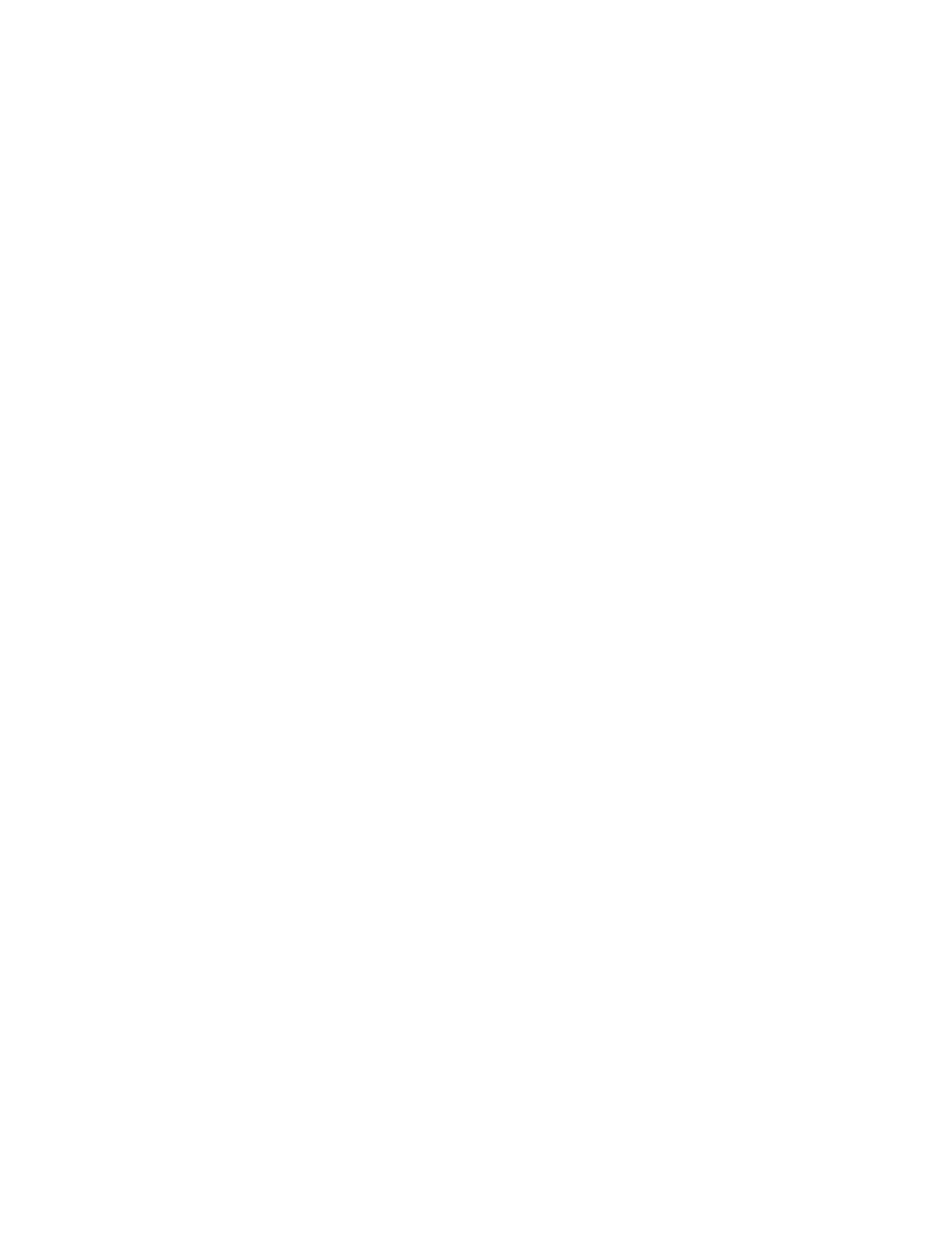#### Company Management

LAWRENCE A. COHEN Chief Executive Officer

KEITH N. JOHANNESSEN President and Chief Operating Officer

RALPH A. BEATTIE Executive Vice President and Chief Financial Officer

ROB L. GOODPASTER Vice President, National Marketing

DAVID W. BEATHARD Vice President, Operations

GLEN H. CAMPBELL Vice President, Development

DAVID R. BRICKMAN Vice President, General Counsel and Secretary

GLORIA M. HOLLAND Vice President, Finance

ROBERT F. HOLLISTER Property Controller

## Shareholder Information

STOCK EXCHANGE LISTING Capital Senior Living Corporation Common Stock is listed on the New York Stock Exchange and trades under the symbol CSU.

#### TRANSFER AGENT AND REGISTRAR

BNY Mellon Shareowner Services P.O. Box 358015 Pittsburgh, Pennsylvania 15252-8015 or 480 Washington Boulevard Jersey City, New Jersey 07310-1900 (800) 635-9270 TDD for hearing impaired: (800) 231-5469 Foreign shareowners: (201) 680-6578 TDD foreign shareowners: (201) 680-6610 www.bnymellon.com/shareowner/isd

#### **AUDITORS**

Ernst & Young LLP 2100 Ross Avenue, Suite 1500 Dallas, Texas 75201 (214) 969-8000

## Board of Directors

JAMES A. STROUD Chairman of the Board Capital Senior Living Corporation Dallas, Texas

LAWRENCE A. COHEN Vice Chairman of the Board and Chief Executive Officer Capital Senior Living Corporation New York, New York

KEITH N. JOHANNESSEN President and Chief Operating Officer Capital Senior Living Corporation Dallas, Texas

HARVEY I. HANERFELD 3 Co-owner and Managing Member West Creek Capital Washington, D.C.

CRAIG F. HARTBERG 1, 2 Retired First Vice President Bank One, Texas, N.A. Baton Rouge, Louisiana

JILL M. KRUEGER <sup>2</sup> President and CEO Health Resources Alliance, Inc. Oakbrook, Illinois

PETER L. MARTIN<sup>1</sup> Managing Director JMP Securities San Francisco, CA

JAMES A. MOORE 1, 2, 3 President Moore Diversified Services, Inc. Fort Worth, Texas

VICTOR W. NEE, PH.D. 3 Professor Emeritus Department of Aerospace & Mechanical Engineering University of Notre Dame Scottsdale, Arizona

1 Member of the Board's Compensation Committee 2 Member of the Board's Audit Committee 3 Member of the Board's Nominating Committee

#### Corporate Information

#### CORPORATE HEADQUARTERS

14160 Dallas Parkway, Suite 300 Dallas, Texas 75254 (972) 770-5600 (972) 770-5666 fax main@capitalsenior.com

#### NEW YORK OFFICE

300 Park Avenue, Suite 1700 New York, New York 10022 (212) 551-1770 (212) 551-1774 fax

CORPORATE WEB SITE www.capitalsenior.com

## Regional Information

EASTERN REGIONAL OFFICE 186 Old Stagecoach Road Ridgefield, Connecticut 06877 (203) 894-9406 (203) 894-9407 fax

## CENTRAL PLAINS REGIONAL OFFICE

11909 Miracle Hills Drive Omaha, Nebraska 68154 (402) 554-9629 (866) 731-0053 fax

WESTERN REGIONAL OFFICE

5757 Cypress Avenue Carmichael, California 95608 (916) 480-0634 (916) 486-4375 fax

MIDWESTERN REGIONAL OFFICE 2650 Hemford Falls Court, #200 St. Louis, Missouri 63129 (314) 846-8517 (314) 846-5495 fax

SOUTHWESTERN AND TEXAS REGIONAL OFFICES

14160 Dallas Parkway, Suite 300 Dallas, Texas 75254 (972) 770-5600 (972) 770-5666 fax

DALLAS REGIONAL OFFICE 2222 Walter Smith Road Azle, Texas 76020 (817) 237-2496 (817) 237-3496 fax

## Form 10-K

A copy of Capital Senior Living Corporation's 2008 annual report to the SEC on Form 10-K is included herein and is available without charge upon written request to the Investor Relations Department at corporate headquarters. It can also be found on the Company's web site, www.capitalsenior.com.

#### Annual Shareholders Meeting

May 14, 2009 at 10:00 am, Central Time 14160 Dallas Parkway, Suite 300 Dallas, Texas 75254 (972) 770-5600